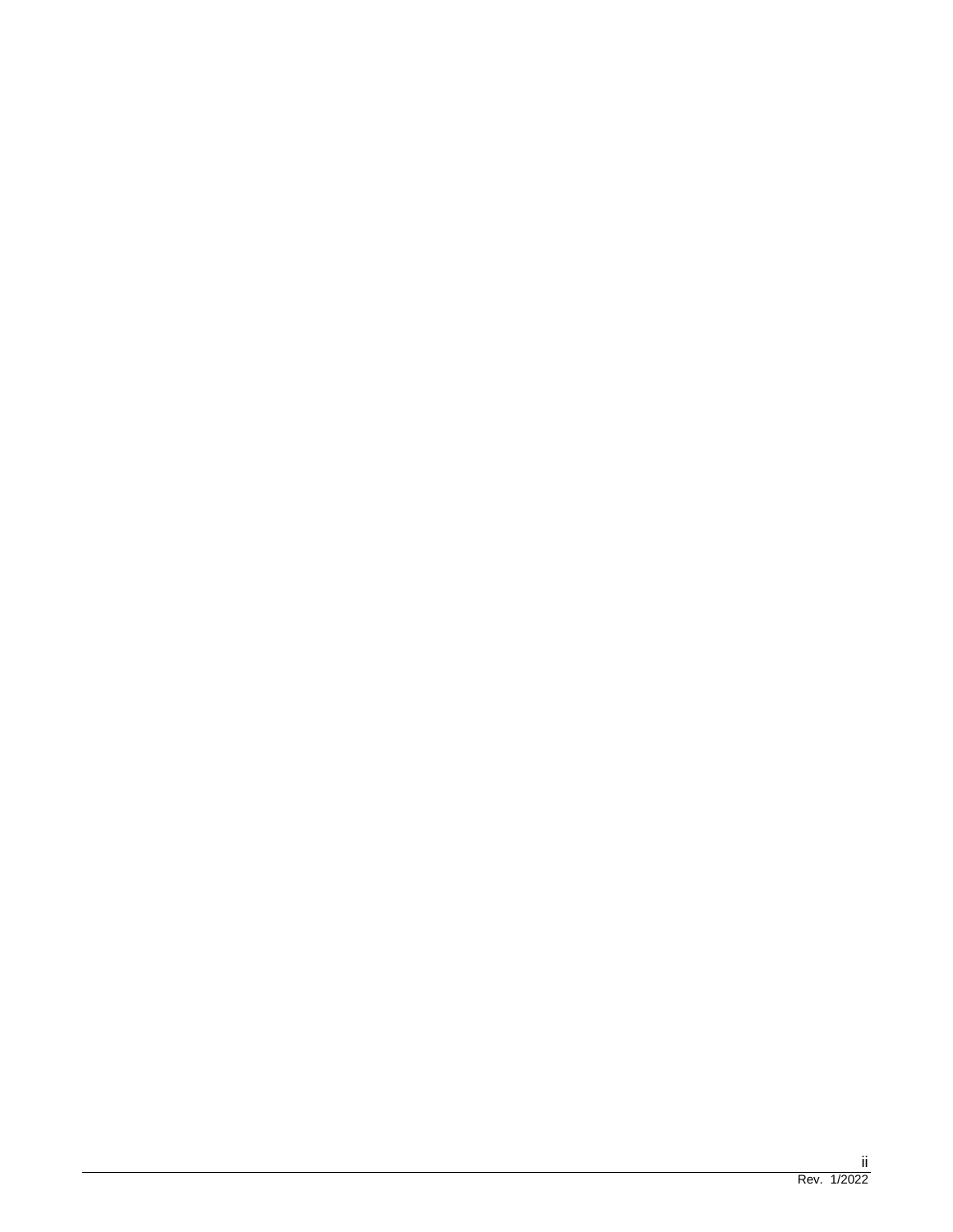# **FULL TEXT OF THE PLAN**

# **Table of Contents**

| -<br>٠<br>×<br>۰.<br>۰, |
|-------------------------|
|-------------------------|

| Section 2.04. Acceptance of a Participating Local Union or District Council, or of a Local |     |
|--------------------------------------------------------------------------------------------|-----|
|                                                                                            |     |
|                                                                                            |     |
|                                                                                            |     |
|                                                                                            |     |
|                                                                                            |     |
|                                                                                            |     |
|                                                                                            |     |
|                                                                                            |     |
|                                                                                            |     |
|                                                                                            |     |
|                                                                                            |     |
|                                                                                            |     |
|                                                                                            |     |
|                                                                                            |     |
|                                                                                            | iii |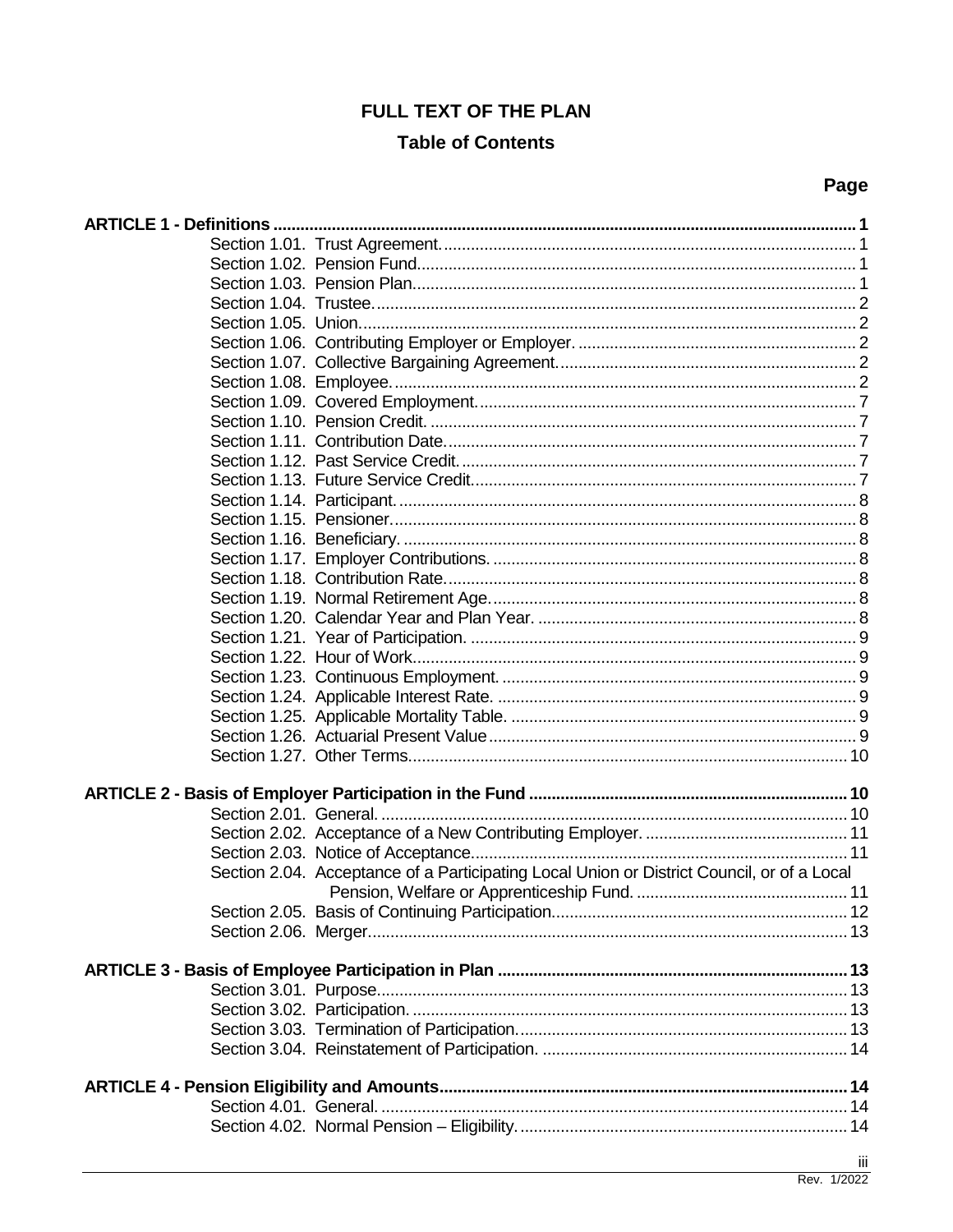| Section 4.03. Normal Pension – Benefit Amounts for Periods Prior to 2005.  14         |  |
|---------------------------------------------------------------------------------------|--|
| Section 4.04. Normal Pension – Benefit Amounts for Periods During and After 2005.  18 |  |
|                                                                                       |  |
|                                                                                       |  |
|                                                                                       |  |
|                                                                                       |  |
|                                                                                       |  |
|                                                                                       |  |
|                                                                                       |  |
|                                                                                       |  |
|                                                                                       |  |
|                                                                                       |  |
|                                                                                       |  |
| Section 4.16. Contingent Early Retirement Pension Pending Disability Determination37  |  |
| Section 4.17. Effect of Recovery by a Disability Pension Recipient.  38               |  |
|                                                                                       |  |
|                                                                                       |  |
| Section 4.20. Amount of Benefits after Separation from Covered Employment.  39        |  |
|                                                                                       |  |
|                                                                                       |  |
|                                                                                       |  |
|                                                                                       |  |
| Section 5.02. Pension Credit for Service Prior to the Contribution Date (Past Service |  |
|                                                                                       |  |
| Section 5.04. Pension Credit for Periods On and After the Contribution Date (Future   |  |
|                                                                                       |  |
|                                                                                       |  |
|                                                                                       |  |
|                                                                                       |  |
|                                                                                       |  |
|                                                                                       |  |
|                                                                                       |  |
| Section 6.02. 50% Joint and Surviving Spouse Pension at Retirement.  52               |  |
|                                                                                       |  |
|                                                                                       |  |
|                                                                                       |  |
| Section 6.06. Single Life Pension with 5-Years Certain Payments.  57                  |  |
|                                                                                       |  |
|                                                                                       |  |
| Section 7.02. Death Benefit After Retirement (5-Years Certain Payments) 58            |  |
|                                                                                       |  |
|                                                                                       |  |
|                                                                                       |  |
|                                                                                       |  |
| Section 8.01. 75% Joint and Surviving Spouse Pension or 100% Joint and Surviving      |  |
|                                                                                       |  |
| Section 8.02. Single Life Pension with 10-Years Certain Payments.  61                 |  |
|                                                                                       |  |
|                                                                                       |  |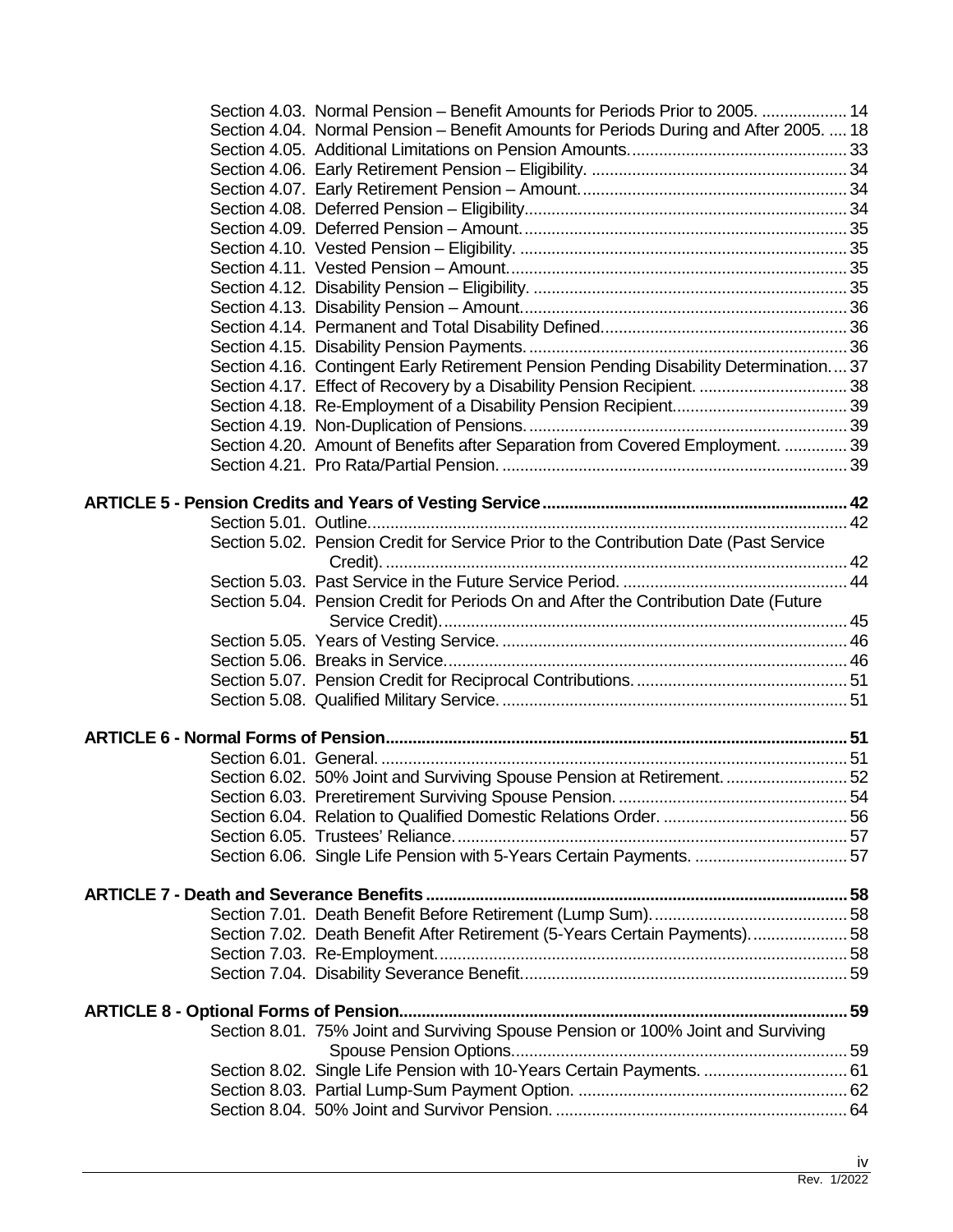| Section 9.02. Information Required and Recovery of Overpayments.  65              |   |
|-----------------------------------------------------------------------------------|---|
|                                                                                   |   |
|                                                                                   |   |
|                                                                                   |   |
|                                                                                   |   |
|                                                                                   |   |
|                                                                                   |   |
|                                                                                   |   |
|                                                                                   |   |
|                                                                                   |   |
|                                                                                   |   |
|                                                                                   |   |
|                                                                                   |   |
|                                                                                   |   |
|                                                                                   |   |
|                                                                                   |   |
| Section 9.18. Adjustment for Delayed Initiation of Benefit Payments 92            |   |
|                                                                                   |   |
|                                                                                   |   |
|                                                                                   |   |
|                                                                                   |   |
|                                                                                   |   |
|                                                                                   |   |
| Section 10.04. Termination or Modification of Obligation to Contribute 95         |   |
|                                                                                   |   |
|                                                                                   |   |
|                                                                                   |   |
|                                                                                   |   |
|                                                                                   |   |
|                                                                                   |   |
|                                                                                   |   |
|                                                                                   |   |
|                                                                                   |   |
|                                                                                   |   |
|                                                                                   |   |
|                                                                                   |   |
|                                                                                   |   |
|                                                                                   |   |
|                                                                                   |   |
|                                                                                   |   |
|                                                                                   |   |
| Section 12.08. Inapplicability of Withdrawal Liability, Liability Adjustments and |   |
|                                                                                   |   |
|                                                                                   |   |
|                                                                                   |   |
|                                                                                   |   |
|                                                                                   |   |
| APPENDIX A - PROGRAM FOR ENHANCED EARLY RETIREMENT BENEFITS  113                  |   |
|                                                                                   |   |
|                                                                                   | ۷ |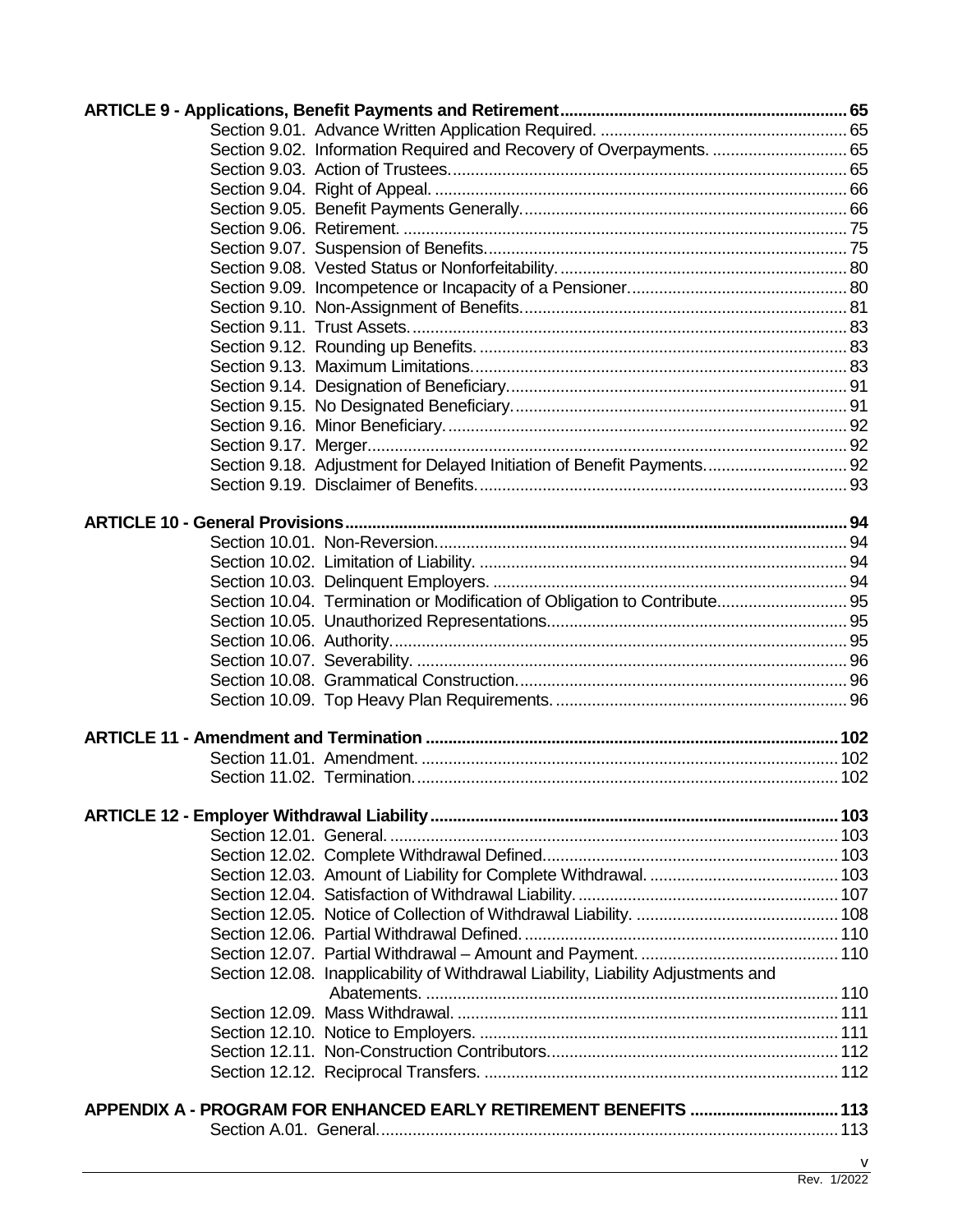|  | Section A.02. Application by Parties to the Collective Bargaining Agreement.  113 |  |
|--|-----------------------------------------------------------------------------------|--|
|  | Section A.03. Permanent Contribution Rate Set-Aside Requirements.  113            |  |
|  |                                                                                   |  |
|  |                                                                                   |  |
|  |                                                                                   |  |
|  |                                                                                   |  |

| APPENDIX B - Listing of Local Unions, Special Agreements and Union Affiliated Organizations |  |
|---------------------------------------------------------------------------------------------|--|
| Participating in the National Pension Fund on a Non-Standard Basis 116                      |  |

| APPENDIX C - United Association National Pension Plan MERGED LOCAL PLANS  120 |
|-------------------------------------------------------------------------------|
|-------------------------------------------------------------------------------|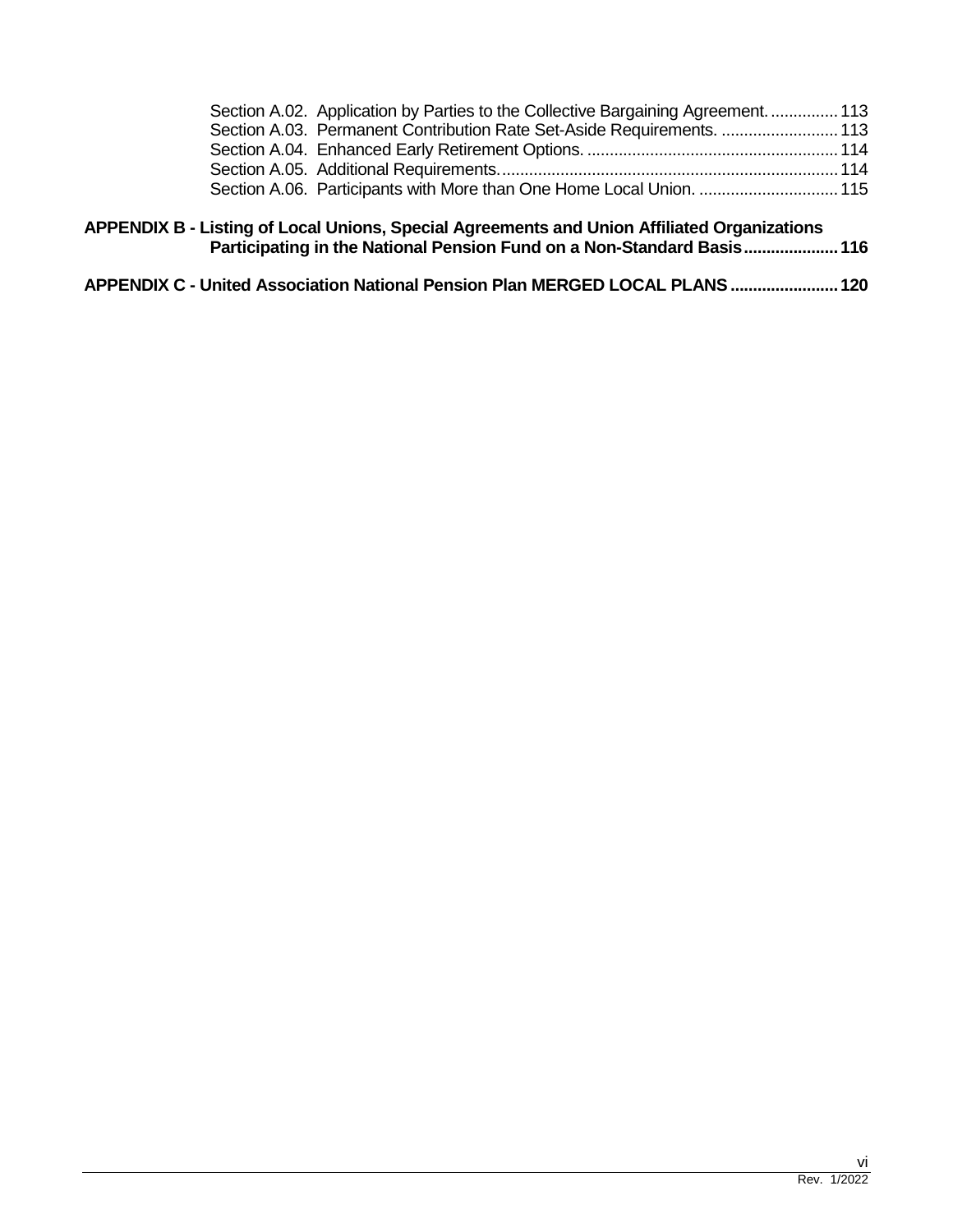# **FULL TEXT OF THE PLAN**

UNITED ASSOCIATION NATIONAL PENSION PLAN (known before July 1, 2021 as Plumbers and Pipefitters National Pension Plan) (Restated Effective January 1, 2014)

The following is a restatement of the Plan of Benefits maintained by the United Association National Pension Fund (known before July 1, 2021 as Plumbers and Pipefitters National Pension Fund). Unless otherwise stated, this restatement applies to an employee who earns at least one hour in Covered Employment in any Calendar Year 2014 or later. Under no circumstances, however, will this restatement apply to applications for benefits that were made before January 1, 2014.

# **ARTICLE 1**

# **Definitions**

Unless the context or subject matter otherwise requires, the following definitions shall govern in the Plan:

# **Section 1.01. Trust Agreement.**

The term "Trust Agreement" shall mean the Agreement and Declaration of Trust establishing the Plumbers and Pipefitters National Pension Fund, dated as of July 23, 1968, including any modifications, amendments, extensions, renewals, or restatements thereof. As of July 1, 2021, the Trust Agreement was amended to change the name of the Fund to the United Association National Pension Fund.

# **Section 1.02. Pension Fund.**

The term "Pension Fund" or "Fund" shall mean, as of July 1, 2021, the United Association National Pension Fund, or, before that date, the Plumbers and Pipefitters National Pension Fund, established and continued by the Trust Agreement, and shall mean generally the monies and other items of value which comprise the corpus and additions thereto, received or held for or on behalf of the Trustees.

# **Section 1.03. Pension Plan.**

The term "Pension Plan" or "Plan" shall mean this text of the United Association National Pension Plan (known before July 1, 2021 as the Plumbers and Pipefitters National Pension Plan) and any modification, amendment, extension or renewal thereof, or if applicable any prior versions of the Plan.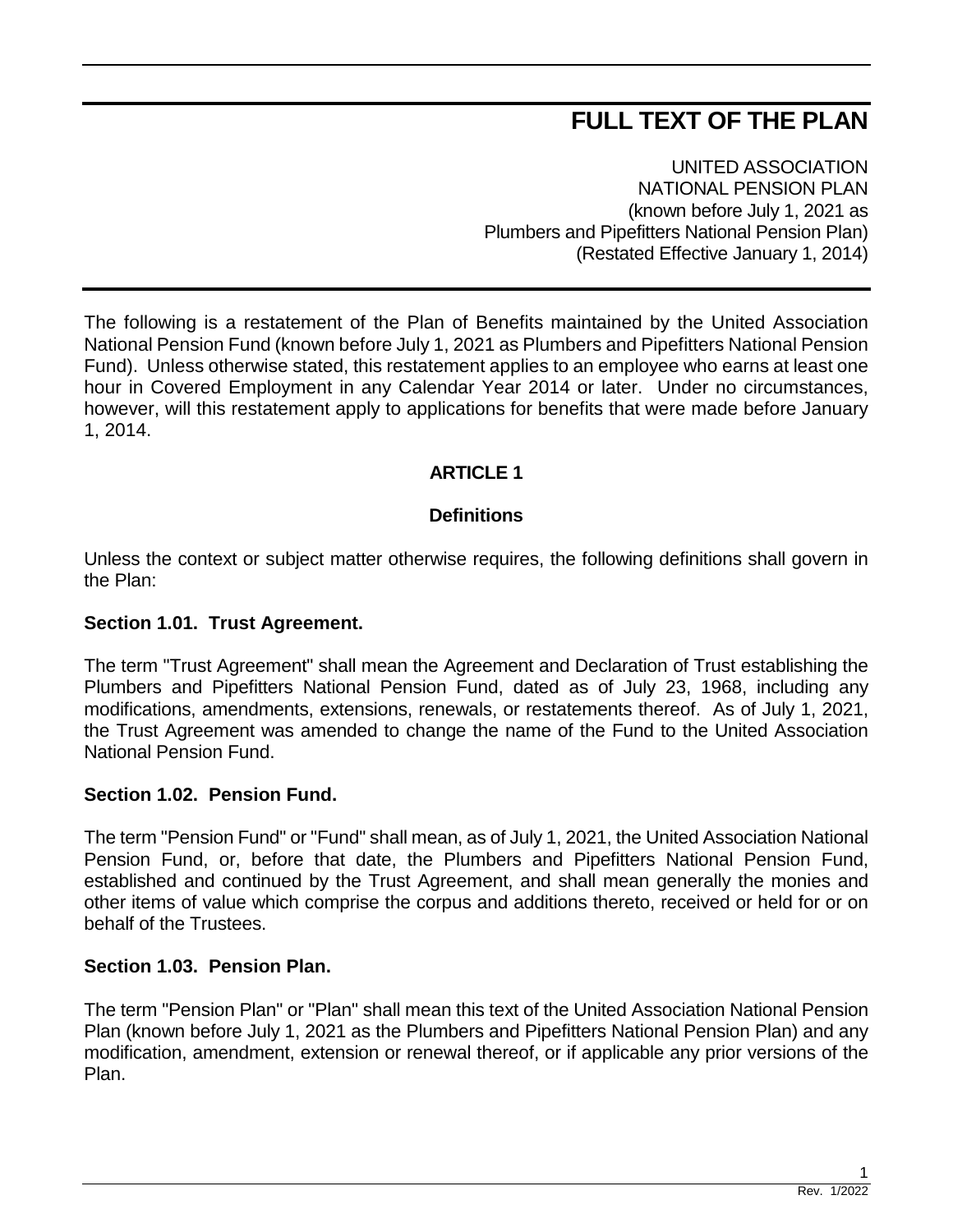# **Section 1.04. Trustee.**

The term "Trustee" shall mean any person designated as Trustee pursuant to the Trust Agreement, and the successors of such person from time to time in office. The terms "Board of Trustees," "Board" and "Trustees" mean the Board established by the Trust Agreement.

# **Section 1.05. Union.**

The term "Union" shall mean the United Association of Journeymen and Apprentices of the Plumbing and Pipefitting Industry of the United States and Canada and its affiliated Local Unions and District Councils.

The term "Local Union" shall mean a Local Union of the United Association of Journeymen and Apprentices of the Plumbing and Pipefitting Industry of the United States and Canada that is signatory to a Collective Bargaining Agreement under which it is the employee representative and pursuant to which contributions to the Fund are required on behalf of Employees it represents.

# **Section 1.06. Contributing Employer or Employer.**

The term "Contributing Employer" or "Employer" shall mean any person, company, business organization, pension fund, welfare fund, apprentice training fund, public or quasi-public employer which, pursuant to the provisions of Article 2, is accepted by the Trustees and becomes a party to the Trust Agreement and which has agreed in a Collective Bargaining Agreement with the Union to make contributions to the Pension Fund either by virtue of having signed or by virtue of agreeing to be bound to the Collective Bargaining Agreement or by virtue of the authority delegated to an employer association which has signed the Collective Bargaining Agreement on its behalf. An employer shall be deemed a Contributing Employer only with respect to employment performed in a jurisdiction where the Local Union Collective Bargaining Agreement provides for contributions to this Fund. The Union (or a participating Local Union or District Council, or a Local Union's pension, welfare, or apprentice training fund, or another Union-affiliated organization) may also be a Contributing Employer if it is accepted by the Trustees pursuant to the provisions of Article 2, and if it is contractually obligated by a signed participation agreement to make contributions on behalf of its employees in accordance with  $1.08(a)(iv)$  or (v); provided, however, that any reference herein to the Union as an Employer shall not be deemed to convey upon the Union any of the rights or privileges granted under the Agreement and Declaration of Trust to Employers who are bound to a Collective Bargaining Agreement.

# **Section 1.07. Collective Bargaining Agreement.**

The term "Collective Bargaining Agreement" shall mean any written labor contract, Standard Form of Participation or written Agreement by and between a Contributing Employer and the Union which provides for contributions to this Pension Fund in a manner acceptable to the Board of Trustees with any and all extensions or renewals thereof and successor agreements thereto.

# **Section 1.08. Employee.**

(a) The term "Employee" means: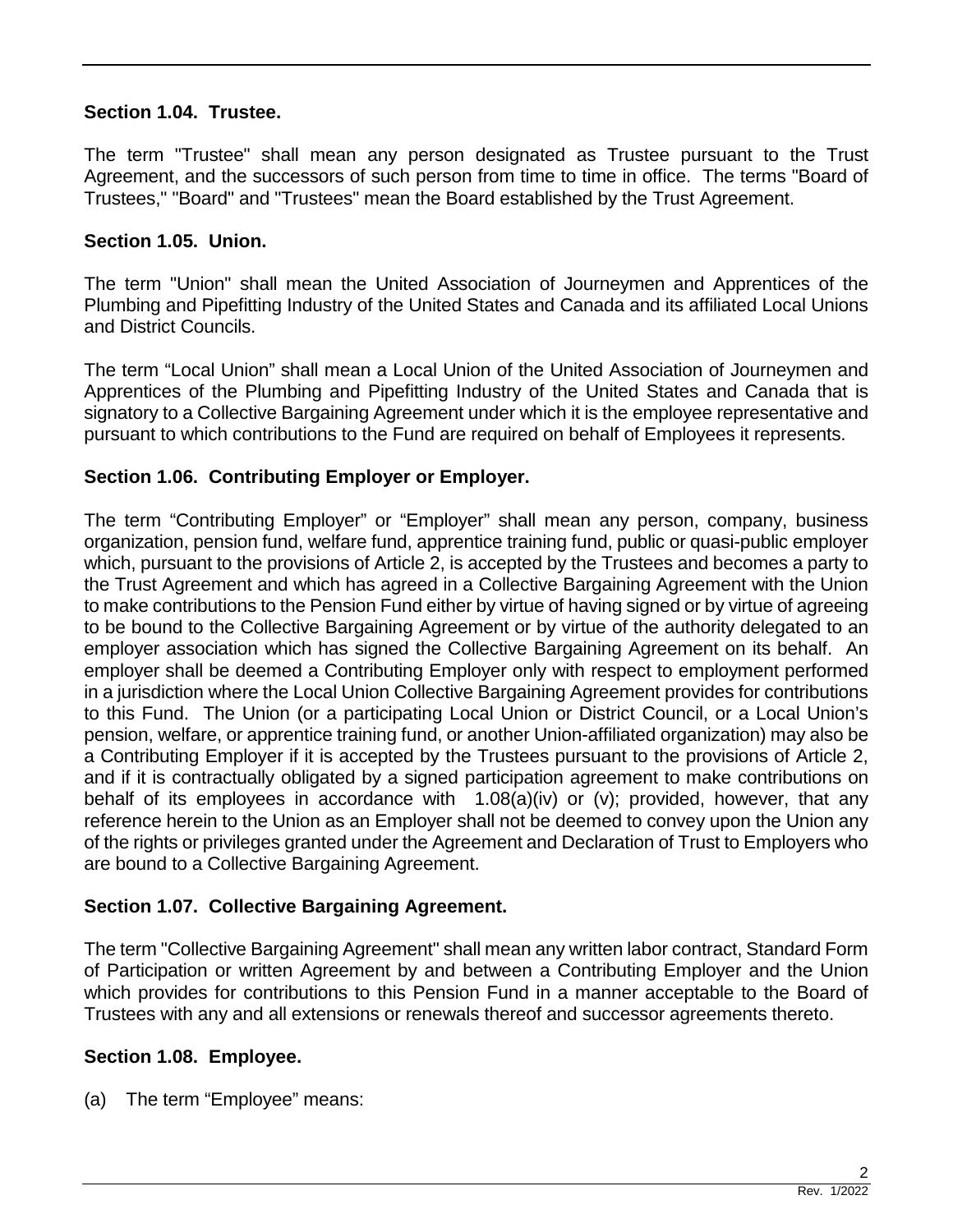- (i) Any person who is performing work under a Collective Bargaining Agreement between a Contributing Employer and the Union and for whom the Employer is obligated to make contributions to the Fund under the terms of the Collective Bargaining Agreement;
- (ii) Any person who was previously covered by the Fund as a member of a bargaining unit, who can otherwise be considered a Collectively Bargained Employee under Subsection (c), and for whom the Employer is obligated to make contributions to the Fund under the terms of the Collective Bargaining Agreement or other written agreement;
- (iii) Any person employed by a public or quasi-public Employer and for whom the Employer signs a Collective Bargaining Agreement to make contributions to the Fund:
- (iv) Any person who was previously covered by the Fund as a member of a bargaining unit, who is currently employed by a Local Union, and for whom contributions are required to the Fund under the terms of the Collective Bargaining Agreement or other written agreement;
- (v) Any full-time employee of a participating Local Union or District Council, or Local Union's pension, welfare, or apprenticeship training fund, or of another Union-affiliated organization, provided the Employer signs a written agreement, on the terms established by the Trustees, providing for the coverage of such employees and requiring contributions to the Fund on their behalf. The Employer may determine who is a full-time employee on a reasonable and uniform basis; however, all employees who meet the participation requirements set forth in Article 3 must be treated as full-time employees. Such an Employer, on the terms established by the Trustees, may also elect in its written agreement to provide coverage to all of its employees; or to limit coverage to a reasonable classification of its employees who are not Highly Compensated employees; or, if the Employer is an employee representative within the meaning of Treasury Regulations Section 1.410(b)-6(d), to limit coverage to its employees who are Collectively Bargained Employees under Paragraphs 1.08(c)(iii) and (iv) below.
- (vi) Any other full-time employee of a Contributing Employer who is not working under a Collective Bargaining Agreement, provided the Employer signs a written agreement, on the terms established by the Trustees, providing for the coverage of such employees and requiring contributions to the Fund on their behalf. The Contributing Employer may determine who is a full-time employee on a reasonable and uniform basis; however, all employees who meet the participation requirements set forth in Article 3 must be treated as full-time employees. The Employer may also elect in its written agreement to exclude from such coverage all Highly Compensated Employees who are not working under a Collective Bargaining Agreement.
- (vii) Any person whose home local union is in Canada while working in the United States and for whom reciprocity payments are received by this Fund for hours employed in the United States on and after October 1, 2004 under a reciprocal agreement that treats this Fund as the person's home fund.
- (b) The term "Employee" shall not include any self-employed person, partner, or sole proprietor of an unincorporated business which is a Contributing Employer whether the interest is direct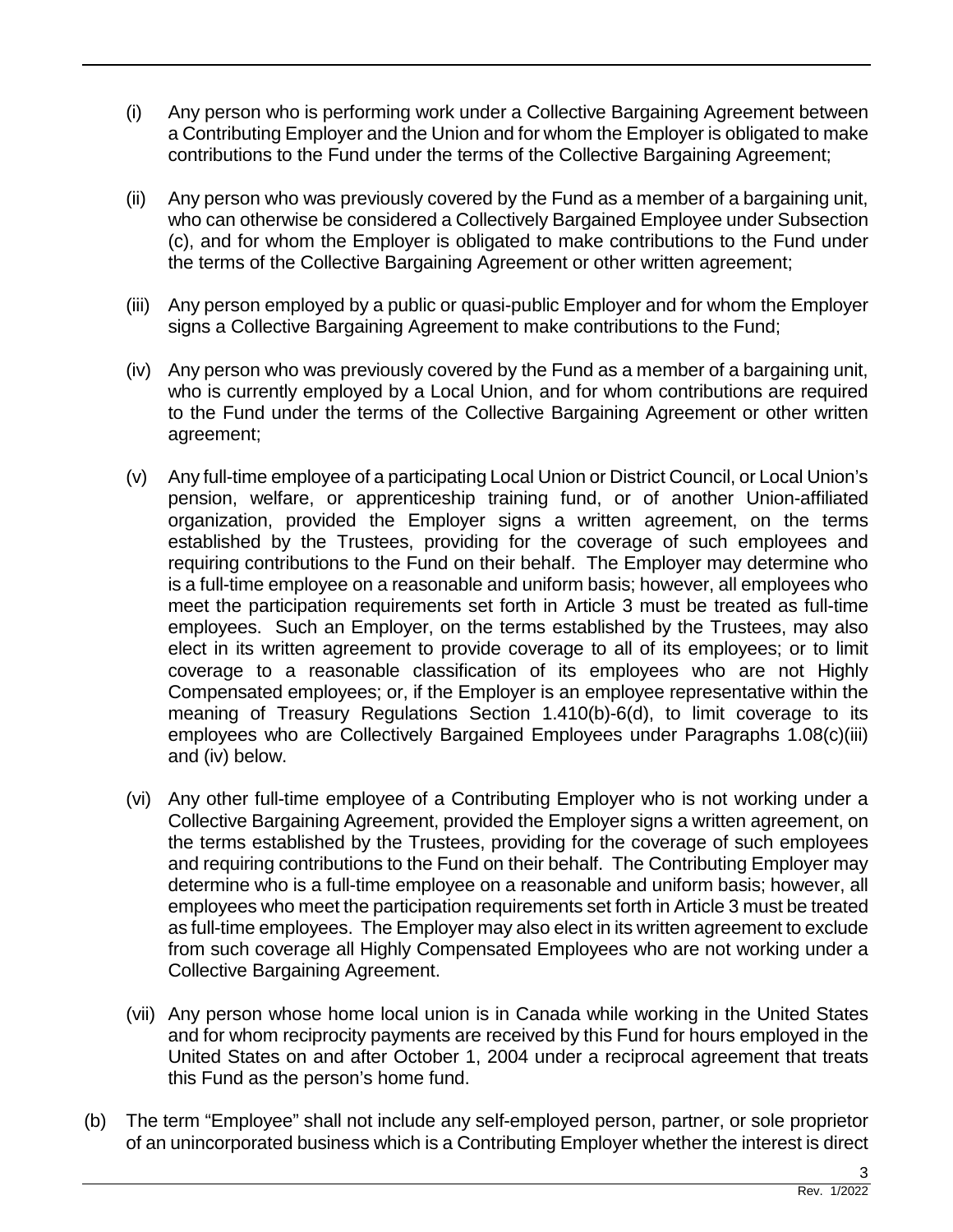or indirect. A person with an ownership interest in a corporation which is a Contributing Employer will be considered an Employee if he otherwise meets the requirements of this Section 1.08; however, anyone with a 10% or greater ownership interest, or whose spouse has a 10% or greater ownership interest, can participate only if the Employer signs a participation agreement on the terms established by the Trustees.

- (c) (i) Employees who meet the requirements under any of Paragraphs (a)(i) (iv) and (vii) above must also meet the requirements for a Collectively Bargained Employee under this Subsection (c) to be considered an Employee under this Plan. The only Non-Collectively Bargained Employees who are covered by this Plan are those under Paragraphs (a)(y) and (yi) above and those who meet the requirements of Paragraphs (c)(iii) and (iv) below.
	- (ii) The term "Collectively Bargained Employee" means any Employee who is included in a unit of employees covered by a Collective Bargaining Agreement provided there is evidence that retirement benefits were the subject of good faith bargaining. The term "Non-Collectively Bargained Employee" for any Plan Year means any employee of an Employer who is not a Collectively Bargained Employee for that Plan Year, provided, however, that certain Non-Collectively Bargained Employees shall be treated as Collectively Bargained Employees in accordance with Paragraphs (c)(iii) and (iv) below.
	- (iii) A Non-Collectively Bargained Employee shall be treated as a Collectively Bargained Employee as follows:
		- (A) If the Employee performs services for an Employer during a Plan Year both as a Collectively Bargained Employee and as a Non-Collectively Bargained Employee, he will be considered a Collectively Bargained Employee for that Plan Year provided at least half of the Employee's Hours of Work during the Plan Year are performed as a Collectively Bargained Employee.
		- (B) An Employee who was a Collectively Bargained Employee for a Plan Year may be treated as a Collectively Bargained Employee for the duration of the Collective Bargaining Agreement applicable for that Plan Year, or if later, until the end of the following Plan Year.
		- (C) If the Employee was previously a Collectively Bargained Employee and is performing services for an Employer or for a participating Local Union during a Plan Year, he will be considered a Collectively Bargained Employee for that Plan Year provided no more than five percent (5%) of the Employees covered under this Plan for the Plan Year are Non-Collectively Bargained Employees determined without regard to this Subparagraph (C). For purposes of this five percent (5%) limitation, employees described in Subparagraphs (A) and (B) above are treated as Collectively Bargained Employees.
	- (iv) A Non-Collectively Bargained Employee will not be considered a Collectively Bargained Employee under Paragraph (c)(iii) above unless:
		- (A) the Employee is providing services to the Employer as an employee for compensation; and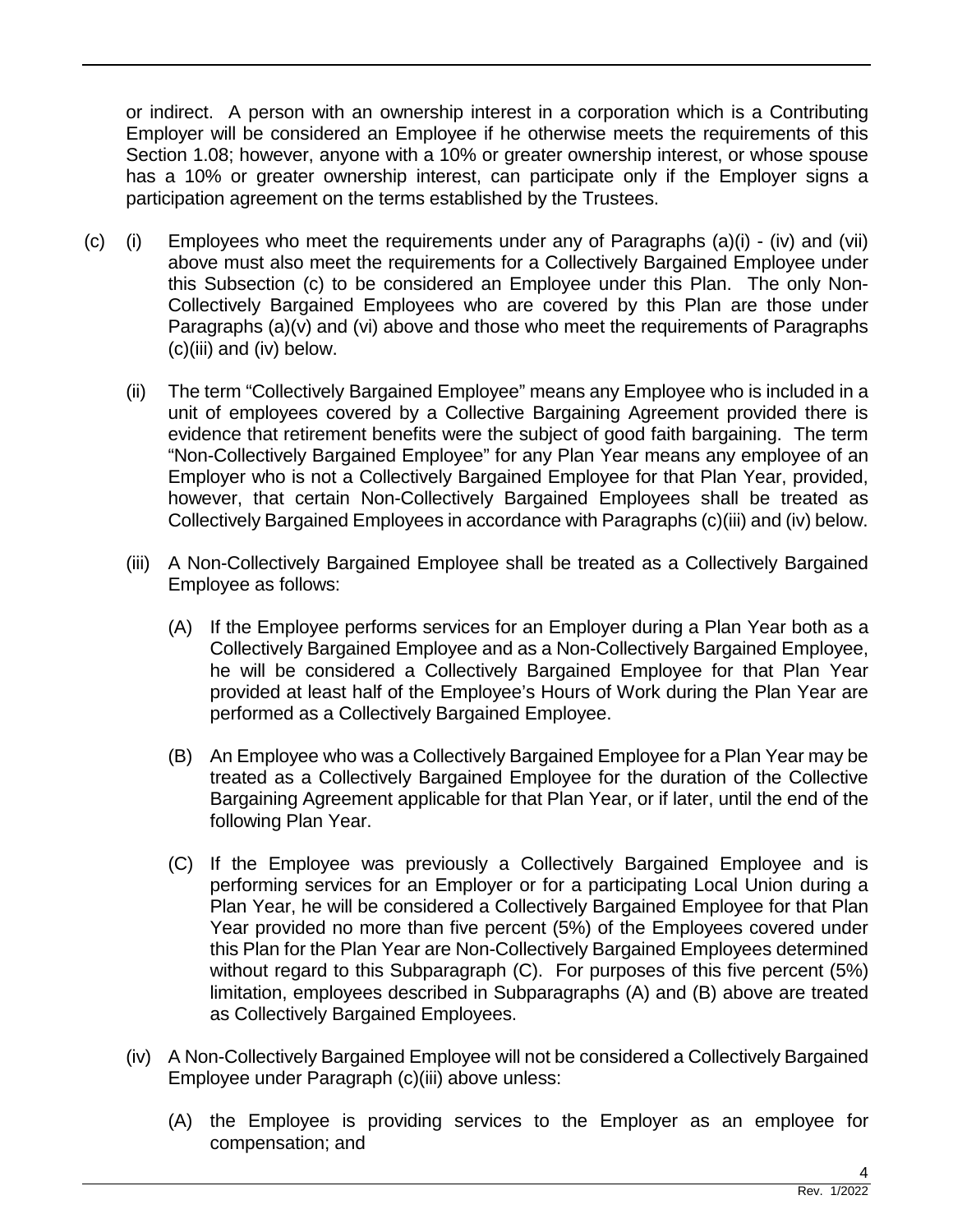- (B) the Employee is or was a member of a unit of employees covered by a Collective Bargaining Agreement and that agreement or a successor agreement, taking into account the provisions of the Plan, the Trust Agreement, and any participation agreement with the Employer, provides for the Employee to benefit under the Plan in the current Plan Year; and
- (C) he is not working for an unincorporated Employer of which he or his spouse is an owner.

Those covered as Collectively Bargained Employees under Subparagraphs (c)(iii)(B) and (C) above can receive benefit accruals only in a manner that is generally no more favorable than similarly situated Employees who are currently in a unit of employees covered by a Collective Bargaining Agreement.

- (d) (i) A "Highly Compensated Employee" is a Highly Compensated Active Employee or a Highly Compensated Former Employee of an Employer. Whether an individual is a Highly Compensated Employee is determined separately with respect to each Employer, based solely on that individual's compensation from that Employer and relationship to that Employer.
	- (ii) A Highly Compensated Active Employee is an Employee of the Employer who:
		- (A) was a 5-percent owner; as defined below, at any time during the Plan Year or preceding year; or
		- (B) for the preceding year, had compensation, as defined below, from the Employer in excess of \$80,000.

The \$80,000 amount shall be subject to adjustment in the same manner and at the same time as provided for by the Secretary under Internal Revenue Code Section 415(d), using the calendar quarter ending September 30, 1996 as the base period.

- (iii) For Plan Years beginning before July 1, 1997, a Highly Compensated Active Employee is an Employee of the Employer who performs services for the Employer during the Plan Year and who during the Plan Year or the preceding year:
	- (A) was a 5-percent owner;
	- (B) received compensation from the Employer in excess of the amount under Internal Revenue Code Section 414(q)(1)(B) (as then in effect), as adjusted;
	- (C) received compensation from the Employer in excess of the amount under Internal Revenue Code Section 414(q)(1)(C) (as then in effect), as adjusted and who was a member of the top-paid group for that Plan Year within the meaning of Internal Revenue Code Section 414(q)(4) (as then in effect); or
	- (D) was an officer of the Employer and received compensation from the Employer in an amount greater than 50% of the dollar limitation in effect for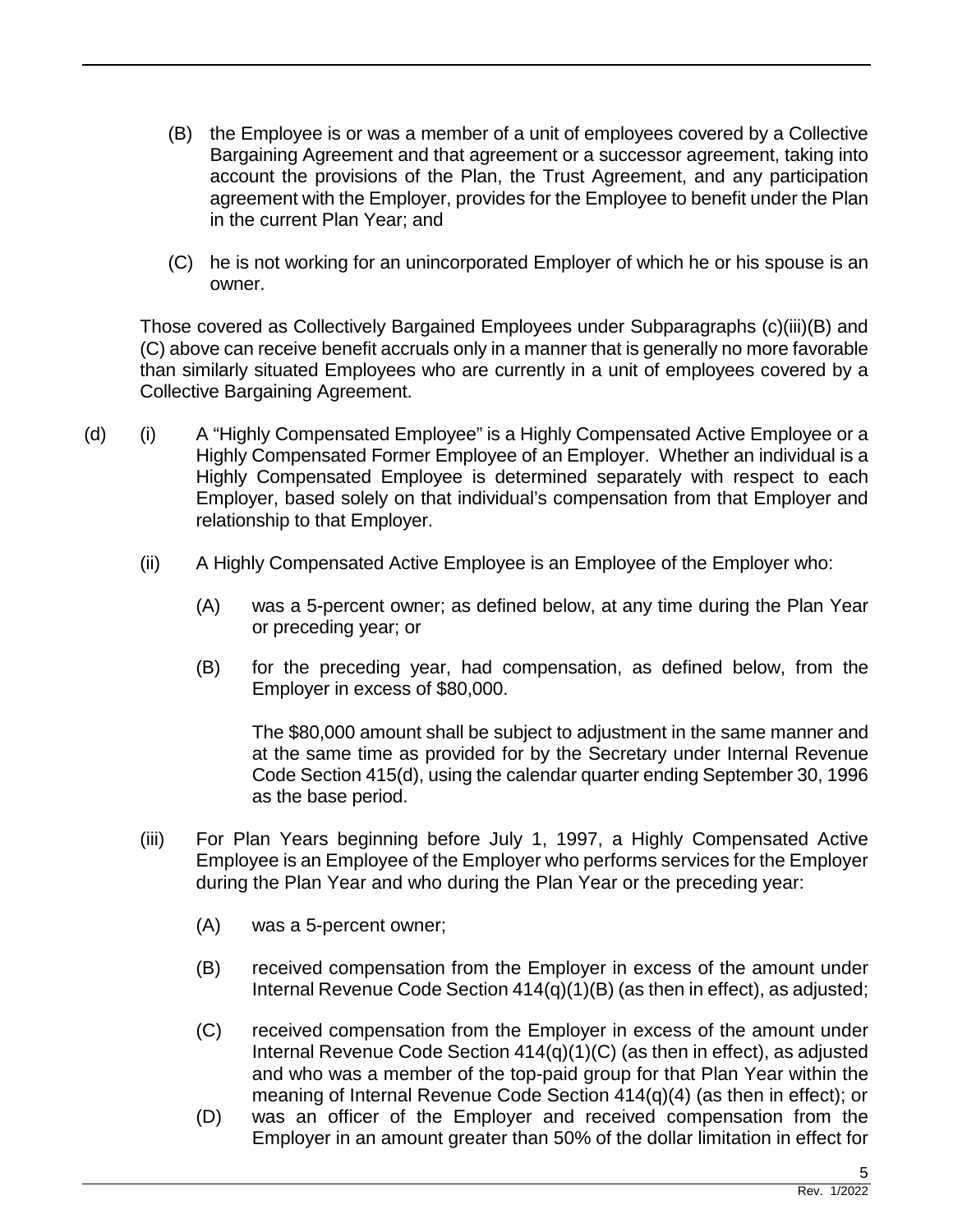that Plan Year under Internal Revenue Code Section 415(b)(1)(A). If no officer received compensation in the determination year or the preceding year at the level described in the preceding sentence, the officer who received the highest compensation from the Employer in that year shall be treated as a Highly Compensated Active Employee.

For purpose of determining officers under (D), above, the number of officers shall be limited to the lesser of (i) 50 Employees, or (ii) the greater of three Employees or 10 percent of all Employees. However, an Employee described in (B), (C) or (D), above, who was not so described in the preceding year, shall not be considered an active Highly Compensated Employee unless he or she was a member of the group of 100 Employees of the Employer who received the greatest compensation from the Employer during the determination year.

- (iv) In lieu of determining which Employees are Highly Compensated Employees in accordance with the provisions of (iii) above, the Trustees can elect, for any Plan Years beginning before January 1, 1997, to use the simplified "snapshot" method under IRS Revenue Procedure 95-34.
- (v) A Highly Compensated Former Employee for a Plan Year is any former Employee who, with respect to the Employer, had a separation year prior to the Plan Year and who was a Highly Compensated Active Employee for either the Employee's separation year or any Plan Year ending on or after the Employee's 55<sup>th</sup> birthday. An Employee who performs no service for an Employer during the Plan Year is treated as a former Employee for that Plan Year. Such Employee's separation year is the year in which the Employee last performed service for the Employer.
- (vi) "5-percent owner" for any year means any Employee who is a 5-percent owner within the meaning of Internal Revenue Code Section 416(i)(l).
- (vii) "Top-Paid group" means the group consisting of the top 20 percent of the Employer's Employees when ranked on the basis of compensation paid during such year.
- (viii) For purposes of determining the group of Highly Compensated Employees under this section, "compensation" means "compensation" as defined in Section 9.13(l).
- (ix) For purposes of determining the group of Highly Compensated Employees but not for purposes of determining Covered Employment, the term "Employer" includes all corporations, trades or businesses under common control with the Employer within the meaning of Internal Revenue Code Section 414(b) or (c); all members of an affiliated service group with the Employer within the meaning of Internal Revenue Code Section 414(m) and all other businesses aggregated with the Employer under Internal Revenue Code Section 414(o).
- (e) Employees who are represented by a union other than the United Association of Journeymen and Apprentices of the Plumbing and Pipefitting Industry of the United States and Canada may be excluded from coverage under Paragraph (a)(v) above if such exclusion is the result of good faith collective bargaining.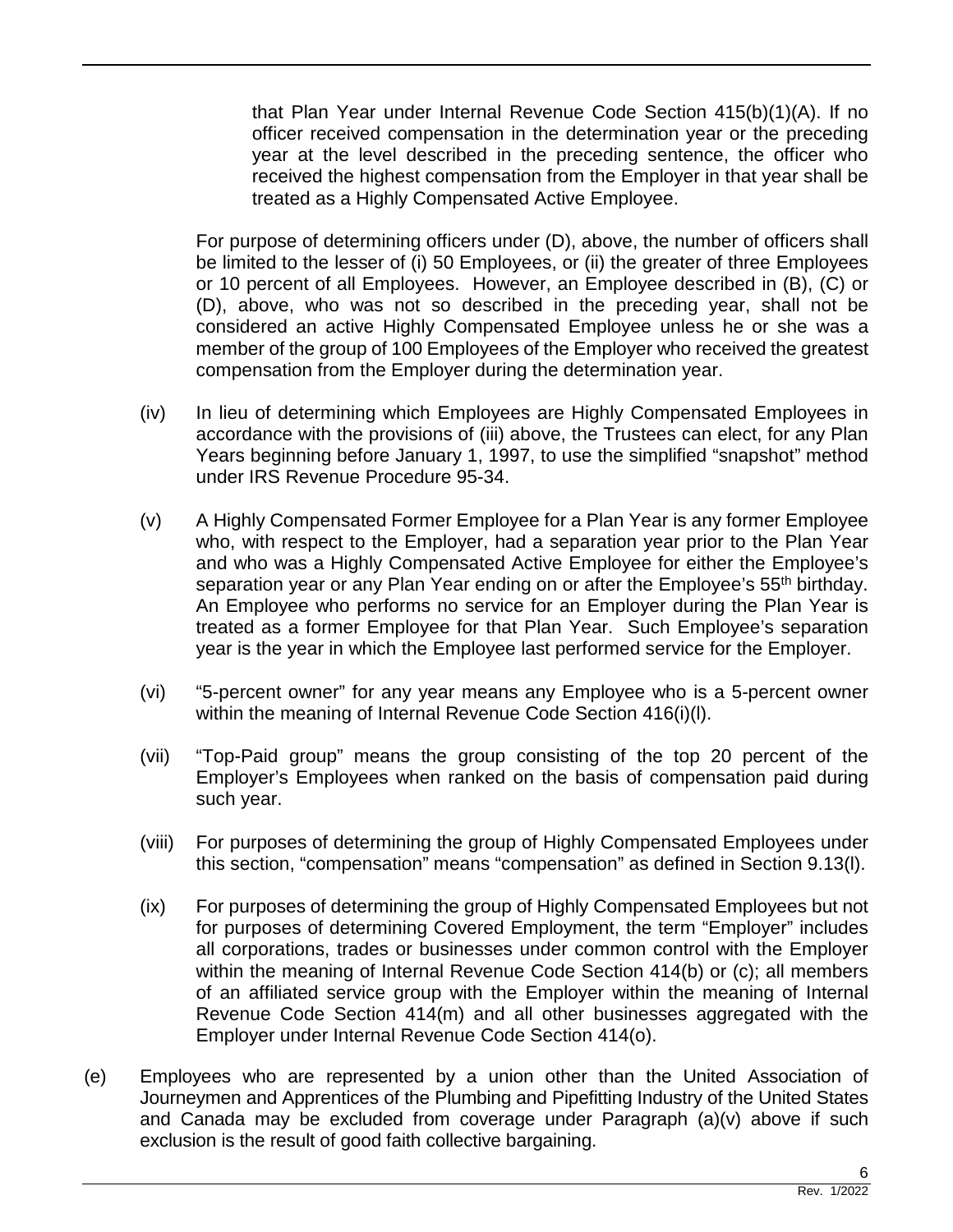(f) Solely for purposes of determining whether this Plan complies with the nondiscrimination testing requirements of Internal Revenue Code Sections 401(a)(4) and 410(b) and as otherwise required for testing purposes only by Internal Revenue Code Section 414(n)(3), all leased employees as defined in Internal Revenue Code Sections 414(n) or 414(o), who have performed services for an Employer on a substantially full-time basis, under such Employer's primary direction or control, for a period of at least one year shall be treated as an Employee except to the extent that such leased employees are excluded in accordance with Internal Revenue Code Section 414(n)(5).

# **Section 1.09. Covered Employment.**

The term "Covered Employment" means work as an Employee as defined by Section 1.08 above.

# **Section 1.10. Pension Credit.**

The term "Pension Credit" shall mean the units of credit which are accumulated and maintained for Employees in accordance with Article 5 of this Plan.

# **Section 1.11. Contribution Date.**

- (a) "Contribution Date" with respect to a Contributing Employer is the first date for which the Contributing Employer makes contributions to the Pension Fund under a Collective Bargaining Agreement. If a Contributing Employer operates in more than one Local Union's territorial jurisdiction, the Contribution Date applicable to such Employer shall be established separately based on the first date for which said Employer makes contributions to the Pension Fund, pursuant to a Collective Bargaining Agreement, for employment in each such territory.
- (b) The term "Contribution Date" with respect to an Employee shall be the Contribution Date of his first Contributing Employer in the jurisdiction of his home Local Union (or if not a member of the Union, in the jurisdiction of the Local Union where he is regularly employed), unless before such date contributions were made on behalf of the Employee in another jurisdiction for at least 870 hours in a twelve consecutive month period in which case the Employee's Contribution Date shall be the first day of employment for which a contribution was made on his behalf in that jurisdiction (however, this earlier contribution date would not be used if the result would be a Permanent Break in Service as described in Plan Section 5.06, or separation as described in Plan Section 4.20).

# **Section 1.12. Past Service Credit.**

The term "Past Service Credit" shall mean periods of employment prior to the Contribution Date for which Pension Credit is granted in accordance with Plan Section 5.02 or after the Contribution Date in accordance with Plan Section 5.03.

# **Section 1.13. Future Service Credit.**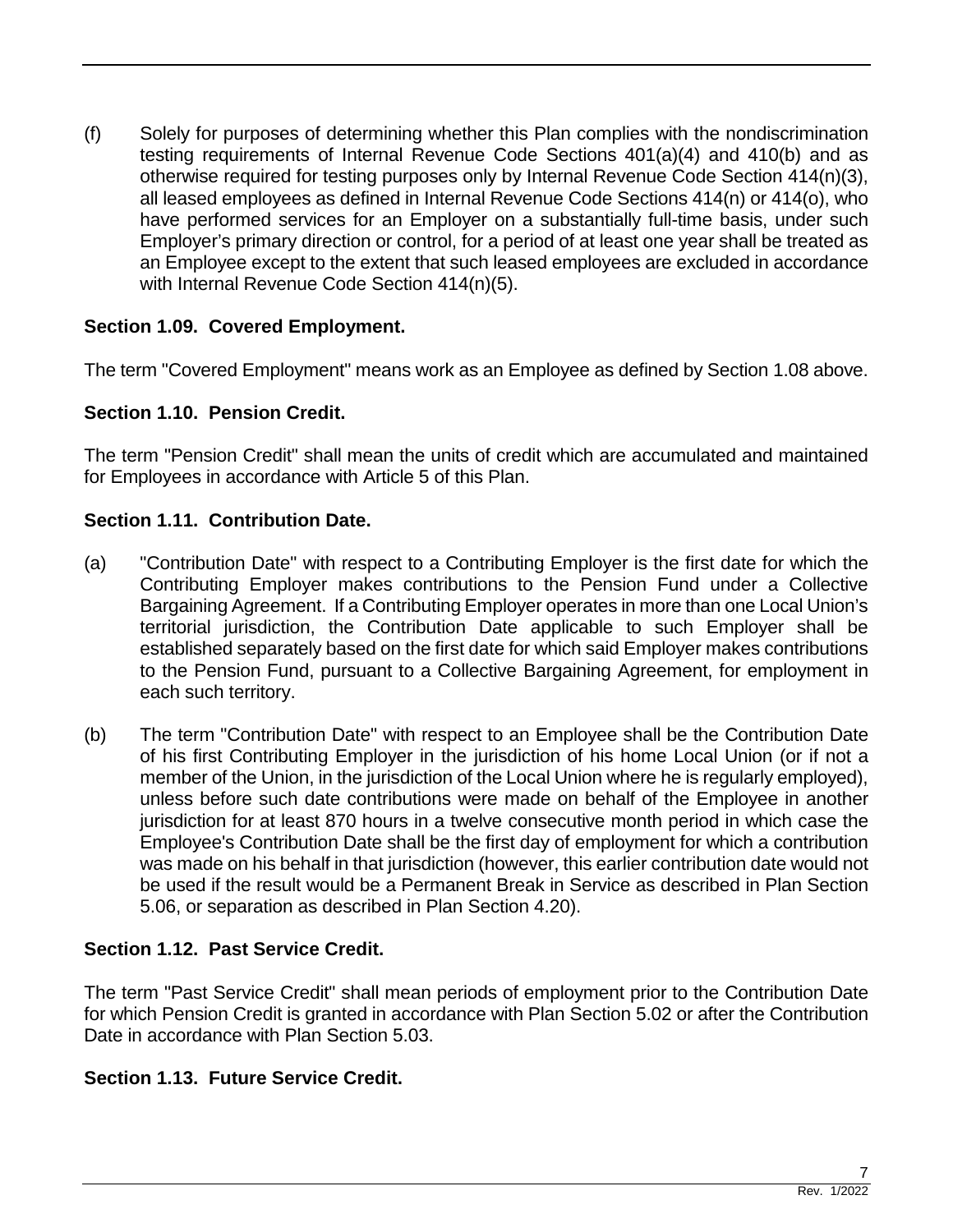The term "Future Service Credit" shall mean periods of Covered Employment subsequent to the Contribution Date for which units of Pension Credit are granted in accordance with Plan Section 5.04.

# **Section 1.14. Participant.**

The term "Participant" shall mean a Pensioner, a Beneficiary, or an Employee who meets the requirement for participation in the Plan as set forth in Article 3, or a former Employee who has acquired a right to a pension under this Plan.

# **Section 1.15. Pensioner.**

The term "Pensioner" shall mean an Employee who is Retired and who is receiving pension benefits under this Plan.

# **Section 1.16. Beneficiary.**

The term "Beneficiary" shall mean a person designated by a Pensioner or Participant or a person who becomes a Beneficiary by operation of Plan Section 9.15 who is receiving benefit payments hereunder after the death of the Pensioner or Participant.

# **Section 1.17. Employer Contributions.**

The term "Employer Contributions" shall mean payments made to the Fund by a Contributing Employer under the provisions of, and in accordance with, a Collective Bargaining Agreement and the Trust Agreement. The receipt of Employer Contributions by the Fund is not a condition of receiving Future Service Credit or Vesting Service hereunder.

# **Section 1.18. Contribution Rate.**

The term "Contribution Rate" shall mean the amount set forth in the Collective Bargaining Agreement as the amount which a Contributing Employer is obligated to pay to the Fund on behalf of an Employee.

# **Section 1.19. Normal Retirement Age.**

Normal Retirement Age shall mean the later of:

- (a) age 65; or
- (b) the age of the Participant on the  $5<sup>th</sup>$  anniversary of his Participation.

In determining Normal Retirement Age, Hours of Work completed before a Permanent Break in Service shall be disregarded.

# **Section 1.20. Calendar Year and Plan Year.**

The term "Calendar Year" shall mean the period from January 1 to the next December 31. For purposes of regulations promulgated under the Employee Retirement Income Security Act of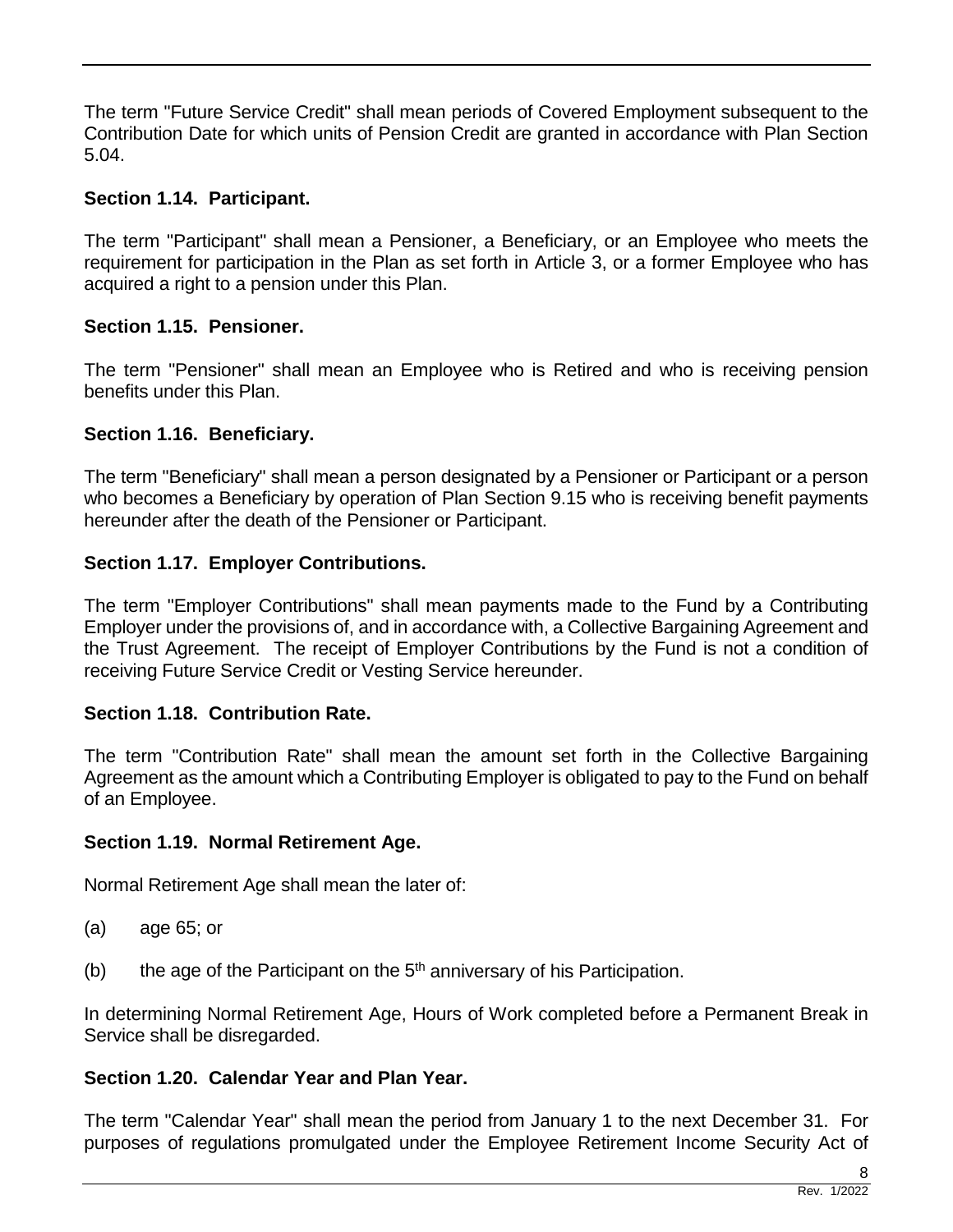1974, as amended (hereafter "ERISA"), the Calendar Year shall serve as the vesting computation period, the benefit accrual computation period, and, after the initial period of employment or of re-employment following a Break in Service, the computation period for eligibility to participate in the Plan.

The "Plan Year," however, is the fiscal year of the Plan which is the period from July 1st to the next June 30th.

# **Section 1.21. Year of Participation.**

For purposes of compliance with Regulation 2530 of the Department of Labor, a "Year of Participation" means a Calendar Year after 1975 in which a Participant has completed 1,800 Hours of Work in Covered Employment.

# **Section 1.22. Hour of Work.**

The term "Hour of Work" shall mean (a) each hour for which an Employee is paid, or entitled to payment, for the performance of duties for a Contributing Employer; (b) any other hours in Covered Employment for which contributions are required under the terms of the Collective Bargaining Agreement; and (c) each hour for which back pay, regardless of mitigation of damages, is awarded or agreed to by an Employer, to the extent that such award or agreement is intended to compensate an Employee for periods during which the Employee would have been engaged in the performance of duties for the Employer, excluding any hour credited under (a) or (b). Hours of Work shall be computed and credited in accordance with Department of Labor Regulations Section 2530.200b-3(d).

# **Section 1.23. Continuous Employment.**

The term "Continuous Employment" shall mean a period of employment that is not interrupted by a quit, discharge, or other termination.

# **Section 1.24. Applicable Interest Rate.**

The Applicable Interest Rate, in accordance with the Pension Protection Act of 2006, is based on the segment rates as computed under Internal Revenue Code Section 430(h)(2), but determined without regard to a 24-month average. The segment rates issued for the month of August (as published in September) preceding the Calendar Year that contains the Participant's annuity starting date shall be applied.

# **Section 1.25. Applicable Mortality Table.**

In accordance with the Pension Protection Act of 2006, the Applicable Mortality Table is based on the mortality table for the Calendar Year specified under subparagraph (A) of Internal Revenue Code Section 430(h)(3).

# **Section 1.26. Actuarial Present Value**

Unless otherwise specifically defined herein, "Actuarial Present Value" shall mean the actuarial present value determined based on the Applicable Mortality Table and the Applicable Interest Rate.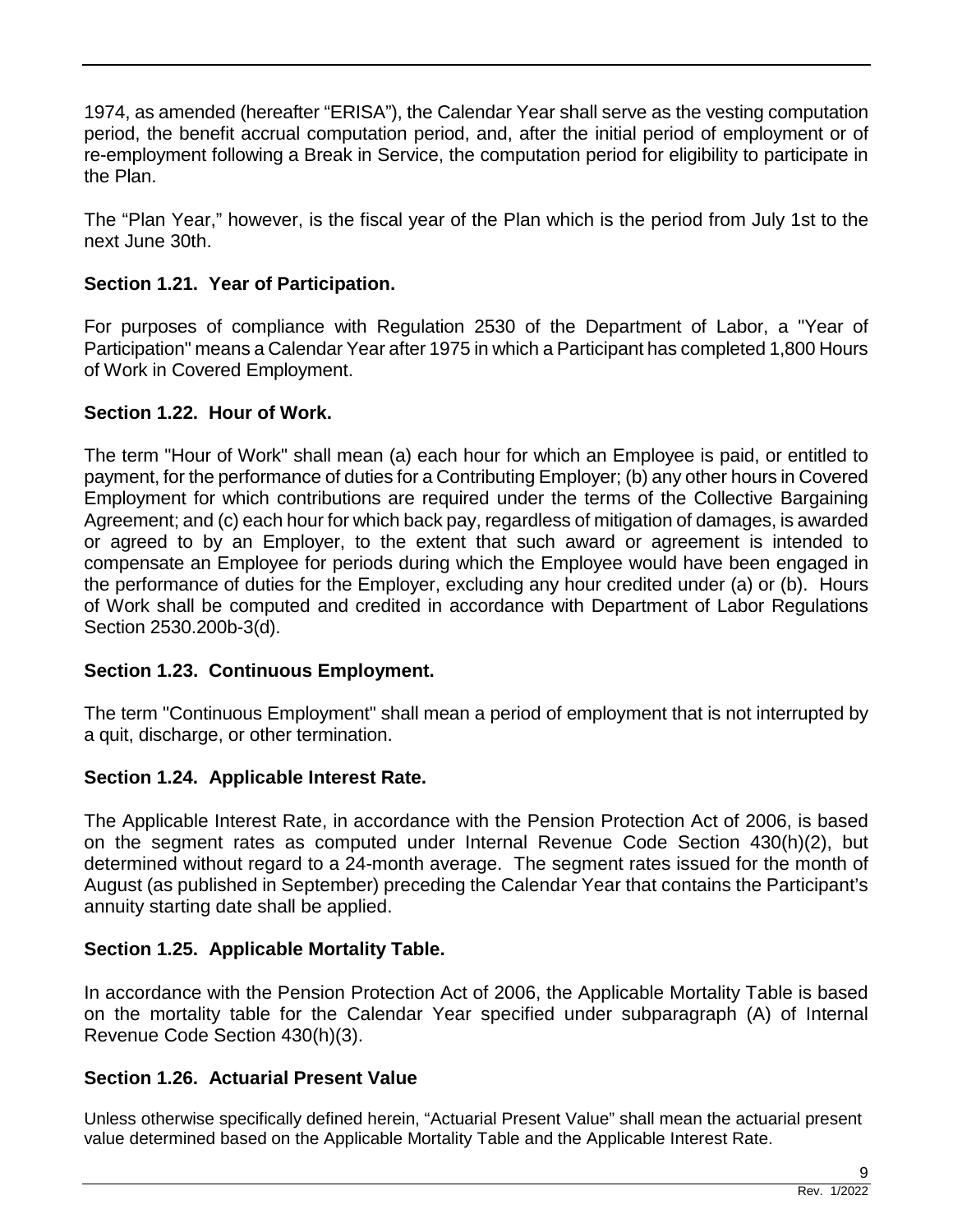# **Section 1.27. Other Terms.**

Other terms are specially defined as follows:

**Term Section(s)** 

|                                                                               | 6.02                   |
|-------------------------------------------------------------------------------|------------------------|
|                                                                               | 5.06                   |
|                                                                               | 7.01 and 7.02          |
|                                                                               | 4.08 and 4.09          |
|                                                                               | 9.05(h)                |
|                                                                               | 4.12 and 4.13          |
|                                                                               | 7.04                   |
|                                                                               | 9.07                   |
|                                                                               | 9.05(h)                |
|                                                                               | 4.06 and 4.07          |
| Effective Date of Benefits (Annuity Starting Date)                            | 9.05                   |
|                                                                               | 9.05(h)                |
|                                                                               | 9.05(h)                |
|                                                                               | 12.02 and 12.06        |
|                                                                               | 1.20                   |
|                                                                               | 4.02, 4.03(b) and 4.04 |
|                                                                               | 5.06                   |
|                                                                               | 5.06                   |
|                                                                               | 6.03                   |
|                                                                               | 4.21                   |
|                                                                               | 6.01(d)                |
|                                                                               | 5.07                   |
|                                                                               | 4.21(b)                |
|                                                                               | 9.05(c)                |
|                                                                               | 9.06                   |
|                                                                               | 4.20                   |
| Single Life Pension with 5-Years Certain Payments<br>$\overline{\phantom{a}}$ | 6.06                   |
|                                                                               | 6.01(c)                |
|                                                                               | 9.07                   |
|                                                                               | 9.08                   |
|                                                                               | 4.10 and 4.11          |
|                                                                               | 4.03(b)(iii)           |
|                                                                               | 5.05                   |

# **ARTICLE 2**

# **Basis of Employer Participation in the Fund**

## **Section 2.01. General.**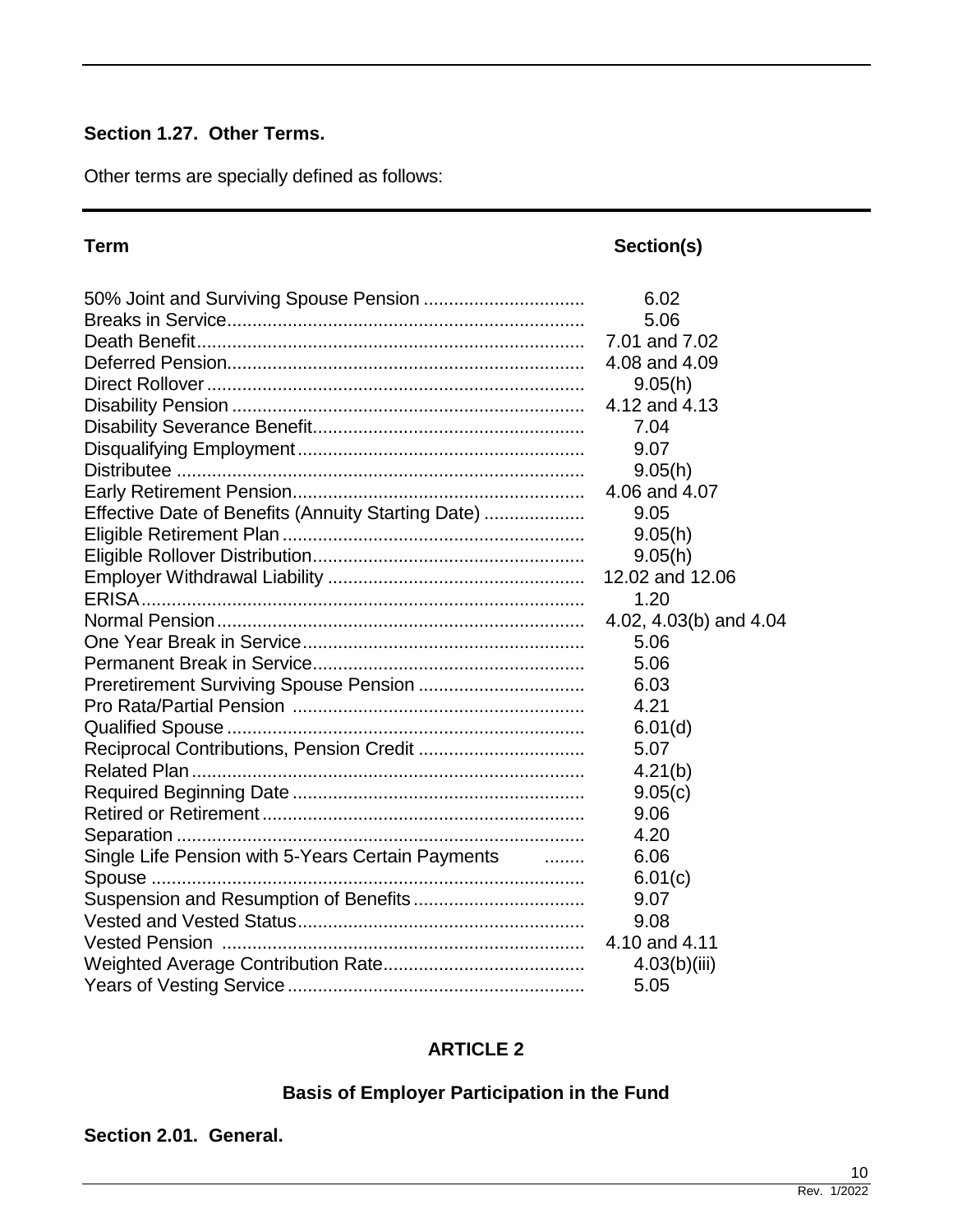The Pension Plan was established to provide retirement benefits for Employees who are represented for the purposes of collective bargaining by the Union. It is necessary that a Collective Bargaining Agreement be concluded with an Employer requiring contributions to the Pension Fund. The participation by the Employees of that Employer becomes effective upon the group being accepted for participation by the Trustees. In addition, a Local Union or District Council, a Local Union's pension, welfare, or apprentice training fund, or other Union-affiliated organization may participate in accordance with Section 2.04 below and for such purpose shall be considered a Contributing Employer.

# **Section 2.02. Acceptance of a New Contributing Employer.**

An Employer shall be accepted by the Trustees as a "Contributing Employer" upon application, if consistent with the terms of this Section. The participation of the Employer must also be in conformity with Plan Section 1.08.

- (a) The Employer, along with the Union,shall include as part of the Collective Bargaining Agreement the terms of the Standard Form of Participation Agreement, as approved by the Trustees (the Standard Form of Participation Agreement sets forth the full details of the basis for contributions to the Fund and the basis for acceptance as a Contributing Employer).
- (b) The Employer or Union shall furnish the name, date of birth and employment history of each Employee then covered by the Collective Bargaining Agreement between the Union and the new Employer.
- (c) A new Employer meeting the requirements of (a) and (b) above may be accepted as a "Contributing Employer" by the Trustees if such acceptance will not adversely affect the actuarial status of the Fund as determined by the Trustees after consultation with the actuaries for the Fund. If the acceptance of an Employer will, in the judgment of the Trustees, adversely affect the actuarial status of the Fund, then the Trustees may, as a condition for acceptance, impose any terms and conditions they consider necessary to preserve the actuarial status of the Fund and to preserve an equitable relationship between the basis of contributions of all Contributing Employers and the benefits provided for all Employees. Such conditions may include, but shall not be limited to, the imposition of special waiting periods before the commencement of benefits to a Pensioner, and/or the granting of a lower scale of benefits.

# **Section 2.03. Notice of Acceptance.**

A written Notice of Acceptance shall be sent by the Trustees to any new Employer who is accepted for participation in the Fund. Until such written Notice shall be sent by the Trustees, any new Employer shall not be deemed to have been accepted for participation in the Fund or be considered a Contributing Employer.

# **Section 2.04. Acceptance of a Participating Local Union or District Council, or of a Local Pension, Welfare or Apprenticeship Fund.**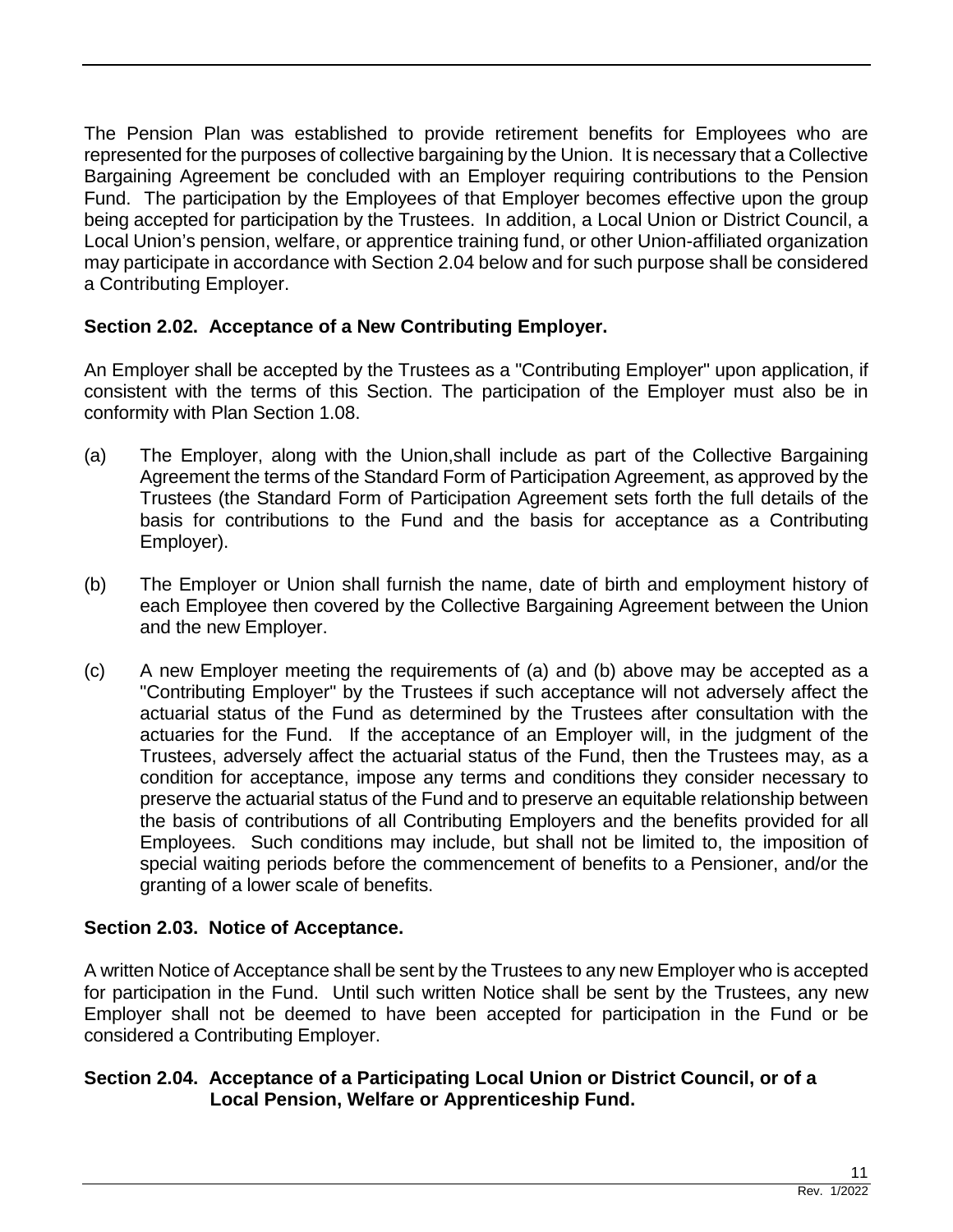A Local Union, a Local Union's pension, welfare, or apprentice training fund, or other Unionaffiliated organization may be accepted as a Contributing Employer on behalf of its Employees under the following conditions:

- (a) Application for such participation is made to the Trustees in writing.
- (b) Necessary data for the employees is submitted to the Trustees.
- (c) The Local Union has a Collective Bargaining Agreement with at least one Contributing Employer; and in the case of a Local Union's pension, welfare, or apprentice training fund, such Collective Bargaining Agreement requires a Contributing Employer to make contributions to the fund seeking to become a Contributing Employer.
- (d) The Local Union, the Local Union's pension, welfare, or apprentice training fund, or the other Union-affiliated organization that is seeking acceptance as an Employer, must agree, in writing, to make contributions to the Fund on behalf of its Employees on the terms and conditions established by the Trustees.
- (e) The acceptance as a Contributing Employer of the Local Union, the Local Union's pension, welfare, or apprentice training fund, or the other Union-affiliated organization will not adversely affect the actuarial status of the Fund as determined by the Trustees after consultation with the actuary. The Trustees may also impose such other conditions on any acceptance as they deem appropriate in accordance with Plan Section 2.02(c).
- (f) Each Local Union must elect to cover only those of its Employees who meet the requirements of Plan Sections 1.08(a)(iv) and 1.08(c); or all of its full-time Employees pursuant to Plan Section 1.08(a)(v); or both.

# **Section 2.05. Basis of Continuing Participation.**

- (a) If the continuing participation of any contributing Employer would, in the judgment of the Trustees, adversely affect the actuarial status of the Fund, then the Trustees may, as a condition of continued participation, modify any terms and conditions of participation that they consider necessary to preserve the actuarial status of the Fund.
- (b) The continuing participation of all Contributing Employers is conditioned upon compliance with coverage requirements set forth in Plan Section 1.08. Anyone working for the Employer who is not an Employee (as defined in Section 1.08) cannot be covered. All Contributing Employers must provide the Fund with any requested information to show such compliance. All Contributing Employers must also comply with the nondiscrimination and minimum coverage requirements of Internal Revenue Code Sections 401(a)(4) and 410(b). Any Employee who is a Non-Collectively Bargained Employee will not accrue a benefit under this Plan during any year unless the Employer meets the requirements of Internal Revenue Code Sections 401(a)(4) and 410(b) for that year and the Employer provides the Fund with information or certifications required to monitor compliance with these requirements. If the Employer fails to comply with the requirements of Internal Revenue Code Sections 401(a)(4) and 410(b) or if the Employer fails to provide requested information or certifications, the participation of that Employer's Employees who are not Collectively Bargained Employees will terminate as of the end of the Plan Year immediately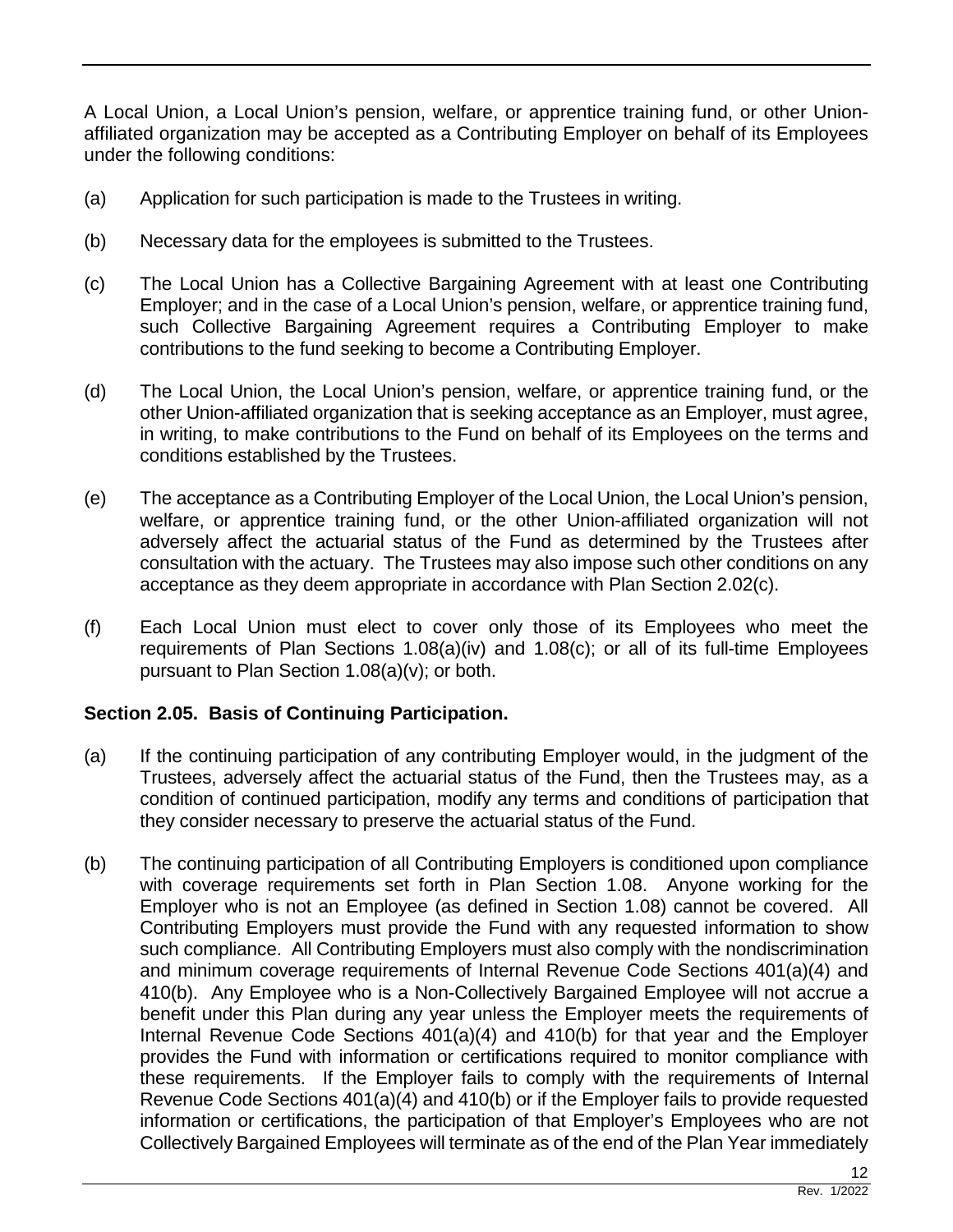preceding the Plan Year in which it failed to comply or for which it failed to supply requested information or certifications.

(c) In determining and certifying compliance with the coverage and nondiscrimination requirements of the Plan and the Internal Revenue Code, an Employer may use "substantiation quality data" as defined in IRS Revenue Procedure 93-42. In addition, an Employer may determine and certify compliance on the basis of the Employer's workforce on a single day during the Plan Year (snapshot day) in accordance with Revenue Procedure 93-42.

# **Section 2.06. Merger.**

The term "Employee" as defined in Plan Section 1.08 shall also include, upon acceptance by the Trustees:

- (a) Any person where the trustees of a merged fund have granted eligibility to said person by virtue of his inclusion in a special class of Employees of Contributing Employers in the merged fund.
- (b) Any full-time Employee of a merged fund on whose behalf contributions have been made to the merged fund.

# **ARTICLE 3**

# **Basis of Employee Participation in Plan**

# **Section 3.01. Purpose.**

This Article contains definitions to meet certain requirements of ERISA. Once an Employee has become a Participant, the provisions of the Plan give him credit in accordance with the rules of the Plan for some or all of his service before he became a Participant.

# **Section 3.02. Participation.**

An Employee who is engaged in Covered Employment becomes a Participant in the Plan on the earliest January 1 or July 1 following completion of a 12 consecutive month period during which he completed at least 870 Hours of Work in Covered Employment for which Employer Contributions are due to the Fund. The required 870 Hours of Work may also be completed with any other type of employment with the Employer if that other employment is Continuous Employment with the Employee's Covered Employment with that Employer.

# **Section 3.03. Termination of Participation.**

A person who incurs a One Year Break in Service [defined in Plan Section 5.06(b)] shall cease to be a Participant as of the last day of the Calendar Year which constituted the One-Year Break, unless such Participant is a Pensioner or has acquired the right to a pension (other than for disability), whether immediate or deferred.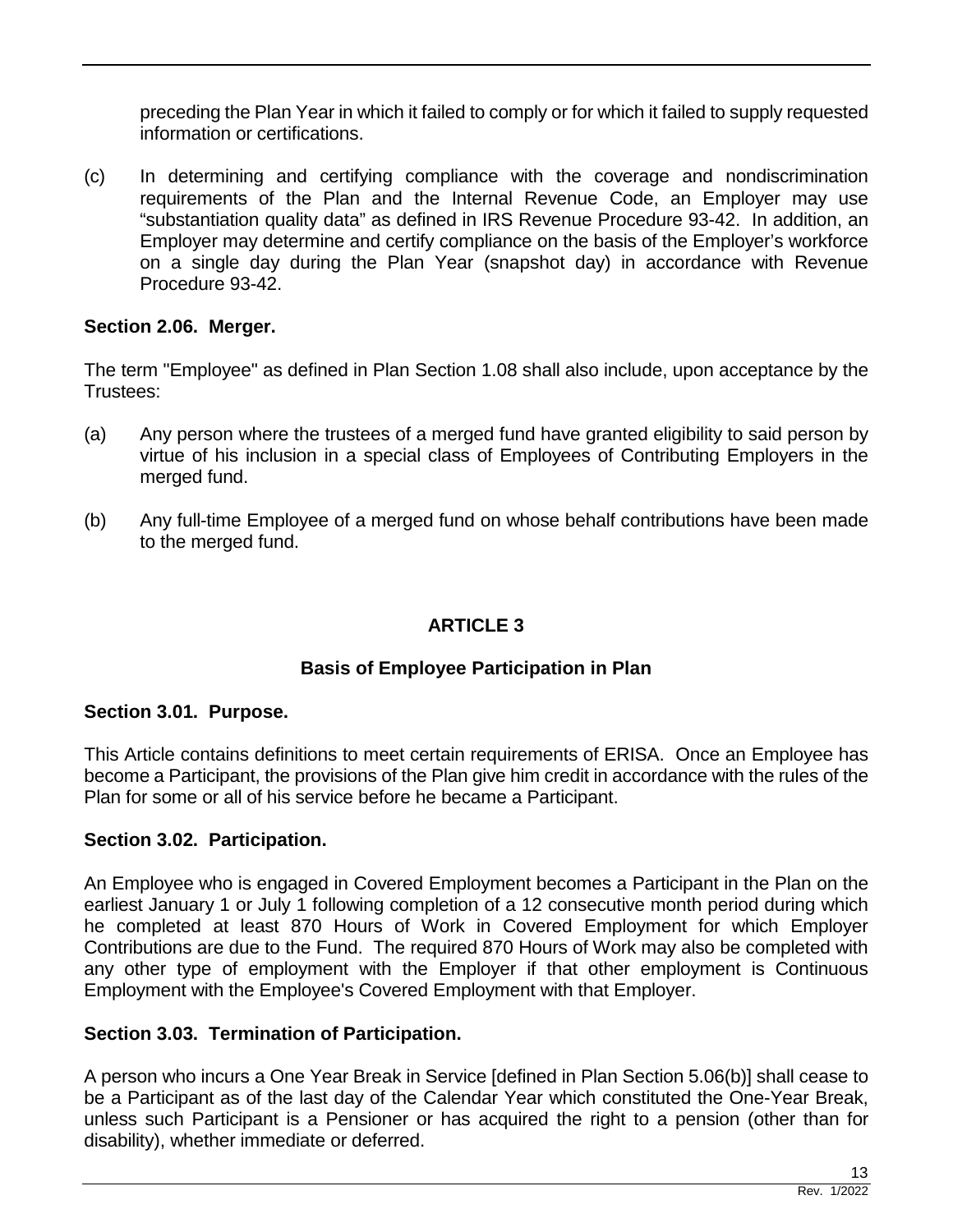# **Section 3.04. Reinstatement of Participation.**

An Employee who has lost his status as a Participant in accordance with Section 3.03 above shall again become a Participant by meeting the requirements of Section 3.02 above on the basis of Hours of Work after the Calendar Year during which his participation terminated.

# **ARTICLE 4**

# **Pension Eligibility and Amounts**

# **Section 4.01. General.**

This Article sets forth the eligibility conditions and benefit amounts for the pensions provided by the Plan. For Participants with an Effective Date of Benefits before January 1, 2022 only, the monthly pension payable under this Article is limited to a maximum of 35 years of Pension Credit.

# **Section 4.02. Normal Pension – Eligibility.**

A Participant shall be entitled to retire on a Normal Pension if he meets the following requirements:

- (a) he has attained age 65;
- (b) he has at least 5 years of Pension Credit; and
- (c) he has at least 1,500 Hours of Work in Covered Employment after his Contribution Date.

### **Section 4.03. Normal Pension – Benefit Amounts for Periods Prior to 2005.**

### (a) *Schedule of Contribution Rates and Benefit Levels Prior to 2005 (Schedule A).*

The following schedule sets forth the monthly Normal Pension amount per year of Pension Credit earned prior to January 1, 2005:

| Hourly<br>Contribution<br>Rate               | Monthly<br><b>Normal Pension</b><br>Amount Per Year of<br><b>Pension Credit</b> | Hourly<br>Contribution<br>Rate               | Monthly<br><b>Normal Pension</b><br>Amount Per Year of<br><b>Pension Credit</b> |
|----------------------------------------------|---------------------------------------------------------------------------------|----------------------------------------------|---------------------------------------------------------------------------------|
| 0.10<br>0.15<br>0.20<br>0.25<br>0.30<br>0.35 | 4.00<br>S<br>6.03<br>8.03<br>10.06<br>12.00<br>14.03                            | 2.10<br>2.15<br>2.20<br>2.25<br>2.30<br>2.35 | 66.66<br>S<br>67.83<br>69.09<br>70.20<br>71.29<br>72.31                         |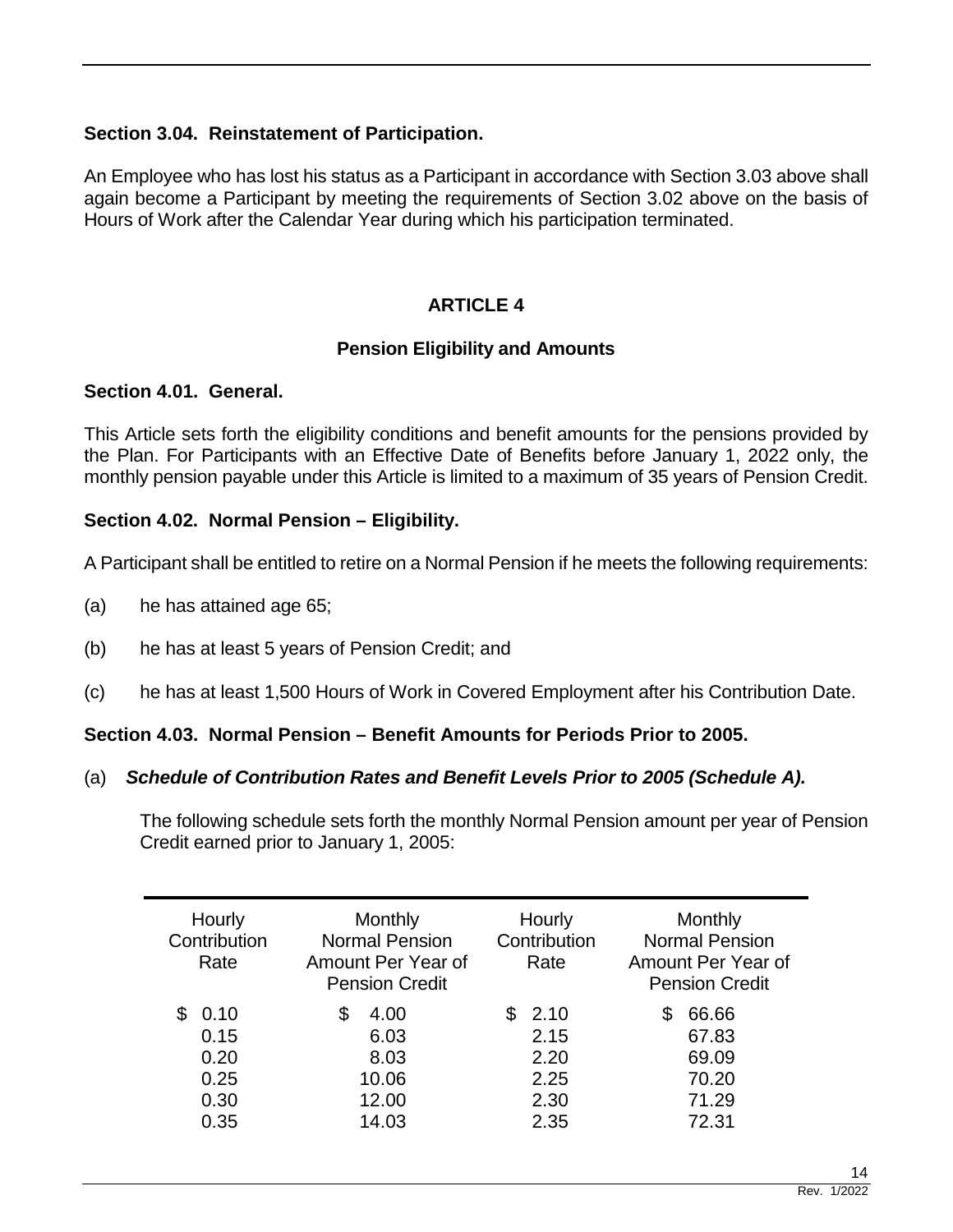| Hourly<br>Contribution<br>Rate | Monthly<br><b>Normal Pension</b><br>Amount Per Year of<br><b>Pension Credit</b> | Hourly<br>Contribution<br>Rate | Monthly<br><b>Normal Pension</b><br>Amount Per Year of<br><b>Pension Credit</b> |
|--------------------------------|---------------------------------------------------------------------------------|--------------------------------|---------------------------------------------------------------------------------|
| \$<br>0.40                     | \$<br>15.97                                                                     | \$<br>2.40                     | \$<br>73.43                                                                     |
| 0.45                           | 17.97                                                                           | 2.45                           | 74.49                                                                           |
| 0.50                           | 19.97                                                                           | 2.50                           | 75.63                                                                           |
| 0.55                           | 22.00                                                                           | 2.55                           | 76.66                                                                           |
| 0.60                           | 23.57                                                                           | 2.60                           | 77.77                                                                           |
| 0.65                           | 25.23                                                                           | 2.65                           | 78.86                                                                           |
| 0.70                           | 26.77                                                                           | 2.70                           | 80.00                                                                           |
| 0.75                           | 28.49                                                                           | 2.75                           | 81.03                                                                           |
| 0.80                           | 30.11                                                                           | 2.80                           | 82.17                                                                           |
| 0.85                           | 31.74                                                                           | 2.85                           | 83.23                                                                           |
| 0.90                           | 33.34                                                                           | 2.90                           | 84.31                                                                           |
| 0.95                           | 34.94                                                                           | 2.95                           | 85.37                                                                           |
| 1.00                           | 36.57                                                                           | 3.00                           | 86.49                                                                           |
| 1.05                           | 38.26                                                                           | 3.05                           | 87.54                                                                           |
| 1.10                           | 39.83                                                                           | 3.10                           | 88.69                                                                           |
| 1.15                           | 41.17                                                                           | 3.15                           | 89.71                                                                           |
| 1.20                           | 42.69                                                                           | 3.20                           | 90.89                                                                           |
| 1.25                           | 44.06                                                                           | 3.25                           | 91.94                                                                           |
| 1.30                           | 45.51                                                                           | 3.30                           | 93.03                                                                           |
| 1.35                           | 46.94                                                                           | 3.35                           | 94.00                                                                           |
| 1.40                           | 48.34                                                                           | 3.40                           | 95.00                                                                           |
| 1.45                           | 49.83                                                                           | 3.45                           | 95.97                                                                           |
| 1.50                           | 51.23                                                                           | 3.50                           | 97.03                                                                           |
| 1.55                           | 52.69                                                                           | 3.55                           | 98.03                                                                           |
| 1.60                           | 54.09                                                                           | 3.60                           | 99.03                                                                           |
| 1.65                           | 55.51                                                                           | 3.65                           | 100.03                                                                          |
| 1.70                           | 56.77                                                                           | 3.70                           | 101.03                                                                          |
| 1.75                           | 57.97                                                                           | 3.75                           | 102.03                                                                          |
| 1.80                           | 59.17                                                                           | 3.80                           | 103.03                                                                          |
| 1.85                           | 60.49                                                                           | 3.85                           | 104.03                                                                          |
| 1.90                           | 61.66                                                                           | 3.90                           | 105.03                                                                          |
| 1.95                           | 62.91                                                                           | 3.95                           | 106.03                                                                          |
| 2.00                           | 64.14                                                                           | 4.00                           | 107.03                                                                          |
| 2.05                           | 65.37                                                                           |                                |                                                                                 |

The monthly Normal Pension Payable at or over age 65 for years of Pension Credit earned prior to 2005 shall be the greater of the two following calculated amounts based upon the above schedule:

(i) Contribution Rates from \$.10 per hour through \$4.00 per hour provide the corresponding monthly benefit amount per year of Pension Credit. Contribution Rates greater than \$4.00 per hour produce an additional monthly Normal Pension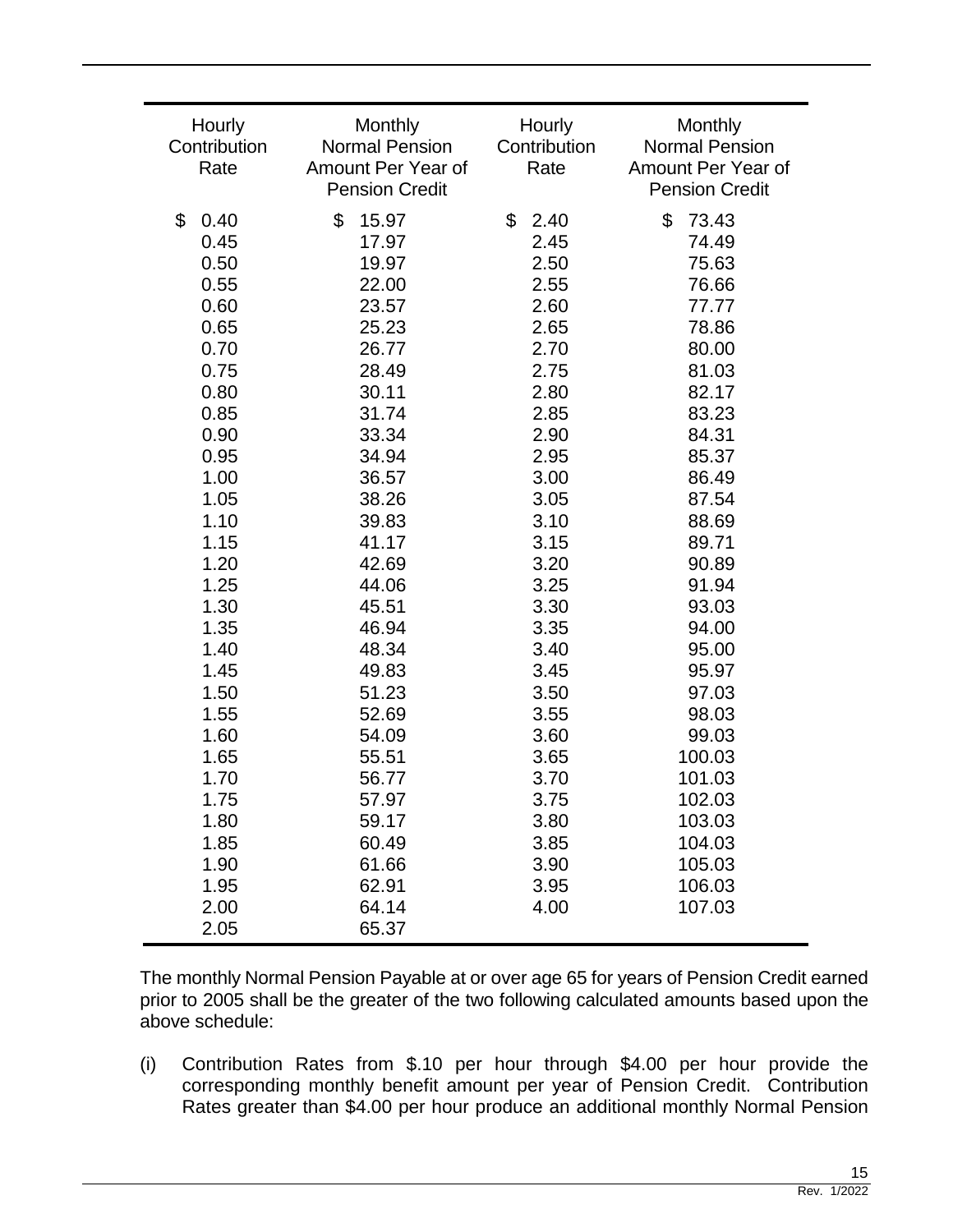amount equal to 2.25% of the total payable contributions that exceed \$4.00 per hour for Hours of Work by the Participant prior to January 1, 2005; or

(ii) Contribution Rates greater than \$1.10 per hour provide the monthly benefit amount payable for the \$1.10 Contribution Rate per year of Pension Credit, plus an additional monthly Normal Pension amount equal to 2.25% of the total payable contributions that exceed \$1.10 per hour for Hours of Work by the Participant prior to January 1, 2005.

# (b) *Special Rules for Contribution Rates and Benefit Levels for Pension Credit Earned before January 1, 2005.*

The following applies to the portion of the benefit attributable to Pension Credit earned prior to January 1, 2005:

- (i) Except as provided in Section 4.20 below and this Section 4.03, the Normal Pension to which a Participant will be entitled at Retirement for Pension Credit earned prior to January 1, 2005 will be based on the highest Contribution Rate under which he worked in the jurisdiction of his home Local Union, provided he has at least 1,500 Hours of Work in Covered Employment after his Contribution Date at that rate, including at least one Hour of Work at that rate before 2006. However, if there was more than one employment category covered under a labor agreement with separate Contribution Rates for the separate employment categories or if there were separate employment categories under separate labor agreements in a Local Union jurisdiction and a Participant had worked under more than one of such separate employment categories or agreements, then Pension Credits earned prior to January 1, 2005 for a Participant under the separate employment categories or labor agreements are treated as if such employment was in other Local Union jurisdictions as set forth in Paragraph (b)(iii) below. In determining the highest Contribution Rate under which the Participant has at least 1,500 Hours of Work in Covered Employment after his Contribution Date in the jurisdiction of his home Local Union, periods of Covered Employment after his Contribution Date for less than 1,500 Hours of Work under an agreement in the jurisdiction of any other participating Local Union or any other separate agreement in his home Local Union are taken into account.
- (ii) If, prior to January 1, 2005, the Participant's home Local Union entered into a Collective Bargaining Agreement requiring a lesser rate of contributions, all subsequent benefits for Future Service Credit earned under that agreement after the reduction in rate are based solely on the rates in effect when that Future Service Credit was earned. However, if the Participant's home Local Union was merged with or consolidated into another Local Union and if the Participant's new Local Union had a lower Contribution Rate than the prior home Local Union, the previous sentence does not apply, but the following Paragraph (b)(iii) does apply, for all those retiring after the merger or consolidation until the new Local Union's Contribution Rate equals or exceeds the Contribution Rate of the prior home Local Union. However, if the merged or consolidated Local Union's Contribution Rate did not yet equal or exceed the Contribution Rate of the prior home Local Union as of December 31, 2004, Paragraph (b)(iii) will continue to apply to accruals earned between when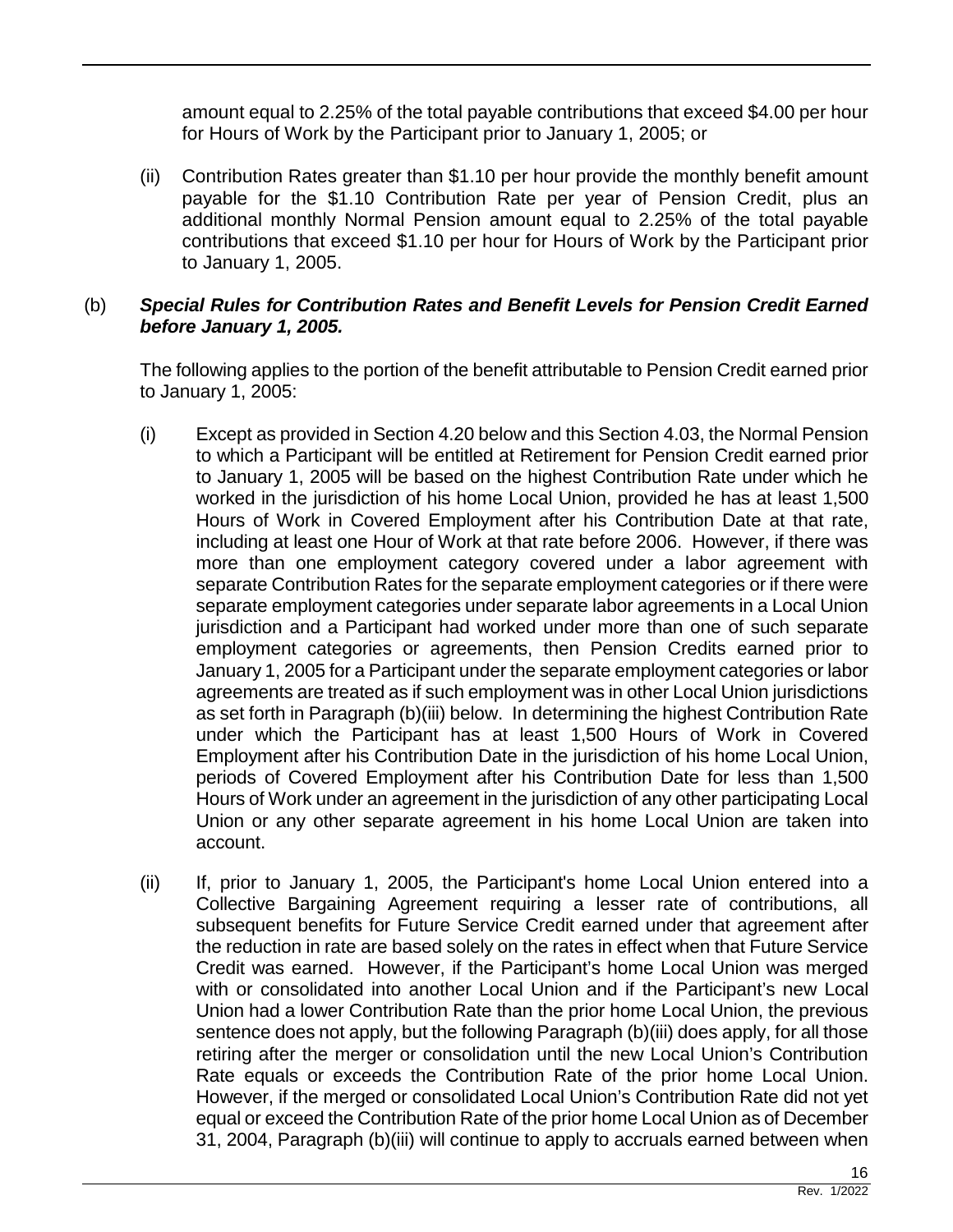the Contribution Rate was reduced and January 1, 2005 even if the Contribution Rate is subsequently increased.

- (iii) If, prior to January 1, 2005, a Participant left the jurisdiction of his home Local Union and earned at least one (1) year of Future Service Credit under the agreement of one or more other participating Local Unions or in the jurisdictions covered by other pension plans which have reciprocal agreements with this Plan, then the Normal Pension amount per year of Pension Credit before January 1, 2005 is to be based on a Weighted Average Contribution Rate which is determined as follows:
	- (A) The Participant's Pension Credits under each such agreement where he earned one or more years of Future Service Credit prior to January 1, 2005 are to be determined. Pension Credit earned, prior to January 1, 2005, in a Local Union jurisdiction other than his home local jurisdiction at a Contribution Rate which was equal to or greater than the Contribution Rate in effect in the Employee's home local jurisdiction for the same period shall be counted as earned in the home local jurisdiction unless such Contribution Rate is greater than the approved Contribution Rate in effect on the Participant's Effective Date of Benefits in his home local jurisdiction, or unless the result would be a lower Weighted Average Contribution Rate.
	- (B) The highest Contribution Rate in effect under that agreement before January 1, 2005, at which he has at least 1,500 Hours of Work in Covered Employment after his Contribution Date but before January 1, 2005 shall be determined. In the case of employment subject to a reciprocal agreement, the Contribution Rates to be applied shall be those rates received and retained by this Plan for periods prior to January 1, 2005. The Contribution Rate to be applied to his years of Future Service Credit earned in all Local Union jurisdictions prior to January 1, 2005 shall be the highest rate at which he has at least 1,500 Hours of Work in Covered Employment after his Contribution Date in any Local Union jurisdiction not to exceed the approved Contribution Rate in effect on December 31, 2004 in each such Local Union jurisdiction.
	- (C) Based upon the number of years in (A) above and the Contribution Rate in (B) above, his Weighted Average Contribution Rate shall be determined and then applied to his total years of Future Service Credit earned prior to January 1, 2005.
	- (D) The Contribution Rate to be applied to his years of Past Service Credit shall be the highest rate at which he has at least 1,500 Hours of Work in Covered Employment after his Contribution Date not to exceed the approved Contribution Rate in effect on December 31, 2004, or at the time immediately preceding any initial reduction in rate governed by Plan Section 10.04, in the Local Union of which he was a member (or if not a union member, the Local Union in whose jurisdiction he was regularly employed) on his Contribution Date, subject to the provisions of this Section 4.03(b).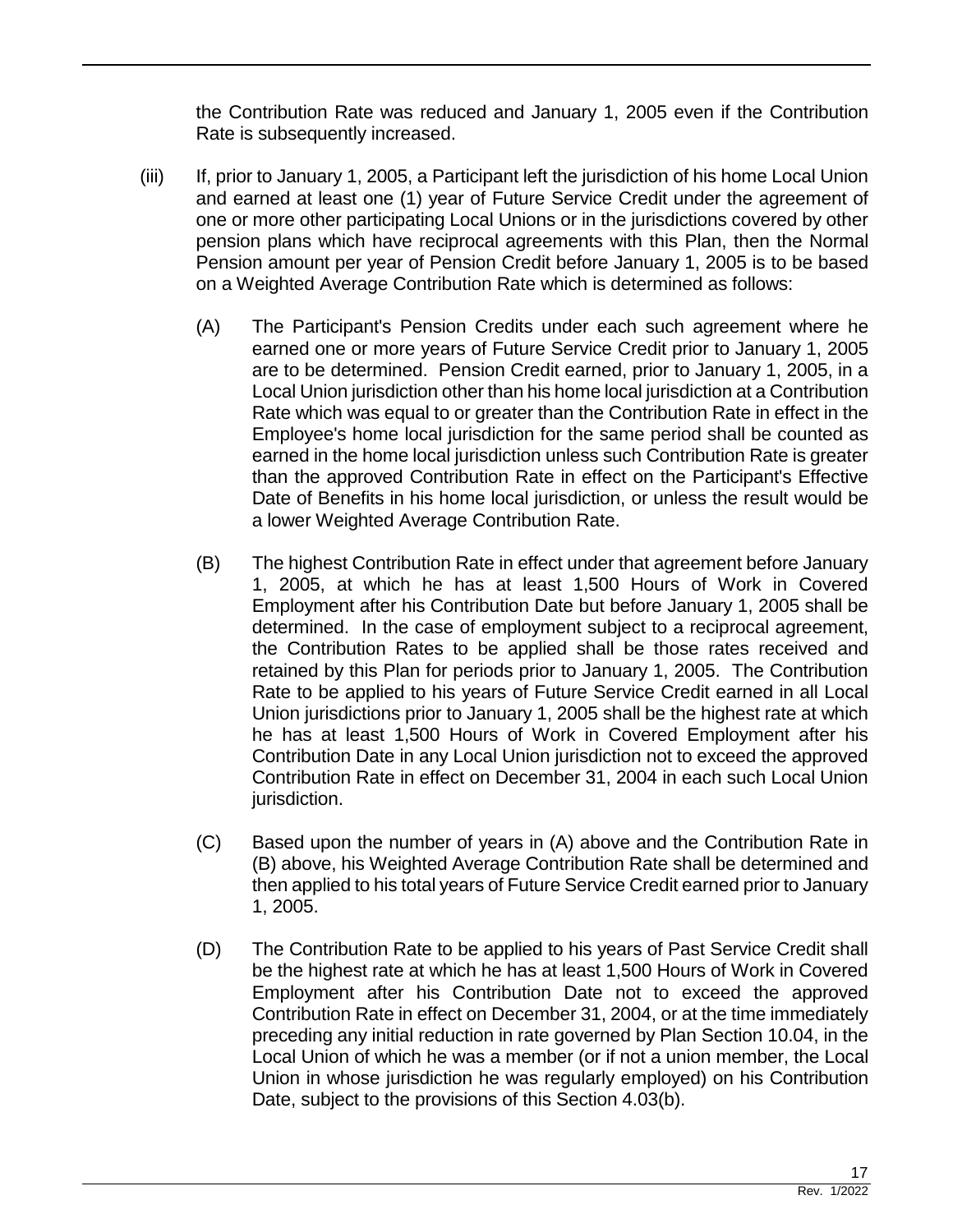$(E)$  For the purpose of this Section 4.03(b)(iii), for Participants with an Effective Date of Benefits before January 1, 2022, only the most recent 35 years of an Employee's Pension Credit earned prior to January 1, 2005 shall be taken into account. For all Participants, Pension Credit of less than one year in any Local Union jurisdiction shall be disregarded for the purposes of computing the Weighted Average Contribution Rate.

# **Section 4.04. Normal Pension – Benefit Amounts for Periods During and After 2005.**

# (a) *Schedule of Contribution Rates and Benefit Levels for 2005 for All Participants, and for 2006 and Later Under Agreements Without the 25% Increase in Contributions (Schedule B)***.**

For all Participants, the following schedule sets forth the monthly Normal Pension amount for a year of Pension Credit earned during 2005. The following schedule will continue to apply per year of Pension Credit for Hours of Work earned in 2006 and later under Collective Bargaining Agreements (or other written agreements) without the 25% increase in the Contribution Rate referred to in Section 4.04(b) below:

| Hourly<br>Contribution<br>Rate | <b>Monthly Normal</b><br><b>Pension Amount</b><br>For a Year of<br><b>Pension Credit</b><br>Earned in 2005 | Hourly<br>Contribution<br>Rate | <b>Monthly Normal</b><br><b>Pension Amount</b><br>For a Year of<br><b>Pension Credit</b><br>Earned in 2005 |
|--------------------------------|------------------------------------------------------------------------------------------------------------|--------------------------------|------------------------------------------------------------------------------------------------------------|
| \$                             | \$                                                                                                         | \$                             | \$                                                                                                         |
| 0.10                           | 1.00                                                                                                       | 2.10                           | 16.67                                                                                                      |
| 0.15                           | 1.51                                                                                                       | 2.15                           | 16.96                                                                                                      |
| 0.20                           | 2.01                                                                                                       | 2.20                           | 17.27                                                                                                      |
| 0.25                           | 2.52                                                                                                       | 2.25                           | 17.55                                                                                                      |
| 0.30                           | 3.00                                                                                                       | 2.30                           | 17.82                                                                                                      |
| 0.35                           | 3.51                                                                                                       | 2.35                           | 18.08                                                                                                      |
| 0.40                           | 3.99                                                                                                       | 2.40                           | 18.36                                                                                                      |
| 0.45                           | 4.49                                                                                                       | 2.45                           | 18.62                                                                                                      |
| 0.50                           | 4.99                                                                                                       | 2.50                           | 18.91                                                                                                      |
| 0.55                           | 5.50                                                                                                       | 2.55                           | 19.17                                                                                                      |
| 0.60                           | 5.89                                                                                                       | 2.60                           | 19.44                                                                                                      |
| 0.65                           | 6.31                                                                                                       | 2.65                           | 19.72                                                                                                      |
| 0.70                           | 6.69                                                                                                       | 2.70                           | 20.00                                                                                                      |
| 0.75                           | 7.12                                                                                                       | 2.75                           | 20.26                                                                                                      |
| 0.80                           | 7.53                                                                                                       | 2.80                           | 20.54                                                                                                      |
| 0.85                           | 7.94                                                                                                       | 2.85                           | 20.81                                                                                                      |
| 0.90                           | 8.34                                                                                                       | 2.90                           | 21.08                                                                                                      |
| 0.95                           | 8.74                                                                                                       | 2.95                           | 21.34                                                                                                      |
| 1.00                           | 9.14                                                                                                       | 3.00                           | 21.62                                                                                                      |
| 1.05                           | 9.57                                                                                                       | 3.05                           | 21.89                                                                                                      |
| 1.10                           | 9.96                                                                                                       | 3.10                           | 22.17                                                                                                      |
| 1.15                           | 10.29                                                                                                      | 3.15                           | 22.43                                                                                                      |
| 1.20                           | 10.67                                                                                                      | 3.20                           | 22.72                                                                                                      |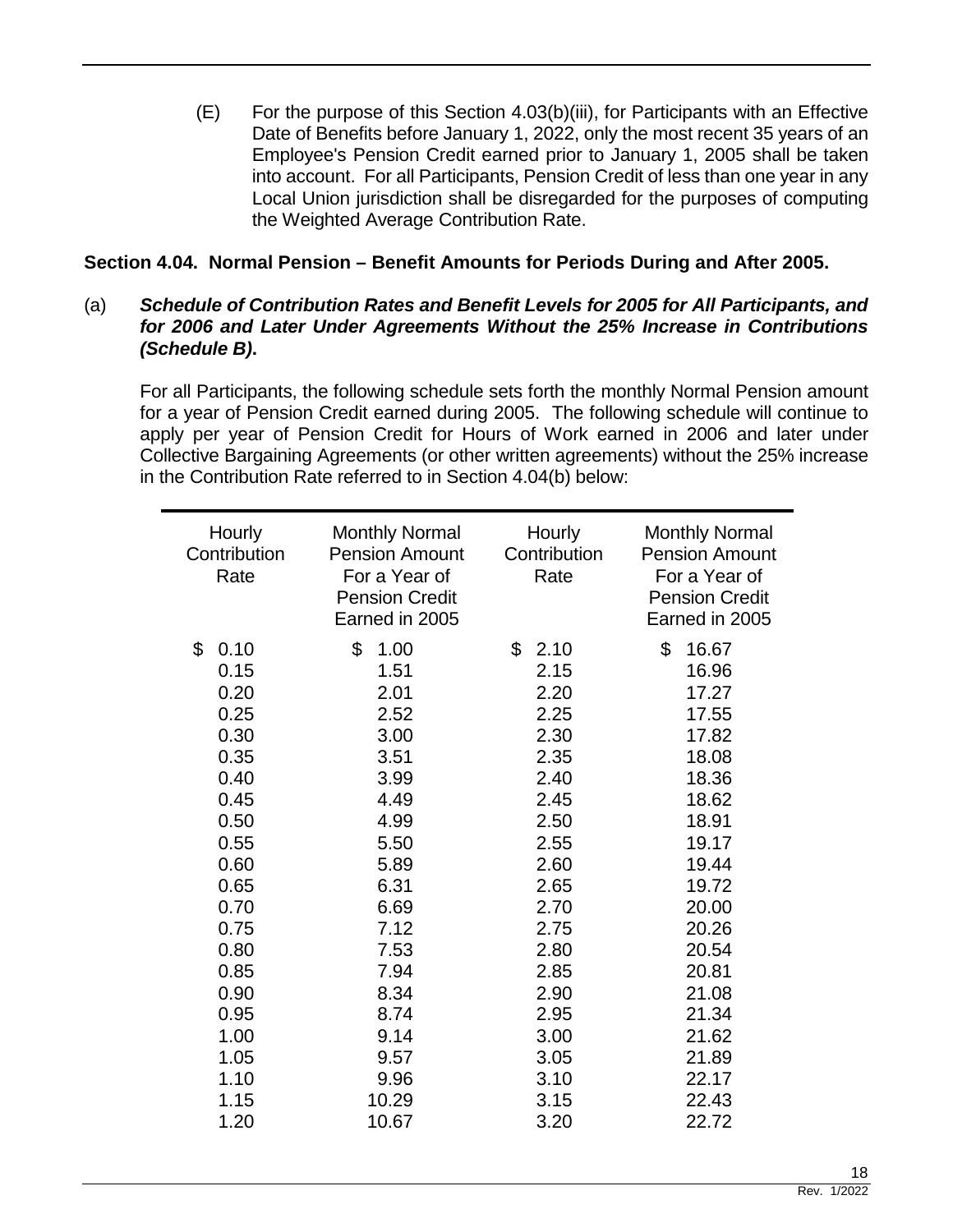| Hourly<br>Contribution<br>Rate                                                                                             | <b>Monthly Normal</b><br><b>Pension Amount</b><br>For a Year of<br><b>Pension Credit</b><br>Earned in 2005                                | Hourly<br>Contribution<br>Rate                                                                                                         | <b>Monthly Normal</b><br><b>Pension Amount</b><br>For a Year of<br><b>Pension Credit</b><br>Earned in 2005                                |
|----------------------------------------------------------------------------------------------------------------------------|-------------------------------------------------------------------------------------------------------------------------------------------|----------------------------------------------------------------------------------------------------------------------------------------|-------------------------------------------------------------------------------------------------------------------------------------------|
| \$<br>1.25<br>1.30<br>1.35<br>1.40<br>1.45<br>1.50<br>1.55<br>1.60<br>1.65<br>1.70<br>1.75<br>1.80<br>1.85<br>1.90<br>1.95 | \$<br>11.02<br>11.38<br>11.74<br>12.09<br>12.46<br>12.81<br>13.17<br>13.52<br>13.88<br>14.19<br>14.49<br>14.79<br>15.12<br>15.42<br>15.73 | $\mathfrak{L}$<br>3.25<br>3.30<br>3.35<br>3.40<br>3.45<br>3.50<br>3.55<br>3.60<br>3.65<br>3.70<br>3.75<br>3.80<br>3.85<br>3.90<br>3.95 | \$<br>22.99<br>23.26<br>23.50<br>23.75<br>23.99<br>24.26<br>24.51<br>24.76<br>25.01<br>25.26<br>25.51<br>25.76<br>26.01<br>26.26<br>26.51 |
| 2.00<br>2.05                                                                                                               | 16.04<br>16.34                                                                                                                            | 4.00                                                                                                                                   | 26.76                                                                                                                                     |

The monthly Normal Pension payable at or over age 65 for Pension Credit earned during 2005, and under this schedule of benefits after 2005, shall be the following calculated amount based upon the above schedule: Contribution Rates from \$.10 per hour through \$4.00 per hour provide the corresponding monthly benefit amount for a year of Pension Credit; and Contribution Rates greater than \$4.00 per hour produce an additional monthly Normal Pension amount equal to .375% of the total payable contributions that exceed \$4.00 per hour for Hours of Work by the Participant during 2005 (as well as Hours of Work after 2005 under this schedule of benefits).

# (b) (i) *Schedule of Contribution Rates and Benefit Levels for 2006 and Later Under Agreements with 25% Increase in Contributions (Schedule C)***.**

The following schedule sets forth the monthly Normal Pension amount per year of Pension Credit for Hours of Work in 2006 and later under a Collective Bargaining Agreement (or other written agreement) with a Contribution Rate that is 25% or greater than the Contribution Rate in effect on December 31, 2004. The amount representing this 25% increase is included in the applicable Contribution Rate under this schedule: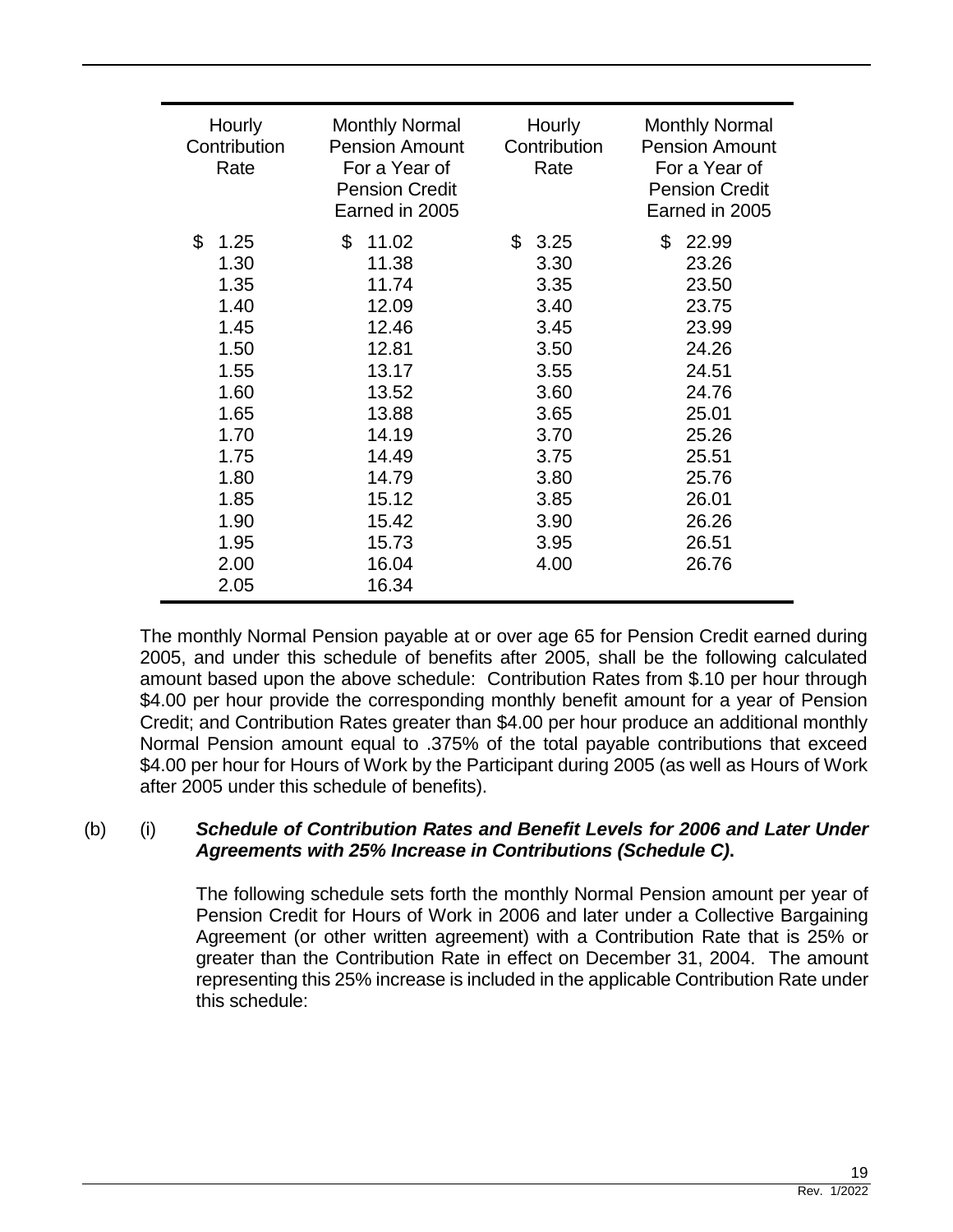| Hourly       | <b>Monthly Normal</b> | Hourly       | <b>Monthly Normal</b> |
|--------------|-----------------------|--------------|-----------------------|
| Contribution | <b>Pension Amount</b> | Contribution | <b>Pension Amount</b> |
| Rate         | Per Year of           | Rate         | Per Year of           |
|              | <b>Pension Credit</b> |              | <b>Pension Credit</b> |
| \$<br>0.13   | \$<br>2.08            | \$<br>2.60   | \$<br>33.07           |
| 0.15         | 2.41                  | 2.65         | 33.56                 |
| 0.20         | 3.21                  | 2.70         | 34.04                 |
| 0.25         | 4.01                  | 2.75         | 34.54                 |
| 0.30         | 4.83                  | 2.80         | 34.99                 |
| 0.35         | 5.61                  | 2.85         | 35.43                 |
| 0.40         | 6.41                  | 2.90         | 35.85                 |
| 0.45         | 7.21                  | 2.95         | 36.27                 |
| 0.50         | 7.99                  | 3.00         | 36.71                 |
| 0.55         | 8.79                  | 3.05         | 37.14                 |
| 0.60         | 9.59                  | 3.10         | 37.59                 |
| 0.65         | 10.39                 | 3.15         | 38.02                 |
| 0.70         | 11.03                 | 3.20         | 38.44                 |
| 0.75         | 11.66                 | 3.25         | 38.89                 |
| 0.80         | 12.32                 | 3.30         | 39.32                 |
| 0.85         | 12.95                 | 3.35         | 39.77                 |
| 0.90         | 13.59                 | 3.40         | 40.21                 |
| 0.95         | 14.28                 | 3.45         | 40.63                 |
| 1.00         | 15.06                 | 3.50         | 41.09                 |
| 1.05         | 15.71                 | 3.55         | 41.51                 |
| 1.10         | 16.35                 | 3.60         | 41.94                 |
| 1.15         | 16.99                 | 3.65         | 42.37                 |
| 1.20         | 17.63                 | 3.70         | 42.80                 |
| 1.25         | 18.29                 | 3.75         | 43.24                 |
| 1.30         | 18.96                 | 3.80         | 43.67                 |
| 1.35         | 19.60                 | 3.85         | 44.11                 |
| 1.40         | 20.18                 | 3.90         | 44.55                 |
| 1.45         | 20.74                 | 3.95         | 44.97                 |
| 1.50         | 21.34                 | 4.00         | 45.44                 |
| 1.55         | 21.89                 | 4.05         | 45.87                 |
| 1.60         | 22.47                 | 4.10         | 46.30                 |
| 1.65         | 23.04                 | 4.15         | 46.71                 |
| 1.70         | 23.61                 | 4.20         | 47.10                 |
| 1.75         | 24.17                 | 4.25         | 47.50                 |
| 1.80         | 24.77                 | 4.30         | 47.89                 |
| 1.85         | 25.33                 | 4.35         | 48.30                 |
| 1.90         | 25.91                 | 4.40         | 48.71                 |
| 1.95         | 26.48                 | 4.45         | 49.11                 |
| 2.00         | 27.04                 | 4.50         | 49.51                 |
| 2.05         | 27.61                 | 4.55         | 49.91                 |
| 2.10         | 28.13                 | 4.60         | 50.31                 |
| 2.15         | 28.63                 | 4.65         | 50.71                 |
| 2.20         | 29.11                 | 4.70         | 51.11                 |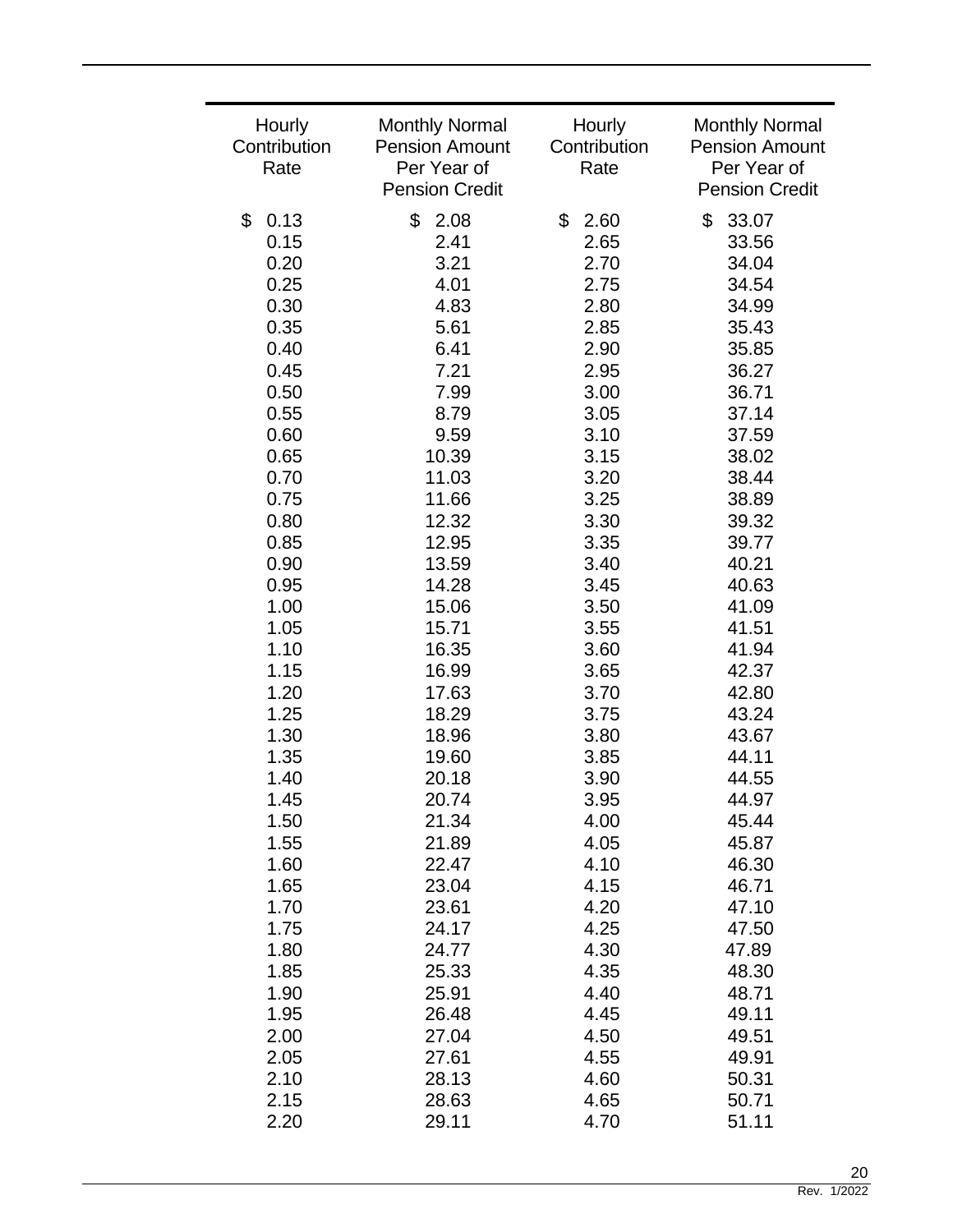| Hourly<br>Contribution<br>Rate                         | <b>Monthly Normal</b><br><b>Pension Amount</b><br>Per Year of<br><b>Pension Credit</b> | Hourly<br>Contribution<br>Rate                 | <b>Monthly Normal</b><br><b>Pension Amount</b><br>Per Year of<br><b>Pension Credit</b> |
|--------------------------------------------------------|----------------------------------------------------------------------------------------|------------------------------------------------|----------------------------------------------------------------------------------------|
| \$2.25<br>2.30<br>2.35<br>2.40<br>2.45<br>2.50<br>2.55 | \$29.59<br>30.11<br>30.59<br>31.08<br>31.58<br>32.07<br>32.56                          | \$4.75<br>4.80<br>4.85<br>4.90<br>4.95<br>5.00 | \$51.51<br>51.91<br>52.31<br>52.71<br>53.11<br>53.51                                   |

The monthly Normal Pension payable at or over age 65 for Pension Credit earned on or after January 1, 2006 earned under this schedule of benefits shall be the following calculated amount: Contribution Rates from \$.13 per hour through \$5.00 per hour provide the corresponding monthly benefit amount per year of Pension Credit; and Contribution Rates greater than \$5.00 per hour produce an additional monthly Normal Pension amount equal to .75% of the total payable contributions that exceed \$5.00 per hour for Hours of Work by the Participant. In calculating this benefit amount, Hours of Work earned before the 25% increase in the Contribution Rate or before 2006 are not included.

# (ii) *Schedule of Contribution Rates and Benefit Levels for 2007 and Later Under Agreements with 25% Increase in Contributions (Schedule D).*

The following schedule sets forth the monthly Normal Pension amount per year of Pension Credit for Hours of Work in 2007 and later under a Collective Bargaining Agreement (or other written agreement) with a Contribution Rate that is 25% or greater than the Contribution Rate in effect on December 31, 2004 (provided such 25% Contribution Rate increase is effective on or before January 1, 2007). The amount representing this 25% increase is included in the applicable Contribution Rate under this schedule:

If the Contribution Rate increase is first effective during the period after January 1, 2007 through January 1, 2008, the above Schedule D will apply, but only to Pension Credit and Hours of Work earned on and after January 1, 2008. If the 25% Contribution Rate increase is adopted later, Schedule D will not apply, and Schedule C will apply to Pension Credit and Hours of Work earned after the increase is adopted. If the 25% Contribution Rate increase is never adopted, Schedule B will apply to all Pension Credit and Hours of Work earned after December 31, 2004.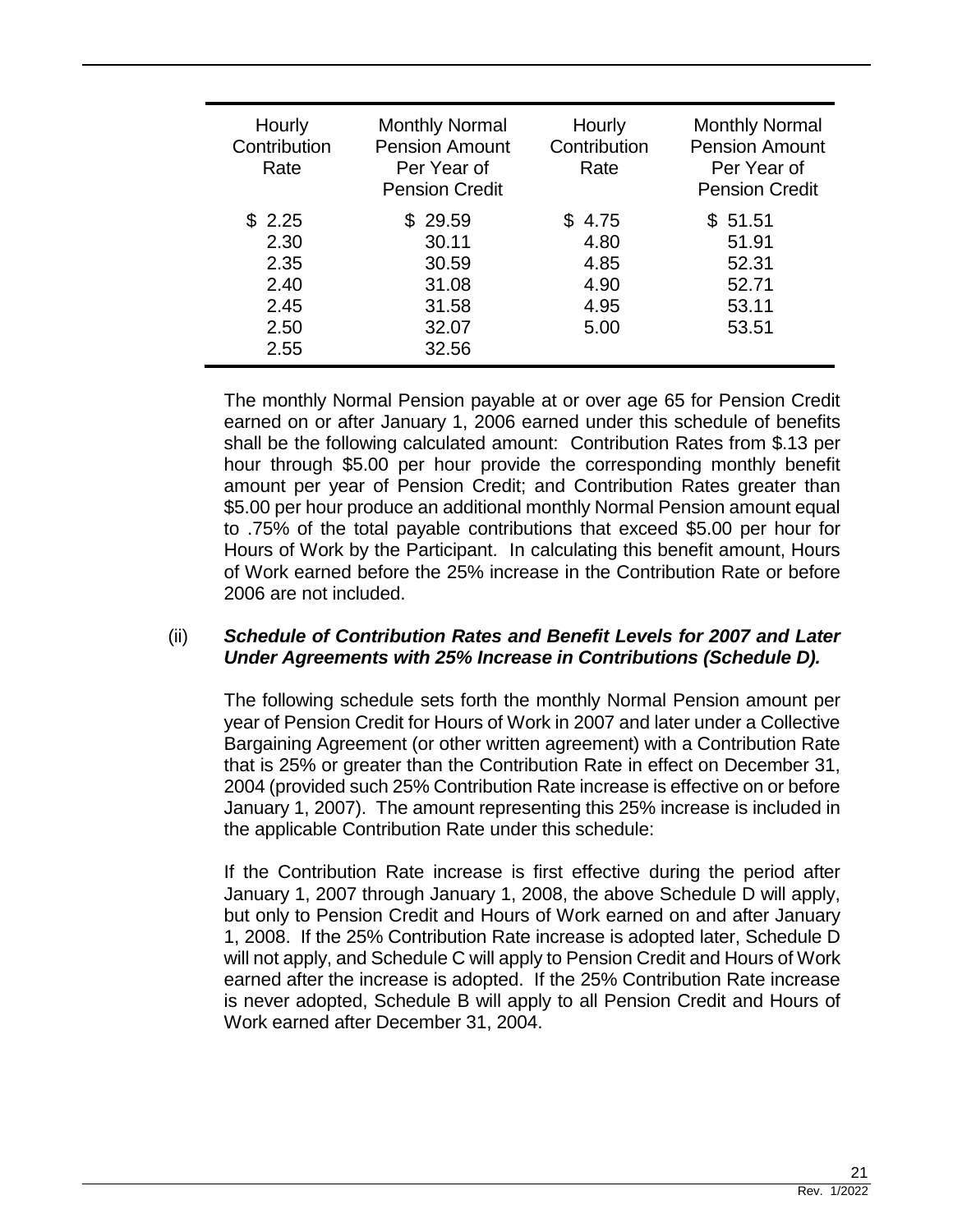| Hourly<br>Contribution<br>Rate | Monthly Normal<br><b>Pension Amount</b><br>Per Year of<br><b>Pension Credit</b> | Hourly<br>Contribution<br>Rate | <b>Monthly Normal</b><br><b>Pension Amount</b><br>Per Year of<br><b>Pension Credit</b> |
|--------------------------------|---------------------------------------------------------------------------------|--------------------------------|----------------------------------------------------------------------------------------|
|                                |                                                                                 |                                |                                                                                        |
| \$<br>0.13                     | \$<br>3.12                                                                      | \$<br>2.60                     | \$<br>49.61                                                                            |
| 0.15                           | 3.62                                                                            | 2.65                           | 50.34                                                                                  |
| 0.20                           | 4.82                                                                            | 2.70                           | 51.06                                                                                  |
| 0.25                           | 6.02                                                                            | 2.75                           | 51.81                                                                                  |
| 0.30                           | 7.25                                                                            | 2.80                           | 52.49                                                                                  |
| 0.35                           | 8.42                                                                            | 2.85                           | 53.15                                                                                  |
| 0.40                           | 9.62                                                                            | 2.90                           | 53.78                                                                                  |
| 0.45                           | 10.82                                                                           | 2.95                           | 54.41                                                                                  |
| 0.50                           | 11.99                                                                           | 3.00                           | 55.07                                                                                  |
| 0.55                           | 13.19                                                                           | 3.05                           | 55.71                                                                                  |
| 0.60                           | 14.39                                                                           | 3.10                           | 56.39                                                                                  |
| 0.65                           | 15.59                                                                           | 3.15                           | 57.03                                                                                  |
| 0.70                           | 16.55                                                                           | 3.20                           | 57.66                                                                                  |
| 0.75                           | 17.49                                                                           | 3.25                           | 58.34                                                                                  |
| 0.80                           | 18.48                                                                           | 3.30                           | 58.98                                                                                  |
| 0.85                           | 19.43                                                                           | 3.35                           | 59.66                                                                                  |
|                                |                                                                                 | 3.40                           |                                                                                        |
| 0.90                           | 20.39                                                                           |                                | 60.32                                                                                  |
| 0.95                           | 21.42                                                                           | 3.45                           | 60.95                                                                                  |
| 1.00                           | 22.59                                                                           | 3.50                           | 61.64                                                                                  |
| 1.05                           | 23.57                                                                           | 3.55                           | 62.27                                                                                  |
| 1.10                           | 24.53                                                                           | 3.60                           | 62.91                                                                                  |
| 1.15                           | 25.49                                                                           | 3.65                           | 63.56                                                                                  |
| 1.20                           | 26.45                                                                           | 3.70                           | 64.20                                                                                  |
| 1.25                           | 27.44                                                                           | 3.75                           | 64.86                                                                                  |
| 1.30                           | 28.44                                                                           | 3.80                           | 65.51                                                                                  |
| 1.35                           | 29.40                                                                           | 3.85                           | 66.17                                                                                  |
| 1.40                           | 30.27                                                                           | 3.90                           | 66.83                                                                                  |
| 1.45                           | 31.11                                                                           | 3.95                           | 67.46                                                                                  |
| 1.50                           | 32.01                                                                           | 4.00                           | 68.16                                                                                  |
| 1.55                           | 32.84                                                                           | 4.05                           | 68.81                                                                                  |
| 1.60                           | 33.71                                                                           | 4.10                           | 69.45                                                                                  |
| 1.65                           | 34.56                                                                           | 4.15                           | 70.07                                                                                  |
| 1.70                           | 35.42                                                                           | 4.20                           | 70.65                                                                                  |
| 1.75                           | 36.26                                                                           | 4.25                           | 71.25                                                                                  |
| 1.80                           | 37.16                                                                           | 4.30                           | 71.84                                                                                  |
| 1.85                           | 38.00                                                                           | 4.35                           | 72.45                                                                                  |
| 1.90                           | 38.87                                                                           | 4.40                           | 73.07                                                                                  |
| 1.95                           | 39.72                                                                           | 4.45                           | 73.67                                                                                  |
| 2.00                           | 40.56                                                                           | 4.50                           | 74.27                                                                                  |
| 2.05                           | 41.42                                                                           | 4.55                           | 74.87                                                                                  |
| 2.10                           | 42.20                                                                           | 4.60                           | 75.47                                                                                  |
|                                |                                                                                 |                                |                                                                                        |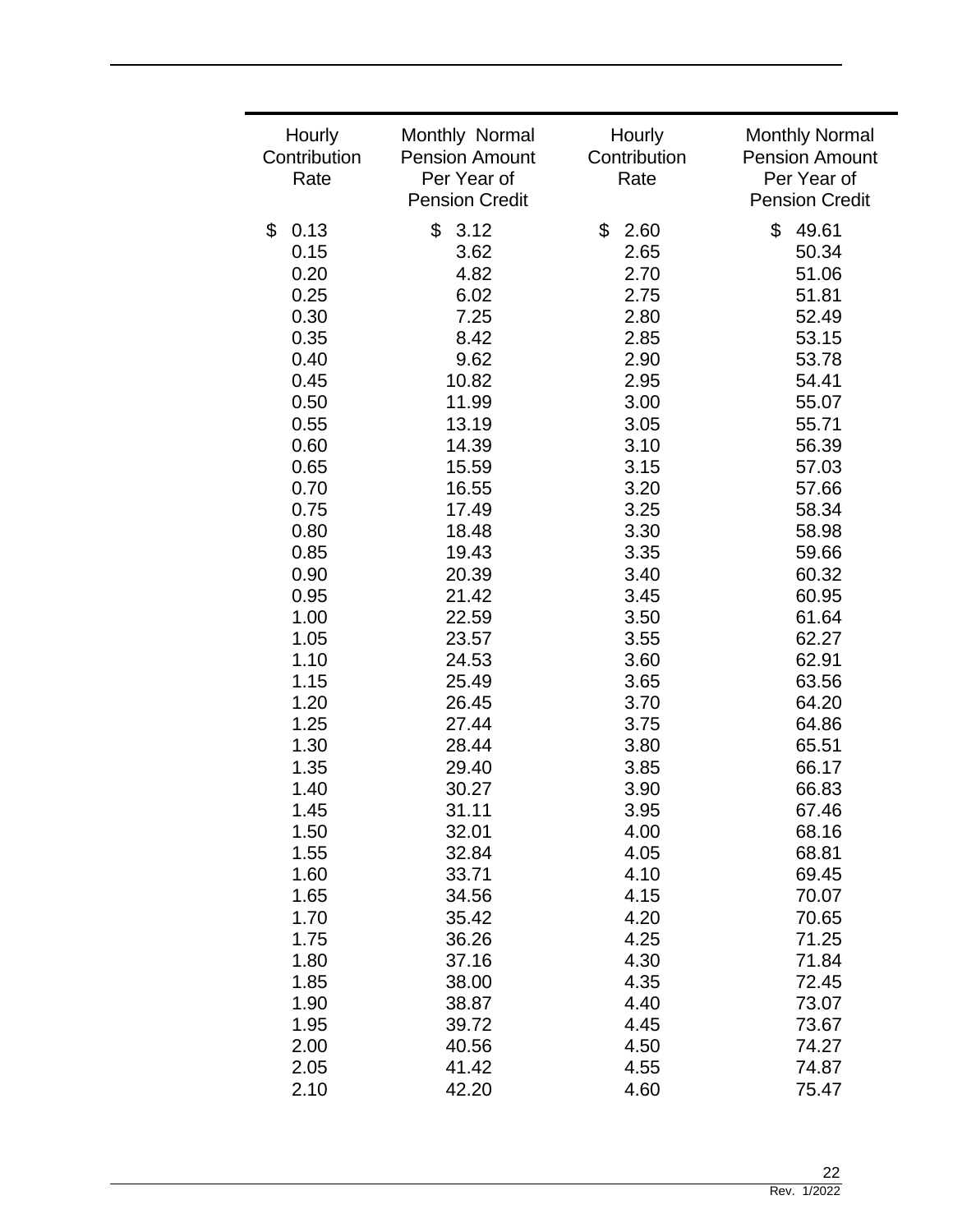| Hourly<br>Contribution<br>Rate | Monthly Normal<br><b>Pension Amount</b><br>Per Year of<br><b>Pension Credit</b> | Hourly<br>Contribution<br>Rate | <b>Monthly Normal</b><br><b>Pension Amount</b><br>Per Year of<br><b>Pension Credit</b> |
|--------------------------------|---------------------------------------------------------------------------------|--------------------------------|----------------------------------------------------------------------------------------|
| \$2.15<br>2.20                 | \$42.95<br>43.67                                                                | \$4.65<br>4.70                 | \$76.07<br>76.67                                                                       |
| 2.25                           | 44.39                                                                           | 4.75                           | 77.27                                                                                  |
| 2.30                           | 45.17                                                                           | 4.80                           | 77.87                                                                                  |
| 2.35                           | 45.89                                                                           | 4.85                           | 78.47                                                                                  |
| 2.40                           | 46.62                                                                           | 4.90                           | 79.07                                                                                  |
| 2.45                           | 47.37                                                                           | 4.95                           | 79.67                                                                                  |
| 2.50                           | 48.11                                                                           | 5.00                           | 80.27                                                                                  |
| 2.55                           | 48.84                                                                           |                                |                                                                                        |

The monthly Normal Pension payable at or over age 65 for Pension Credit earned on or after January 1, 2007 under this schedule of benefits shall be the following calculated amount: Contribution Rates from \$.13 per hour through \$5.00 per hour provide the corresponding monthly benefit amount per year of Pension Credit; and Contribution Rates greater than \$5.00 per hour produce an additional monthly Normal Pension amount equal to 1.125% of the total payable contributions that exceed \$5.00 per hour for Hours of Work by the Participant. In calculating this benefit amount, Hours of Work earned before 2007 are not included.

# (c) *Special Rules for Contribution Rates and Benefit Levels for Pension Credit Earned On and After January 1, 2005*

The following applies to the portion of the benefit attributable to all Pension Credit earned on and after January 1, 2005:

- (i) Except as provided in Plan Sections 4.20 and 4.03, the Normal Pension to which a Participant will be entitled at Retirement for Pension Credit earned on and after January 1, 2005 will based solely on each Contribution Rate in effect when the Pension Credit is earned. For each one-tenth of a Pension Credit, the Participant will be entitled to a prorated amount, under the applicable schedule of benefits above, for the specific Contribution Rate at which the credit was earned. In order for a specific Contribution Rate to apply, the Participant must have at least one-tenth of a Pension Credit at that rate. The schedule of benefits applicable to Pension Credit under a reciprocal agreement, where the work in the visited local union/group does not include direct participation in the National Pension Fund, shall be the schedule applicable to the Participant's then current home Local Union group.
- (ii) Periods of Past Service Credit under Plan Section 5.02 for a Participant with an initial Contribution Date on and after January 1, 2005 will be valued at the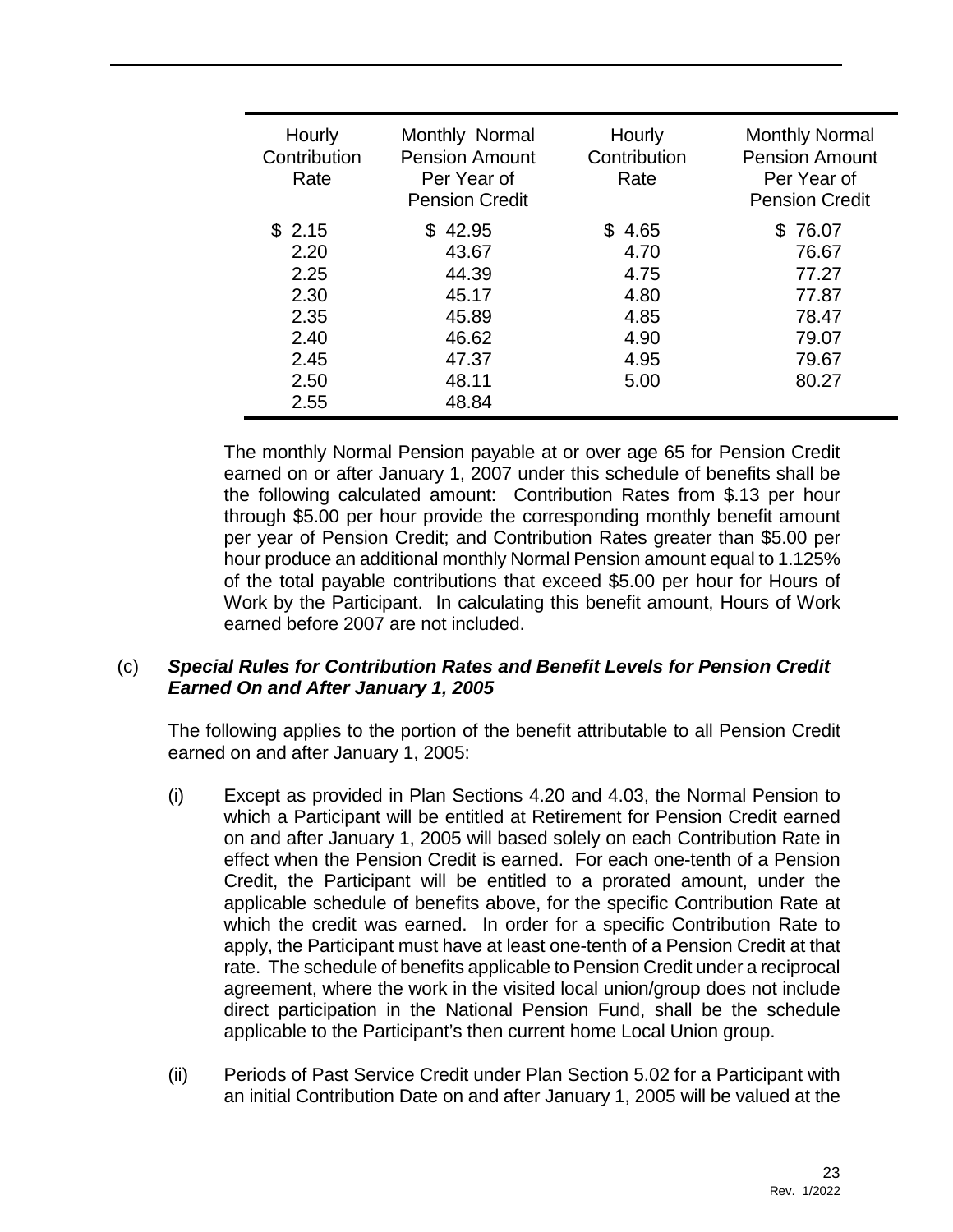Contribution Rate, on his Contribution Date, of his first Contributing Employer on or after that date in the jurisdiction of his then home Local Union group. Any other periods of Past Service Credit under Section 5.02 attributable to Employers or groups of employers that first begin participation in the Fund after 2004 will be valued at the first Contribution Rate of the applicable Employer or group of Employers in effect after the end of the applicable period of Past Service Credit. Periods of Past Service Credit in the Future Service period after 2004 under Plan Section 5.03 will be valued at the first Contribution Rate at which the Participant accrues Future Service Credit after the end of each applicable period of Past Service Credit in the Future Service period. Notwithstanding any other provisions herein, the level of benefit for the Contribution Rate applicable to any Past Service Credit described in this paragraph (ii) will be set at and remain at the level in effect when the applicable Employer or group first began participation hereunder.

- (iii) All increases in Contribution Rates must be approved by the Trustees in order to be effective under this Plan. Increases in Contribution Rates that are effective January 1, 2005 and later may be accepted by the Trustees, but will not be applied to increase the level of benefits for the affected Participants, except as determined by the Trustees. Under no circumstances may benefits be increased under the schedule of benefits in Plan Section 4.04(a) through an increase in the Contribution Rate under the applicable Collective Bargaining Agreement (or other written agreement).
- (iv) The parties to a Collective Bargaining Agreement (or other written agreement) must increase the Contribution Rate under that Agreement to a level that is at least 25% greater than the Contribution Rate in effect on December 31, 2004, in order for benefits for Employees under that Agreement to be increased to any schedule of benefits in Plan Subsection 4.04(b). If the 25% increase in Contribution Rate is effective on or before January 1, 2006, the schedule of benefits in Paragraph 4.04(b)(i) will apply to periods of Covered Employment under the Agreement on or after January 1, 2006. If the 25% increase in Contribution Rate is not effective until after January 1, 2006 the schedule of benefits in Paragraph 4.04(b)(i) will apply to periods of Covered Employment under the Agreement on or after the effective date of the 25% increase in the Contribution Rate. Regardless, if the 25% increase in the Contribution Rate is effective on or before January 1, 2007, the schedule of benefits in Paragraph 4.04(b)(ii) will apply to periods of Covered Employment under the Agreement on or after January 1, 2007.
- (v) (A) The Employees of a new Contributing Employer, that effective on or after January 1, 2005 becomes bound to an existing Collective Bargaining Agreement that provided for contributions to the Fund prior to January 1, 2005, will be subject to the same schedule(s) of benefits, including the conditions for those schedules, as apply to the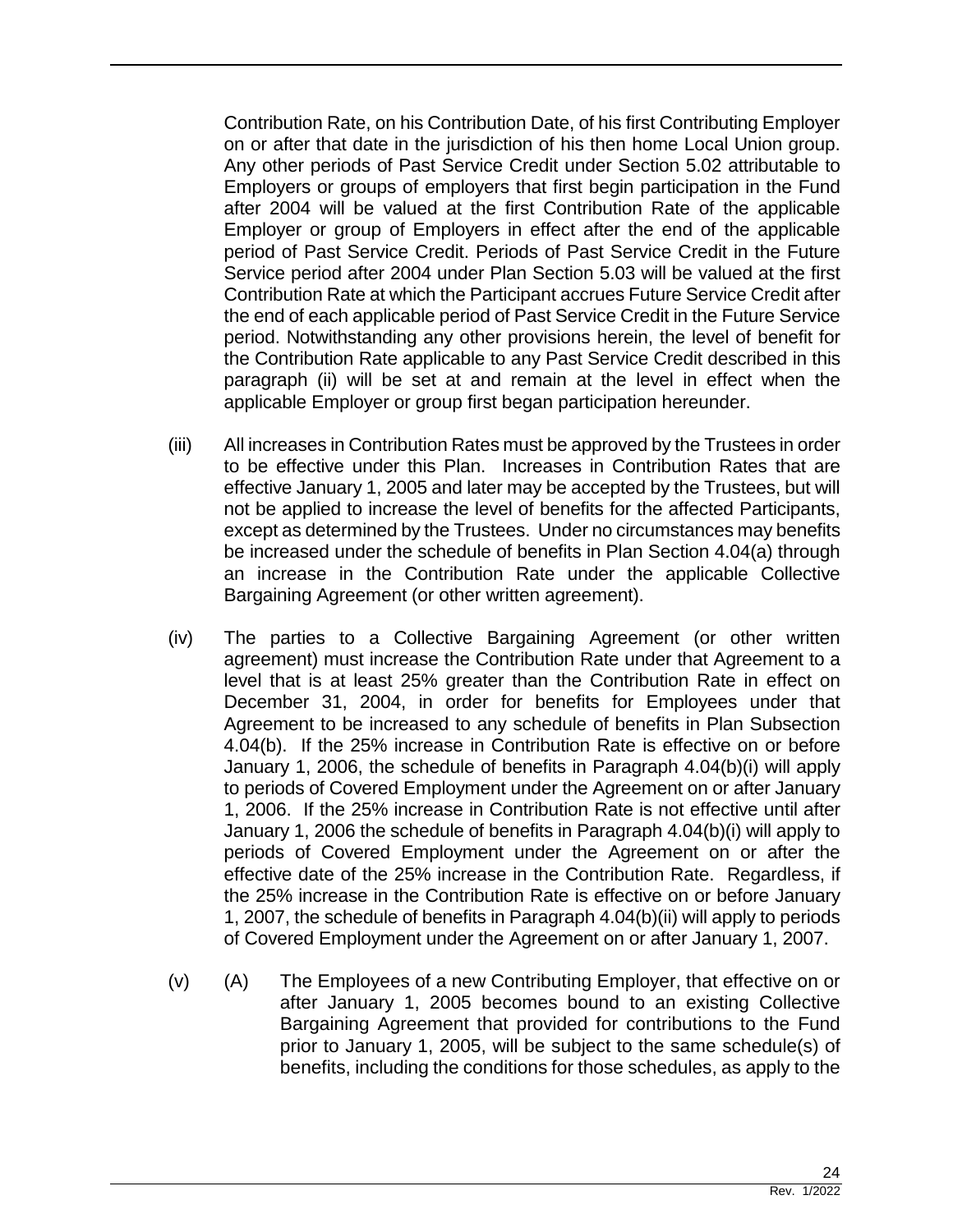existing Employees working under that Collective Bargaining Agreement.

- (B) The Employees of a new Contributing Employer, that effective on or after January 1, 2005 becomes bound to a Collective Bargaining Agreement that did not provide contributions to the Fund prior to January 1, 2005, but is with a Local Union that has a separate primary (master) Agreement requiring contributions to the Fund, will be subject to the same schedule of benefits, including the conditions for those schedules, as apply to the existing Employees working under the primary (master) Agreement. If the Employees of such a new Contributing Employer commence participation under the schedule of benefits in Plan Subsection 4.04(a) in 2006 or later, the Contribution Rate in their applicable Collective Bargaining Agreement must be increased by 25% over its initial level for the schedule of benefits in Paragraph 4.04(b)(i) to apply (and such increase must be made effective on or before January 1, 2007 in order for the schedule of benefits in Paragraph 4.04(b)(ii) to apply). If the Employees of such a new Contributing Employer commence participation in 2006 and later under the schedule of benefits in Paragraph 4.04(b)(i), the 25% Contribution Rate increase in the applicable Collective Bargaining Agreement must have been made effective no later than January 1, 2007 in order for the schedule of benefits in Paragraph 4.04(b)(ii) to apply.
- (vi) The employees of all other new Contributing Employers that become signatory to a Collective Bargaining Agreement that did not provide for participation in the National Pension Fund before January 1, 2005, will be subject to the schedule of benefits in Plan Paragraph 4.04(b)(i) for periods of Covered Employment in 2006 and will be subject to the schedule of benefits in Paragraph 4.04(b)(ii) for periods of Covered Employment on and after January 1, 2007.
- (vii) If a Contribution Rate is reduced on and after January 1, 2005, the schedule of benefits for Hours of Work earned under the applicable Collective Bargaining Agreement (or other written agreement) shall not thereafter be increased, and such Hours of Work will not count in determining the eligibility for and the amount of any other Plan improvements adopted by the Trustees. If the Contribution Rate is reduced after any schedule of benefits under Plan Subsection 4.04(b) is in effect, the schedule of benefits under Subsection 4.04(a) will apply to all Hours of Work under the applicable Collective Bargaining Agreement (or other written agreement) earned after the reduction in the Contribution Rate is effective. Benefit levels for any reductions in Contribution Rates on or after January 1, 2005 will also be subject to further adjustment, and the Employers' status will be subject to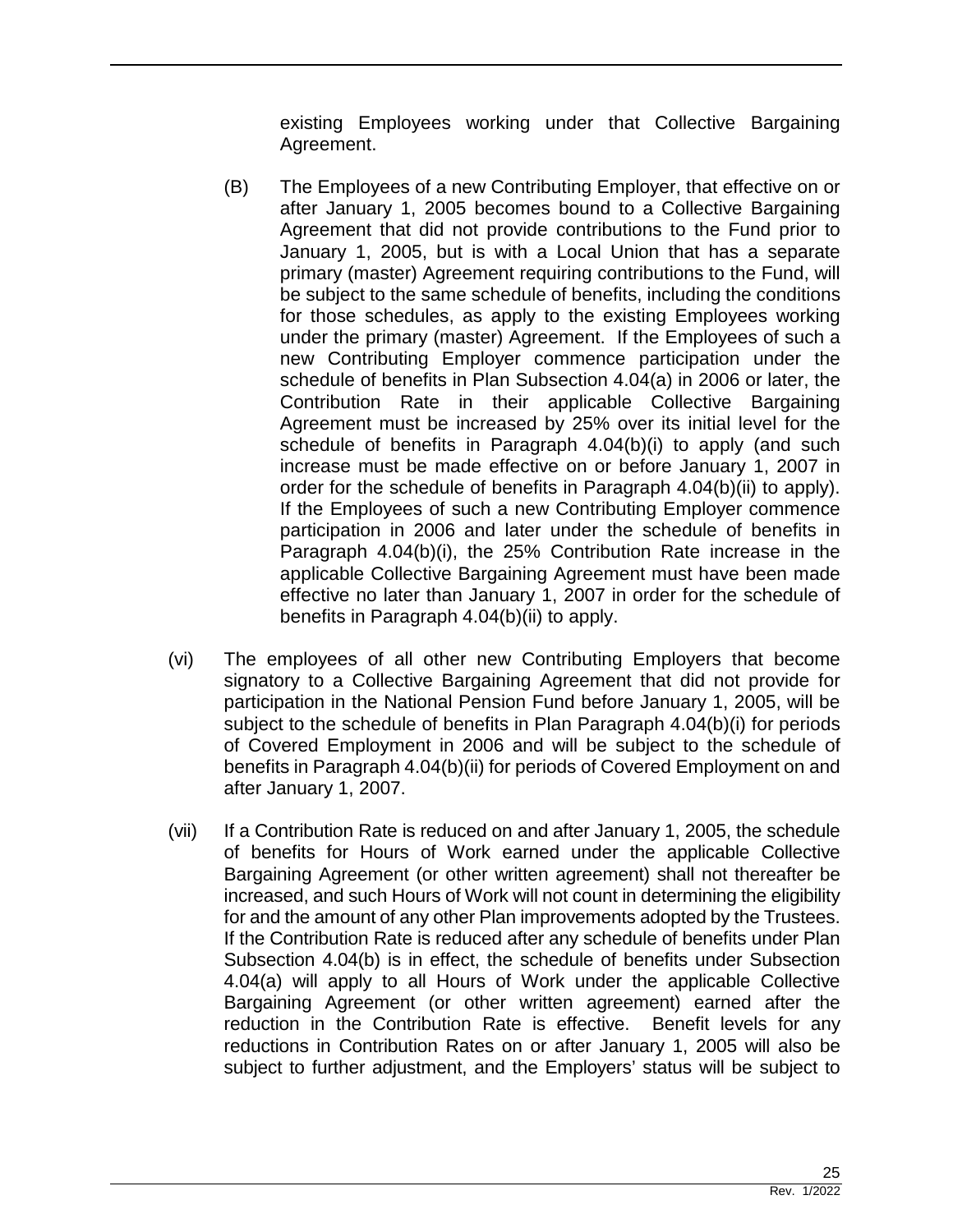termination, in accordance with the provisions of Sections 4.05 and 10.04 below.

# (d) *Special Rules Under Funding Improvement Plan*

- (i) On April 5, 2010, the Trustees adopted a Funding Improvement Plan (FIP) as required by the Pension Protection Act. Under the FIP, to maintain the applicable benefit level as set forth in Subsections 4.04(a) and (b) of the Plan, the applicable Contribution Rate in the applicable Collective Bargaining Agreement or Participation Agreement must have been increased as follows:
	- (A) a 15% increase implemented by January 1, 2011, followed by a 5% increase that must be implemented by January 1, 2012; or
	- (B) a 20% increase implemented on or before January 1, 2011.

If one of these increases was not implemented under the applicable Collective Bargaining Agreement on or before January 1, 2012, one of the following levels must have been reached under the Collective Bargaining Agreement:

- (C) a 23% increase must be implemented on or before January 2, 2012; or
- (D) a 25% increase must be implemented on or before July 1, 2012.

However, the additional 3% or 5% over 20% as provided in (C) or (D) above will not count towards benefit accruals.

The base for this Contribution Rate increase is the rate in effect on July 1, 2009; however, if the applicable Contribution Rate was previously increased as provided in Paragraph 4.04(c)(iv), the base is set at the Contribution Rate in effect on January 1, 2008 and increases after that date are counted for purposes of this paragraph.

(ii) The dates set forth in (i) above are the dates as of which the applicable Contribution Rate increase must have been implemented under the applicable Collective Bargaining Agreement or Participation Agreement. However, in order to avoid the default schedule set forth in (iii) below, one of the above increases in Contribution Rates must have been adopted under the applicable Collective Bargaining Agreement or Participation Agreement within 180 days of receipt by the bargaining parties of the availability of (A)-(D) above, or if later, 180 days after expiration of the applicable Collective Bargaining Agreement in effect on July 1, 2009. Under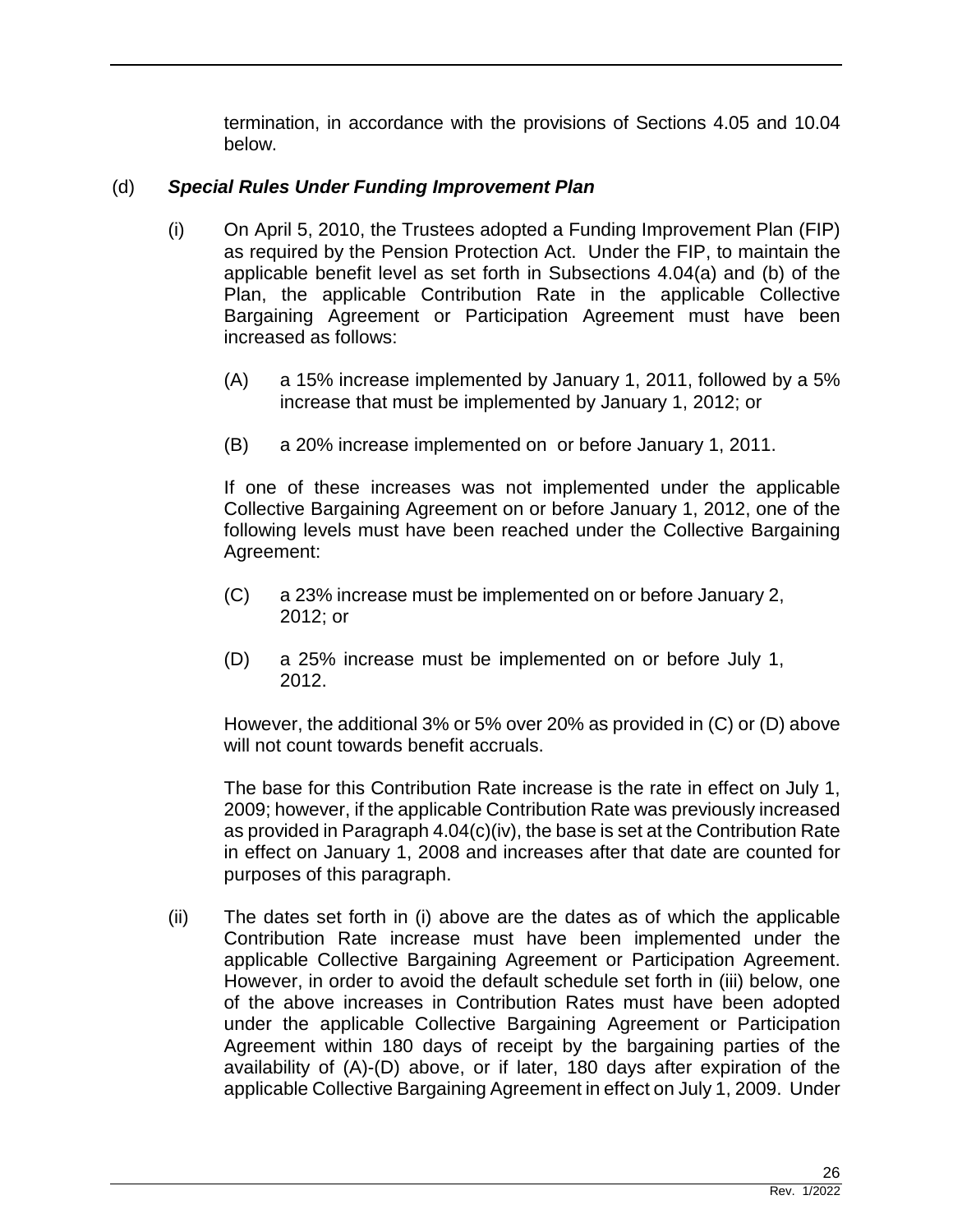no circumstances, however, could this adoption date have been later than July 1, 2012.

(iii) If a sufficient increase in the applicable Contribution Rate was not adopted and implemented under the applicable Collective Bargaining or Participation Agreement within the applicable time frames as set forth in (i) and (ii) above, the benefits accrued for Hours of Work under that Agreement after July 1, 2012 are reduced to the applicable default level (25% of the applicable level in effect as of June 30, 2012). In determining benefit levels, such Hours of Work are treated hereunder as having been earned at a separate Contribution Rate under a separate Collective Bargaining Agreement or Participation Agreement.

The following Schedule E sets forth the FIP default monthly Normal Pension amounts for the schedule set forth in Subsection 4.04(a) (Schedule B).

# **SCHEDULE E SCHEDULE OF BENEFITS FOR CREDIT EARNED 7/1/2012 AND LATER UNDER AGREEMENTS THAT WERE PREVIOUSLY UNDER SCHEDULE B.**

|              | Monthly               |              | <b>Monthly Normal</b> |
|--------------|-----------------------|--------------|-----------------------|
| Hourly       | <b>Normal Pension</b> | Hourly       | Pension               |
| Contribution | Amount Per Year of    | Contribution | Amount Per Year of    |
| Rate         | <b>Pension Credit</b> | Rate         | <b>Pension Credit</b> |
|              |                       |              |                       |
| \$0.10       | \$0.25                | \$2.10       | \$4.17                |
| 0.15         | 0.38                  | 2.15         | 4.24                  |
| 0.20         | 0.50                  | 2.20         | 4.32                  |
| 0.25         | 0.63                  | 2.25         | 4.39                  |
| 0.30         | 0.75                  | 2.30         | 4.46                  |
| 0.35         | 0.88                  | 2.35         | 4.52                  |
| 0.40         | 1.00                  | 2.40         | 4.59                  |
| 0.45         | 1.12                  | 2.45         | 4.66                  |
| 0.50         | 1.25                  | 2.50         | 4.73                  |
| 0.55         | 1.38                  | 2.55         | 4.79                  |
| 0.60         | 1.47                  | 2.60         | 4.86                  |
| 0.65         | 1.58                  | 2.65         | 4.93                  |
| 0.70         | 1.67                  | 2.70         | 5.00                  |
| 0.75         | 1.78                  | 2.75         | 5.07                  |
| 0.80         | 1.88                  | 2.80         | 5.14                  |
| 0.85         | 1.99                  | 2.85         | 5.20                  |
| 0.90         | 2.09                  | 2.90         | 5.27                  |
| 0.95         | 2.19                  | 2.95         | 5.34                  |
|              |                       |              |                       |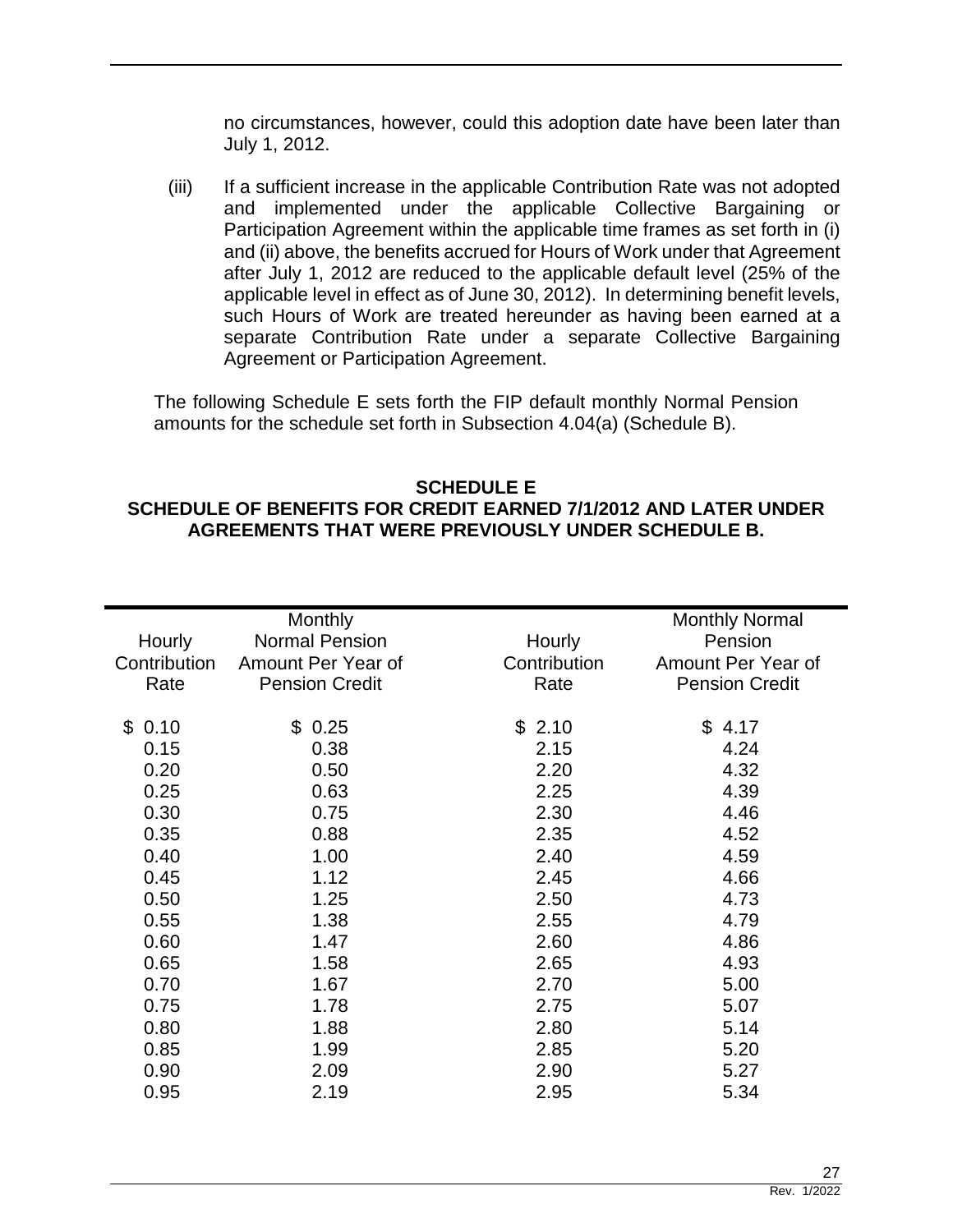|              | Monthly               |              | <b>Monthly Normal</b> |
|--------------|-----------------------|--------------|-----------------------|
| Hourly       | <b>Normal Pension</b> | Hourly       | Pension               |
| Contribution | Amount Per Year of    | Contribution | Amount Per Year of    |
| Rate         | <b>Pension Credit</b> | Rate         | <b>Pension Credit</b> |
|              |                       |              |                       |
| \$<br>1.00   | \$2.29                | \$3.00       | \$5.41                |
| 1.05         | 2.39                  | 3.05         | 5.47                  |
| 1.10         | 2.49                  | 3.10         | 5.54                  |
| 1.15         | 2.57                  | 3.15         | 5.61                  |
| 1.20         | 2.67                  | 3.20         | 5.68                  |
| 1.25         | 2.76                  | 3.25         | 5.75                  |
| 1.30         | 2.85                  | 3.30         | 5.82                  |
| 1.35         | 2.94                  | 3.35         | 5.88                  |
| 1.40         | 3.02                  | 3.40         | 5.94                  |
| 1.45         | 3.12                  | 3.45         | 6.00                  |
| 1.50         | 3.20                  | 3.50         | 6.07                  |
| 1.55         | 3.29                  | 3.55         | 6.13                  |
| 1.60         | 3.38                  | 3.60         | 6.19                  |
| 1.65         | 3.47                  | 3.65         | 6.25                  |
| 1.70         | 3.55                  | 3.70         | 6.32                  |
| 1.75         | 3.62                  | 3.75         | 6.38                  |
| 1.80         | 3.70                  | 3.80         | 6.44                  |
| 1.85         | 3.78                  | 3.85         | 6.50                  |
| 1.90         | 3.86                  | 3.90         | 6.57                  |
| 1.95         | 3.93                  | 3.95         | 6.63                  |
| 2.00         | 4.01                  | 4.00         | 6.69                  |
| 2.05         | 4.09                  |              |                       |

The monthly Normal Pension payable at or over age 65 for Pension Credit earned on or after July 1, 2012 under this schedule of benefits shall be the following calculated amount: Contribution Rates from \$.10 per hour through \$4.00 per hour provide the corresponding monthly benefit amount per year of Pension Credit; and Contribution Rates greater than \$4.00 per hour produce an additional monthly Normal Pension amount equal to 0.09375% of the total payable contributions that exceed \$4.00 per hour for Hours of Work by the Participant. In calculating this benefit amount, Hours of Work earned before July 1, 2012 are not included.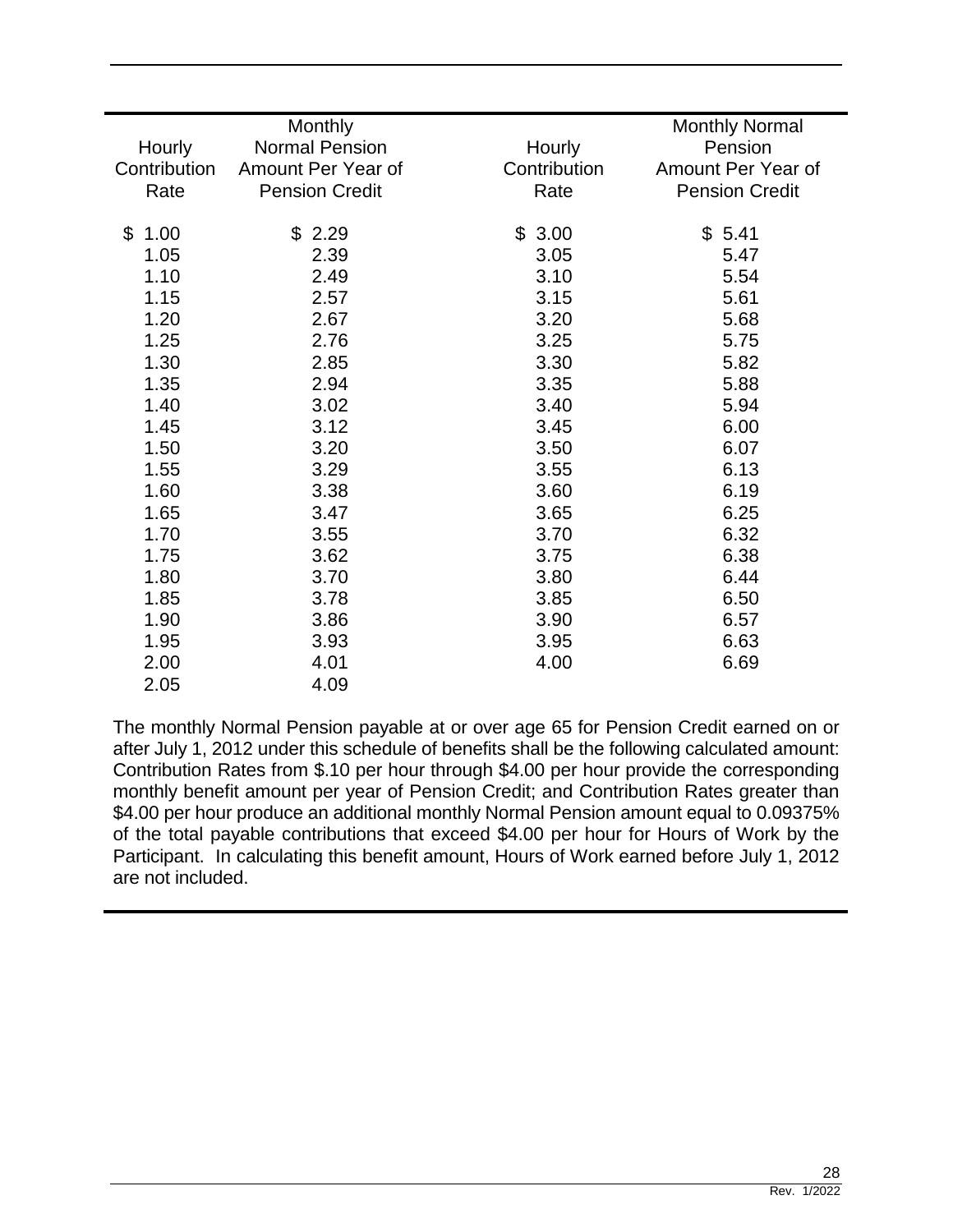The following Schedule F sets forth the FIP default monthly Normal Pension amounts for the schedule set forth in Paragraph 4.04(b)(i) (Schedule C).

# **SCHEDULE F SCHEDULE OF BENEFITS FOR CREDIT EARNED 7/1/2012 AND LATER UNDER AGREEMENTS THAT WERE PREVIOUSLY UNDER SCHEDULE C**

|              | Monthly               |              | <b>Monthly Normal</b> |
|--------------|-----------------------|--------------|-----------------------|
| Hourly       | <b>Normal Pension</b> | Hourly       | Pension               |
| Contribution | Amount Per Year of    | Contribution | Amount Per Year of    |
| Rate         | <b>Pension Credit</b> | Rate         | <b>Pension Credit</b> |
|              |                       |              |                       |
| \$0.13       | \$0.52                | \$2.60       | \$8.27                |
| 0.15         | 0.60                  | 2.65         | 8.32                  |
| 0.20         | 0.80                  | 2.70         | 8.51                  |
| 0.25         | 1.00                  | 2.75         | 8.64                  |
| 0.30         | 1.21                  | 2.80         | 8.75                  |
| 0.35         | 1.40                  | 2.85         | 8.86                  |
| 0.40         | 1.60                  | 2.90         | 8.96                  |
| 0.45         | 1.80                  | 2.95         | 9.07                  |
| 0.50         | 2.00                  | 3.00         | 9.18                  |
| 0.55         | 2.20                  | 3.05         | 9.29                  |
| 0.60         | 2.40                  | 3.10         | 9.40                  |
| 0.65         | 2.60                  | 3.15         | 9.51                  |
| 0.70         | 2.76                  | 3.20         | 9.61                  |
| 0.75         | 2.92                  | 3.25         | 9.72                  |
| 0.80         | 3.08                  | 3.30         | 9.83                  |
| 0.85         | 3.24                  | 3.35         | 9.94                  |
| 0.90         | 3.40                  | 3.40         | 10.05                 |
| 0.95         | 3.57                  | 3.45         | 10.16                 |
| 1.00         | 3.77                  | 3.50         | 10.27                 |
| 1.05         | 3.93                  | 3.55         | 10.38                 |
| 1.10         | 4.09                  | 3.60         | 10.49                 |
| 1.15         | 4.25                  | 3.65         | 10.59                 |
| 1.20         | 4.41                  | 3.70         | 10.70                 |
| 1.25         | 4.57                  | 3.75         | 10.81                 |
| 1.30         | 4.74                  | 3.80         | 10.92                 |
| 1.35         | 4.90                  | 3.85         | 11.03                 |
| 1.40         | 5.05                  | 3.90         | 11.14                 |
| 1.45         | 5.19                  | 3.95         | 11.24                 |
| 1.50         | 5.34                  | 4.00         | 11.36                 |
| 1.55         | 5.47                  | 4.05         | 11.47                 |
| 1.60         | 5.62                  | 4.10         | 11.58                 |
|              |                       |              |                       |
| 1.65         | 5.76                  | 4.15         | 11.68                 |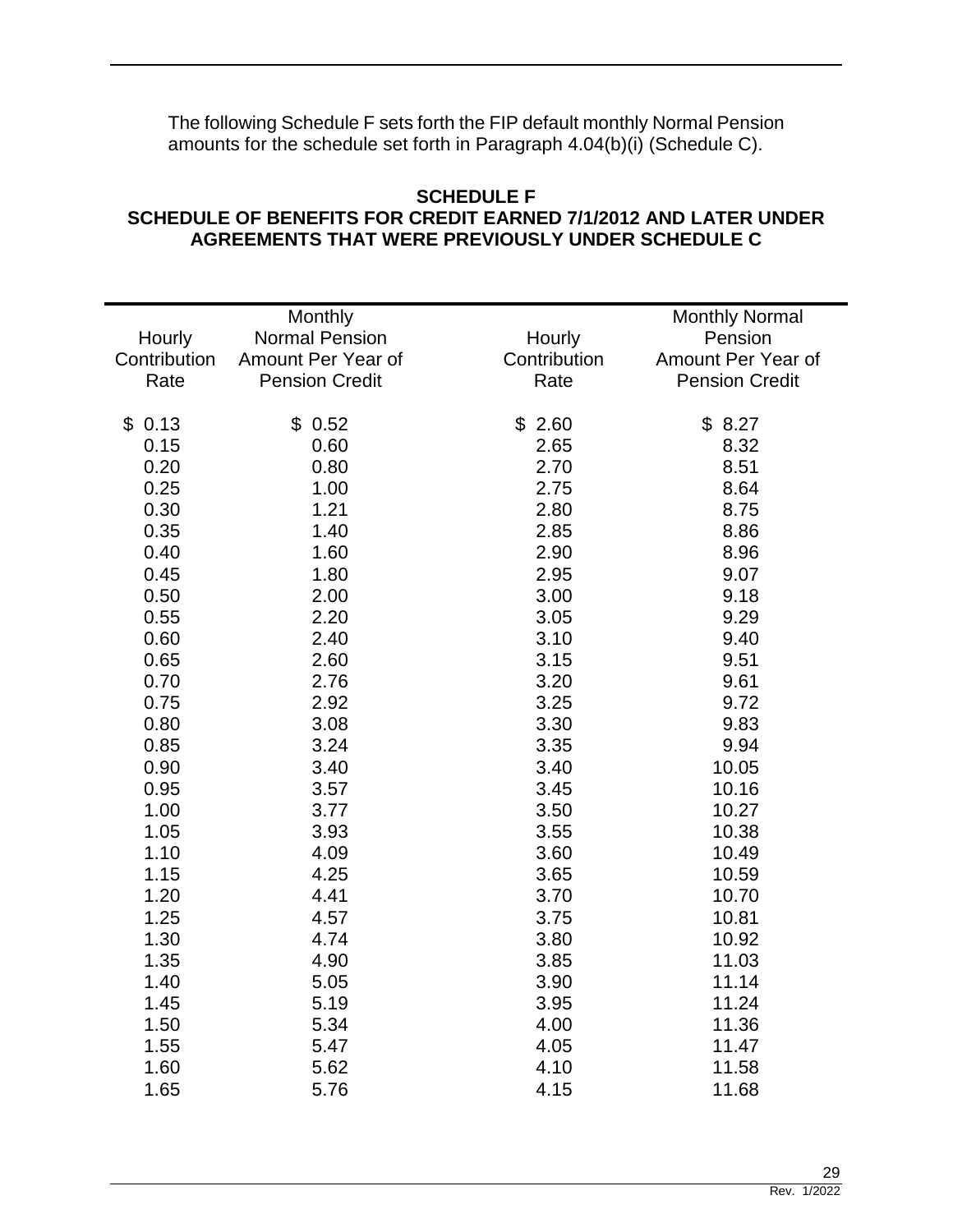| <b>Monthly</b> |                                                                      | <b>Monthly Normal</b><br>Pension |
|----------------|----------------------------------------------------------------------|----------------------------------|
|                |                                                                      | Amount Per Year of               |
|                |                                                                      | <b>Pension Credit</b>            |
|                |                                                                      |                                  |
| \$5.90         | \$4.20                                                               | \$<br>11.78                      |
| 6.04           | 4.25                                                                 | 11.88                            |
| 6.19           | 4.30                                                                 | 11.97                            |
| 6.33           | 4.35                                                                 | 12.08                            |
| 6.48           | 4.40                                                                 | 12.18                            |
| 6.62           | 4.45                                                                 | 12.28                            |
| 6.76           | 4.50                                                                 | 12.38                            |
| 6.90           | 4.55                                                                 | 12.48                            |
| 7.03           | 4.60                                                                 | 12.58                            |
| 7.16           | 4.65                                                                 | 12.68                            |
| 7.28           | 4.70                                                                 | 12.78                            |
| 7.40           | 4.75                                                                 | 12.88                            |
| 7.53           | 4.80                                                                 | 12.98                            |
| 7.65           | 4.85                                                                 | 13.08                            |
| 7.77           | 4.90                                                                 | 13.18                            |
| 7.90           | 4.95                                                                 | 13.28                            |
| 8.02           | 5.00                                                                 | 13.38                            |
| 8.14           |                                                                      |                                  |
|                | <b>Normal Pension</b><br>Amount Per Year of<br><b>Pension Credit</b> | Hourly<br>Contribution<br>Rate   |

The monthly Normal Pension payable at or over age 65 for Pension Credit earned on or after July 1, 2012 under this schedule of benefits shall be the following calculated amount: Contribution Rates from \$.13 per hour through \$5.00 per hour provide the corresponding monthly benefit amount per year of Pension Credit; and Contribution Rates greater than \$5.00 per hour produce an additional monthly Normal Pension amount equal to 0.1875% of the total payable contributions that exceed \$5.00 per hour for Hours of Work by the Participant. In calculating this benefit amount, Hours of Work earned before July 1, 2012 are not included.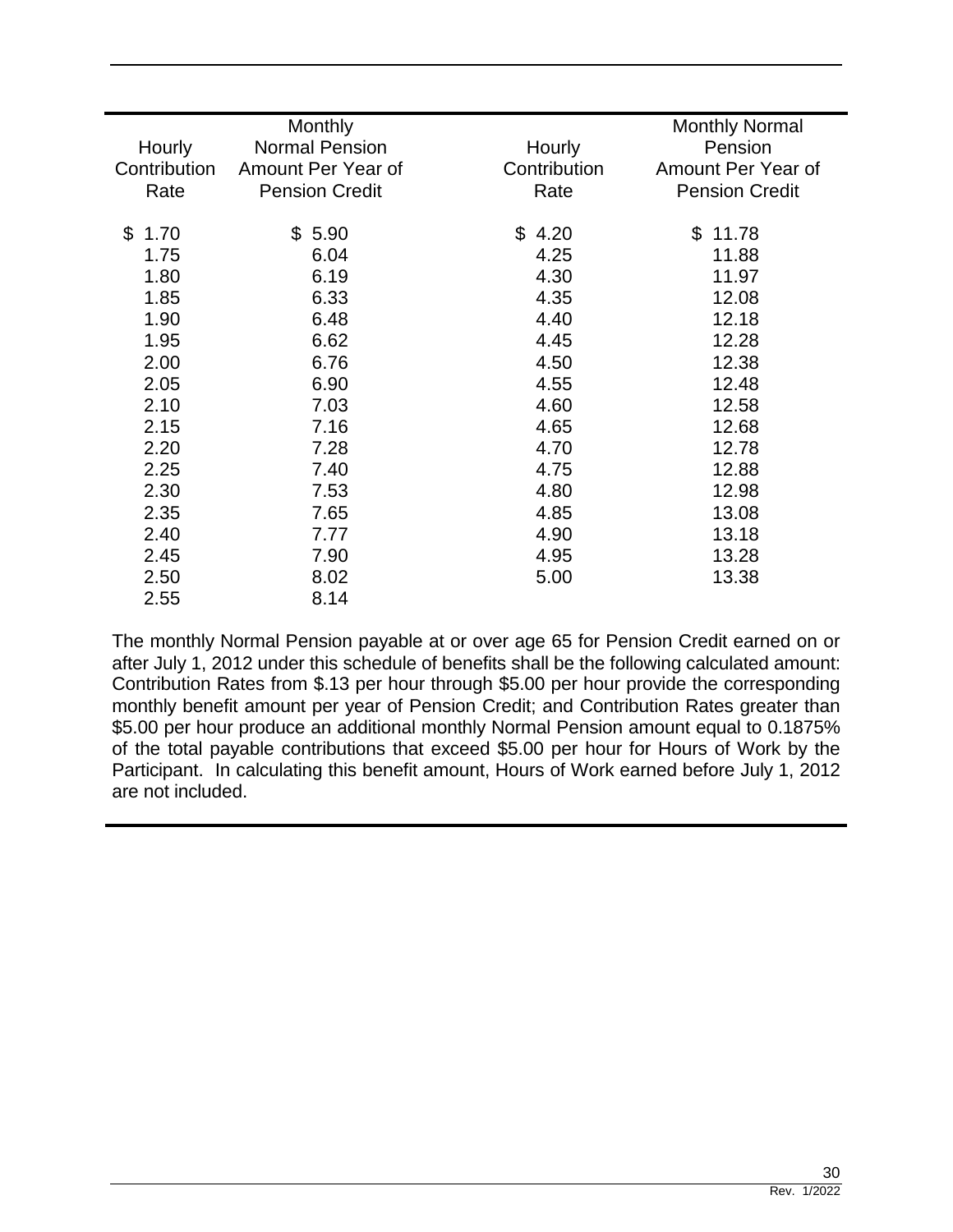The following Schedule G sets forth the FIP default monthly Normal Pension amounts for the schedule set forth in Paragraph 4.04(b)(ii) (Schedule D).

#### **SCHEDULE G SCHEDULE OF BENEFITS FOR CREDIT EARNED 7/1/2012 AND LATER UNDER AGREEMENTS THAT WERE PREVIOUSLY UNDER SCHEDULE D**

|              | Monthly               |              | <b>Monthly Normal</b> |
|--------------|-----------------------|--------------|-----------------------|
| Hourly       | <b>Normal Pension</b> | Hourly       | Pension               |
| Contribution | Amount Per Year of    | Contribution | Amount Per Year of    |
| Rate         | <b>Pension Credit</b> | Rate         | <b>Pension Credit</b> |
|              |                       |              |                       |
| \$0.13       | \$0.78                | \$2.60       | \$12.40               |
| 0.15         | 0.91                  | 2.65         | 12.59                 |
| 0.20         | 1.21                  | 2.70         | 12.77                 |
| 0.25         | 1.51                  | 2.75         | 12.95                 |
| 0.30         | 1.81                  | 2.80         | 13.12                 |
| 0.35         | 2.11                  | 2.85         | 13.29                 |
| 0.40         | 2.41                  | 2.90         | 13.45                 |
| 0.45         | 2.71                  | 2.95         | 13.60                 |
| 0.50         | 3.00                  | 3.00         | 13.77                 |
| 0.55         | 3.30                  | 3.05         | 13.93                 |
| 0.60         | 3.60                  | 3.10         | 14.10                 |
| 0.65         | 3.90                  | 3.15         | 14.26                 |
| 0.70         | 4.14                  | 3.20         | 14.42                 |
| 0.75         | 4.37                  | 3.25         | 14.59                 |
| 0.80         | 4.62                  | 3.30         | 14.75                 |
| 0.85         | 4.86                  | 3.35         | 14.92                 |
| 0.90         | 5.10                  | 3.40         | 15.08                 |
| 0.95         | 5.36                  | 3.45         | 15.24                 |
| 1.00         | 5.65                  | 3.50         | 15.41                 |
| 1.05         | 5.89                  | 3.55         | 15.57                 |
| 1.10         | 6.13                  | 3.60         | 15.73                 |
| 1.15         | 6.37                  | 3.65         | 15.89                 |
| 1.20         | 6.61                  | 3.70         | 16.05                 |
| 1.25         | 6.86                  | 3.75         | 16.22                 |
| 1.30         | 7.11                  | 3.80         | 16.38                 |
| 1.35         | 7.35                  | 3.85         | 16.54                 |
| 1.40         | 7.57                  | 3.90         | 16.71                 |
| 1.45         | 7.78                  | 3.95         | 16.87                 |
| 1.50         | 8.00                  | 4.00         | 17.04                 |
| 1.55         | 8.21                  | 4.05         | 17.20                 |
| 1.60         | 8.43                  | 4.10         | 17.36                 |
| 1.65         | 8.64                  | 4.15         | 17.52                 |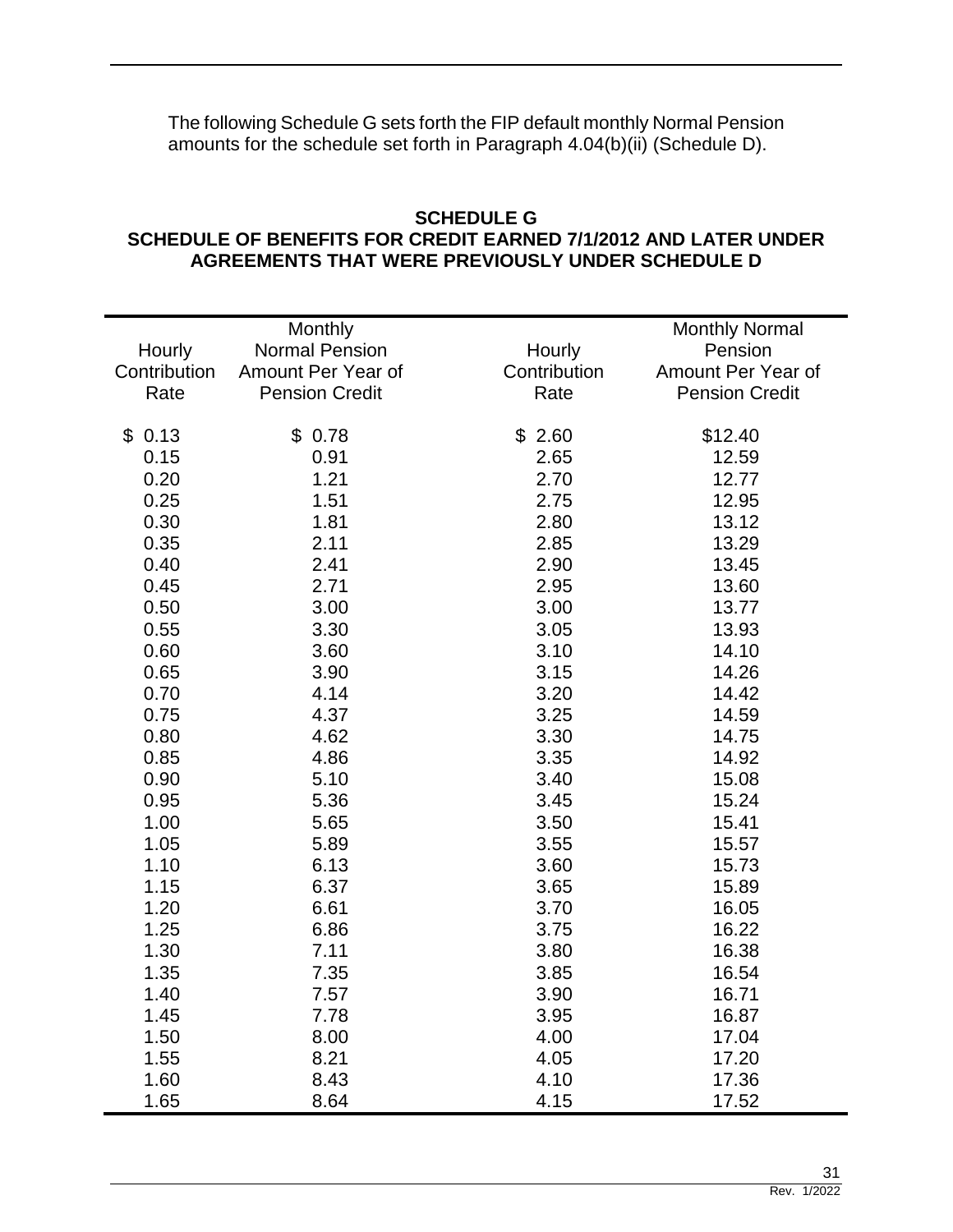| Hourly                 | <b>Monthly</b><br><b>Normal Pension</b> | Hourly       | <b>Monthly Normal</b><br>Pension |
|------------------------|-----------------------------------------|--------------|----------------------------------|
| Contribution           | Amount Per Year of                      | Contribution | Amount Per Year of               |
|                        |                                         |              |                                  |
| Rate                   | <b>Pension Credit</b>                   | Rate         | <b>Pension Credit</b>            |
| $\mathfrak{S}$<br>1.70 | \$8.86                                  | \$4.20       | 17.66<br>\$                      |
| 1.75                   | 9.07                                    | 4.25         | 17.81                            |
| 1.80                   | 9.29                                    | 4.30         | 17.96                            |
| 1.85                   | 9.50                                    | 4.35         | 18.11                            |
| 1.90                   | 9.72                                    | 4.40         | 18.27                            |
| 1.95                   | 9.93                                    | 4.45         | 18.42                            |
| 2.00                   | 10.14                                   | 4.50         | 18.57                            |
| 2.05                   | 10.36                                   | 4.55         | 18.72                            |
| 2.10                   | 10.55                                   | 4.60         | 18.87                            |
| 2.15                   | 10.74                                   | 4.65         | 19.02                            |
| 2.20                   | 10.92                                   | 4.70         | 19.17                            |
| 2.25                   | 11.10                                   | 4.75         | 19.32                            |
| 2.30                   | 11.29                                   | 4.80         | 19.47                            |
| 2.35                   | 11.47                                   | 4.85         | 19.62                            |
| 2.40                   | 11.66                                   | 4.90         | 19.77                            |
| 2.45                   | 11.84                                   | 4.95         | 19.92                            |
| 2.50                   | 12.03                                   | 5.00         | 20.07                            |
| 2.55                   | 12.21                                   |              |                                  |

The monthly Normal Pension payable at or over age 65 for Pension Credit earned on or after July 1, 2012 under this schedule of benefits shall be the following calculated amount: Contribution Rates from \$.13 per hour through \$5.00 per hour provide the corresponding monthly benefit amount per year of Pension Credit; and Contribution Rates greater than \$5.00 per hour produce an additional monthly Normal Pension amount equal to 0.28125% of the total payable contributions that exceed \$5.00 per hour for Hours of Work by the Participant. In calculating this benefit amount, Hours of Work earned before July 1, 2012 are not included.

In addition, effective July 2, 2012, all accruals for all increases in Contribution Rates under Schedules E, F, and G will be set under those schedules.

(iv) This Subsection 4.04(d) shall not apply to Hours of Work with a new Contributing Employer to which Paragraph 4.04(c)(vi) applies and who first becomes a Contributing Employer on or after July 1, 2009. However, this Subsection 4.04(d) does apply to Hours of Work with a new Contributing Employer to which Paragraph 4.04(c)(v) applies, and this Subsection 4.04(d) also applies to Hours of Work with Contributing Employers to which Paragraph 4.04(c)(iv) applies and who first became a Contributing Employer before July 1, 2009.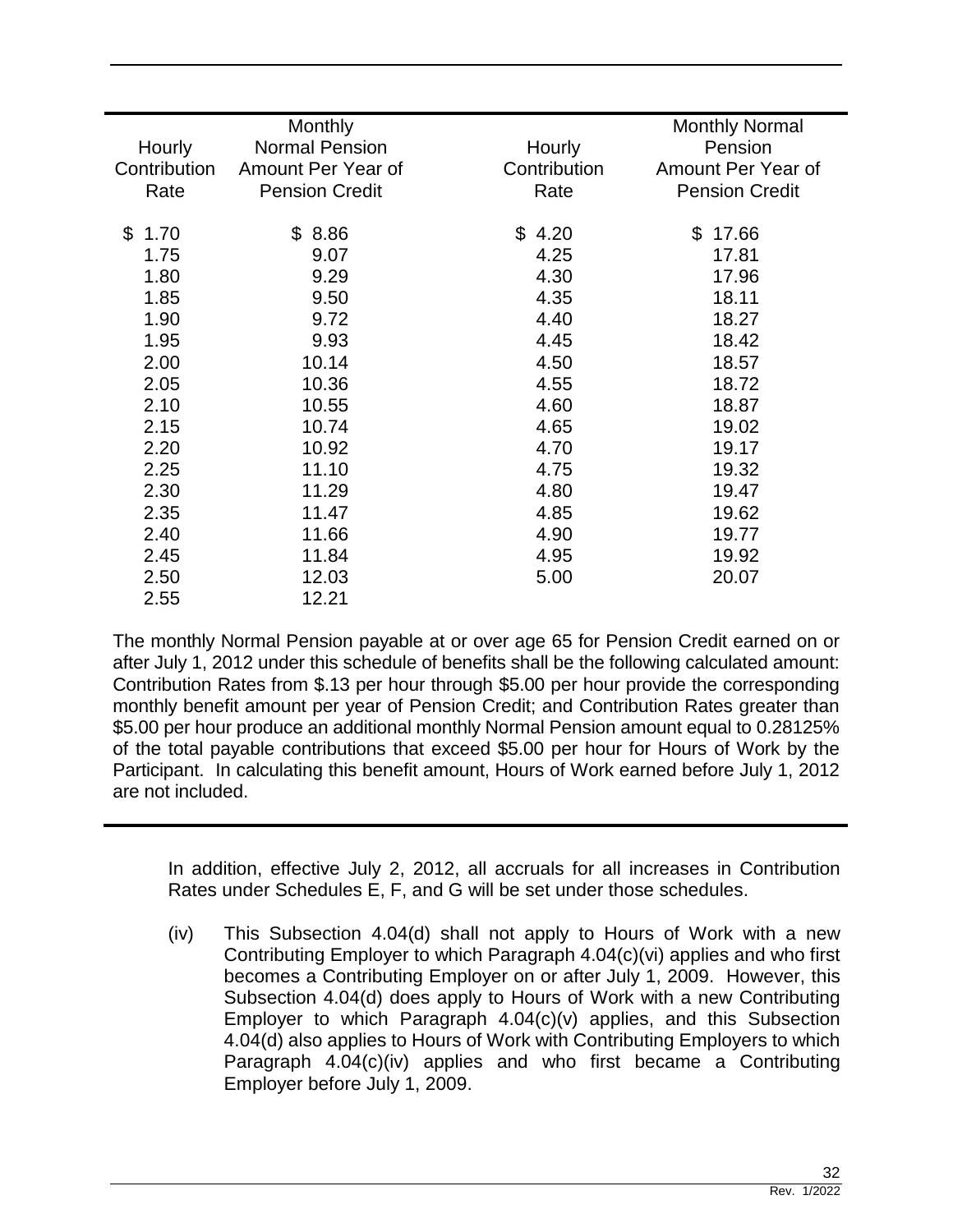- (v) Notwithstanding the provisions of Paragraph 4.04(c)(vii) above, the Trustees shall not accept a Collective Bargaining Agreement or Participation Agreement that reduces the level of contributions for any Participants during the Funding Improvement Plan Adoption Period or during the Funding Improvement Period as set forth in Internal Revenue Code Section 432(d) as adopted in the Pension Protection Act of 2006.
- (vi) In determining a Participant's accrued benefit for the period starting July 1, 2012 until the end of the Funding Improvement Period under Internal Revenue Code Section 432(d), Hours of Work accrued under Schedules E, F, or G will be prorated with other Hours of Work in the same manner as is set forth in Paragraph 4.04(c)(i) above as if each type of Hour of Work were at a different Contribution Rate. The schedule of benefits applicable to Pension Credit under a reciprocal agreement, where the work in the visited local union/group does not include direct participation in the National Pension Fund, shall be the schedule applicable to the Participant's then current home Local Union group.

## **Section 4.05. Additional Limitations on Pension Amounts.**

The total monthly amount of the Normal Pension is the sum of the amounts under Sections 4.03 and 4.04 above. In determining the total monthly amount of a pension for Participants with an Effective Date of Benefits before January 1, 2022 only, the applicable maximum number of years of Pension Credit as set forth in Section 4.01 above shall be used. If the Participant has more than the applicable maximum number of years of Pension Credit, the combination of years of Pension Credit that produces the highest pension amount will be used. The minimum Contribution Rate applicable to Subsections 4.03(a) and 4.04(a) above is \$.10 per hour and to Subsection 4.04(b) above is \$.13 per hour.

The Trustees will have the Fund's actuary review the age and service characteristics of every new group before it is accepted for participation in the Fund, and may impose special provisions or provide reduced benefits for that group of Employees. The Trustees may have the Fund's actuary review the age and service characteristics of any group when such group changes Contribution Rates and may impose special provisions or provide reduced benefits for that group of Employees.

The Trustees reserve the right to provide a lower level of pension benefits for the employees of new Contributing Employers or of Contributing Employers who change their Contribution Rate to the Pension Fund during or after the term of any Collective Bargaining Agreement (or other written agreement providing for contributions to the Pension Fund). This right will be exercised when it is necessary, in the opinion of the Trustees, to preserve an actuarially sound relationship between the projected benefits to be provided and the contributions anticipated from a new Contributing Employer or a new Contribution Rate for a previously accepted Contributing Employer. In the event the Trustees amend the Plan to effect their rights under this paragraph, such amendment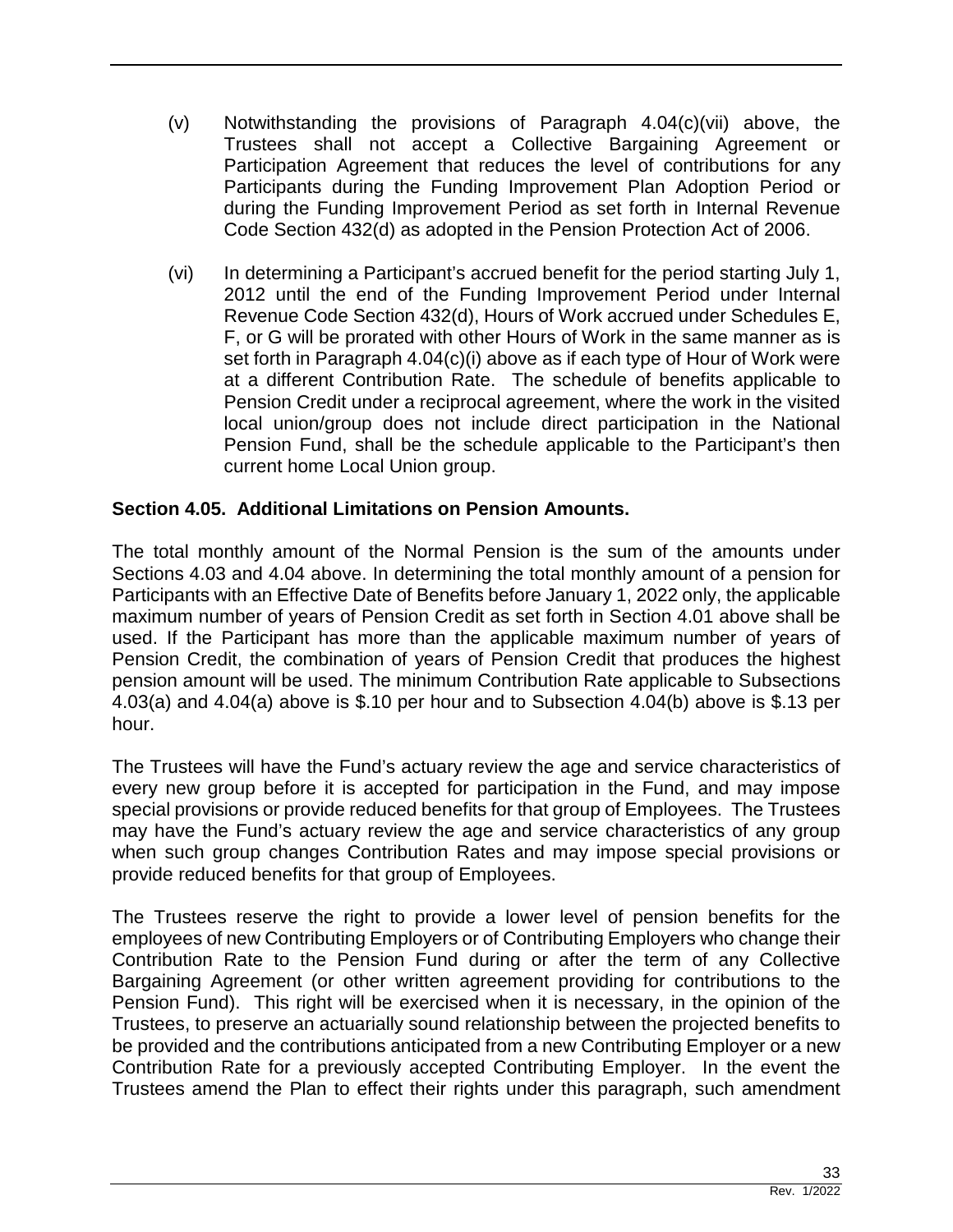shall be in accordance with Internal Revenue Code Section 411(d)(6) and Plan Section 11.01.

In addition, Plan Section 10.04 shall apply if a Union and an Employer enter into a Collective Bargaining Agreement requiring contributions to the Fund and then fail to renew such agreement, or enter into an agreement which does not require the continuation of contributions, or requires a lesser rate of contributions. Plan Section 10.04 shall also apply in such circumstances even if the agreement requiring contributions to the Fund is not a Collective Bargaining Agreement.

# **Section 4.06. Early Retirement Pension – Eligibility.**

A Participant shall be entitled to retire on an Early Retirement Pension if he meets these requirements:

- (a) he has attained age 55 but not yet attained age 65;
- (b) he has at least 5 years of Pension Credit; and
- (c) he has at least 1,500 Hours of Work in Covered Employment after his Contribution Date.

## **Section 4.07. Early Retirement Pension – Amount.**

The Early Retirement Pension shall be a monthly amount determined as follows:

- (a) The first step is to determine the amount of the Normal Pension to which the Participant would be entitled if he was 65 years of age at the time his Early Retirement Plan is to be effective.
- (b) The second step, to take into account the fact that the Participant retires earlier than 65, is to reduce the first amount by 1/8 of 1% for each month that the Participant is younger than 62 (to age 60) and by 1/2 of 1% for each month that the Participant is younger than 60 on the Effective Date of Benefits of his Early Retirement Pension.

#### **Section 4.08. Deferred Pension – Eligibility.**

A Participant shall be eligible to retire on a Deferred Pension if he meets both of the following requirements:

- (a) he has at least 15 years of Pension Credit; and
- (b) he has at least 5 years of Future Service Credit and has attained age 40.

The Deferred Pension shall be payable at age 55 or later.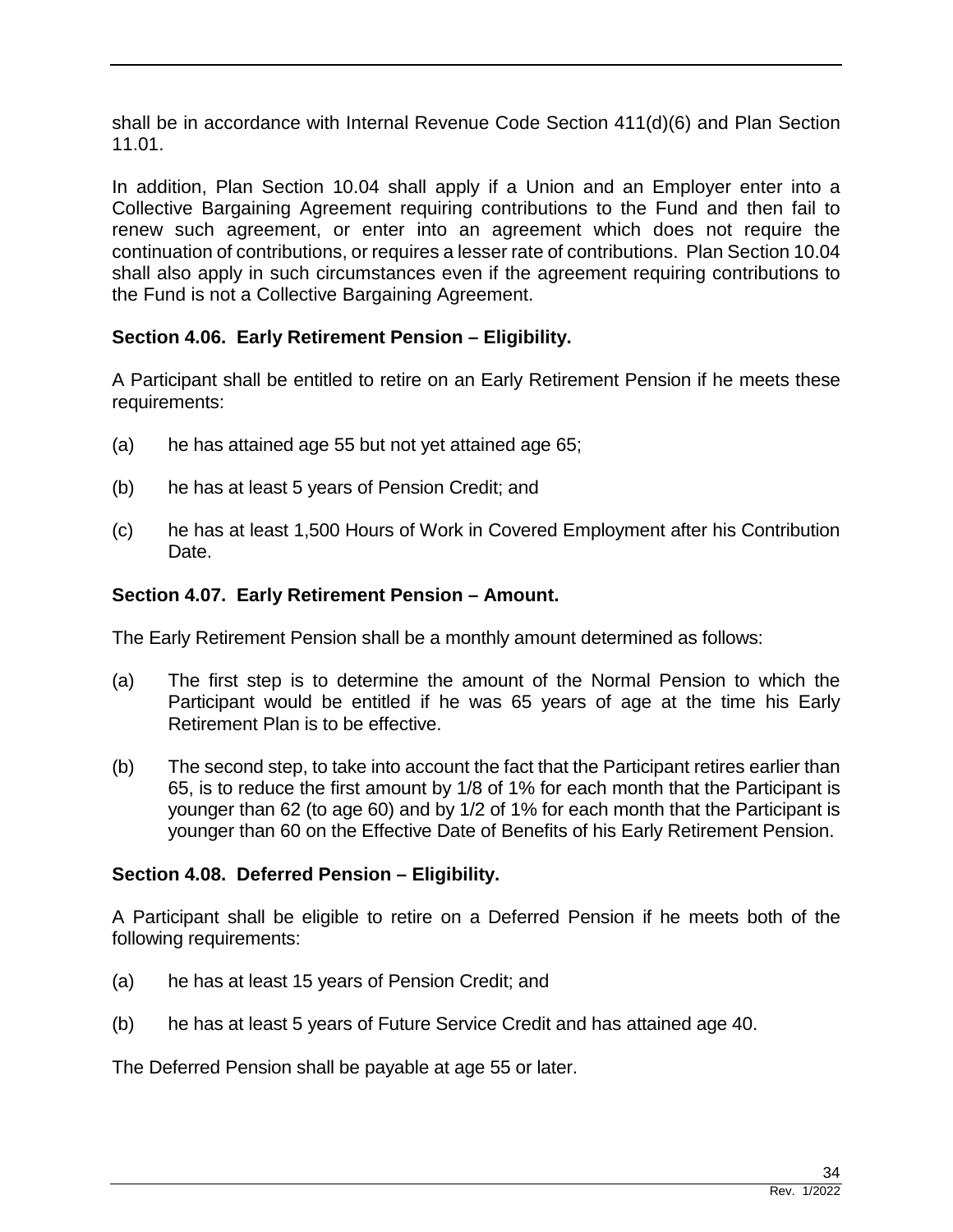#### **Section 4.09. Deferred Pension – Amount.**

If payment of the Deferred Pension begins after the Participant has attained age 65, the monthly amount shall be the same as the Normal Pension to which the Participant would be entitled under Plan Sections 4.03 and 4.04. If payment of the Deferred Pension begins at age 55 or later, but before age 65, the monthly amount shall be the same as the Early Retirement Pension to which the Participant would be entitled under Section 4.07.

#### **Section 4.10. Vested Pension – Eligibility.**

A Participant shall be eligible to retire on a Vested Pension if he has attained Vested Status. The Vested Pension shall be payable at Normal Retirement Age.

#### **Section 4.11. Vested Pension – Amount.**

The monthly amount of the Vested Pension shall be the Normal Pension to which the Participant would be entitled under Plan Sections 4.03 and 4.04 based only on the Participant's Future Service Credit.

#### **Section 4.12. Disability Pension – Eligibility.**

A Participant shall be entitled to receive a Disability Pension if he becomes permanently and totally disabled and applies for the benefit at a time when:

- (a) he has not yet attained age 65;
- (b) he has at least 5 years of Pension Credit;
- (c) he has at least 1,500 Hours of Work in Covered Employment after his Contribution Date; and
- (d) he worked in Covered Employment or in other employment under a United Association collective bargaining agreement, or in other employment for the Union, a Local Union or other Union-affiliated organizations, for at least 500 hours in the 24-month period that immediately preceded the date that he became Permanently and Totally Disabled.

For purposes of determining whether a Participant satisfies the Disability Pension eligibility requirement of the prior paragraph *(i.e.,* 500 hours of Covered Employment or other employment under a United Association collective bargaining agreement, or in other employment for the Union, a Local Union or other Union-affiliated organizations in the 24-month period immediately preceding the date he became Permanently and Totally Disabled), the Plan shall treat a Participant who became Totally and Permanently Disabled while performing Qualified Military Service as if the Participant resumed employment with an Employer in accordance with the Participant's reemployment rights under Chapter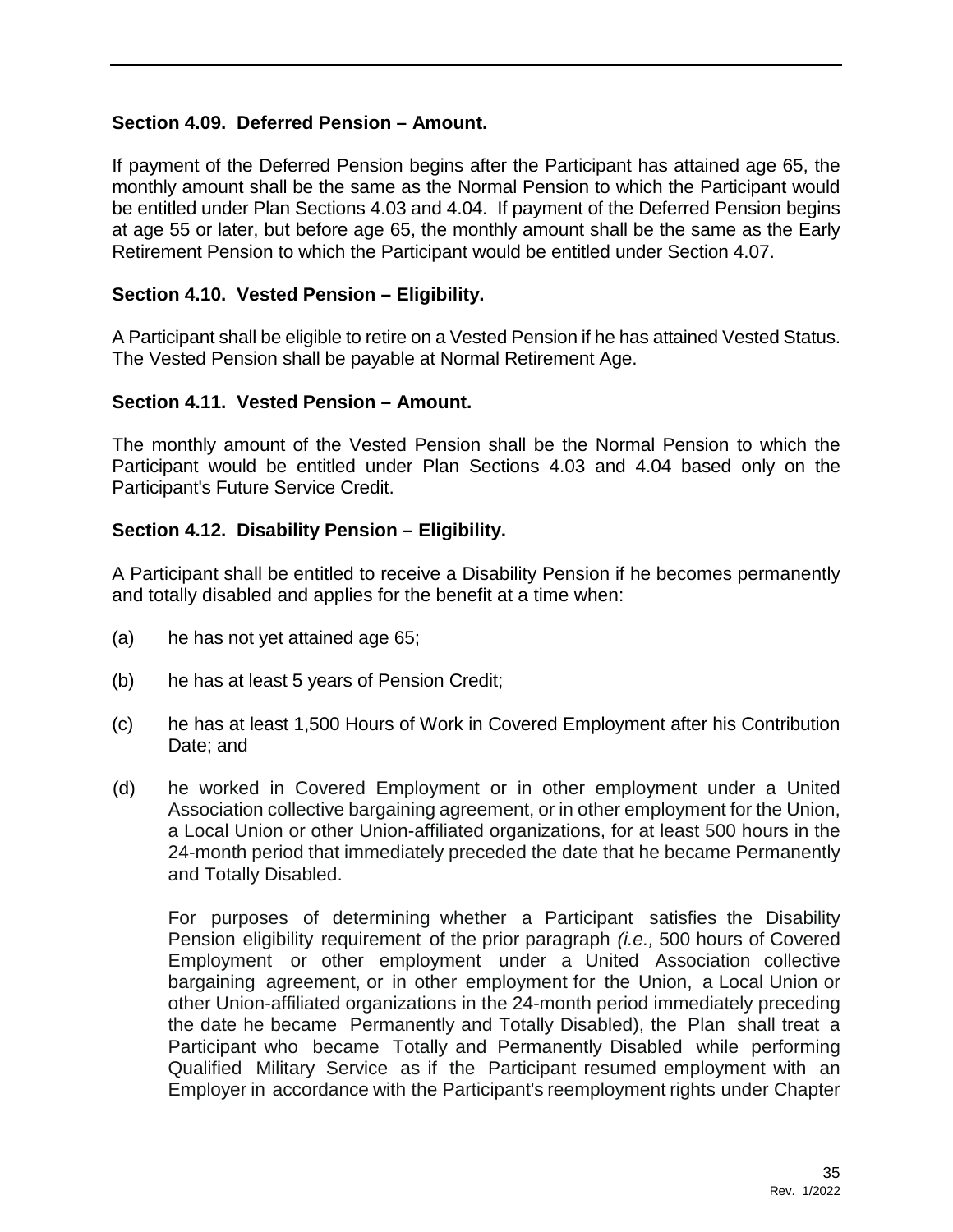43 of Title 38 of the United States Code, on the day preceding the date he became Totally and Permanently Disabled.

If the Participant had any Hours of Work in Covered Employment, or any hours in other employment under a United Association collective bargaining agreement or in other employment for the Union, during the 48-month period before the date that he became Permanently and Totally Disabled or, if earlier, the date he submitted his application to the Social Security Administration for the Social Security Disability Award that deemed him Permanently and Totally Disabled, the Trustees have the authority to waive this subsection (d) if, during the 24-month period before his designation as Permanently and Totally Disabled, the Participant was unable to perform the normal duties of his craft as a result of disability, as determined by the Board of Trustees in its sole and absolute judgment, based upon the submission of medical evidence of such disability.

# **Section 4.13. Disability Pension – Amount.**

The amount of the Disability Pension shall be the same as the amount of the Normal Pension. However, for purposes of determining the amount of a Participant's Disability Pension, the Plan shall treat a Participant who became Totally and Permanently Disabled while performing Qualified Military Service as if the Participant resumed employment with an Employer in accordance with the Participant's reemployment rights under Chapter 43 of Title 38 of the United States Code, on the day preceding the date he became Totally and Permanently Disabled.

# **Section 4.14. Permanent and Total Disability Defined.**

A Participant shall be deemed "Permanently and Totally Disabled" upon determination by the Social Security Administration that he is entitled to a Social Security Disability Benefit in connection with his Old Age Survivors and Disability Insurance coverage. The Trustees may, at any time or from time to time, require evidence of continued entitlement to such Social Security Disability Benefit.

# **Section 4.15. Disability Pension Payments.**

Payment of the Disability Pension shall commence as provided in Plan Section 9.05, but no sooner than the first day of the month after the month in which the disability begins as determined by the Social Security Administration, and shall continue thereafter for so long as the recipient of the Disability Pension remains Permanently and Totally Disabled as herein defined. Upon attainment of age 65 the recipient of a Disability Pension shall have benefits continued regardless of whether or not he remains Permanently or Totally Disabled, provided, however, that he remains Retired as defined in Plan Section 9.06.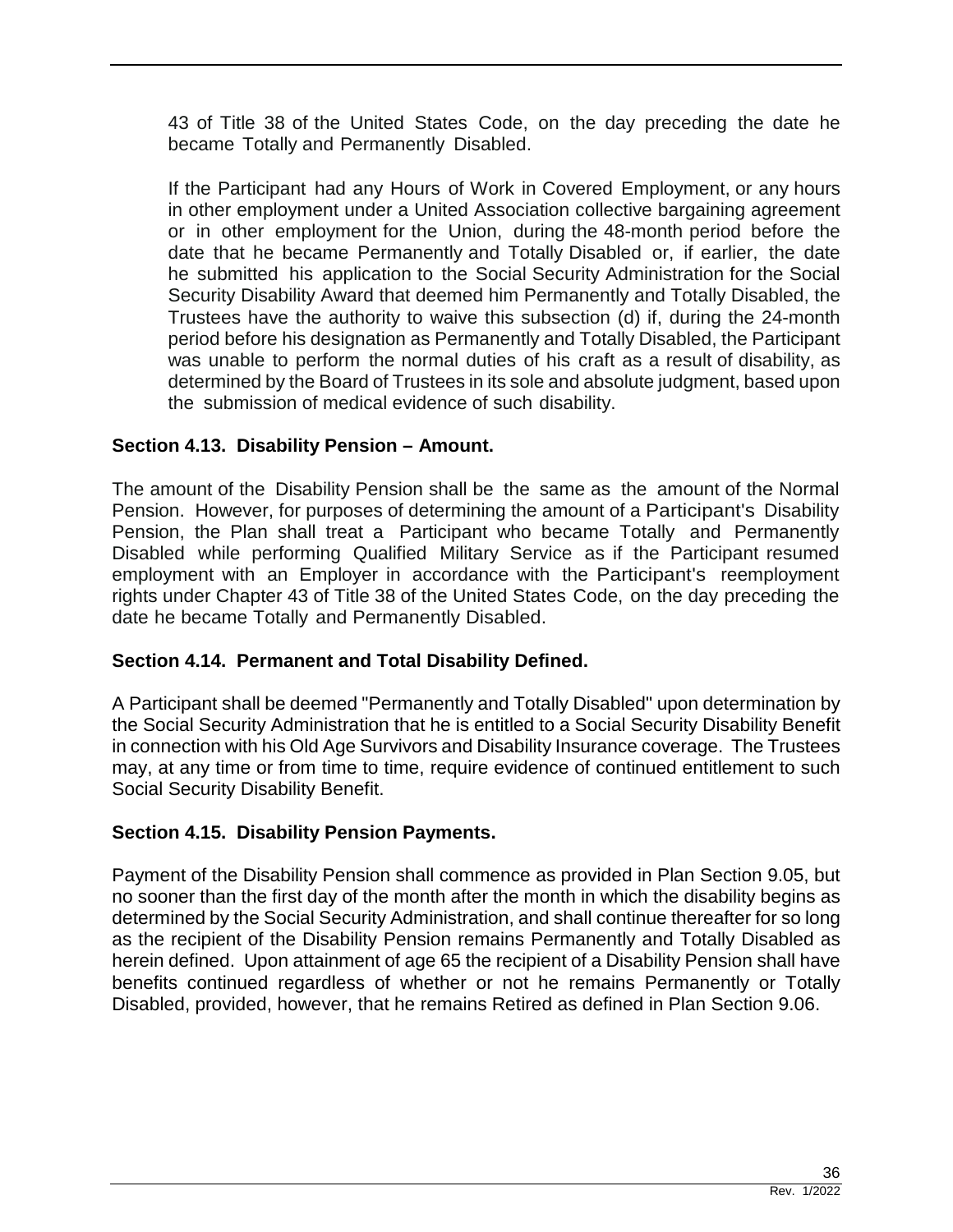# **Section 4.16. Contingent Early Retirement Pension Pending Disability Determination.**

- (a) A Participant who is applying for a Disability Pension may, if eligible, elect on his application to begin receiving a Contingent Early Retirement Pension. To be eligible for a Contingent Early Retirement Pension, the applicant must have applied for and be awaiting a determination by the Social Security Administration on his eligibility for a Social Security Disability Award, or must have a pending appeal of an unfavorable determination by the Social Security Administration on his eligibility for a Social Security Disability Award. In addition, the applicant must be eligible for an Early Retirement Pension. The amount of the Contingent Early Retirement Pension shall be calculated as an Early Retirement Pension in accordance with Plan Section 4.07, but any adjustments for the form of benefit shall be made as if the benefit is a Disability Pension.
- (b) (i) Upon determination of eligibility for a Disability Pension, the Participant shall thereafter receive the amount of the Disability Pension and be considered a Disability Pensioner. If the date of disability as determined in accordance with Plan Paragraph 9.05(b)(iii) is later than the Effective Date of Benefits of the initial Early Retirement Pension, the amount of the benefit shall be adjusted to the Disability Pension amount from the date of disability and the payments prior to that date shall remain the same. If the date of disability as determined in accordance with Paragraph 9.05(b)(iii) is earlier than the Effective Date of Benefits of the initial Early Retirement Pension, an additional payment will be made in accordance with Paragraph 9.05(b)(iii) using the Effective Date of Benefits of the initial Early Retirement Pension, and the payments after that date will be adjusted to the amount of the Disability Pension.
	- (ii) Upon determination of ineligibility for a Disability Pension, the Participant shall thereafter receive the amount of the Early Retirement Pension and be considered an Early Retirement Pensioner. The amount of the Early Retirement Pension shall be adjusted back to the Effective Date of Benefits of the Contingent Early Retirement Pension as if the benefit had always been an Early Retirement Pension.
	- (iii) Such adjustments in benefits shall be made automatically and the Participant shall not otherwise be entitled to change the form of benefit. Notwithstanding any adjustments in benefits, the Effective Date of Benefits shall remain the Effective Date of Benefits [as established under Plan Paragraph 9.05(b)(i)] of the Contingent Early Retirement Pension.
- (c) Notwithstanding the above, the pension of a Participant who is receiving an Early Retirement Pension may be adjusted to a Disability Pension as follows: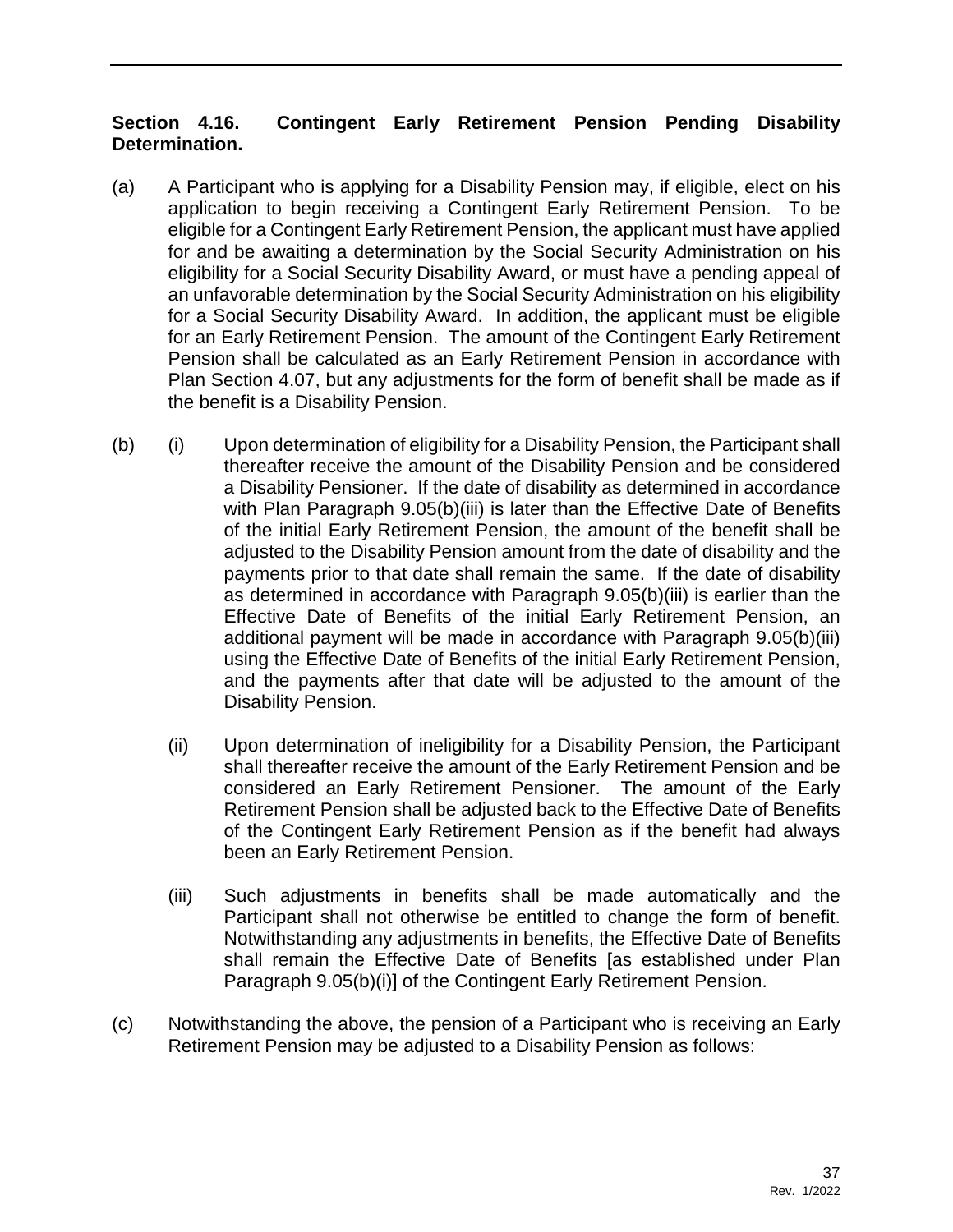- (i) If the Participant failed to elect the Contingent Early Retirement Pension on his application as required by Plan Subsection 4.16(a), but otherwise met the requirements of this Section 4.16 at the time of his application, his pension will be adjusted as set forth above in Paragraph 4.16(b)(i).
- (ii) If the Participant had not applied for a Social Security Disability Award at the time of his initial application, but subsequently submits a favorable determination by the Social Security Administration on his eligibility for a Disability Award and otherwise meets the requirements of Plan Section 4.12, his pension may be adjusted if the date of disability as determined in accordance with Paragraph 9.05(b)(iii) is on or before the Effective Date of Benefits of the initial Early Retirement Pension.

Notwithstanding any adjustment under this subsection, the Participant's Effective Date of Benefits and form of benefit payment will remain the same.

(d) If the Pensioner dies prior to the date a notice of eligibility for a Social Security Disability Benefit is received by the Fund, he shall be treated as an Early Retirement Pensioner regardless of whether he has received a Disability Award from the Social Security Administration.

## **Section 4.17. Effect of Recovery by a Disability Pension Recipient.**

- (a) If a Disability Pension recipient loses entitlement to his Social Security Benefit prior to attaining age 65, such fact shall be reported to the Board of Trustees within twenty-one (21) days of the date he received notice from the Social Security Administration of such loss.
- (b) Payment of Disability Pensions shall be discontinued to any recipient who receives notice from the Social Security Administration that he has lost entitlement to his Social Security Benefit, except when the recipient has formally appealed the determination by the Social Security Administration that he is no longer disabled and provides medical proof satisfactory to the Trustees that such an appeal is being made in good faith. Disability Pensions shall not continue for any such recipient who has returned to work.

Disability Pensions that continue to be paid under this Subsection will cease upon the passage of an 18-month period, the recipient's return to work in gainful employment, the recipient's withdrawal of his appeal of the determination by the Social Security Administration, or a decision of his appeal upholding the decision to discontinue eligibility for Social Security benefits by an Administrative Law Judge of the Social Security Administration. The recipient must notify the Trustees in writing within 21 days of his return to work, the withdrawal of his appeal, or of notice of an unfavorable decision by an Administrative Law Judge.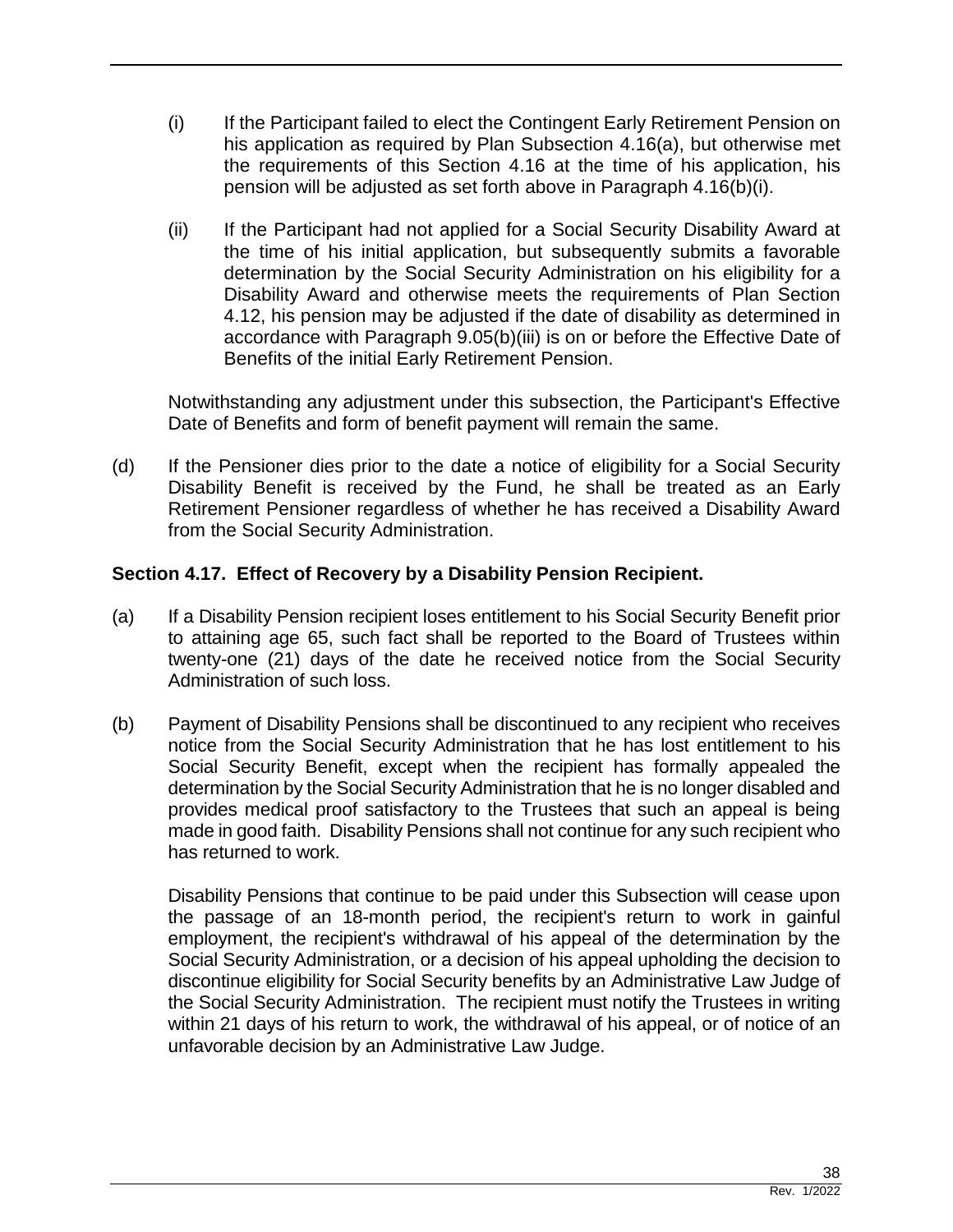(c) If the written notices of loss of eligibility referred to in Subsections (a) and (b) are not provided to the Trustees within 21 days, the recipient will, upon his subsequent Retirement, not be eligible for benefits for a period of six months following the date of his Retirement in addition to the months which may have elapsed since he received the notice and during which he received a Disability Pension under this Plan. The six-month loss of eligibility under this Subsection shall not result in the withholding of benefits for any month after the recipient has attained Normal Retirement Age.

## **Section 4.18. Re-Employment of a Disability Pension Recipient.**

A Disability Pension recipient who is no longer entitled to a Social Security Benefit may again return to Covered Employment and resume the accrual of Pension Credit and be entitled to a Normal, Early Retirement, Deferred or Vested Pension which will be determined in accordance with Section 4.20 below, but otherwise will not be reduced by the prior receipt of a Disability Pension.

## **Section 4.19. Non-Duplication of Pensions.**

A person shall be entitled to only one type of pension benefit under the rules of the Plan, except that (a) a Disability Pension recipient who recovers may be entitled to a different type of pension; (b) a Contingent Early Retirement Pension or an Early Retirement Pension may be adjusted in accordance with Section 4.16 above.

#### **Section 4.20. Amount of Benefits after Separation from Covered Employment.**

Notwithstanding the provisions of Section 4.03 above, the accrued benefit to which a Participant is entitled shall be fixed under the terms of the Plan as in effect at the time the Participant separates from Covered Employment and the Contribution Rate at which he worked prior to such separation. A Participant shall be deemed to have separated from Covered Employment on the last day of work which is followed by five consecutive Calendar Years in which the employee fails to earn at least one-tenth (1/10th) of a year of Future Service Credit. If a Participant returns to Covered Employment after five consecutive One-Year Breaks in Service, he may accrue additional benefits under the terms of the Plan then in effect and the Contribution Rates at which he subsequently works. Such additional accrued benefits shall be added to his previously accrued benefits to determine his total accrued benefits.

The five year period needed to incur a separation under this Section 4.20 will be extended up to two additional years for a period with absolutely no gainful employment immediately following an on-the-job injury while in Covered Employment, provided the Participant was unable to work because of the on-the-job injury and provided the Participant subsequently returned to Covered Employment and earned at least one year of Future Service Credit.

## **Section 4.21. Pro Rata/Partial Pension.**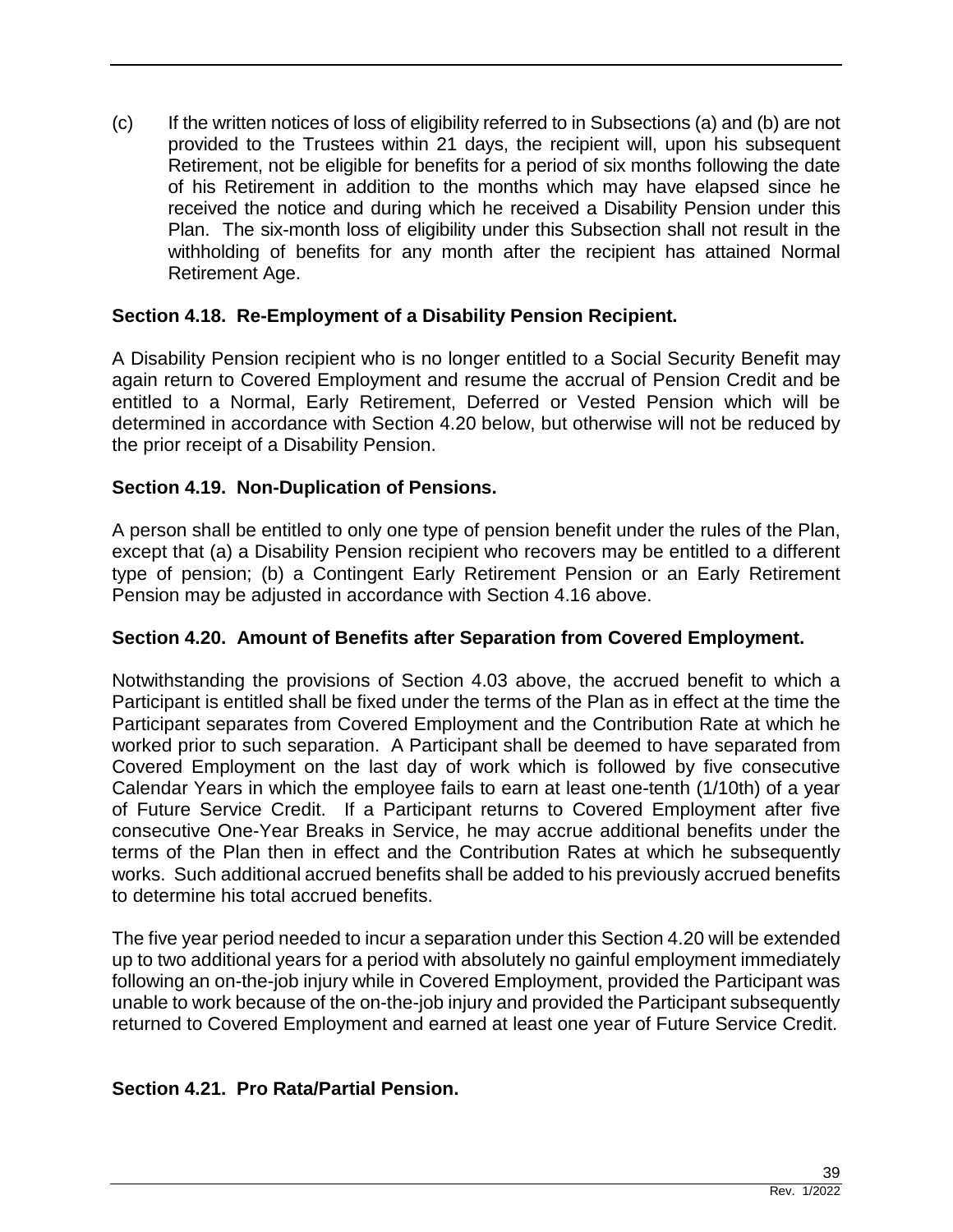- (a) Partial pension benefits are provided under this Plan to certain Employees who would otherwise lack sufficient service credit to be eligible for pension benefits because their years of employment have been divided between pension plans. If another pension plan has been recognized by the Trustees of this Plan as a Related Plan, an Employee will receive a Pro Rata/Partial Pension under this Plan and/or the Related Plan based on his service under both Plans, if he meets the requirements of this Section and/or the corresponding requirements for a Pro Rata/Partial Pension of the Related Plan.
- (b) "Related Plan" means a pension plan in the United States or Canada, duly recognized by the Trustees as such, with which the Trustees have entered into an agreement for Pro Rata/Partial Pensions. This Section 4.21 shall apply only to pensions that are first effective on or after the effective date of said Agreement with the Related Plan. This Section shall not apply to anyone already receiving a pension from this Plan or from the Related Plan on or before the effective date of said Agreement with the Related Plan. This Section shall also not apply to any service under a Related Plan after the termination of said Agreement with the Related Plan.
- (c) For purposes of this Section 4.21, an Employee's Hours of Future (Contributory) Service under the Related Plan, excluding any Hours of Service as may be recognized by the Related Plan under one or more other similar but separate agreements, shall be recognized under this Plan but only for the purposes of vesting and determining eligibility for the Pro Rata/Partial Pension provided for in this Section. Such Hours of Future Service shall be only those hours remaining after the completion by both Plans of money-follows-the-man reciprocity. Hours of Past (Noncontributory) Service under the Related Plan shall not count for any purpose under this Section 4.21. Hours of Service under the Related Plan that are duplicative of Hours of Service earned under this Plan and Hours of Service under the Related Plan after the termination of said Agreement with that Plan shall also not count for any purpose under this Section 4.21.
- (d) Such Hours of Future Service under the Related Plan shall not count for the purpose of accruals in determining the amount of benefits under this Plan, nor shall such Hours count for avoiding the provisions of Plan Section 4.20 with regard to the effect of separations from Covered Employment, but such Hours shall be counted as Covered Employment for avoiding the provisions of Plan Section 5.06 with regard to the effect of a Break in Service.
- (e) An Employee shall be eligible for a Pro Rata/Partial Pension under this Plan if he satisfies all of the following requirements:
	- (i) he is not otherwise eligible for a pension under this Plan,
	- (ii) he had earned, after the completion of money-follows-the-man reciprocity, at least 1,500 Hours of Work in Covered Employment after his Contribution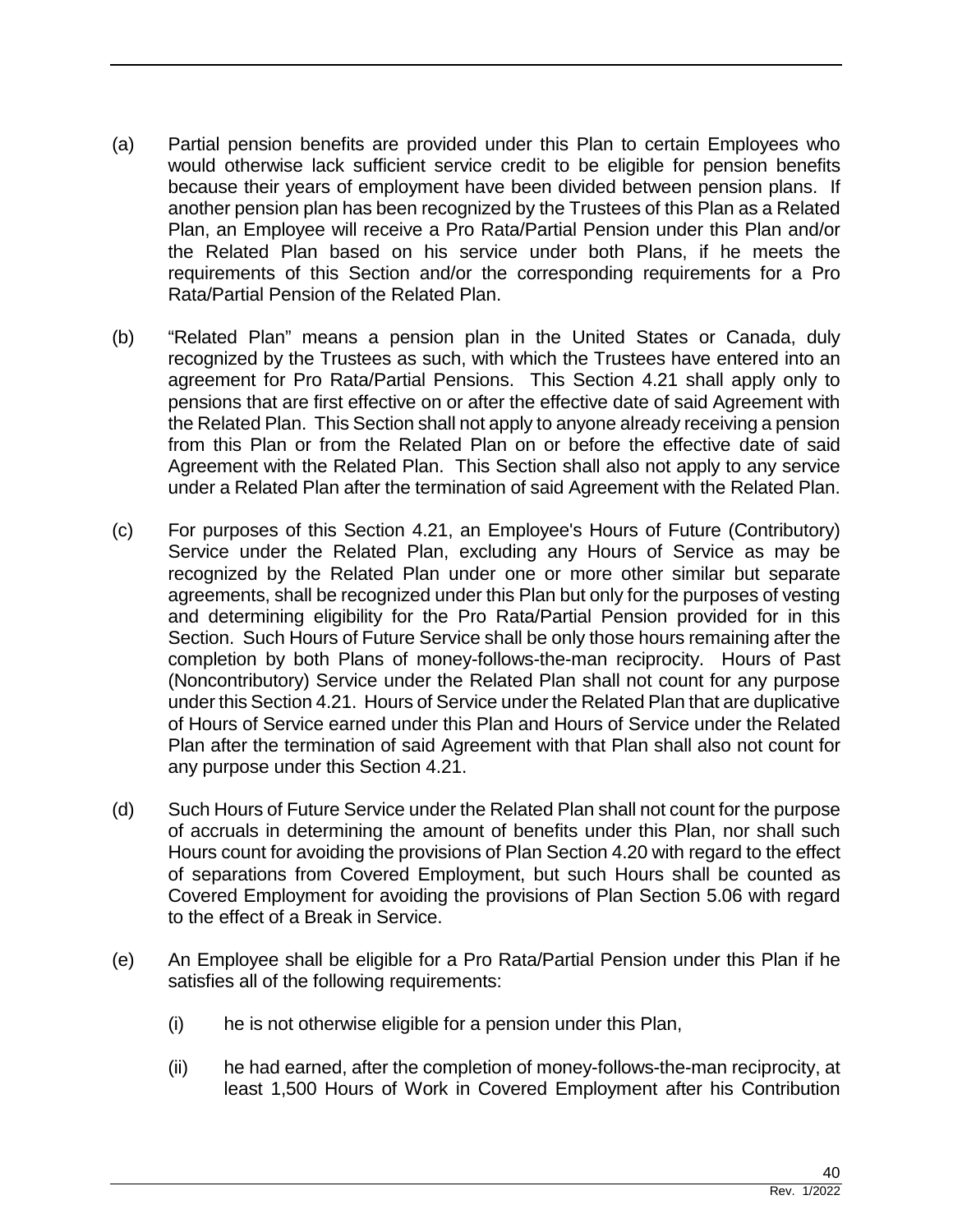Date under this Plan without counting any Service under a Related Plan and without regard to any Breaks in Service,

- (iii) he would be eligible for any type of pension under this Plan if the Hours of Future Service recognized under this Section 4.21 are treated as Hours of Work under this Plan; provided, however, that no more than one year of Pension Credit shall be granted for any Calendar Year prior to 1999, no more than 1.1 years of Pension Credit shall be granted for Calendar Year 1999, and no more than 1.2 years of Pension Credit shall be granted in any Calendar Year commencing with 2000; but no additional Pension Credit shall be granted for the same hours recognized by both Plans,
- (iv) he had earned, after the completion of money-follows-the-man reciprocity, at least a partial year of Future Service Credit in at least one of the Funds signatory to the National Pension Fund's standard money-follows-the-man reciprocal agreement during at least one of the five Calendar Years prior to his Effective Date of Benefits. However, if the Employee did not have the requisite Future Service Credit during this five-year period because he was unable to perform the normal duties of his craft as a result of a disability as established to the satisfaction of the Trustees in their sole and absolute judgment (based on the submission of medical evidence of such disability), then he will satisfy this paragraph (iv) if the required Future Service Credit is earned during at least one of the five Calendar Years prior to such disability.
- (f) For periods on and after October 1, 2004, if any of the Related Plans under which the Employee has earned Hours of Future Service is in Canada and provided the Employee's home local union was in Canada while he was working under the Related Plan(s), the 1,500 Hours of Work requirement in Plan Subsection 4.21(e) shall be 150 Hours of Work.
- (g) The amount of the Pro Rata/Partial Pension under this Plan shall be determined solely on the basis of the Employee's Future Service Credit under this Plan without regard to any Hours of Service under a Related Plan and without regard to any Past Service Credit under this Plan. Payment of a Pro Rata/Partial Pension shall be subject to all conditions applicable to other types of pensions under this Plan, including, but not limited to, Retirement as defined herein and timely application.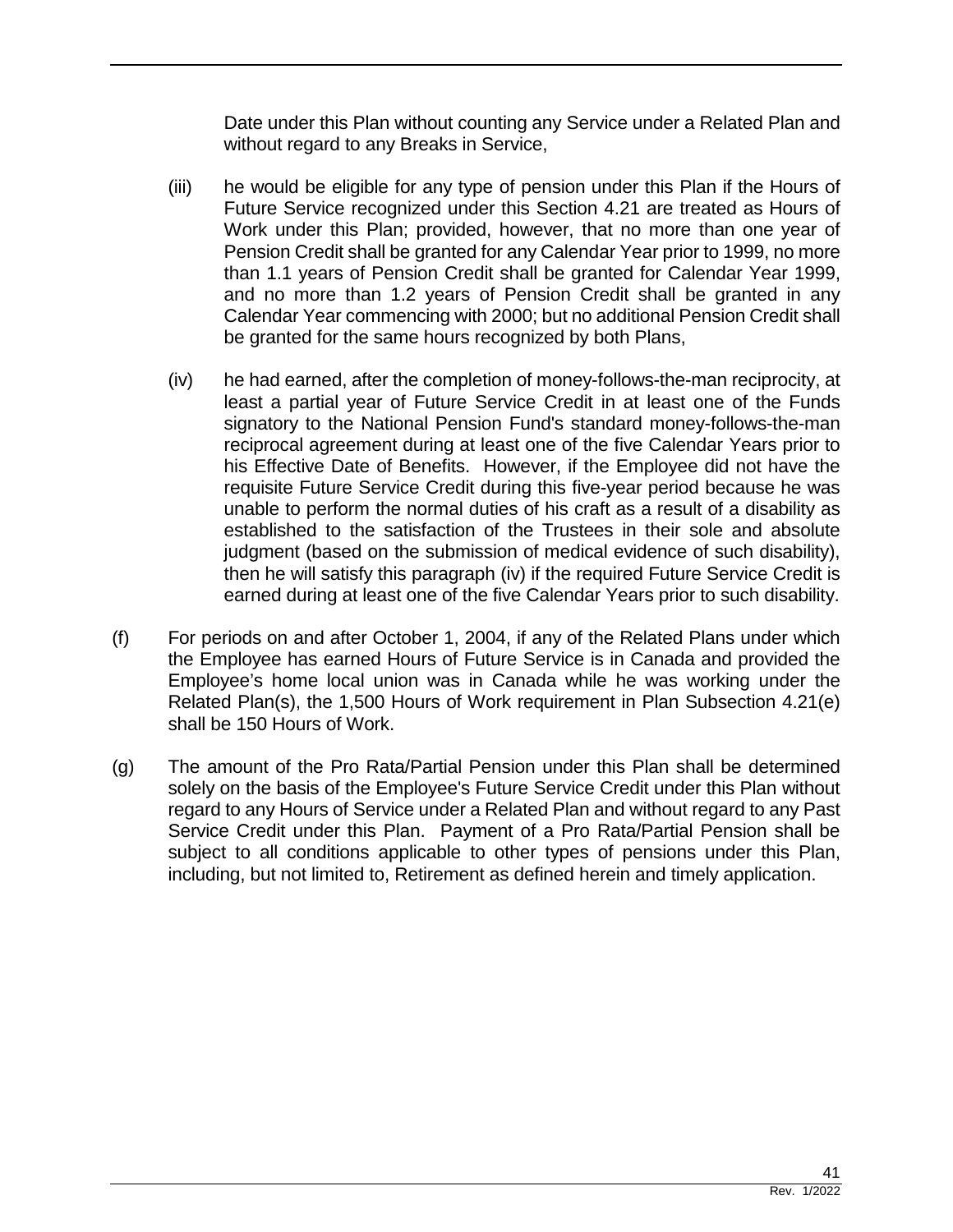# **ARTICLE 5**

# **Pension Credits and Years of Vesting Service**

#### **Section 5.01. Outline.**

The purpose of this Article is to define the basis on which Participants accumulate Pension Credit toward eligibility for a regular pension as well as the basis on which Participants accumulate Years of Vesting Service toward eligibility for a Vested Pension. This Article also defines the basis on which Pension Credit and Years of Vesting Service, once accumulated, may be canceled.

#### **Section 5.02. Pension Credit for Service Prior to the Contribution Date (Past Service Credit).**

(a) (i) In order to qualify for Past Service Credit for years of employment prior to the Participant's Contribution Date, a Participant must have worked at least 2,250 hours during the period consisting of the five Calendar Years immediately prior to the year of his Contribution Date in the jurisdiction of any local union affiliated with the United Association in work covered by agreements of such local unions.

> One exception to this rule shall be granted to a Participant who proves on the basis of medical evidence satisfactory to the Trustees that his failure to meet the work requirements of the preceding paragraph was due to one or more periods of total disability, provided, however, that such Participant worked at least 1,000 hours during the five-year period in the jurisdiction of any local union affiliated with the United Association in work covered by agreements of such local unions with Employers. A second exception to this rule shall be granted to a Participant who left employment to enter military service and was prevented from meeting the requirements of this rule solely as the result of his actually serving in the military during the years specified.

> A third exception to this rule shall be granted to a Participant who shall qualify for five years of Future Service Credit at any time after his Contribution Date.

- (ii) Paragraph 5.02(a)(i) above notwithstanding, Participants with a Contribution Date on or after January 1, 2000 shall qualify for Past Service Credit only if they attain five years of Future Service Credit or five years of Vesting Service after their Contribution Date.
- (b) Any Participant who qualifies for Past Service Credit by having met the requirements of Subsection (a) above shall, subject to the limitations set forth in Subsection (f) of this Section, and in Plan Sections 10.03 and 10.04, be entitled to Past Service Credit for each Calendar Year he was regularly employed prior to his Contribution Date by one or more Contributing Employers, provided that (1) such employment was in a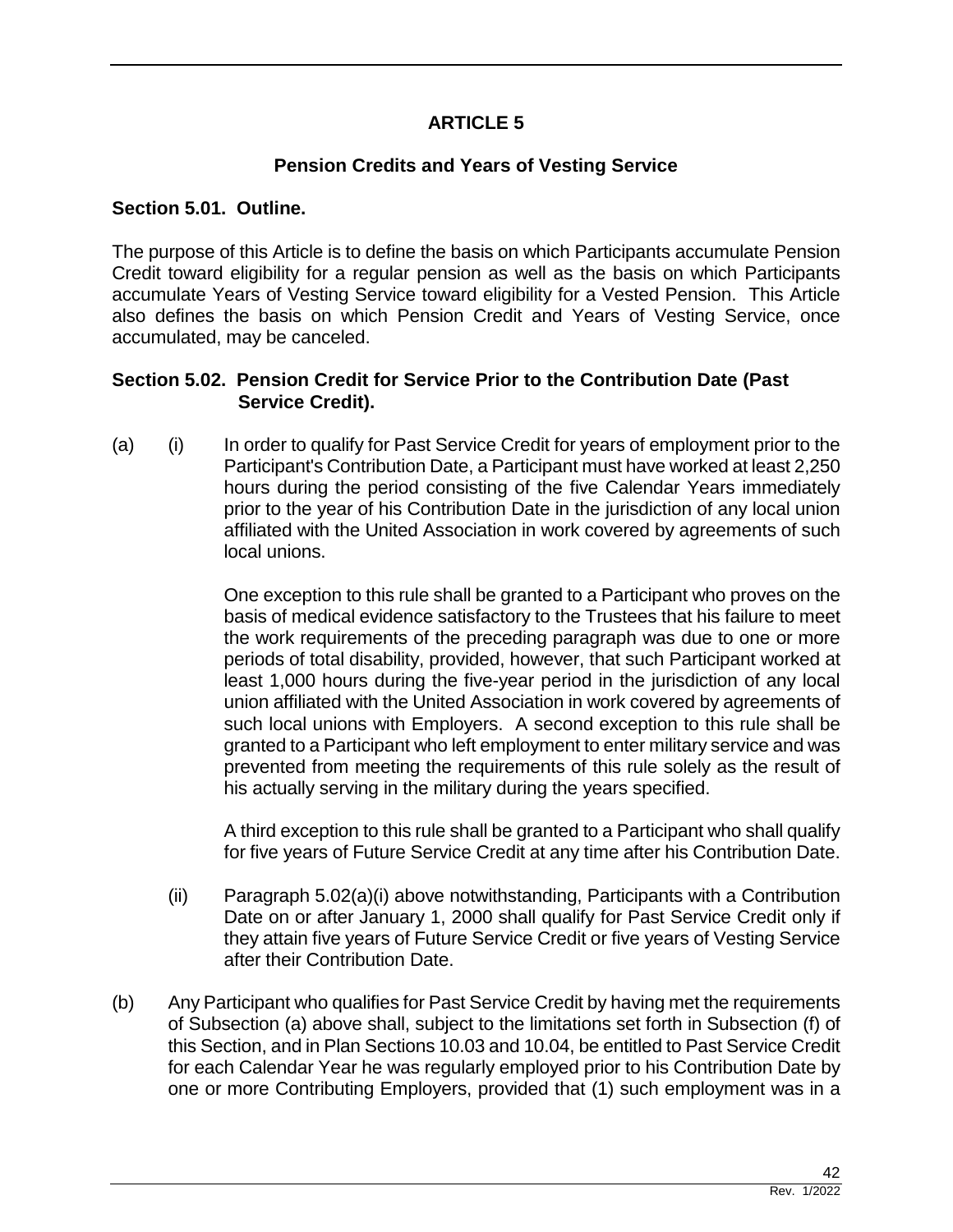job classification and at a place of business covered by a Collective Bargaining Agreement then in effect between the Union and an Employer who subsequently became a Contributing Employer or (2) if such employment was prior to the time the first Collective Bargaining Agreement was signed by the Contributing Employer and the Union, the Participant's job classification during such period was included in the said first Collective Bargaining Agreement. The Trustees shall have the sole discretion to determine whether the said prior employment comes within a classification included in the first Collective Bargaining Agreement. One year of Past Service Credit is based on 750 hours or more in a Calendar Year and one-half year Past Service Credit is based on 375 but less than 750 hours of employment. (Credit is not granted for fewer than 375 hours.) When evidence of hours worked is not available, the Trustees may accept evidence of dollar earnings, adjusted for basic hourly wage rates then in effect in the type of work described above.

- (c) (i) If a Participant worked for an Employer who went out of business, or who does not regularly employ men in the area, credit for periods of employment with the Employer that went out of business or who no longer employs men in the area may be granted if the Trustees, in their sole discretion, are satisfied on the basis of evidence submitted to them, that such employment was covered by a Collective Bargaining Agreement of a Local Union that has negotiated contributions to the Fund.
	- (ii) If a nonparticipating employer went out of business before signing a Collective Bargaining Agreement with the Local Union, credit for periods of service with that employer may be granted if the Trustees, in their sole discretion, are satisfied on the basis of evidence submitted to them, that the employer went out of business while a participating Local Union was actively pursuing a Collective Bargaining Agreement with the employer that would have included contributions to the Fund.
	- (iii) If a Contributing Employer replaces a nonparticipating employer for work on a federal government contract, and if that work is being performed by the same workforce, credit for periods of service with the previous nonparticipating employer may be granted if the Trustees, in their sole discretion, are satisfied on the basis of evidence submitted to them, that such employment was in a covered job classification under the replacement Contributing Employer's Collective Bargaining Agreement.
- (d) Service Credit shall be granted for employment as a full-time salaried officer or employee of a Local Union, District Council, or Pension, Welfare or Apprenticeship Training Fund provided that such Local Union, District Council, or Pension, Welfare, or Apprenticeship Training Fund subsequently becomes a Contributing Employer.
- (e) It is recognized that, for the period prior to the Contribution Date, it may be difficult to establish with certainty the Past Service of a Participant in the type of employment referred to above. In making the necessary determinations of Past Service Credit, the Board of Trustees, in its sole and absolute discretion, may consider and rely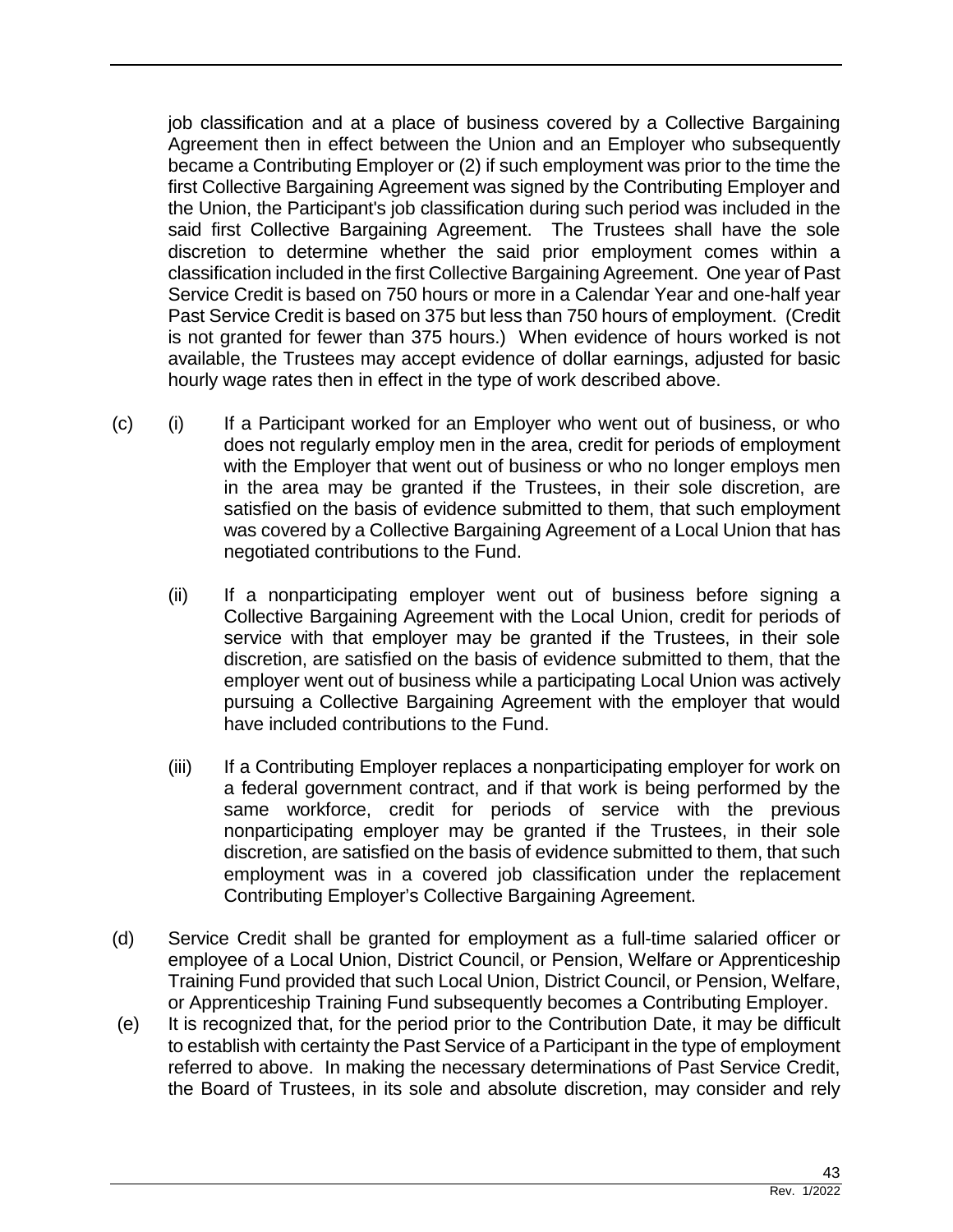upon any relevant and material evidence, including but not limited to, any or all of the following:

- (i) Records and/or statements of employers.
- (ii) Records of the federal Social Security Administration.
- (iii) Records of the Unions having or having had jurisdiction over what is now Covered Employment, including records of periods of union membership in good standing.
- (f) Past Service Credit granted in accordance with this Section and Section 5.03 below shall be subject to the following maximum limitations:

| <b>Contribution Date</b>                      | <b>Maximum Years of Past</b><br><b>Service Credit</b> |
|-----------------------------------------------|-------------------------------------------------------|
| Prior to January 1, 1980                      | 24                                                    |
| January 1, 1980, through<br>December 31, 1982 | 20                                                    |
| January 1, 1983, through<br>December 31, 1985 | 15                                                    |
| January 1, 1986, through<br>December 31, 1999 | 10                                                    |
| On or after January 1, 2000                   | 5                                                     |

#### **Section 5.03. Past Service in the Future Service Period.**

- (a) (i) Past Service Credit shall also be granted for periods of employment after the Participant's Contribution Date in accordance with all of the terms set forth in this Section, provided that such employment was covered by a Collective Bargaining Agreement of a Local Union that has negotiated contributions to the Fund before the Participant's Effective Date of Benefits.
	- (ii) Past Service Credit shall be granted for periods of employment within the jurisdiction of the Participant's home Local Union after his Contribution Date if such employment was with an employer that had never previously been a Contributing Employer in that Local Union's jurisdiction for the job classification. Such Past Service Credit under the preceding paragraph shall be granted even if the Employer had previously been a Contributing Employer in that Local Union's jurisdiction for the job classification.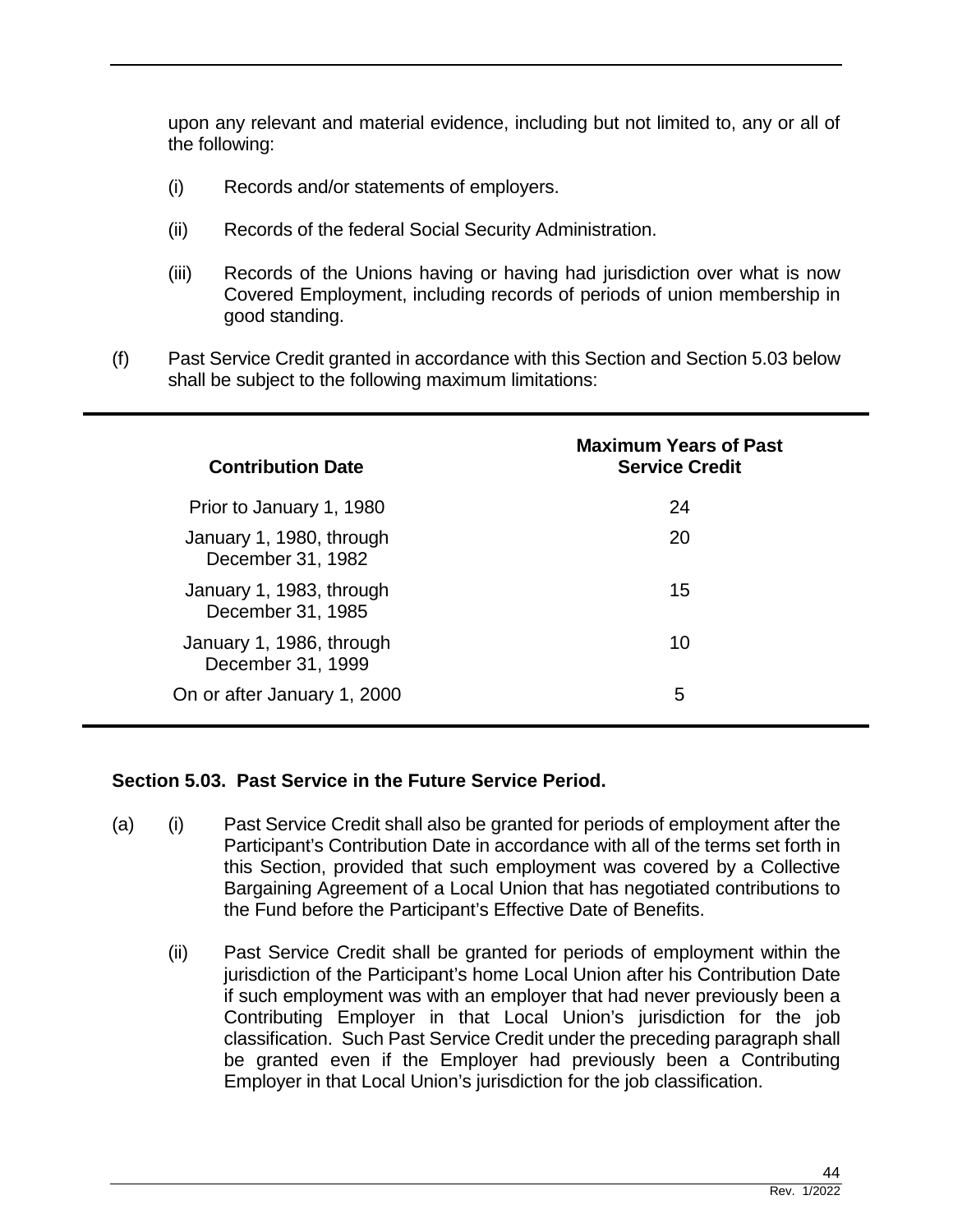- (b) (i) If the Participant's Contribution Date preceded the date that contributions were first required to be made by the Contributing Employer for the classification for which the Past Service Credit in the Future Service Period is being granted, the Participant's maximum years of Past Service Credit for the new Contributing Employer shall be subject to the maximum limitations set forth in Subsection 5.02(f) above based on the Contribution Date of that Employer for that classification; however, the Participant's total Past Service Credit shall continue to be limited to the amount set forth in Subsection 5.02(f) for his original Contribution Date.
	- (ii) If the Contributing Employer is a re-participating Contributing Employer, the Participant's Past Service Credit for that Employer for the period after the Employer's original Contribution Date shall be limited to a maximum of five years; however, the Participant's total Past Service Credit shall continue to be limited to the amount set forth in Subsection 5.02(f) above for his original Contribution Date.
- (c) Such Past Service Credit in the Future Service Period may serve to repair Breaks in Service during the period following the Participant's Contribution Date.
- (d) A Participant may earn Past and Future Service Credit in the same year. However, no more than one year of Pension Credit may be earned in any Calendar Year prior to 1999, no more than 1.1 years of Pension Credit may be earned in Calendar Year 1999, and no more than 1.2 years of Pension Credit may be earned in any Calendar Year commencing with 2000.

## **Section 5.04. Pension Credit for Periods On and After the Contribution Date (Future Service Credit).**

For the period commencing on his Contribution Date, a Participant shall receive one full year of Future Service Credit during each Calendar Year in which he completes 1,500 or more Hours of Work in Covered Employment. Proportionately less than one full year of credit shall be granted in accordance with the schedule below. In addition, a Participant who completes 1,800 or more Hours of Work in any Calendar Year 1999 or later will receive an extra one-tenth of a year of Pension Credit for that year as noted below; and a Participant who completes 2,100 or more Hours of Work in any Calendar Year 2000 or later will receive another extra one-tenth of a year of Pension Credit for that year as noted below.

| <b>Hours of Work in</b><br><b>Covered Employment</b><br><b>During Calendar Year</b> | <b>Years of</b><br><b>Future Service Credit</b> |  |
|-------------------------------------------------------------------------------------|-------------------------------------------------|--|
| 2,100 Hours or more                                                                 | 12/10                                           |  |
| $1,800 - 2,099$                                                                     | 11/10                                           |  |
| $1,500 - 1,799$                                                                     |                                                 |  |
| $1,350 - 1,499$                                                                     | 9/10                                            |  |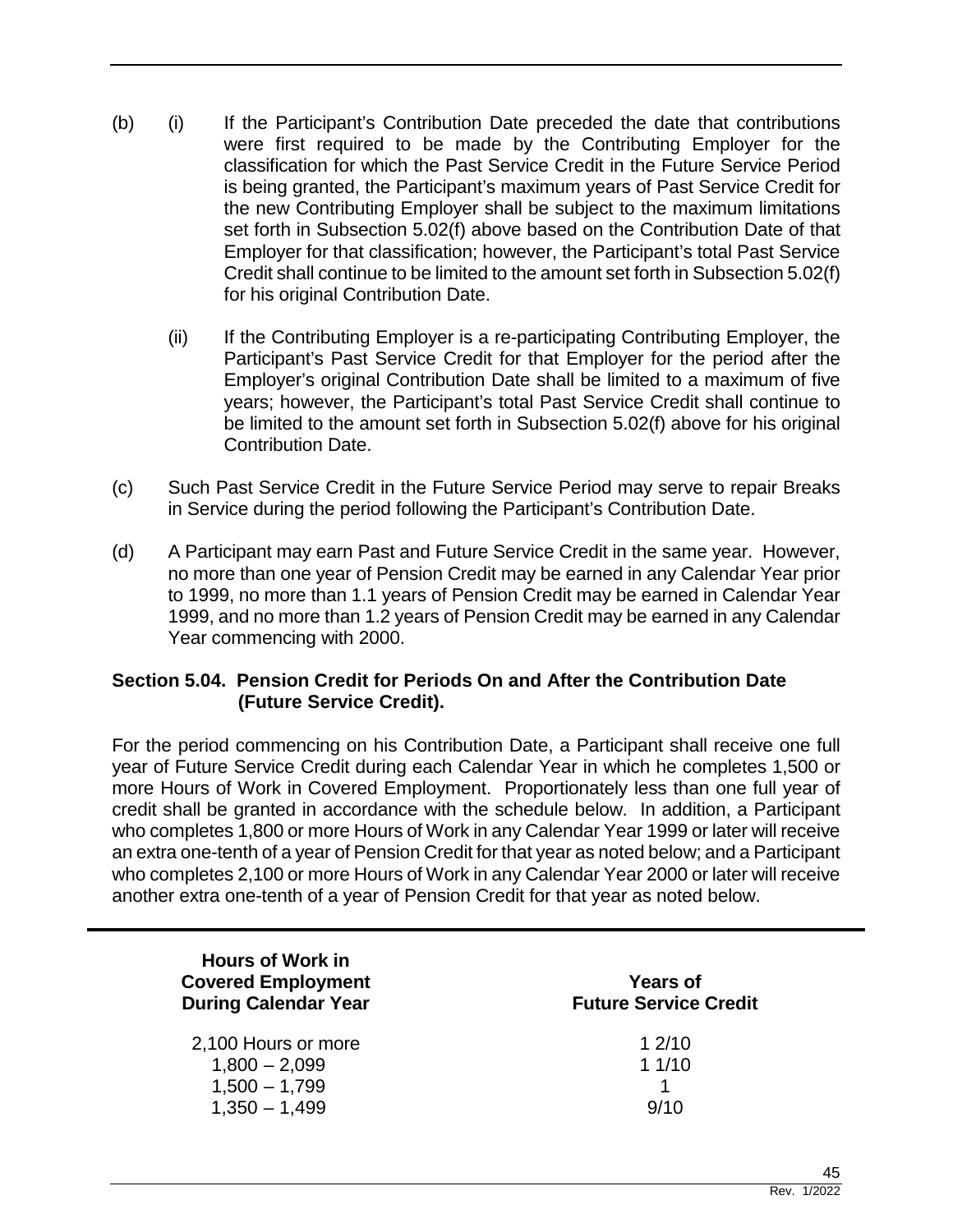| <b>Hours of Work in</b><br><b>Covered Employment</b><br><b>During Calendar Year</b> | <b>Years of</b><br><b>Future Service Credit</b> |
|-------------------------------------------------------------------------------------|-------------------------------------------------|
| $1,200 - 1,349$                                                                     | 8/10                                            |
| $1,050 - 1,199$                                                                     | 7/10                                            |
| $900 - 1,049$                                                                       | 6/10                                            |
| $750 - 899$                                                                         | 5/10                                            |
| $600 - 749$                                                                         | 4/10                                            |
| $450 - 599$                                                                         | 3/10                                            |
| $300 - 449$                                                                         | 2/10                                            |
| $150 - 299$                                                                         | 1/10                                            |
| Less than 150                                                                       | 0                                               |

If in a Calendar Year a Participant completes a Year of Vesting Service but less than 150 Hours of Work in Covered Employment, he shall be credited with a prorated portion of a full year of Pension Credit in the ratio that his Hours of Work in Covered Employment has to 1,800.

#### **Section 5.05. Years of Vesting Service.**

#### (a) *General Rule.*

A Participant shall be credited with one Year of Vesting Service for each Calendar Year beginning with his Contribution Date in which he worked in Covered Employment for 870 hours or more. This rule is subject to the provision of the following Subsections.

#### (b) *Additions.*

If a Participant works for a Contributing Employer in a job classification not covered by this Plan and such work is Continuous Employment with his Covered Employment with that Employer, his Hours of Work in such non-covered job during the Contribution Period and after January 1, 1976, shall be counted toward a Year of Vesting Service.

#### (c) *Exceptions.*

A Participant shall not be entitled to credit toward a Year of Vesting Service for the following periods: Years preceding a Permanent Break in Service as defined in Subsections 5.06 (c), (d), (e), and (f).

## **Section 5.06. Breaks in Service.**

(a) *General.*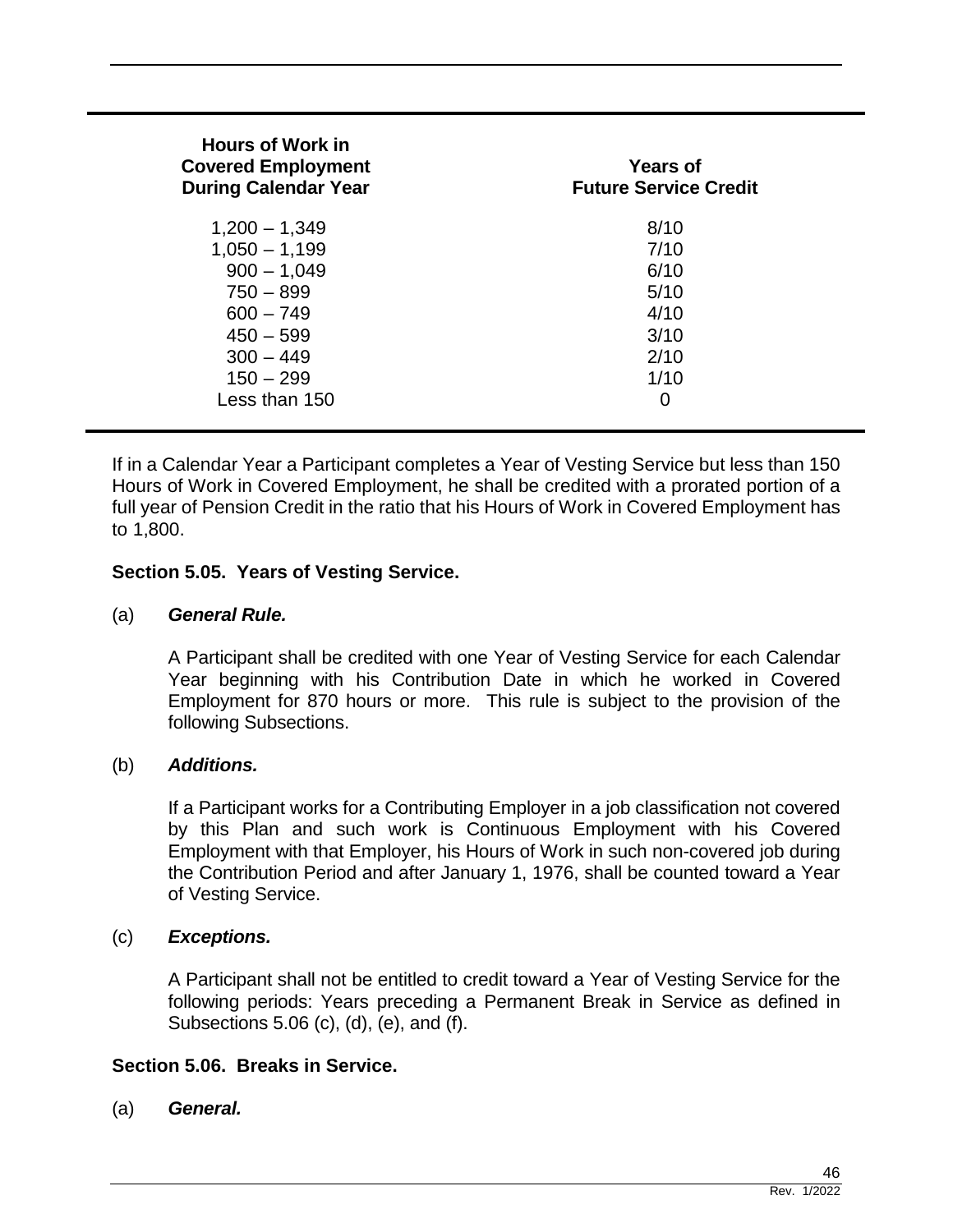If a person has a Break in Service before he has attained Vested Status, it has the effect of canceling his standing under this Plan; that is, his participation, his previously credited Years of Vesting Service, and his previous Pension Credits. However, a Break may be temporary, subject to repair by a sufficient amount of subsequent service. A longer Break may be permanent, as described below.

#### . (b) *One-Year Break in Service.*

- (i) A person has a One-Year Break in Service in any Calendar Year after 1975 or after his Contribution Date, if later, in which he fails to complete 150 Hours of Work.
- (ii) Hours of Work in non-covered employment with a Contributing Employer creditable under Subsection 5.05(b) above is to be counted as an Hour of Work for the purpose of this Subsection (b).
- (iii) Total disability, as established to the satisfaction of the Trustees, shall not be counted as a Break in Service. The Trustees, in their sole and absolute judgment, shall determine whether a period of disability should be counted as Hours of Work for the sole and exclusive purpose of determining whether there has been a One-Year Break in Service. Such periods of disability shall not be added to an Employee's Pension Credit or Vesting Service.
- (iv) Periods of military service in any of the Armed Forces of the United States shall be counted as Hours of Work for the purpose of determining whether there has been a One-Year Break in Service, provided the Employee was actively engaged in Covered Employment at the time he entered military service and made himself available for Covered Employment within ninety (90) days after release from active duty. Such periods of military service shall be added to an Employee's Pension Credit and Vesting Service if required under Internal Revenue Code Section 414(u).
- (v) Past Service Credit earned during the Future Service period in accordance with Section 5.03 above shall have the effect of repairing any One-Year Break in Service which occurred during such period.
- (vi) Solely for the purpose of determining whether a One-Year Break in Service has occurred, the absence of an Employee from Covered Employment by reason of (a) her pregnancy, (b) birth of a child of the Employee, (c) placement of a child with the Employee in connection with his or her adoption of the child, or (d) care for such child for a period beginning immediately after such birth or placement shall be credited as Hours of Work to the extent that Hours of Work would have been credited but for such absence (or, where that cannot be determined, eight Hours of Work per day of absence) to a maximum of 501 hours for each such pregnancy, childbirth, or placement.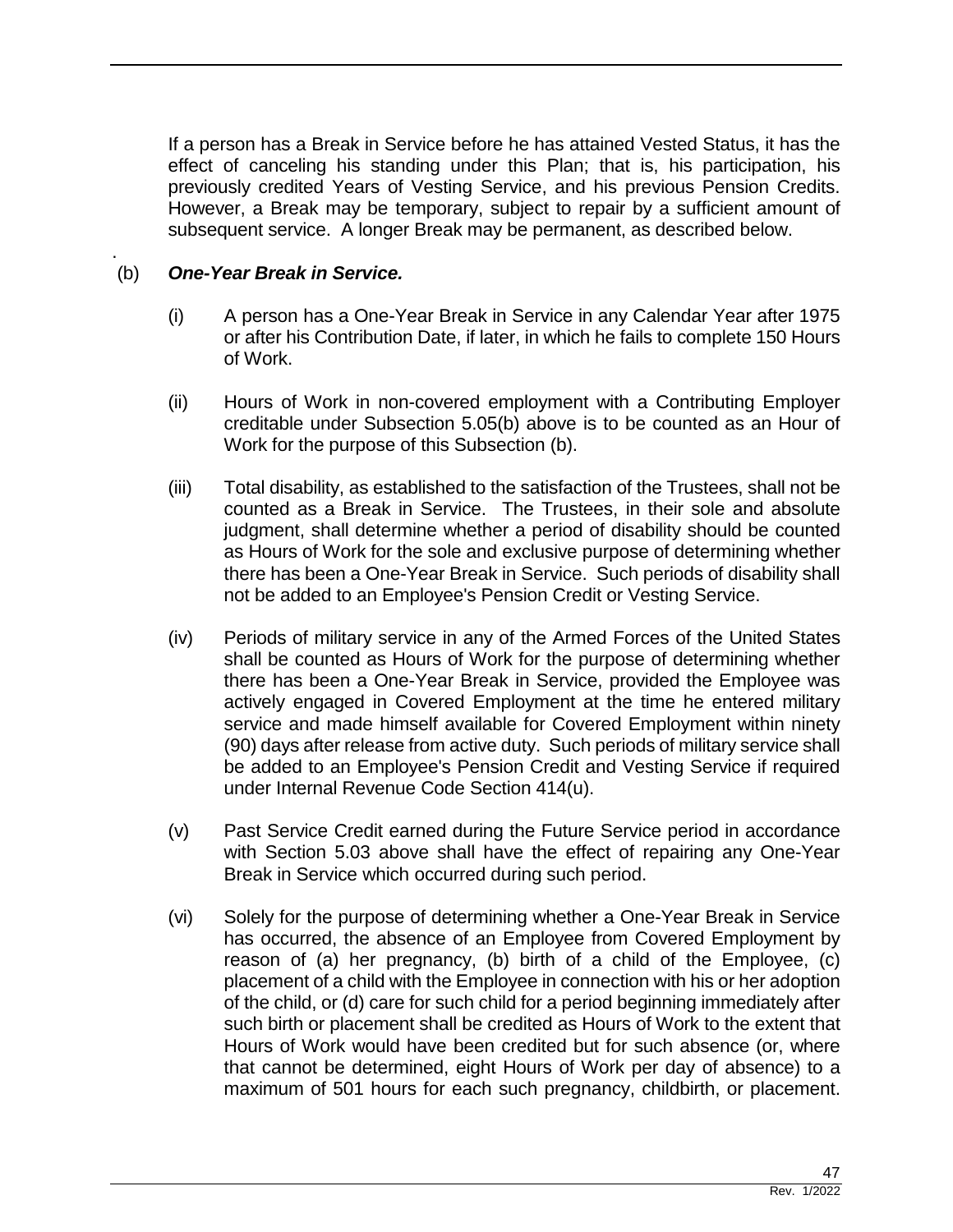The hours so credited shall be applied to the Calendar Year in which such absence begins, if doing so will prevent the employee from incurring a One-Year Break in Service in that Calendar Year; otherwise, they shall be applied to the next Calendar Year. The Trustees may require, as a condition for granting such credit, that the Employee establish in timely fashion and to the satisfaction of the Trustees that the Employee is entitled to such credit. This paragraph (vi) shall apply only to absences that begin after December 31, 1984.

- (vii) A One-Year Break in Service is repairable, in the sense that its effects are eliminated if, before incurring a Permanent Break in Service, the Employee subsequently earns a Year of Vesting Service (870 hours). More specifically,
	- (A) Participation is restored in accordance with the provisions of Plan Section 3.04; and
	- (B) Previously earned Years of Vesting Service and Pension Credits are restored.

Nothing in this paragraph (vii) shall change the effect of a Permanent Break in Service.

## (c) *Permanent Break in Service After June 1998.*

A person who is not Vested, who has not incurred a Permanent Break in Service prior to January 1, 1998, and who has at least one Hour of Service on or after July 1, 1998, shall have a Permanent Break in Service only if he has five consecutive One-Year Breaks in Service. A person who is not Vested, who has not incurred a Permanent Break in Service prior to January 1, 1998, and who does not have at least one Hour of Service on or after July 1**,** 1998, shall incur a Permanent Break in Service if he has at least five consecutive One-Year Breaks in Service and if the number of consecutive One-Year Breaks in Service equals or exceeds the number of Years of Vesting Service with which he has been credited.

#### (d) *Permanent Break in Service After 1984 and Before July 1998.*

A person who has not incurred a Permanent Break in Service prior to January 1, 1985, and who has earned five or fewer Years of Vesting Service shall have a Permanent Break in Service if he has five consecutive One-Year Breaks in Service. A person who has earned six but less than ten Years of Vesting Service shall incur a Permanent Break in Service when his number of consecutive One-Year Breaks in Service equals or exceeds the number of Years of Vesting Service with which he has been credited.

## (e) *Permanent Break in Service After 1975 and Before 1985.*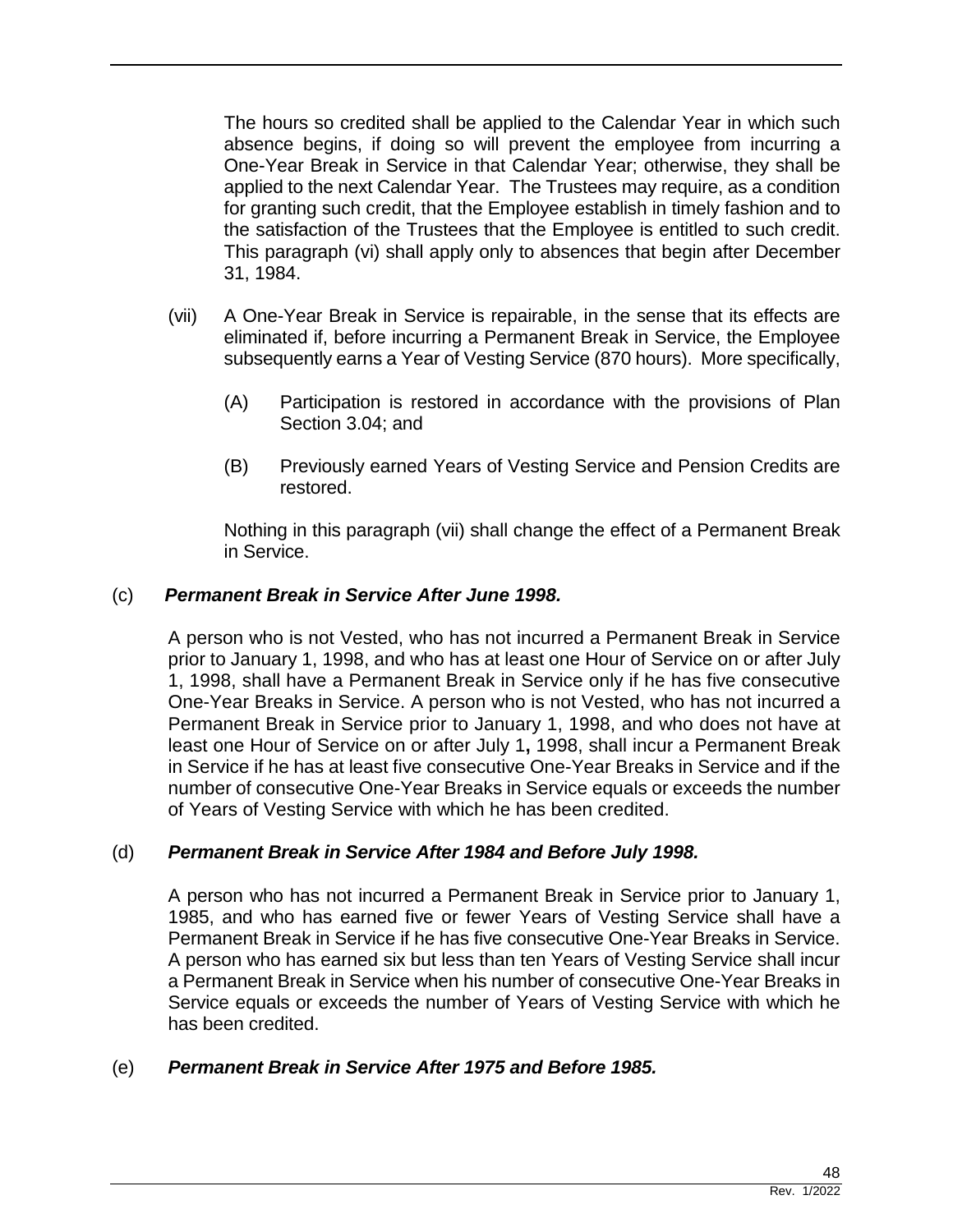A person who has less than four Years of Vesting Service shall incur a Permanent Break in Service prior to January 1, 1985, if he has at least three consecutive One-Year Breaks in Service after his Contribution Date, including at least one after 1975. A person who has four or more Years of Vesting Service shall incur a Permanent Break in Service when his number of consecutive One-Year Breaks in Service equals or exceeds the number of Years of Vesting Service with which he has been credited.

# (f) *Permanent Break in Service Before 1976 but After the Contribution Date.*

# (i) *General Rule.*

It shall be considered a Permanent Break in Service and all of a Participant's previously accumulated Pension Credit and Years of Vesting Service shall be canceled, if, after the January 1 coincident with or next following his Contribution Date, he fails to earn three-tenths (3/10ths) of a year of Future Service Credit in a period of three consecutive Calendar Years.

# (ii) *Exception on Account of Military Service or Disability.*

- (A) An Employee can be allowed a grace period if his failure to earn Pension Credit or Vesting Service is due solely to his total disability as established to the satisfaction of the Trustees, or to military service in any of the Armed Forces of the United States, provided the Employee was actively engaged in Covered Employment at the time he entered military service and made himself available for Covered Employment within ninety (90) days after release from active duty.
- (B) This grace period is not intended to add to the Pension Credit or Vesting Service of the Employee. Rather, it is a period which is to be disregarded in determining whether there has been a period of three consecutive Calendar Years during which the Employee has failed to earn at least three-tenths (3/10ths) of a year of Future Service Credit. However, this grace period will count toward Pension Credit or Vesting Service for periods of military service if required under the Military Selective Service Act, as amended.
- (C) The Board of Trustees, in its sole and absolute judgment, shall determine whether periods of military service and disability claimed as grace periods hereunder should be granted.

## (g) *Effect of a Permanent Break in Service.*

If a person who has not attained Vested Status has a Permanent Break in Service:

(i) his previous Pension Credits and Years of Vesting Service are canceled, and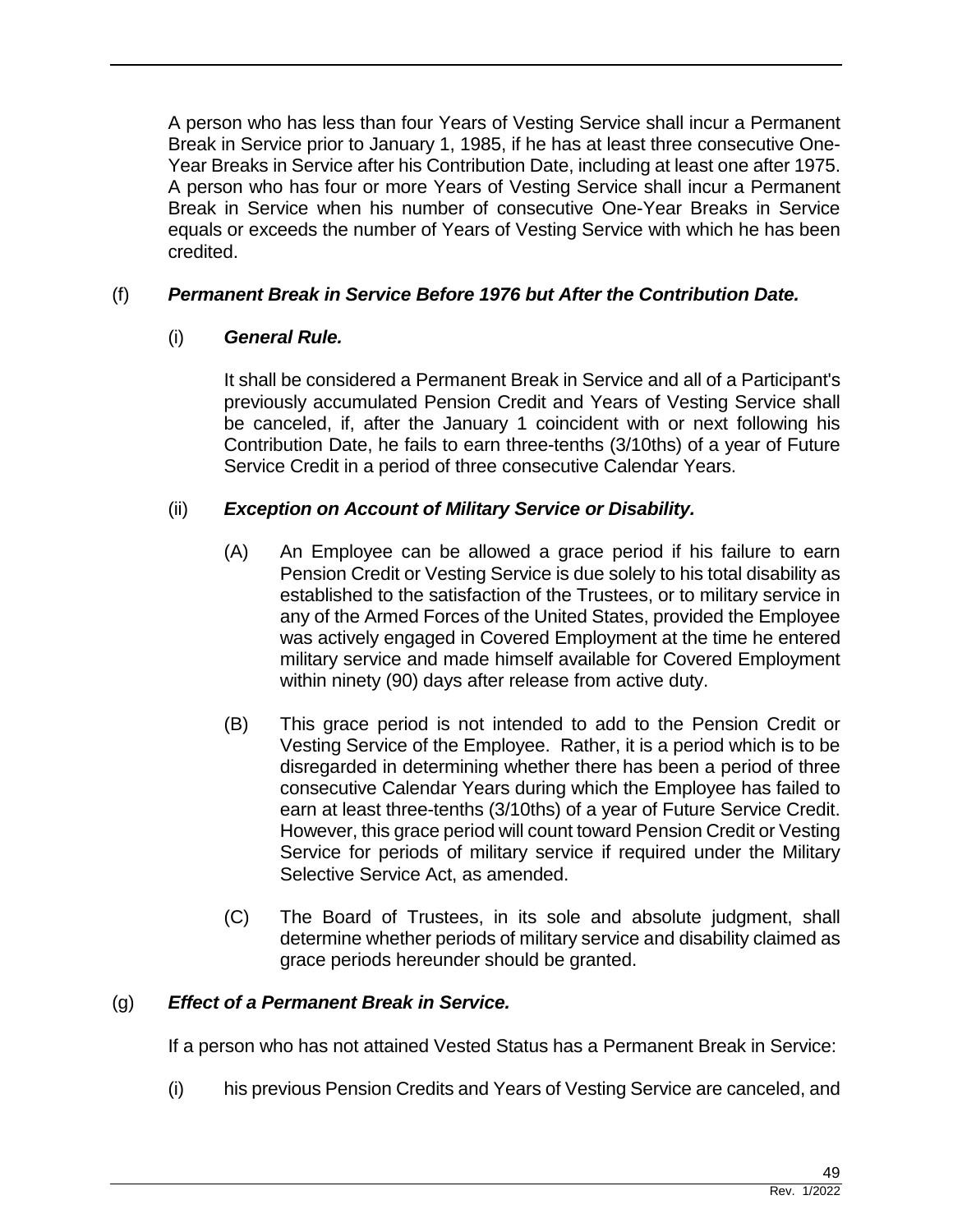(ii) his participation is canceled, new participation being subject to the provisions of Plan Section 3.04.

#### (h) *Exception to Break in Service Rules*.

- (i) A Participant who has met the requirements for a Normal or Early Retirement Pension shall not thereafter incur a Permanent Break in Service unless he engages in employment of the type described in Plan Section 9.07 in which case the Break in Service rules of the Plan shall be applicable.
- (ii) Employment in the jurisdiction of a local union in which the local pension fund subsequently enters into and remains signatory to a reciprocal agreement causing contributions to be made into the National Pension Fund may be used to waive a Break in Service. Such waiver shall be granted provided the individual, subsequent to the Break in Service, re-establishes his participation in the National Pension Plan as a result of contributions for work in jurisdictions covered by the National Pension Plan or reciprocal contributions received for work in jurisdictions covered by reciprocating pension plans. Such employment shall be counted as Hours of Work for the sole purpose of determining whether there has been a Permanent Break in Service, but shall not be used to add to the Vesting Service or Pension Credit of the Employee.
- (iii) Employment by a non-participating public or quasi-public employer in a job that is covered by a collective bargaining agreement between such employer and a local union participating in this Fund may be used to waive a One-Year Break in Service, provided that such governmental employment is for an employer that contributes only to a government pension plan. Such employment shall be counted as Hours of Work for the sole purpose of determining whether there has been a Permanent Break in Service, but shall not be used to add to the Vesting Service or Pension Credit of the Employee.
- (iv) Employment by the United Association of Journeymen and Apprentices of the Plumbing and Pipefitting Industry of the United States and Canada may be used to waive a One-Year Break in Service. Such employment shall be counted as Hours of Work for the sole purpose of determining whether there has been a Permanent Break in Service, but shall not be used to add to the Vesting Service or Pension Credit of the Employee. Additionally, such employment shall count to avoid any separations under Plan Section 4.20; and such employment shall also be counted as Hours of Work at the respective Contribution Rates in the jurisdiction of the Participant's home Local Union for purpose of determining the highest Contribution Rate prior to 2005 under Subsection 4.03(b).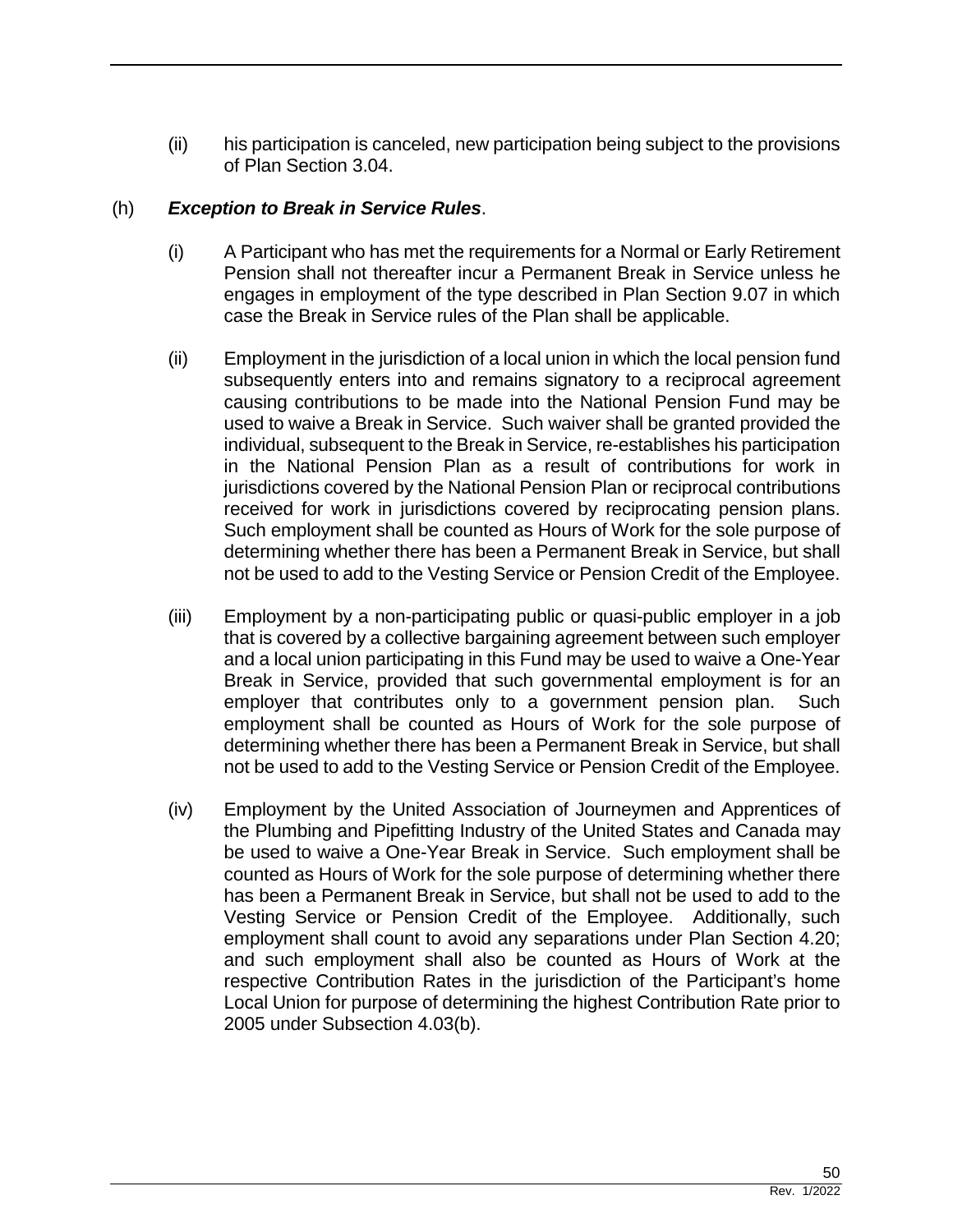- (v) The effects of any unrepaired One-Year Break in Service will be waived for any applicant who, at the time of his application for benefits, has Pension Credit which has not been canceled by a Permanent Break in Service.
- (vi) Periods of leave provided under the Family and Medical Leave Act will not be counted towards a Break in Service.
- (vii) A person's most recent Permanent Break in Service will be waived if he returns to Covered Employment and thereafter accumulates, prior to incurring another Permanent Break in Service, five years of Vesting Service or five years of Future Service Credit.

# **Section 5.07. Pension Credit for Reciprocal Contributions.**

When Employees covered by this Plan are working in jurisdictions covered by other pension plans which have reciprocal agreements with this Plan, and pension contributions received by the other plans from Employers are reciprocated to this Plan, Future Service Credit will be granted to those Employees in accordance with the rules and regulations of this Plan based on the amount of hourly contributions reciprocated to this Plan. Future Service Credit will not be granted to Employees for hourly contributions that are reciprocated by this Plan to other pension plans under such reciprocal agreements. Future Service Credit under this Plan will not be granted for hours worked by an Employee whenever the Employer Contributions for those hours are reciprocated on the Employee's behalf by this Plan to other pension plans under a reciprocal agreement.

## **Section 5.08. Qualified Military Service.**

Notwithstanding any provision of this Plan to the contrary, contributions, benefits, and service credit with respect to qualified military service will be provided in accordance with Internal Revenue Code Section 414(u).

No Employer shall be required to make any contributions to the Fund for hours that are credited under this Plan for periods of qualified military service in accordance with this Section. Any liability of the Plan described in this Section 5.08 shall be allocated to the Plan.

# **ARTICLE 6**

## **Normal Forms of Pension**

## **Section 6.01. General.**

(a) For a married Participant the benefit is to be paid as a 50% Joint and Surviving Spouse Pension unless: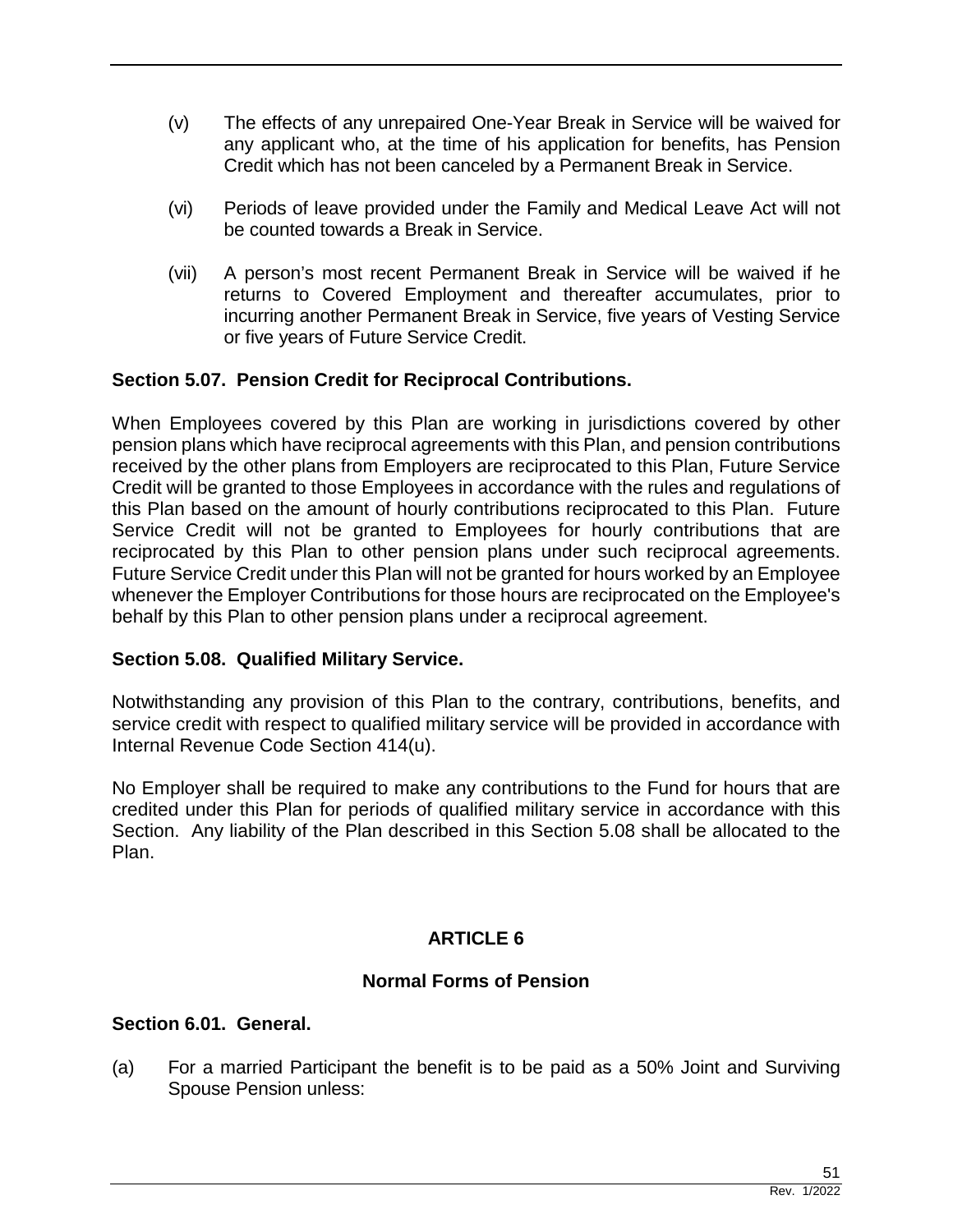- (i) the Participant and Spouse elect otherwise in accordance with Subsection 6.02(e) below; or
- (ii) the Spouse is not a Qualified Spouse as defined below; or
- (iii) the benefit is payable only in a single sum, under Plan Subsection  $9.05(e)$ .
- (b) A Preretirement Surviving Spouse Pension shall be payable as described in this Article when a married Participant dies before his pension payments have started and he was Vested or otherwise could have established entitlement to a pension.
- (c) For purposes of this Plan, effective June 26, 2013, "Spouse" means the person to whom a Participant is Married (as defined herein), and, if and to the extent provided in a Qualified Domestic Relations Order (as defined in ERISA § 206(d)(3) and Code § 414(p)), a Participant's former Spouse. "Marriage" and "Married" refer to a legal marital relationship between two individuals, whether of the same or opposite sex. Consistent with IRS Rev. Rul. 2013-17 and IRS Notice 2014-19, whether individuals are Married will be determined pursuant to the law of the state in which the marriage occurred (without regard to the law of the state in which the individuals are currently domiciled). Marriage does not include civil unions, domestic partnerships, or any other formal relationship recognized under state law that is not denominated as a marriage under the laws of the state in which the relationship was formally entered regardless of whether the individuals who have entered into such relationships are of the same or opposite sex. For purposes of this subsection, the term "state" shall mean any domestic or foreign jurisdiction having the legal authority to sanction marriages.
- (d) To be eligible to receive the survivor's pension in accordance with a 50% Joint and Surviving Spouse Pension or a Preretirement Surviving Spouse Pension, the Spouse must be a Qualified Spouse. A Spouse is a "Qualified Spouse" if the Participant and Spouse were married throughout the twelve months ending with the date the Participant's pension payments start or, if earlier, the date of death. A Spouse is also a "Qualified Spouse" if the Participant and Spouse became married within the twelve months immediately preceding the date the Participant's pension payments start and they were married for at least a twelve-month period on or before the Participant's date of death. A former Spouse is a "Qualified Spouse" if the couple were divorced after being married for at least twelve months and the former Spouse is required to be treated as a Spouse or Surviving Spouse under a Qualified Domestic Relations Order.

## **Section 6.02. 50% Joint and Surviving Spouse Pension at Retirement.**

(a) Pensions and Disability Pensions shall be paid in the form of a 50% Joint and Surviving Spouse Pension, unless the Participant and Spouse have filed with the Trustees in writing a timely rejection of that form of pension, subject to the conditions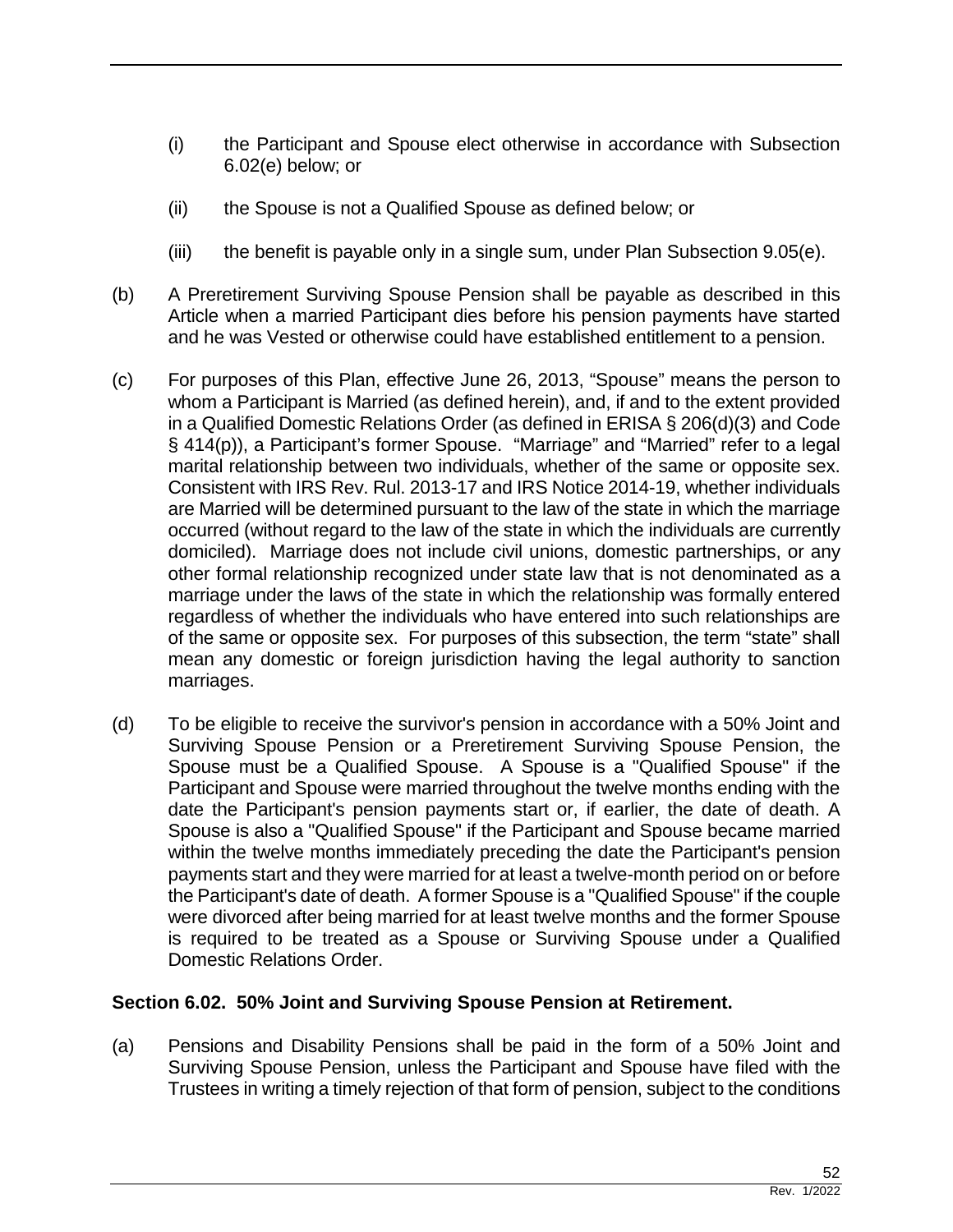of this Section.

- (b) A 50% Joint and Surviving Spouse Pension means that the Participant will receive an adjusted monthly amount for life and, if the Participant dies before his Qualified Spouse, the latter will receive a monthly benefit for her lifetime of 50% of the Participant's adjusted monthly amount. The Participant's monthly amount shall be a percentage of the full monthly amount otherwise payable as a single life pension (after adjustment, if any, for early retirement) as follows:
	- (i) If the Participant's pension is not a Disability Pension, the percentage shall be 90% plus 0.4% for each full year that the Spouse is older than the Participant (to a maximum of 99%) and minus 0.4% for each full year that the Spouse is younger than the Participant.
	- (ii) If the Participant's pension is a Disability Pension, the percentage shall be 82% plus 0.4% for each full year that the Spouse is older than the Participant (to a maximum of 93%) and minus 0.4% for each full year that the Spouse is younger than the Participant.
- (c) In the event that the Qualified Spouse on the Effective Date of Benefits predeceases the Pensioner, the monthly amount payable to the Pensioner shall be increased to the full monthly amount that would have been payable if the 50% Joint and Surviving Spouse Pension had not been in effect. The increased monthly amount shall be paid as of the first of the month following the month in which the Spouse died. The increased monthly amount shall be paid for the remainder of the Pensioner's life, without further survivor benefits payable on his behalf. In no event will the Pensioner's benefit be increased because of a divorce after the Effective Date of Benefits.
- (d) A retiring Participant shall be advised by the Trustees of the effect of payment on the basis of the 50% Joint and Surviving Spouse Pension, including a comparison of the full single life pension amount and of the adjusted amount.
- (e) The 50% Joint and Surviving Spouse Pension may be rejected in favor of another form of distribution (or a previous rejection may be revoked) only as follows:
	- (i) (A) The Participant must file the rejection in writing in such form as the Trustees may prescribe. The Participant's Spouse must acknowledge the effect of the rejection and must consent to it in writing. The Spouse must also consent to a specified Beneficiary or Beneficiaries and to a specified optional benefit form. The Spouse's consent must be witnessed by a Notary Public. The Participant may not subsequently change the designated Beneficiary or Beneficiaries or the optional benefit form without the consent of the Spouse, or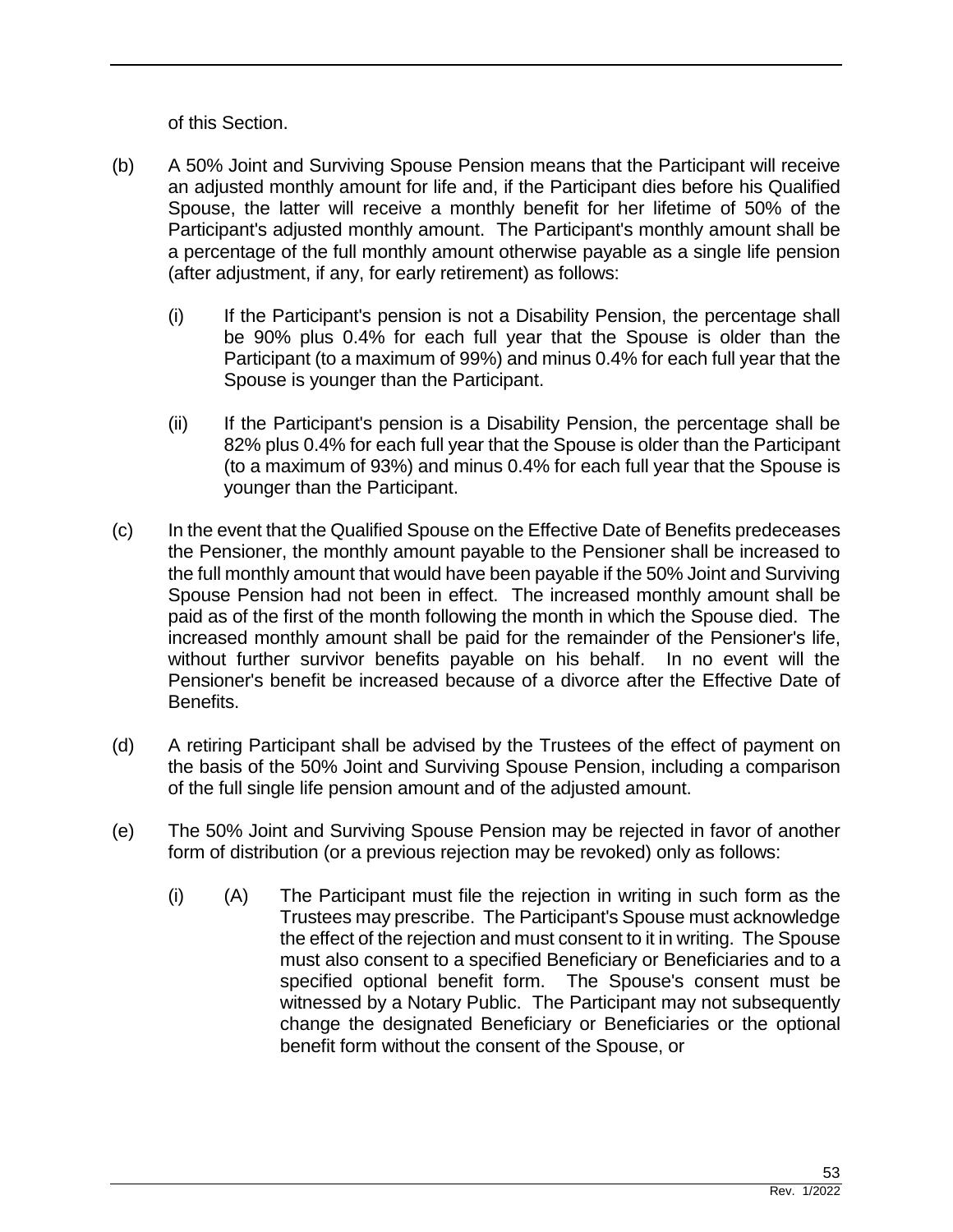- (B) The Participant must establish to the satisfaction of the Trustees that a consent to a rejection is not required because:
	- (I) the Participant is not married;
	- (II) the Spouse whose consent would be required cannot be located; or
	- (III) consent of the Spouse cannot be obtained because of extenuating circumstances, as provided in IRS regulations.
- (ii) Except as provided in Plan Subsection 9.05(b), a rejection of the 50% Joint and Surviving Spouse Pension and any required consent must be filed within the 180-day period ending on the Effective Date of Benefits of the Participant's benefit. To be valid, such a rejection must be made after the Participant and Spouse have been provided with information which includes a general explanation of the 50% Joint and Surviving Spouse Pension, the circumstances in which it will be provided unless the Participant and Spouse elect otherwise, the availability of such an election, the estimated effect of the 50% Joint and Surviving Spouse Pension and the eligibility conditions and other material features of the optional forms of benefits provided under the Plan including the relative values of the optional forms. The Participant and Spouse may revoke a previous rejection or file a new rejection after the receipt of the information referred to in this subsection but only during the applicable 180-day period.
- (iii) A Spouse's consent to a rejection shall be effective only with respect to that Spouse.
- (iv) A recipient of a Disability Pension who recovers and returns to work may reject the 50% Joint and Surviving Spouse Pension, in the manner set forth above, upon his subsequent Retirement.
- (f) If the 50% Joint and Surviving Spouse Pension would be payable except for the fact that the Spouse is not a Qualified Spouse on the date the Participant's pension payments start because the Participant and Spouse have not been married for at least a year at that time, pension payments to the Participant shall be made in the amount adjusted for the 50% Joint and Surviving Spouse Pension, and if the Participant and Spouse have not been married to each other for at least a year before the death of the Participant, the surviving spouse will receive for her lifetime the Beneficiary portion of the 50% Joint and Survivor Pension set forth in Plan Section 8.04.

## **Section 6.03. Preretirement Surviving Spouse Pension.**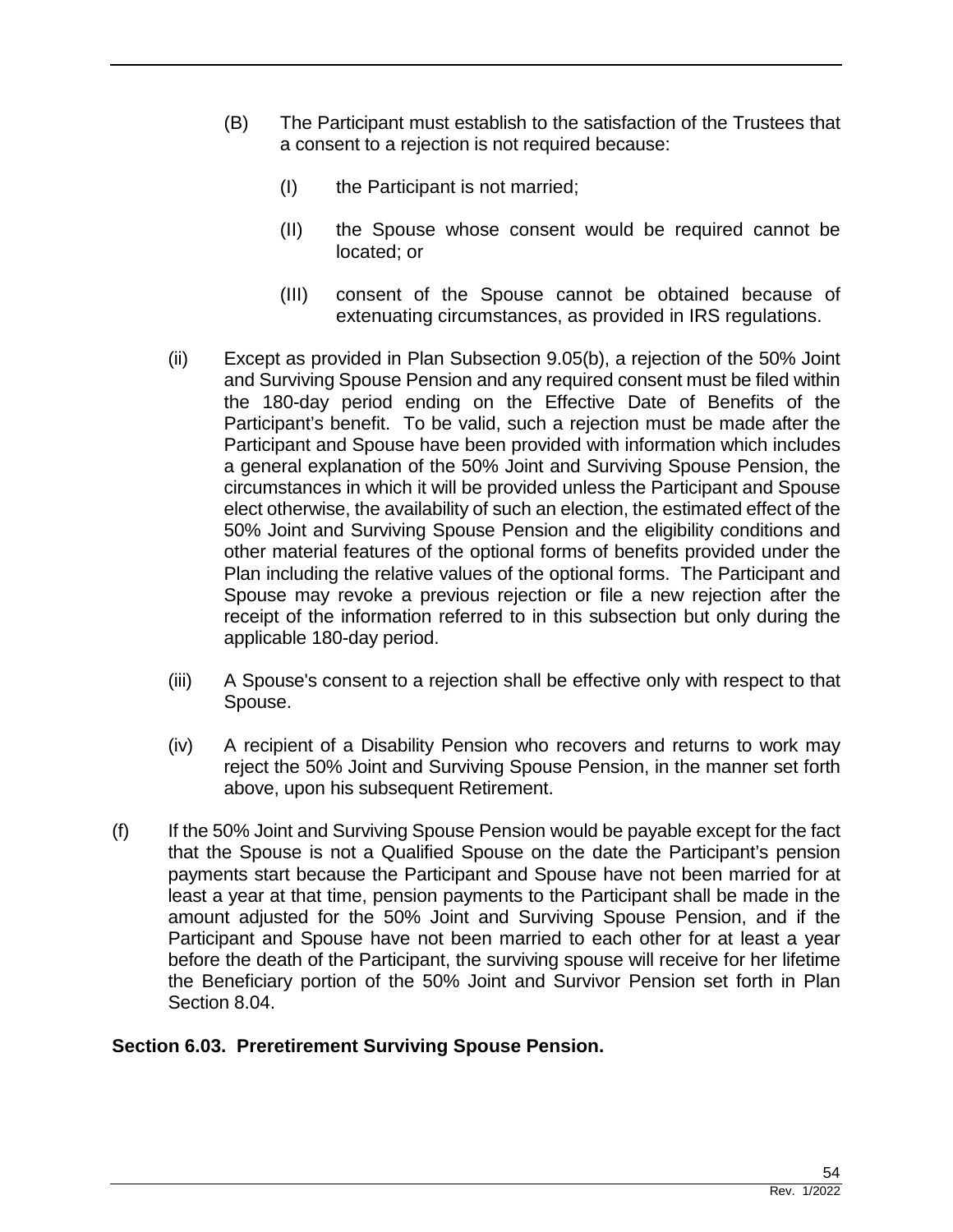- (a) If a Participant who has a Qualified Spouse dies before his Effective Date of Benefits, and if at the time of his death the Participant was Vested or otherwise could have established entitlement to a pension, a Preretirement Surviving Spouse Pension shall be paid to his surviving Spouse. A Participant who dies while performing qualified military service (as defined in Section 414(u)(5) of the Internal Revenue Code) will have the period of qualified military service prior to his death credited as Vesting Service for the purpose of determining his Qualified Spouse's eligibility to receive a Preretirement Surviving Spouse Pension. However, such qualified military service shall not be credited for purposes of benefit accrual when determining the amount of the Qualified Spouse's Preretirement Surviving Spouse Pension.
- (b) If the Participant described in (a) above died on or after age 55, the surviving Qualified Spouse shall be entitled to a lifetime Preretirement Surviving Spouse Pension determined in accordance with the provisions of Plan Section 8.01 under the 100% Joint and Surviving Spouse Pension as if the Participant had Retired the day before he died.
- (c) If the Participant described in (a) above died before age 55, the surviving Qualified Spouse shall be entitled to a Preretirement Surviving Spouse Pension determined as if the Participant had separated from service under the Plan on the earlier of the date he last worked in Covered Employment or the date of his death, had survived to age 55, Retired at that age with an immediate 100% Joint and Surviving Spouse Pension and died the next day. The Preretirement Surviving Spouse Pension begins when the Participant would have attained age 55, and the amount is 100% of what the Participant's pension amount would have been, after adjustment, if any, for the Early Retirement Pension and for the 100% Joint and Surviving Spouse Pension form. The amount shall be determined under the terms of the Plan in effect when the Participant last worked in Covered Employment unless otherwise expressly specified.
- (d) (i) (A) The surviving Spouse of a Participant who is entitled to a Preretirement Surviving Spouse Pension under Subsection 6.03(c) above may waive the Preretirement Surviving Spouse Pension and elect, in lieu thereof, to receive the Lump Sum Death Benefit provided in Plan Section 7.01. In that case, the actuarial present value of the Preretirement Surviving Spouse Pension under Subsection 6.03(c) shall be reduced (but not below zero) by the amount of the Death Benefit payable under Section 7.01, and any remaining value of the Preretirement Surviving Spouse Pension under Subsection 6.03(c) shall be paid as a monthly benefit commencing on the date the Participant would have reached age 55, in accordance with this subsection.
	- (B) If the actuarial present value of the remainder of the survivor's benefit is \$5,000 or less, the Trustees will make a single-sum payment to the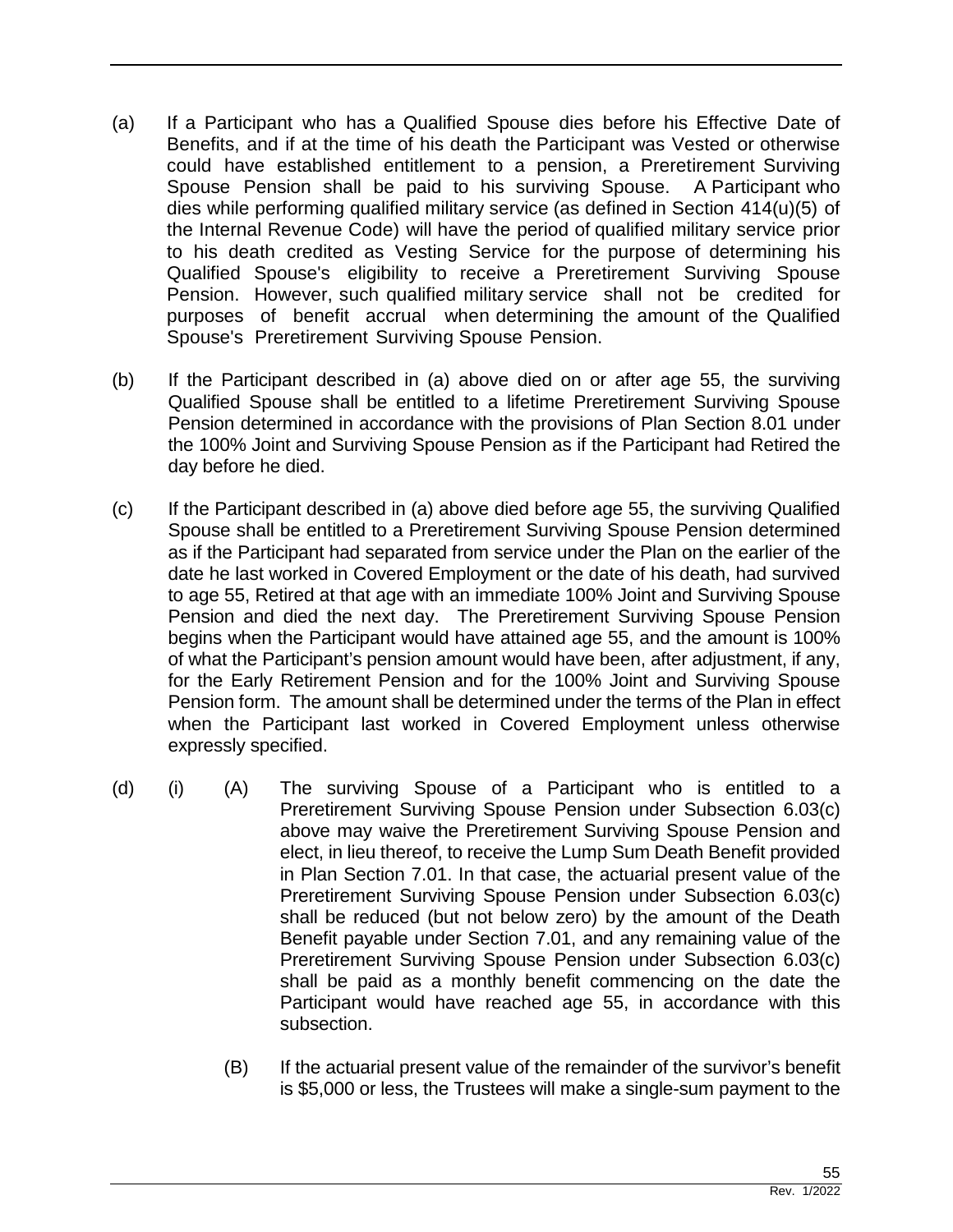Spouse, on the date the Participant would have reached age 55, in an amount equal to the actuarial present value of the survivor's benefit as defined in (D) below, in full discharge of the Preretirement Surviving Spouse Pension.

- (C) The Spouse may elect to receive the remainder of the survivor's benefit in a single sum payment, on the date the Participant would have reached age 55, in an amount equal to the actuarial present value as defined in (D) below, in full discharge of the Preretirement Surviving Spouse Pension. In accordance with Plan Subparagraph 9.05(e)(iii)(C), the lump sum election shall not apply to the portion of the accrued benefit earned on and after January 1, 2005.
- (D) The actuarial present value of the survivor's benefit under this subsection shall be determined based upon (i) the 1971 Group Annuity Mortality Table for Females at 7% interest rate or (ii) the Applicable Interest Rate and the Applicable Mortality Table, whichever set of assumptions would produce the greater benefit.
- (ii) If a Participant dies within the 180-day period before his payments commence or within the 180-day period before his Effective Date of Benefits, and if at the time of his death the Participant had formally applied for a pension and established an Effective Date of Benefits under Plan Subsection 9.05(b), his surviving Spouse may waive the Preretirement Surviving Spouse Pension (and the Lump Sum Death Benefit) and elect to receive, in lieu thereof, the survivor portion, if any, under the form of benefit previously elected by the Participant under Section 6.02 above (but only if the actuarial present value of the survivor portion of the other form of benefit is greater than that of the Preretirement Surviving Spouse Pension). This paragraph will apply even if the Participant, at the time of his death, had not yet established an Effective Date of Benefits or elected a form of benefit, provided the Fund had received his formal application for a pension prior to his death and he would have been eligible to receive a benefit based on that application. The surviving Spouse of such a Participant will have the option of electing the survivor portion of the 100% Joint and Surviving Spouse Pension (but only if the actuarial present value of the survivor portion is greater than that of the Preretirement Surviving Spouse Pension).
- (iii) A Spouse's waiver under this subsection (d) shall be in writing, shall acknowledge the effect of the waiver, and shall be witnessed by a Notary Public.

## **Section 6.04. Relation to Qualified Domestic Relations Order.**

Any rights of a former Spouse, or other alternate payee under a Qualified Domestic Relations Order, with respect to a Participant's pension, shall take precedence over those of any later Spouse of the Participant under this Article.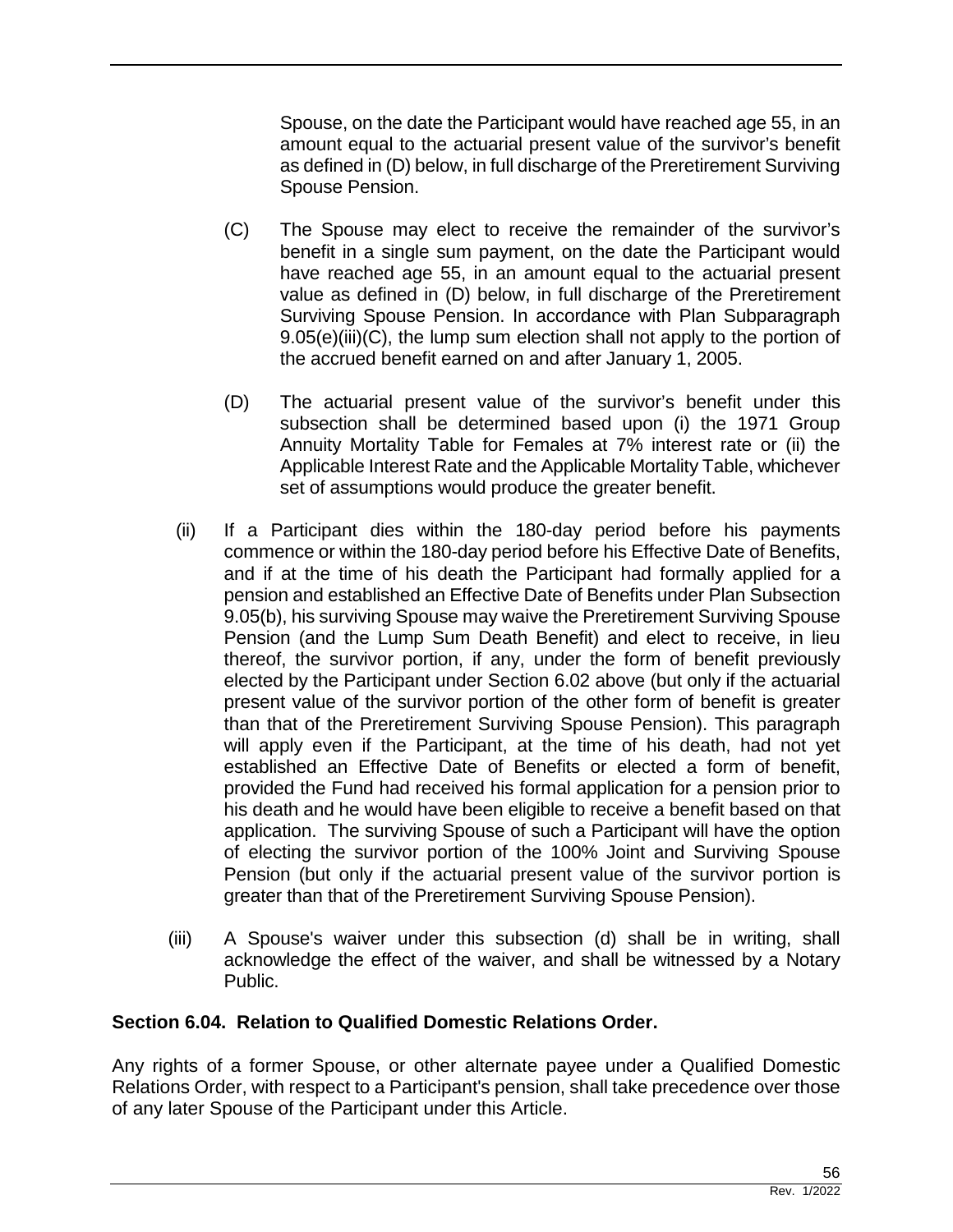## **Section 6.05. Trustees' Reliance.**

The Trustees shall be entitled to rely on written representations, consents, and revocations submitted by Participants, Spouses or other parties in making determinations under this Article and, unless such reliance is arbitrary or capricious, the Trustees' determinations shall be final and binding, and shall discharge the Fund and the Trustees from liability to the extent of the payments made. This means that, unless the Plan is administered in a manner determined to be inconsistent with the fiduciary standards of Part 4 of Title I of ERISA, the Fund shall not be liable under this Article for duplicate benefits with respect to the same Participant, or for surviving Spouse benefits in excess of the actuarial present value of the benefits described in this Article, determined as of the Effective Date of Benefits of the Participant's pension or, if earlier, the date of the Participant's death.

#### **Section 6.06. Single Life Pension with 5-Years Certain Payments.**

- (a) The normal form of benefit payment for single Pensioners is a monthly amount payable for the remainder of the Pensioner's life (with 5-Years Certain Payments as set forth in Plan Section 7.02). A single Participant who becomes entitled to receive a pension benefit shall receive it in this normal form unless the Participant has filed a timely rejection of that form of payment.
- (b) Except as provided in Plan Subsection 9.05(b), a rejection of the normal form for a single Participant must be filed within the 180-day period ending on the Effective Date of Benefits of the Participant's benefit. To be valid, such a rejection must be made after the Participant has been provided with information which includes a general explanation of the applicable normal form, the circumstances in which it will be provided unless the Participant elects otherwise, the availability of such an election, the estimated effect of the applicable normal form, the eligibility conditions and other material features of the optional forms of benefits provided under the Plan including the relative values of the optional forms. The Participant may revoke a previous waiver or file a new waiver after receipt of the information referred to in this subsection but only during the applicable 180-day period.
- (c) A single Participant who has rejected the normal form in accordance with Subsection (b) above shall be entitled to elect to receive his pension benefit in accordance with the optional forms of benefits provided in Article 8 subject to the limitations of that Article.
- (d) For purposes of this Plan, a single Participant shall be one who does not have a Qualified Spouse under Subsection 6.01(d) above.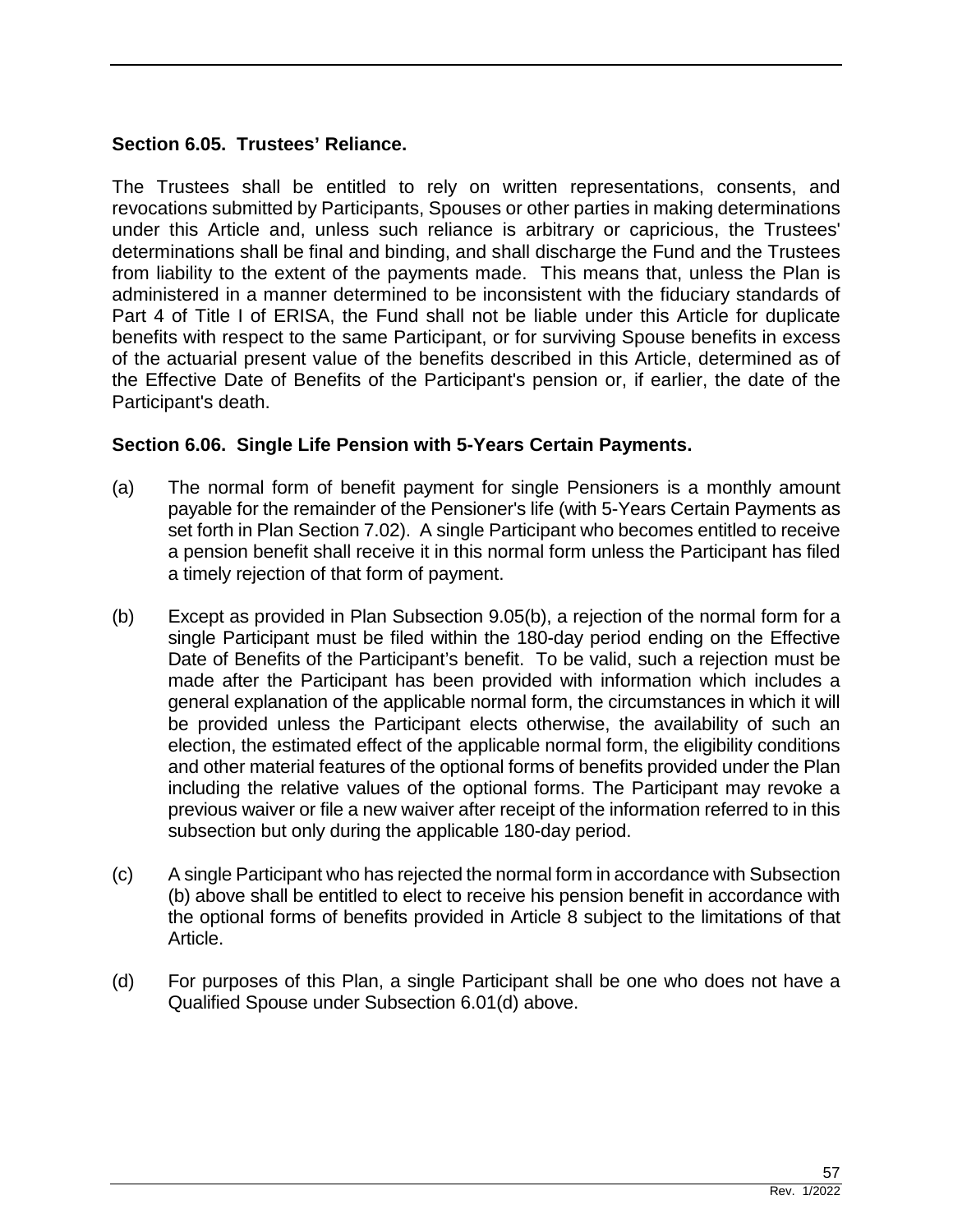# **ARTICLE 7**

# **Death and Severance Benefits**

## **Section 7.01. Death Benefit Before Retirement (Lump Sum).**

Effective July 1, 1982, in the event a Participant dies before his Effective Date of Benefits but after he has accrued five (5) years of Future Service Credit, a Lump Sum Death Benefit equal to the contributions made by his Employers on his behalf shall be paid to his designated Beneficiary. In addition, for deaths on or after January 1, 2000, this Lump Sum Death Benefit will be payable on behalf of any other person who dies before his Effective Date of Benefits with an Hour of Work during the Calendar Year of his death or during any of the five previous Calendar Years. However, if a Preretirement Surviving Spouse Pension is payable under Plan Section 6.03, no Death Benefit will be paid under this Section, unless the Participant's surviving Spouse elects to receive it in accordance with Subsection 6.03(d). In any event, no benefits shall otherwise be payable under this Section if a Preretirement Surviving Spouse Pension is payable to the Spouse of the Participant under Section 6.03.

A Participant who dies while performing qualified military service (as defined in Section 414(u)(5) of the Internal Revenue Code) will be considered to have an Hour of Work during the Calendar Year of his death for the purpose of determining whether his designated Beneficiary (or surviving Spouse, if applicable) is eligible to receive a Lump Sum Death Benefit under this Section 7.01. However, such qualified military service shall not be credited for purposes of determining the amount of such Lump Sum Death Benefit.

## **Section 7.02. Death Benefit After Retirement (5-Years Certain Payments).**

Upon the death of a Pensioner before he has received Pension payments for 60 months, payments will be continued to his designated Beneficiary until a total of 60 payments in all have been paid to the Pensioner and his Beneficiary. However, no benefits shall be payable under this Section if the Pensioner retires under the terms of the 50% Joint and Surviving Spouse Pension in accordance with Plan Section 6.02, the 75% Joint and Surviving Spouse or the 100% Joint and Surviving Spouse Pension in accordance with Plan Section 8.01 the Single Life Pension with 10-Years Certain Payments in accordance with Plan Section 8.02, or the 50% Joint and Survivor Pension in accordance with Plan Section 8.04, or if payment was made in a single sum in accordance with Plan Subsection  $9.05(g)(i)(A)$ .

## **Section 7.03. Re-Employment.**

A former Participant who returns to Covered Employment before incurring a Permanent Break in Service and who did not receive a Severance Benefit under the prior Plan with respect to his previous period of Covered Employment shall resume earning Pension Credit as a Participant which will be aggregated with his previously earned Pension Credit for the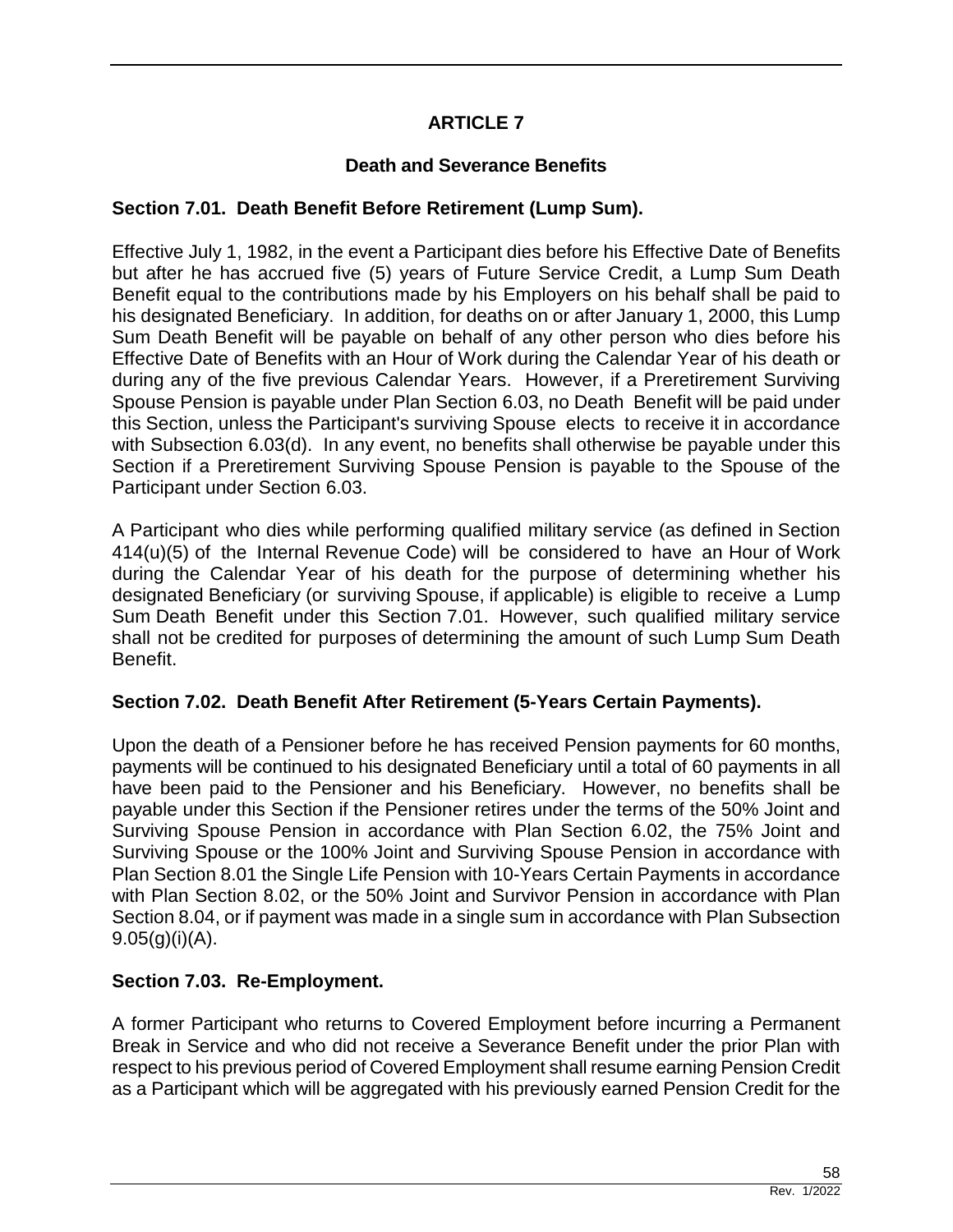purpose of determining any subsequent benefits to which he may be entitled. In the event a former Participant who received a Severance Benefit under the prior Plan returns to Covered Employment before incurring a Permanent Break in Service, any benefits to which he may subsequently be entitled shall be reduced by the portion thereof which is derived from the Severance Benefit received unless he elects to repay to the Plan the amount of the Severance Benefit received with compounded interest at the rate of 5% per annum from the date of the receipt of the Severance Benefit to the date of repayment to the Plan.

## **Section 7.04. Disability Severance Benefit.**

A Participant may apply for and receive a Disability Severance Benefit if: he becomes "Permanently and Totally Disabled" as defined in Plan Section 4.14; he is not eligible for a Disability Pension but meets the requirements of Subsections 4.12(a), (c), and (d); and he is not otherwise eligible to begin receiving currently any other pension benefits hereunder. The amount of the Disability Severance Benefit will be equal to the amount of the contributions made by the Participant's Employers on his behalf; or, if the Participant has attained Vested Status, the amount will be in lieu of currently accrued pension benefits in the future and will be the greater of the amount of the contributions made by the Participant's Employers on his behalf or the actuarial present value of his accrued benefit (as determined in accordance with Paragraph 9.05(e)(iv)). If the recipient of the Disability Severance Benefit recovers and returns to Covered Employment, he will be subject to the reemployment and repayment provisions of Section 7.03. In addition, the payment of the Disability Severance Benefit will be subject to the consent and election provisions of Plan Articles 6 and 9.

## **ARTICLE 8**

## **Optional Forms of Pension**

#### **Section 8.01. 75% Joint and Surviving Spouse Pension or 100% Joint and Surviving Spouse Pension Options.**

Instead of the pension otherwise payable to him, a Participant may elect to receive payment in the form of a 75% Joint and Surviving Spouse Pension or a 100% Joint and Surviving Spouse Pension, in accordance with which he will receive a lower monthly amount than he would otherwise receive under the 50% Joint and Surviving Spouse Pension, but with 75% or 100% (whichever is applicable) of that lower amount continuing after his death for the lifetime of his Spouse. Election of the 75% Joint and Surviving Spouse Pension or the 100% Joint and Surviving Spouse Pension shall be subject to the following conditions:

(a) The election of either of these options must be made in writing in a form prescribed by the Trustees and filed with the Trustees.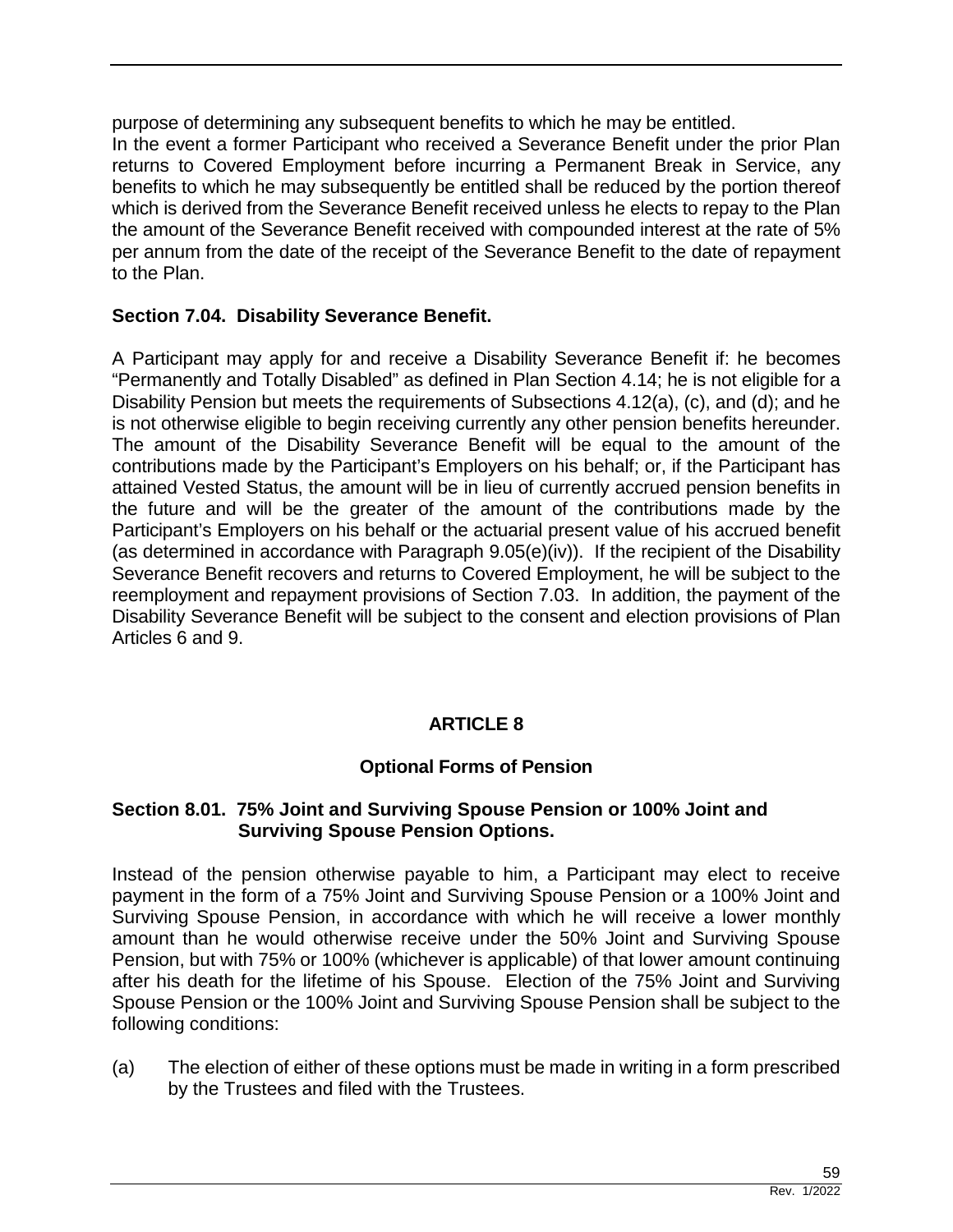- (b) In order to be eligible for either of these options, the Spouse must be a Qualified Spouse under Plan Subsection 6.01(d). If these options would apply except for the fact that the Spouse is not a Qualified Spouse on the date the Participant's pension payments start because the Participant and Spouse have not been married for at least a year at that time, pension payment shall be made in accordance with these options in the same fashion as made under Plan Subsection 6.02(f).
- (c) Once a Participant elects either a 75% Joint and Surviving Spouse Pension or a 100% Joint and Surviving Spouse Pension option, such option cannot be revoked after payments commence.

Further, in the event that the Spouse predeceases the Pensioner after the Effective Date of Benefits, the monthly amount payable to the Pensioner shall be increased to the full monthly amount that would have been payable if the 75% Joint and Surviving Spouse Pension or 100% Joint and Surviving Spouse Pension had not been in effect, subject to the provisions of Plan Subsection 6.02(c).

- (d) When either option becomes effective, the 5-Years Certain Payments provision of Plan Section 7.02 shall automatically be waived.
- (e) The 100% Joint and Surviving Spouse Pension shall not be payable if it would result in a monthly benefit of less than \$20 to the Pensioner or his Spouse.
- (f) The reduction formula for the 75% Joint and Surviving Spouse Pension shall be based upon the following factors if the pension is not a Disability Pension:
	- (i) The Participant shall receive a base of 85% where he and his Spouse are of equal ages.
	- (ii) For each full year that the Spouse is older than the Participant the amount received by the Participant shall be increased by 0.55% to a maximum of 97%.
	- (iii) For each full year that the Spouse is younger than the Participant the amount received by the Participant shall be decreased by 0.55%.
- (g) The reduction formula for the 75% Joint and Surviving Spouse Pension shall be based upon the following factors if the pension is a Disability Pension:
	- (i) The Participant shall receive a base of 73% where he and his Spouse are of equal ages.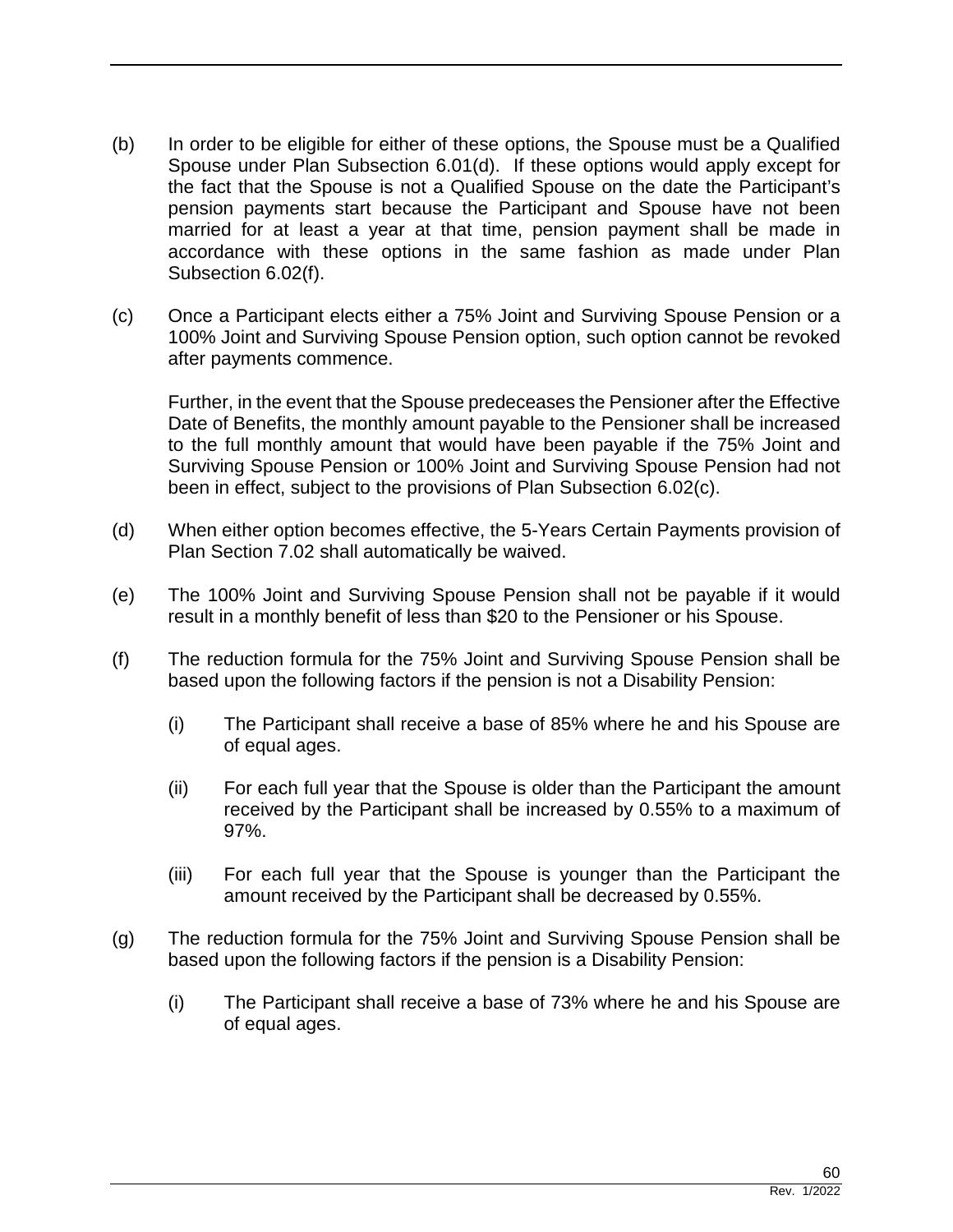- (ii) For each full year that the Spouse is older than the Participant, the amount received by the Participant shall be increased by 0.45% to a maximum of 85%.
- (iii) For each full year that the Spouse is younger than the Participant, the amount received by the Participant shall be decreased by 0.45%.
- (h) The reduction formula for the 100% Joint and Surviving Spouse Pension shall be based upon the following factors if the pension is not a Disability Pension:
	- (i) The Participant shall receive a base of 81% where he and his Spouse are of equal ages.
	- (ii) For each full year that the Spouse is older than the Participant the amount received by the Participant shall be increased by 0.7% to a maximum of 96%.
	- (iii) For each full year that the Spouse is younger than the Participant the amount received by the Participant shall be decreased by 0.7%.
- (i) The reduction formula for the 100% Joint and Surviving Spouse Pension shall be based upon the following factors if the pension is a Disability Pension:
	- (i) The Participant shall receive a base of 67% where he and his Spouse are of equal ages.
	- (ii) For each full year that the Spouse is older than the Participant, the amount received by the Participant shall be increased by 0.5% to a maximum of 81%.
	- (iii) For each full year that the Spouse is younger than the Participant, the amount received by the Participant shall be decreased by 0.5%.
- (j) Notwithstanding any other provision of the Plan to the contrary, a participant of a merged fund as described in Plan Section 2.06 who is entitled to a benefit under the terms of the merged plan may elect to receive his pension benefit under a merged fund as a 75% joint and surviving spouse annuity. For purposes of this subsection (j), the 75% joint and surviving spouse annuity means an annuity for the life of the participant with a survivor annuity for the life of the spouse which is 75% of the annuity which is payable during the joint lives of the participant and the spouse, and which is the actuarial equivalent of a single life annuity for the participant under the terms of the merged plan.

## **Section 8.02. Single Life Pension with 10-Years Certain Payments.**

Instead of the pension otherwise payable to him, a Participant may elect to receive payment for life in a lower monthly amount, with the provision that if he dies before receiving 120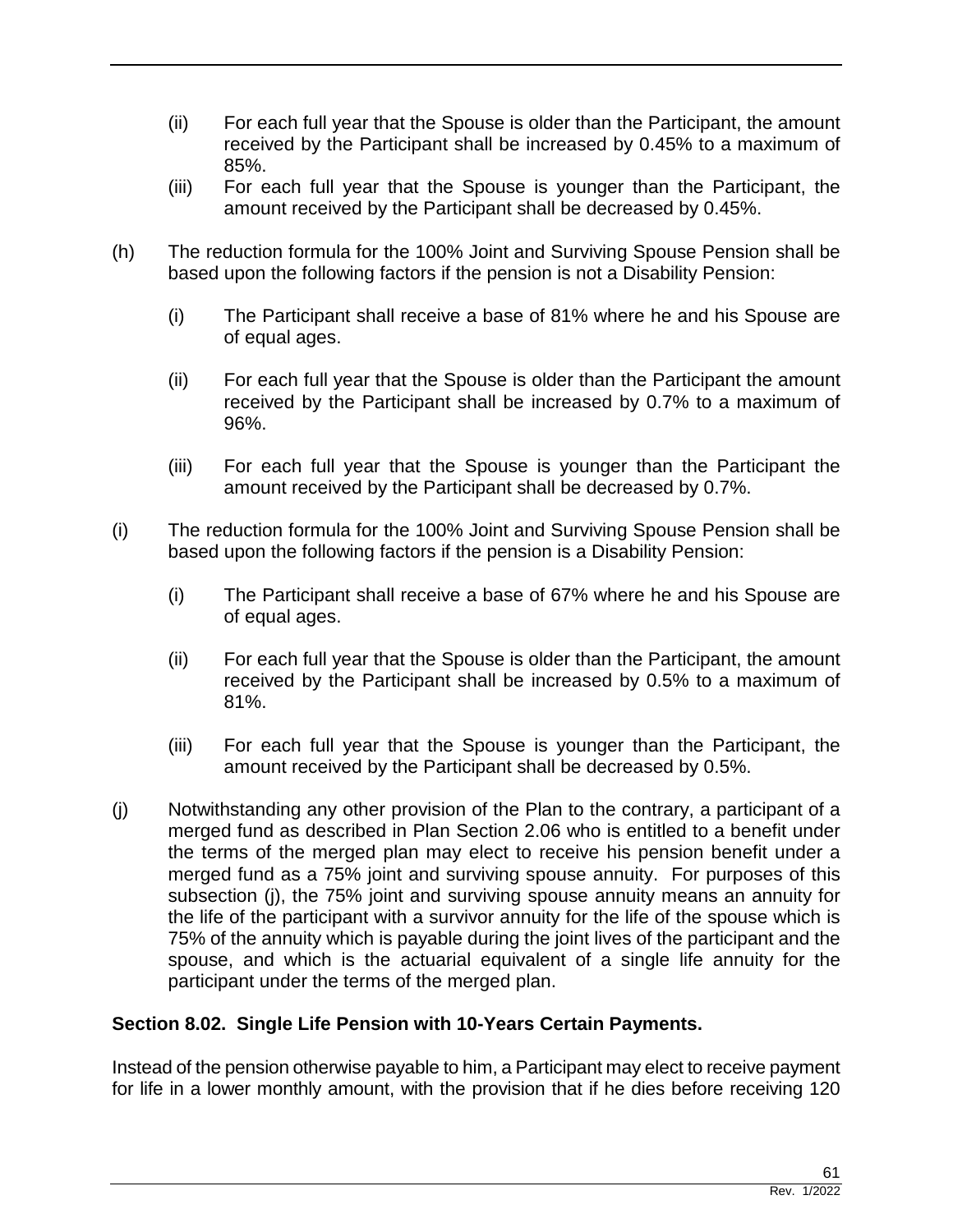monthly payments, payments will be continued to his Beneficiary at the same rate until a total of 120 monthly payments in all have been paid. Election of the Single Life Pension with 10-Years Certain Payments shall be subject to the following conditions:

- (a) It must be made in writing on a form prescribed by the Trustees and filed with the Trustees.
- (b) Once this option has been elected, it cannot be revoked after payments commence. However, it is automatically revoked if, as applicable, the rejection of the 50% Joint and Surviving Spouse Pension is revoked in accordance with Plan Subsection 6.02(e) or the rejection of the Single Life Pension is revoked in accordance with Plan Section 6.06.
- (c) Upon election of this option, the 5-Years Certain Payments provision of Plan Section 7.02 shall automatically be waived.
- (d) This option may not be elected if the Pensioner is entitled to the 50% Joint and Surviving Spouse Pension provision of Plan Subsection 6.02(b) unless rejected by the Pensioner in accordance with 6.02(e).
- (e) If the pension is not a Disability Pension, the Participant shall receive a base of ninety-four percent (94%) where he is sixty-five (65) years of age.
	- (i) For each full year that the Participant is older than age sixty-five (65), the amount received shall be decreased by one percent (1%).
	- (ii) For each full year that the Participant is younger than age sixty-five (65), the amount received shall be increased by four-tenths of one percent (0.4%) to a maximum of ninety-nine percent (99%).
- (f) If the pension is a Disability Pension, for each full year the Participant is younger than age sixty-five (65), the amount received shall be increased from eighty-five and four-tenths percent (85.4%) by three-tenths of one percent (0.3%) to a maximum of eighty-nine percent (89%).
- (g) The Single Life Pension with 10-Years Certain Payments shall not be payable if it would result in a monthly benefit of less than \$20 to the Pensioner.

## **Section 8.03. Partial Lump-Sum Payment Option.**

A Participant may elect to have the amount of his monthly benefit reduced by not more than 10% in return for the payment to him of a lump sum of money at the time his monthly pension is first payable. This option shall only be available to Pensioners who retire with at least 5 years (50-tenths) of Future Service Credit who elect the Partial Lump-Sum Payment Option in conjunction with the 100% Joint and Surviving Spouse Pension described in Section 8.01 above or the Single Life Pension with Ten Year Certain Benefits described in Section 8.02 above.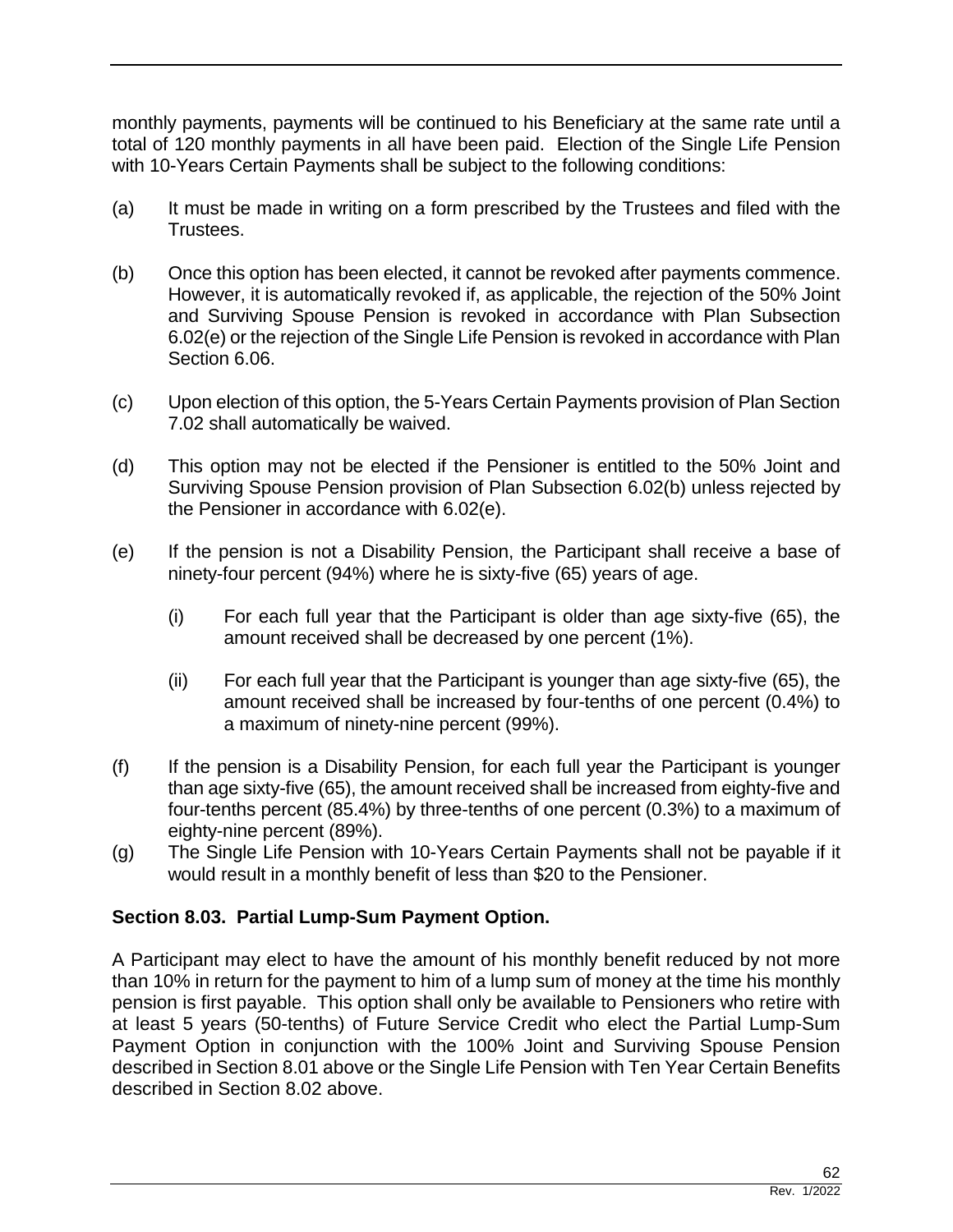This Partial Lump-Sum Payment Option is subject to the following conditions:

- (a) (i) The lump-sum payable as a result of the election must not be less than \$500 or more than \$2,500.
	- (ii) The Participant must elect to have his monthly benefit reduced by an even dollar amount which does not exceed 10% of the monthly benefit.
	- (iii) This option can be elected by the Participant only at the time he files his pension application in the form provided for this purpose by the Trustees.
	- (iv) This option may not be elected if the Pensioner's normal form of benefit is the 50% Joint and Surviving Spouse Pension in accordance with Plan Subsection 6.02(b) unless that pension has been rejected by the Pensioner in accordance with Plan Subsection 6.02(e) or if the Pensioner elects the 75% Joint and Surviving Spouse Pension as described in Section 8.01.
- . (b) Once this option has been elected, it cannot be revoked after payments commence. However, it is automatically revoked if, as applicable, the rejection of the 50% Joint and Surviving Spouse Pension is revoked in accordance with Plan Subsection 6.02(e) or the rejection of the Single Life Pension is revoked in accordance with Plan Section 6.06.
- (c) If the pension is not a Disability Pension, the lump-sum payable shall be based upon the Participant's age on his Effective Date of Benefits and shall be determined as follows:
	- (i) The Participant who is fifty-five (55) years of age shall receive, for each \$1.00 reduction to his monthly pension amount, a lump-sum amount equal to \$130.00.
	- (ii) For each full month that the Participant is older than fifty-five (55), the \$130.00 shall be reduced by \$0.20.
- (d) If the pension is a Disability Pension, the lump-sum payable shall be based upon the Participant's age on his Effective Date of Benefits and shall be determined as follows:
	- (i) For each full month that the Participant is younger than sixty-five (65) years of age but older than fifty-one (51) years of age, he shall receive a lump-sum amount of \$87.00 for each \$1.00 reduction in his monthly pension amount, increased by \$0.10 for each month he is younger than age 65.
	- (ii) For each full month that the Participant is younger than fifty-one (51) years of age, he shall receive a lump-sum amount of \$104.00 for each \$1.00 reduction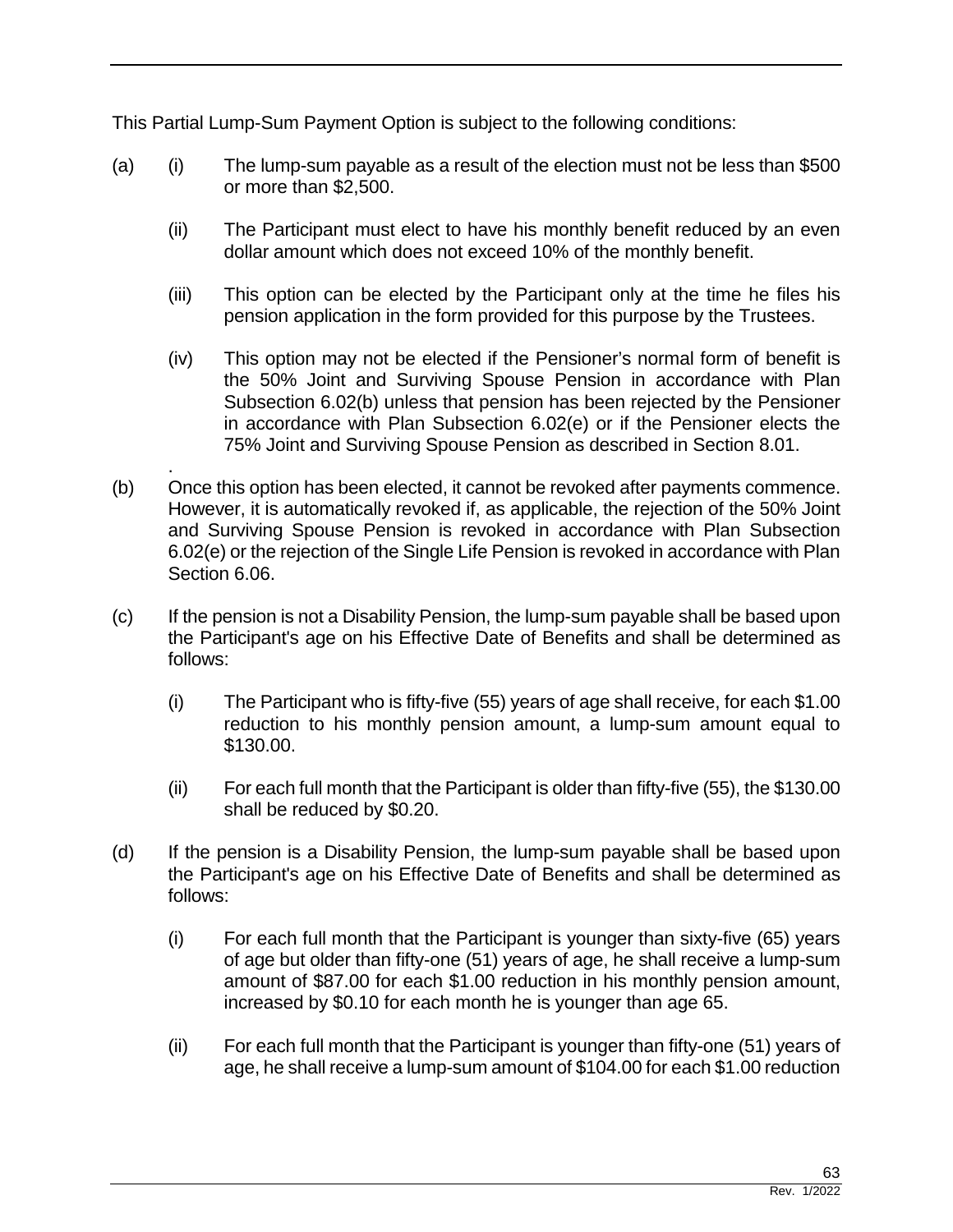to his monthly pension amount, increased by \$0.04 for each month he is younger than age 51.

- (e) If this option is elected, survivor benefits shall be in the form of the 5-Years Certain Payments Death Benefit in accordance with Plan Section 7.02, unless it is elected in conjunction with either the 100% Joint and Surviving Spouse Pension in accordance with Section 8.01 above or the Single Life Pension with 10-Years Certain Payments in accordance with Section 8.02 above.
- (f) In calculating the value of a Partial Lump-Sum Benefit hereunder, the amount of such partial lump-sum shall not be less than the actuarially equivalent amount that would be produced using the Applicable Interest Rate and the Applicable Mortality Table.

## **Section 8.04. 50% Joint and Survivor Pension.**

Instead of the pension otherwise payable to him, a Participant may elect to receive payment on a 50% Joint and Survivor Pension, in accordance with which he will receive a lower monthly amount, but with 50% of that lower amount continuing after his death for the lifetime of his designated Beneficiary. Election of the 50% Joint and Survivor Pension shall be subject to the following conditions:

- (a) The election of this option must be made in writing in a form prescribed by the Trustees and filed with the Trustees.
- (b) This option may not be elected if the Pensioner is entitled to the 50% Joint and Surviving Spouse Pension provision of Plan Subsection 6.02(b) unless that pension has been rejected in accordance with Subsection 6.02(e).
- (c) Once this option has been elected, it cannot be revoked after payments commence. However, it is automatically revoked if, as applicable, the rejection of the 50% Joint and Surviving Spouse Pension is revoked in accordance with Plan Subsection 6.02(e) or the rejection of the Single Life Pension is revoked in accordance with Plan Section 6.06.
- (d) Upon election of this option, the 5-Years Certain Payments provision of Plan Section 7.02 shall be automatically waived.
- (e) Once payments begin under this option, the designated Beneficiary may not be changed. If the designated Beneficiary predeceases the Pensioner, there will be no adjustment in the monthly amount to the Pensioner. If the designated Beneficiary is not living at the death of the Pensioner, no additional benefits shall be payable on behalf of the Pensioner.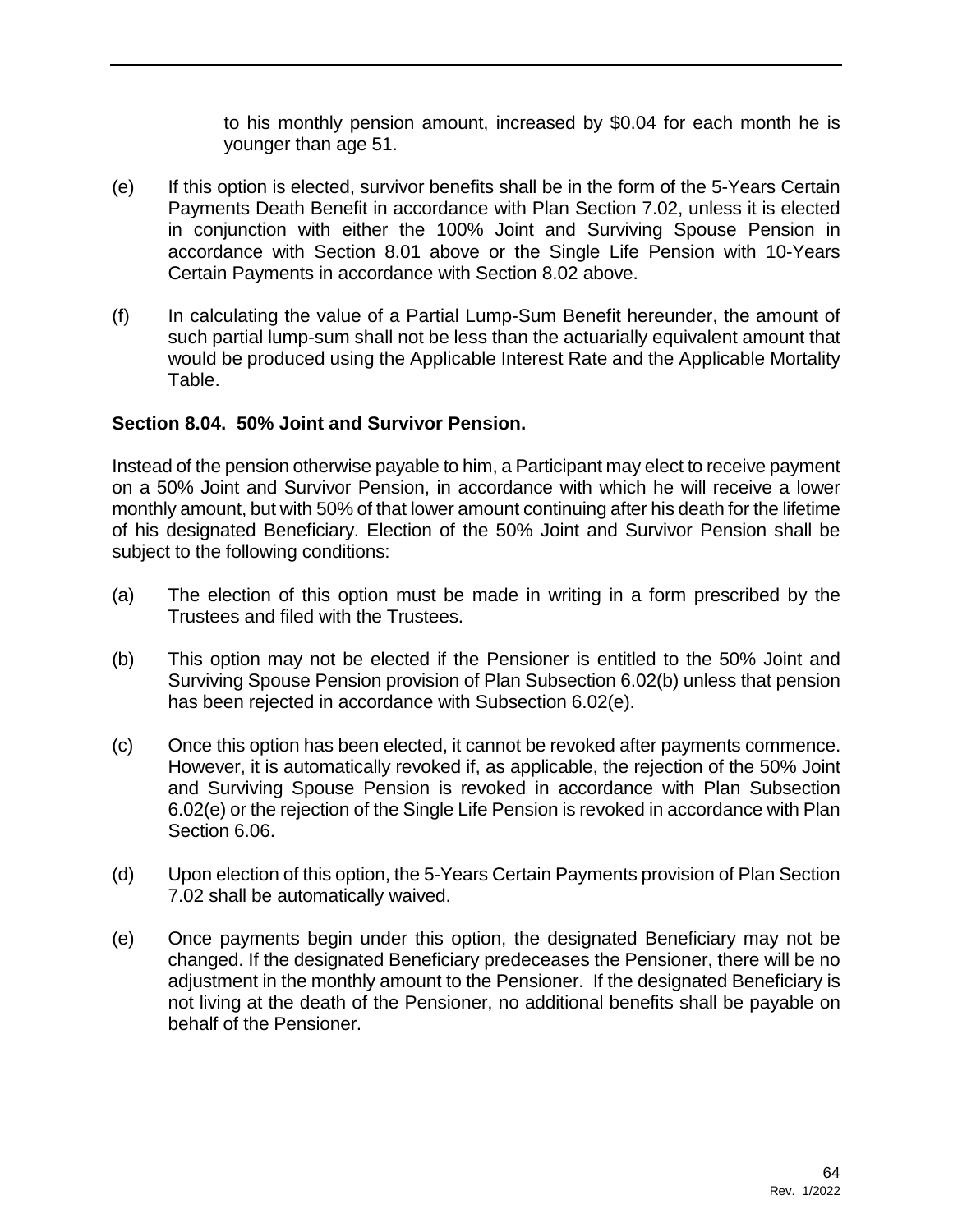(f) The reduction formula for the 50% Joint and Survivor Pension shall be the same as set forth in Plan Subsection 6.02(b) for the 50% Joint and Surviving Spouse Pension using the ages of the Participant and the designated Beneficiary.

# **ARTICLE 9**

# **Applications, Benefit Payments and Retirement**

# **Section 9.01. Advance Written Application Required.**

An application for a pension shall be made in writing on a form and in the manner prescribed by the Board of Trustees in advance of its Effective Date of Benefits.

## **Section 9.02. Information Required and Recovery of Overpayments.**

- (a) Every claimant for benefits shall furnish the Board of Trustees all information and proof relevant to his eligibility for benefits under this Plan. Each Participant, Pensioner, and Beneficiary shall furnish the Board of Trustees with all information and proof requested by it for the administration of this Plan. If a Participant, Pensioner, Beneficiary, or other claimant for benefits makes a willfully false statement relevant to his claim for benefits, or furnishes fraudulent information or proof relative to his claim for benefits, then benefits not Vested under this Plan (as defined in Section 9.08) may be suspended or discontinued.
- (b) The Trustees shall have the right to recover by all legal and equitable means any amounts paid to anyone in error, plus interest on same, and the right to recover by all legal and equitable means any amounts paid to which the recipient was not rightfully entitled under the terms of this Plan, plus interest on same. This right to recovery shall include, but shall not be limited to, the right to adjust future payments actuarially, or otherwise, to recoup such amounts from any future benefits to be paid to or on behalf of the Participant, Pensioner, or Beneficiary and the right to recoup such amounts from any benefits to be paid to or on behalf of any survivors of the Participant, Pensioner, or Beneficiary. Where benefit payments received by a Pensioner in the form of a joint and survivor annuity are actuarially adjusted to recoup an overpayment, such adjustment shall not extend, and recoupment shall not apply, to benefits paid to the Pensioner's surviving spouse.

## **Section 9.03. Action of Trustees.**

The Trustees shall, subject to the requirements of the law, be the sole judges of the standard of proof required in any case and the application and interpretation of this Plan, and decisions of the Trustees shall be final and binding on all parties. The Trustees shall have the exclusive right and discretionary authority to construe the terms of the Plan, to resolve any ambiguities, and to determine any questions which may arise with the Plan's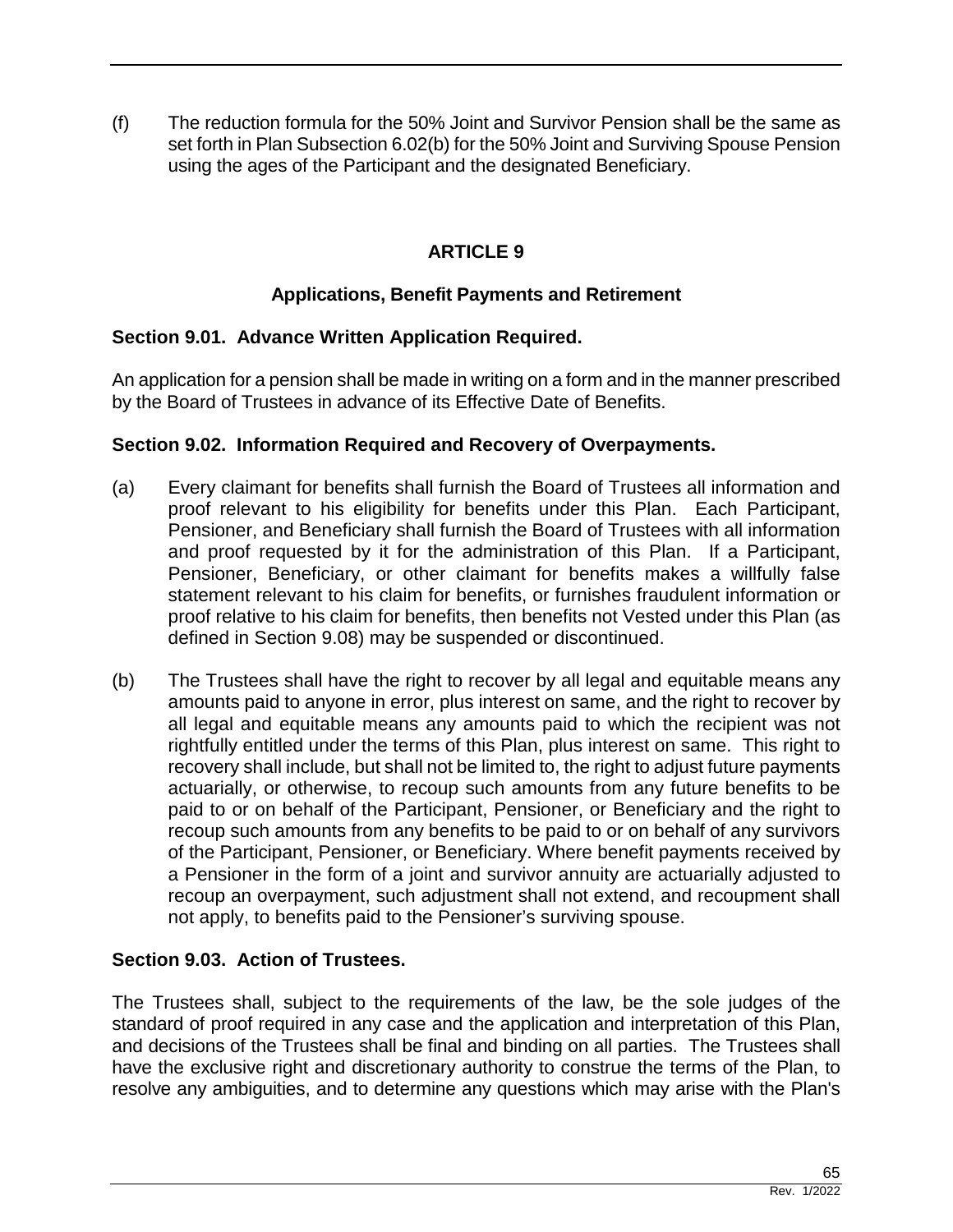application or administration, including but not limited to determination of eligibility for benefits. Wherever in the Plan the Trustees are given discretionary powers, the Trustees shall exercise such powers in a uniform and non-discriminatory manner. The Trustees shall process a claim for benefits as speedily as is feasible, consistent with the need for adequate information and proof necessary to establish the claimant's benefit rights and to commence the payment of benefits.

# **Section 9.04. Right of Appeal.**

- (a) A Participant whose application for benefits under this Plan has been denied, in whole or in part, is to be provided with adequate notice in writing setting forth the specific reasons for such denial, and shall have the right to appeal the decision by written request filed with the Trustees within 180 days after receipt of such notice. The appeal shall be considered by the Trustees or a person or committee designated by the Trustees. The decision shall be final and shall be communicated to the claimant.
- (b) All questions or controversies, of whatsoever character, arising in any manner or between any parties or persons in connection with this Pension Fund or the administration thereof, whether as to any claim for any benefits proffered by an Employee, Beneficiary or any other person, or whether as to the construction of the language or meaning of the Pension Plan or the Trust Agreement, or whether as to any other writing, decision, instrument or accounts in connection with the operation of the Pension Fund or otherwise, shall be submitted to the Trustees, and the decision of the Trustees shall be binding upon all persons dealing with the Pension Fund or claiming benefits under the Pension Plan.

## **Section 9.05. Benefit Payments Generally.**

- (a) A Participant who makes application in accordance with the rules of the Pension Plan and whom the Board of Trustees determines to be eligible, shall be entitled upon Retirement to receive the monthly benefits provided for the remainder of his life, subject to the provisions of this Plan.
- (b) (i) The Effective Date of Benefits (Annuity Starting Date) shall be the date specified by the Participant or, if later, the first of the month after the Participant has fulfilled all of the conditions for entitlement to benefits including receipt by the Trustees of a written application for benefits in accordance with Section 9.01 above. The Effective Date of Benefits shall be no later than the Required Beginning Date. The actual payment of benefits shall commence no sooner than 30 days after the applicable information under Plan Sections 6.02(e), 6.06, and 9.05(e) is supplied to the Participant and Qualified Spouse, if applicable; and notwithstanding any other provision of this Plan to the contrary, such information may be supplied after the Effective Date of Benefits in which case the applicable election must be made within 180 days after such information is supplied. The actual payment of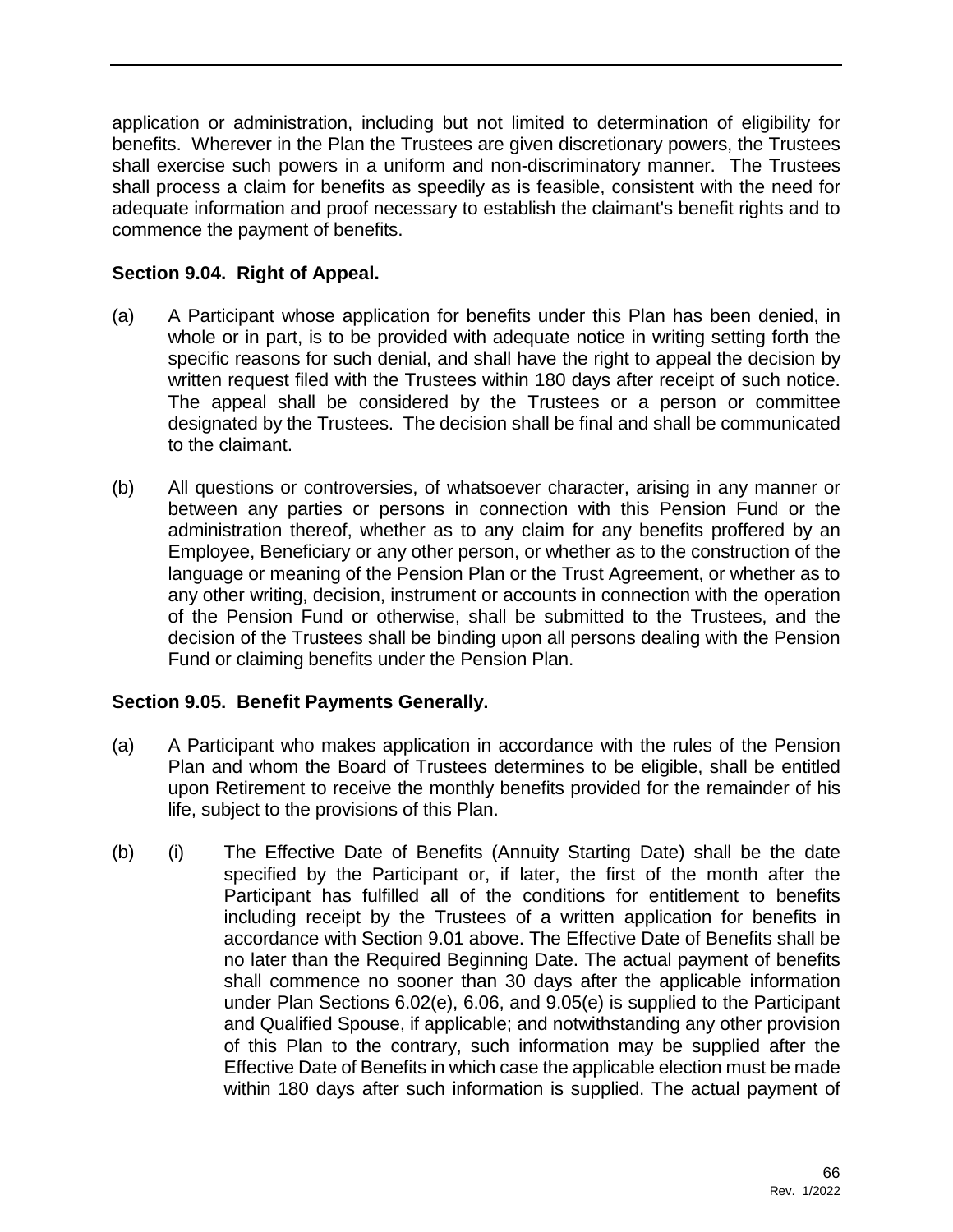benefits may commence before the end of the 30-day period after the information is supplied if all of the following requirements are met:

- (A) The Participant and Qualified Spouse, if applicable, are provided with information about the right to at least 30 days to consider the available payment options and whether to consent to payment.
- (B) The Participant and Qualified Spouse, if applicable, are permitted to revoke any election until the Effective Date of Benefits, or if later, at any time prior to the expiration of the seven day period that begins the day after the explanation of available payment options is provided to the Participant, and Qualified Spouse, if applicable.
- (C) The actual payment of benefits does not commence before the expiration of the seven day period that begins the day after the explanation of the available benefit payment options is provided to the Participant and Qualified Spouse, if applicable.
- (D) The Participant and Qualified Spouse, if applicable, consent in writing to the commencement of payment before the end of that 30-day period.
- (ii) Notwithstanding the foregoing, pursuant to Treas. Regulations §§ 1.417(e)- 1(b)(3)(iv)-(v), if the above Effective Date of Benefits is before the applicable information under Plan Sections 6.02(e), 6.06, and 9.05(e) is supplied, the Participant will not be allowed that Effective Date unless he elects that date as a retroactive annuity starting date. Otherwise, the Effective Date of Benefits will be the first of the month following receipt by the Trustees of the completed applicable election. The following additional requirements must be met to use a retroactive annuity starting date:
	- (A) The applicable information must be provided to the Participant and Qualified Spouse, if applicable, no more than 180 days and no less than 30 days before the date payments actually commence. However, the date payments actually commence may be before the end of the 30 day period if all of the conditions above are met by treating the date the payments actually commence as if it were the Effective Date there under. Regardless, the payments must actually commence no more than 180 days after the applicable information is provided, unless the payments commence later due to administrative delay;
	- (B) The retroactive annuity starting date may not be before the date the Participant retires or could have otherwise started receiving benefits under this Plan;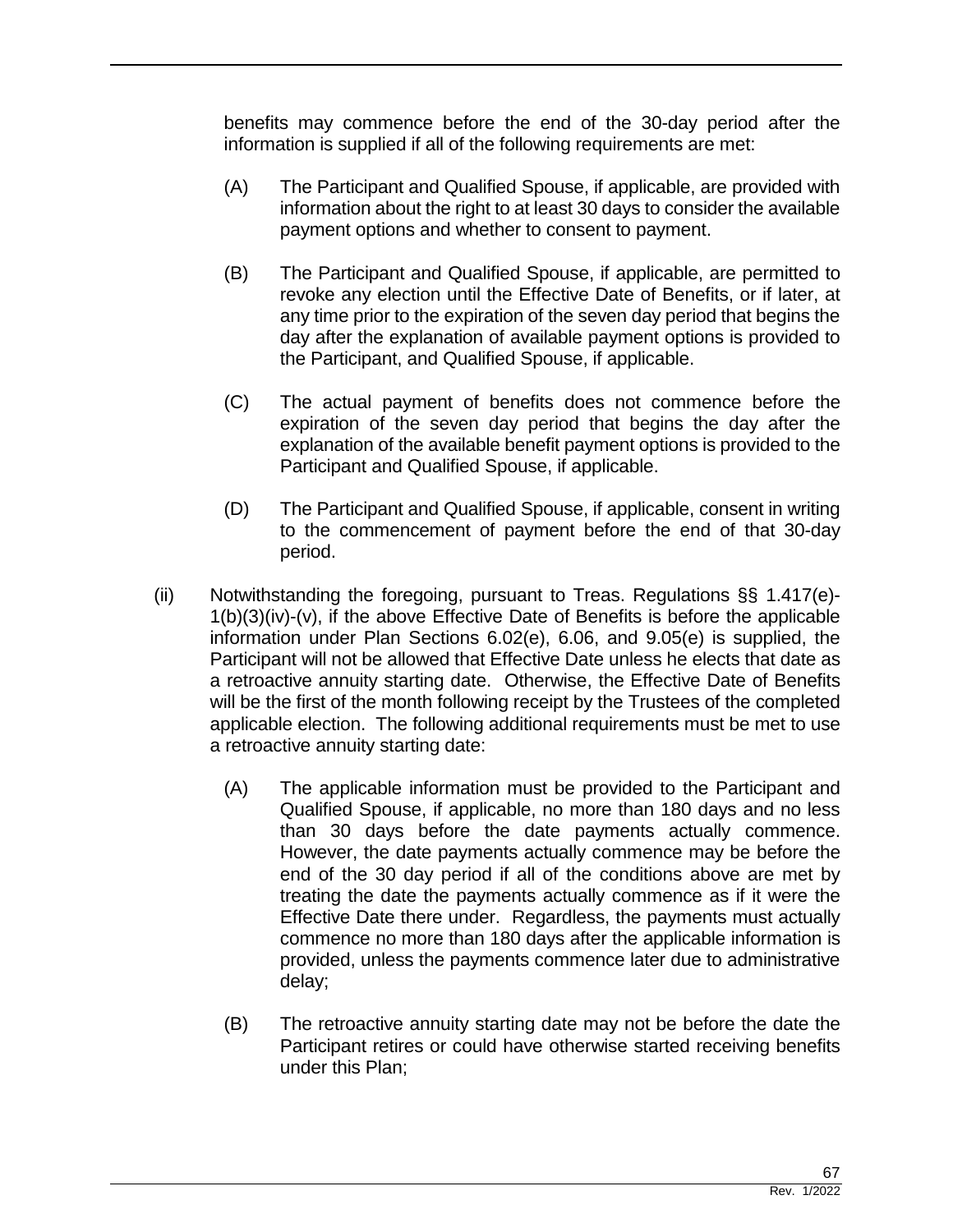- (C) The electing Participant must be paid the amounts for all missed months from the retroactive annuity starting date to the date the missed payments are made with interest from the date the missed payments would have been made to the date of the actual make up payment;
- (D) If elected, the retroactive annuity starting date must be treated as the Effective Date of Benefits for all purposes under this Plan;
- (E) The Participant's Qualified Spouse, if applicable, must consent to the Participant's election of the retroactive annuity starting date. The Participant's Qualified Spouse for consent to this election will be the Qualified Spouse on the day payments actually commence. If the Participant's Qualified Spouse as of the retroactive annuity starting date is not the Participant's Qualified Spouse as of the date the payments actually commence, the consent of the former Spouse will not be required unless otherwise provided in a Qualified Domestic Relations Order.
- (iii) The Effective Date of Benefits of a Disability Pension shall be established as set forth in Paragraph (b)(i) above. When the date of disability is prior to the Effective Date of Benefits of the Disability Pension, the benefit payment for the first month shall be equal to the monthly benefit amount under Plan Section 4.13 plus an additional auxiliary amount equal to the monthly benefit amount times the number of months between the Effective Date of Benefits and the date of disability. For this purpose, the date of disability shall be the first day of the month after the month during which the disability begins as determined by the Social Security Administration.
- (iv) The Effective Date of Benefits of the Preretirement Surviving Spouse Pension shall be the first day of the first month after receipt of an application as is set forth in Paragraph (b)(i) above subject to any further limitations under Plan Section 6.03. The surviving Qualified Spouse shall have the right to delay the Effective Date of Benefits to a date not later than the date set forth in Subsection (f) below. In addition, payments to the surviving Qualified Spouse will be subject to the provisions of Subsection 9.05(e) below. If the Effective Date of Benefits is within twenty-four months of the Participant's death and is later than any applicable date under Plan Subsection 6.03(b) or (c), the benefit payment for the first month shall include an additional auxiliary amount equal to the monthly benefit amount times the number of months between the Effective Date of Benefits and the applicable date under Subsection 6.03(b) or (c) (to a maximum of twenty-four months). Regardless, if the Effective Date of Benefits is later than any applicable date under Subsection 6.03(b) or (c), the amount of the Preretirement Surviving Spouse Pension shall be based on what the age of the Participant would have been on the Effective Date of Benefits.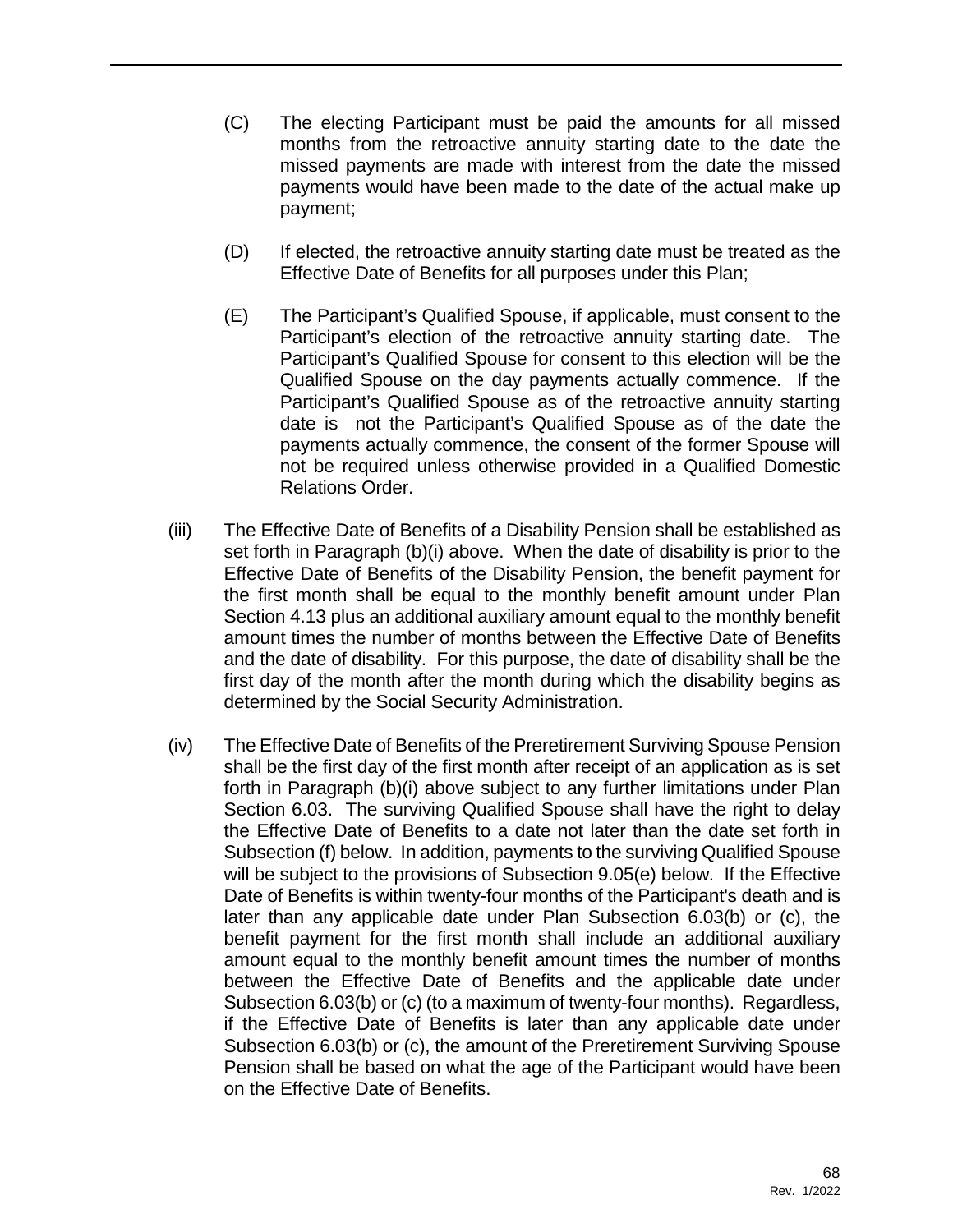- (v) The applicable consent and election provisions of this Plan and the applicable Effective Date of Benefits provisions of this Plan are those in effect on the actual Effective Date of Benefits.
- (c) (i) Benefit payments shall be made as soon as practicable after the Participant's Effective Date of Benefits but, in no event, unless the Participant elects otherwise, shall the payment of benefits begin later than the 60th day after the later of the end of the Calendar Year in which:
	- (A) the Participant attains Normal Retirement Age;
	- (B) the Participant terminates his Covered Employment and Retires as that term is defined in Section 9.06 below;
	- (C) occurs the 5th anniversary of the year in which the Participant commenced participation in the Plan; or
	- (D) the Participant makes a proper application as set forth in Section 9.01 above.
	- (ii) A Participant may postpone the payment of benefits to a date no later than his Required Beginning Date. The Required Beginning Date is the April 1st following the Calendar Year in which the Participant reaches age 70½, without regard to whether the Participant remains in Covered Employment, subject to the rules of Internal Revenue Code Section 401(a)(9) and related regulations. With respect to Participants who attain age 70½ after December 31, 2019, the Required Beginning Date is the April 1st following the Calendar Year in which the Participant reaches age 72, without regard to whether the Participant remains in Covered Employment, subject to the rules of Internal Revenue Code Section 401(a)(9) and related regulations.
- (d) In any event, the Trustees need not make payment before they are first able to ascertain entitlement to, or the amount of, the pension.
- (e) Notwithstanding any other provisions of this Plan (other than the application requirement of section 9.01):
	- $(i)$  If the actuarial present value of a benefit payable under this Plan is \$5,000 or less as of the initial Effective Date of Benefits, the Trustees will pay it in a single sum equal to that value.
	- (ii) If the actuarial present value of the benefit payable under the Plan exceeds \$5,000, benefits may not be paid prior to the date the Participant has attained Normal Retirement Age without the consent of the Participant. The consent of the Participant and the Participant's Qualified Spouse, if applicable, shall be obtained in writing within the 180-day period ending on the Effective Date of Benefits. The Participant's consent shall not be valid unless the Participant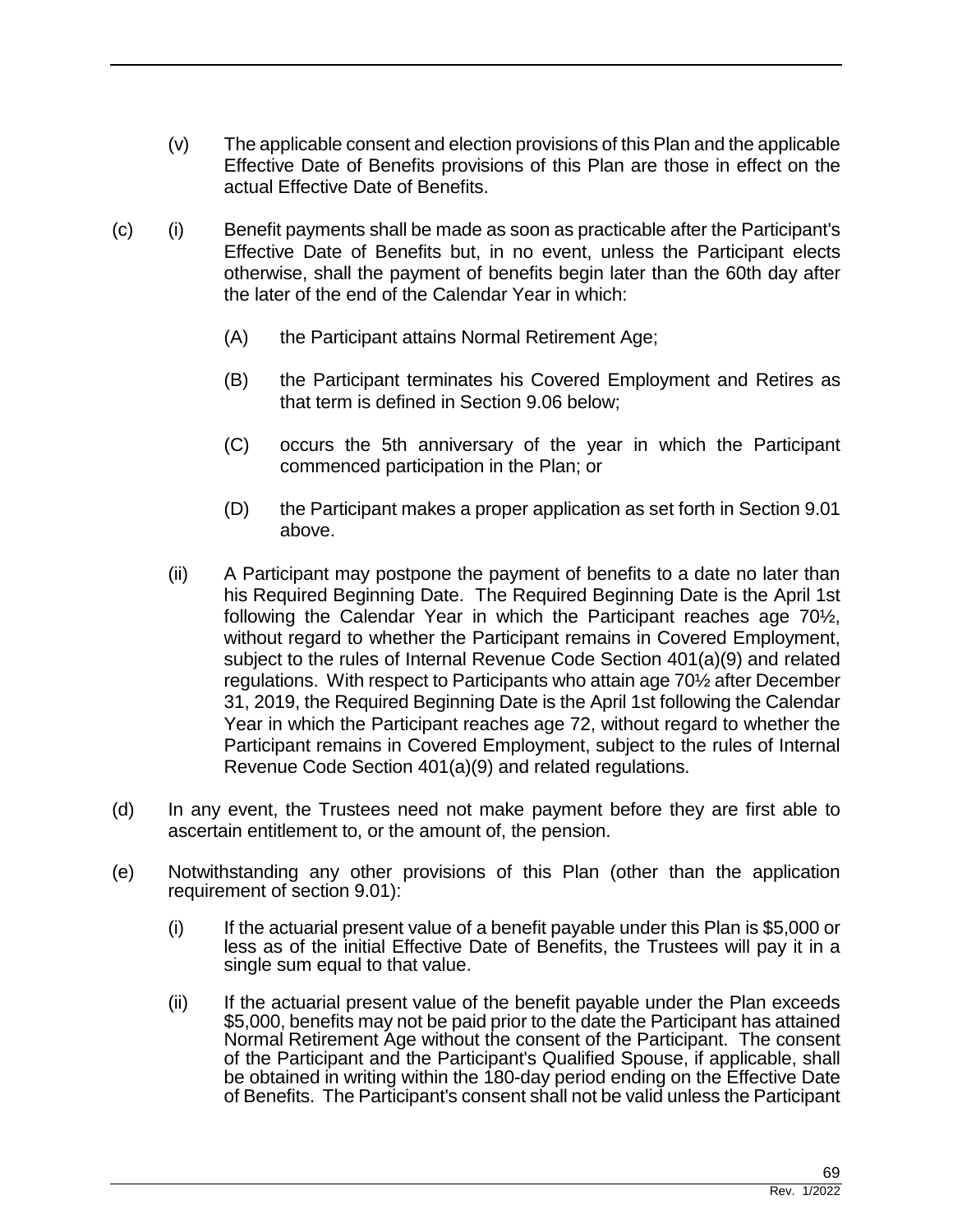has received a general description of the material features and an explanation of the relative values of the optional forms of benefit available under the Plan prior to giving consent.

- (iii) (A) If the actuarial present value of the benefit payable under this Plan as of the initial Effective Date of Benefits exceeds \$5,000 but is not more than \$10,000, the Participant may elect, in accordance with the applicable requirements of Plan Sections 6.02(e), 6.06, and 9.05(e), that the distribution of such benefit be made to him in a single sum equal to that value.
	- (B) The recipient of any monthly survivor benefit may elect, at the time payments are due to commence to the survivor, that the distribution of such benefit be made to him in a single sum equal to its actuarial present value. Information about the availability of this option may be supplied after payments are due to commence in which case the applicable election must be made within 180 days after such information is supplied.
	- (C) Notwithstanding the foregoing, except when a distribution is being made to a decedent's estate, the lump sum election permitted under Subparagraph (e)(iii)(B) above shall not apply to the portion of the accrued benefit earned on and after January 1, 2005. However, if the sum of the portion of such accrued benefit earned on or after January 1, 2005 and the portion earned before that date has an actuarial present value of \$10,000 or less at the time payment of that benefit is due to commence to the survivor, the lump sum election permitted under Subparagraph (e)(iii)(B) above may be made with regard to that total benefit amount.
- (iv) For the purposes of this Subsection, actuarial present value shall be based upon the 1971 Group Annuity Mortality Table for Males at 7% interest rate or the Applicable Interest Rate and the Applicable Mortality Table, whichever assumption would produce the greater benefit.
- (f) All distributions under the Plan will be made in accordance with Internal Revenue Code Section 401(a)(9) and Treas. Regs. §§ 1.401(a)(9)-1 through 1.401(a)(9)-9. The requirements of this Section 9.05(f) will take precedence over any inconsistent provisions of the Plan. Except to the extent inconsistent with this Section 9.05(f), all distribution options under the Plan are preserved. This Section 9.05(f) does not authorize any distribution options not otherwise provided under this Plan.
	- (i) For purposes of this Section 9.05, the following definitions will apply:
		- (A) Designated Beneficiary: The individual who is designated as the Beneficiary under Section 9.14 or 9.15 of the Plan and is the Designated Beneficiary under Internal Revenue Code Section 401(a)(9) and Treas. Reg. § 1.401(a)(9)-4, Q&A-1. If the Beneficiary named under Section 9.14 of the Plan is a trust and the requirements of Treas. Reg. § 1.401(a)(9)-4, Q&A-5 are not satisfied, the Participant will be treated as having no Designated Beneficiary for purposes of this Section 9.05. If the Beneficiary named under Section 9.14 of the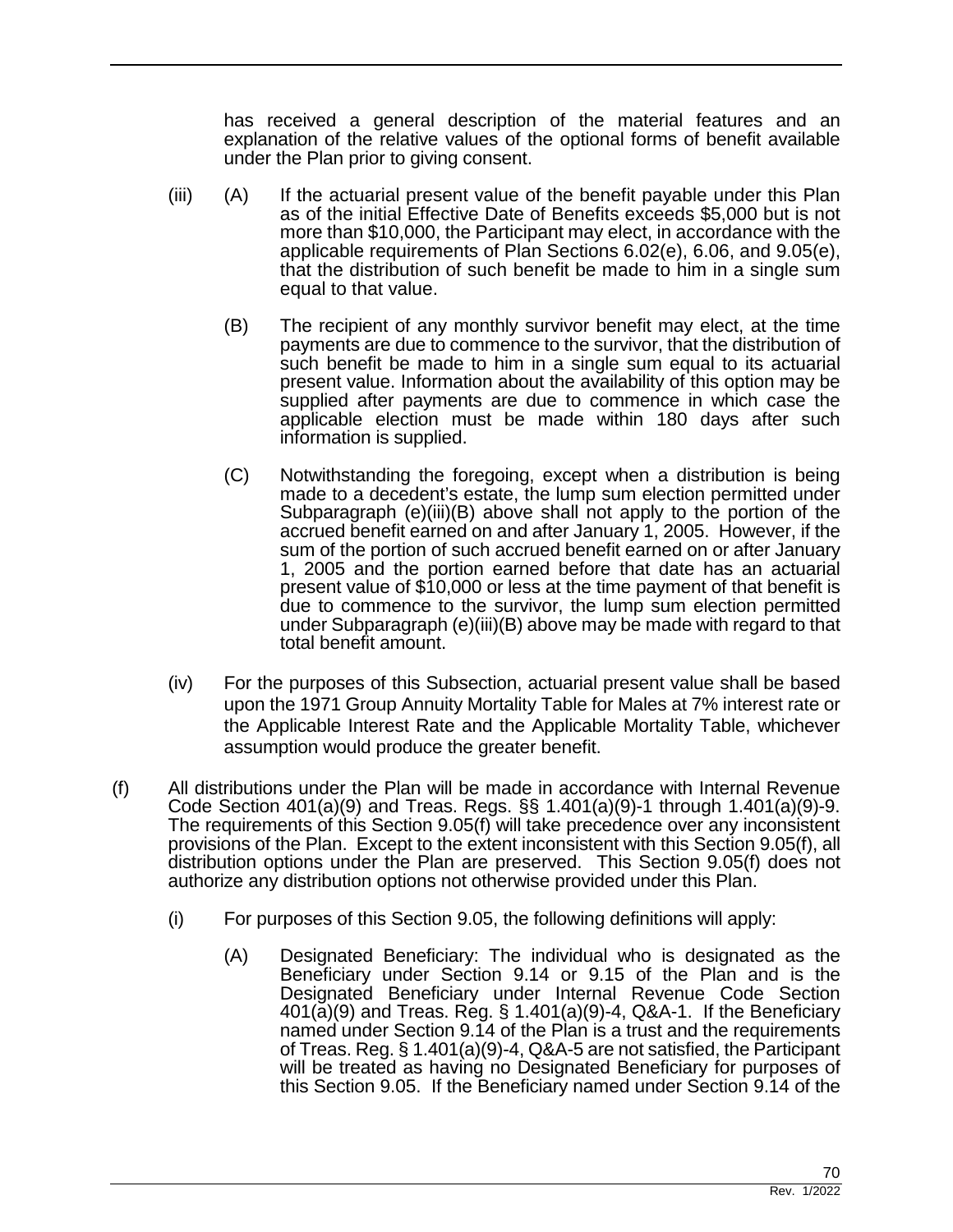Plan is an estate, the Participant will be treated as having no Designated Beneficiary for purposes of this Section 9.05.

- (B) Distribution Calendar Year: A Calendar Year for which a minimum distribution is required. For distributions beginning before the Participant's death, the first Distribution Calendar Year is the Calendar Year immediately preceding the Calendar Year which contains the Participant's Required Beginning Date. For distributions beginning after the Participant's death, the first Distribution Calendar Year is the Calendar Year in which distributions are required to begin under Section 9.05(f)(ii).
- (C) Required Beginning Date: The Participant's Required Beginning Date is the date specified in Section 9.05(c)(ii) of the Plan. Required Beginning Dates for a surviving Spouse or a non-Spouse Beneficiary are set forth in Section 9.05(f)(ii)(B).
- (ii) Time and Manner of Distributions
	- (A) The Participant's entire interest will be distributed, or begin to be distributed, to the Participant no later than the Participant's Required Beginning Date.
	- (B) If the Participant dies before distributions begin, the Participant's entire interest will be distributed, or begin to be distributed, no later than as follows:
		- (I) If the Participant's surviving Spouse is the Participant's sole Designated Beneficiary, then by the Surviving Spouse's Required Beginning Date, which shall be the later of December 31 of the Calendar Year immediately following the Calendar Year in which the Participant died or December 31 of the Calendar Year in which the Participant would have attained age 70½. With respect to the Surviving Spouse of a Participant that would have attained age 70½ after December 31, 2019, the Surviving Spouse's Required Beginning Date is the later of December 31 of the Calendar Year immediately following the Calendar Year in which the Participant died or December 31 of the Calendar Year in which the Participant would have attained age 72.
		- (II) If the Participant has a non-Spouse Designated Beneficiary, then by the Required Beginning Date for non-Spouse Beneficiaries, which is December 31 of the Calendar Year following the Calendar Year in which the Participant died.
		- (III) If there is no Designated Beneficiary as of September 30 of the Calendar Year following the Calendar Year of the Participant's death, distribution of the Participant's entire interest will be completed by December 31 of the Calendar Year containing the fifth anniversary of the Participant's death in the manner prescribed by Section 9.15.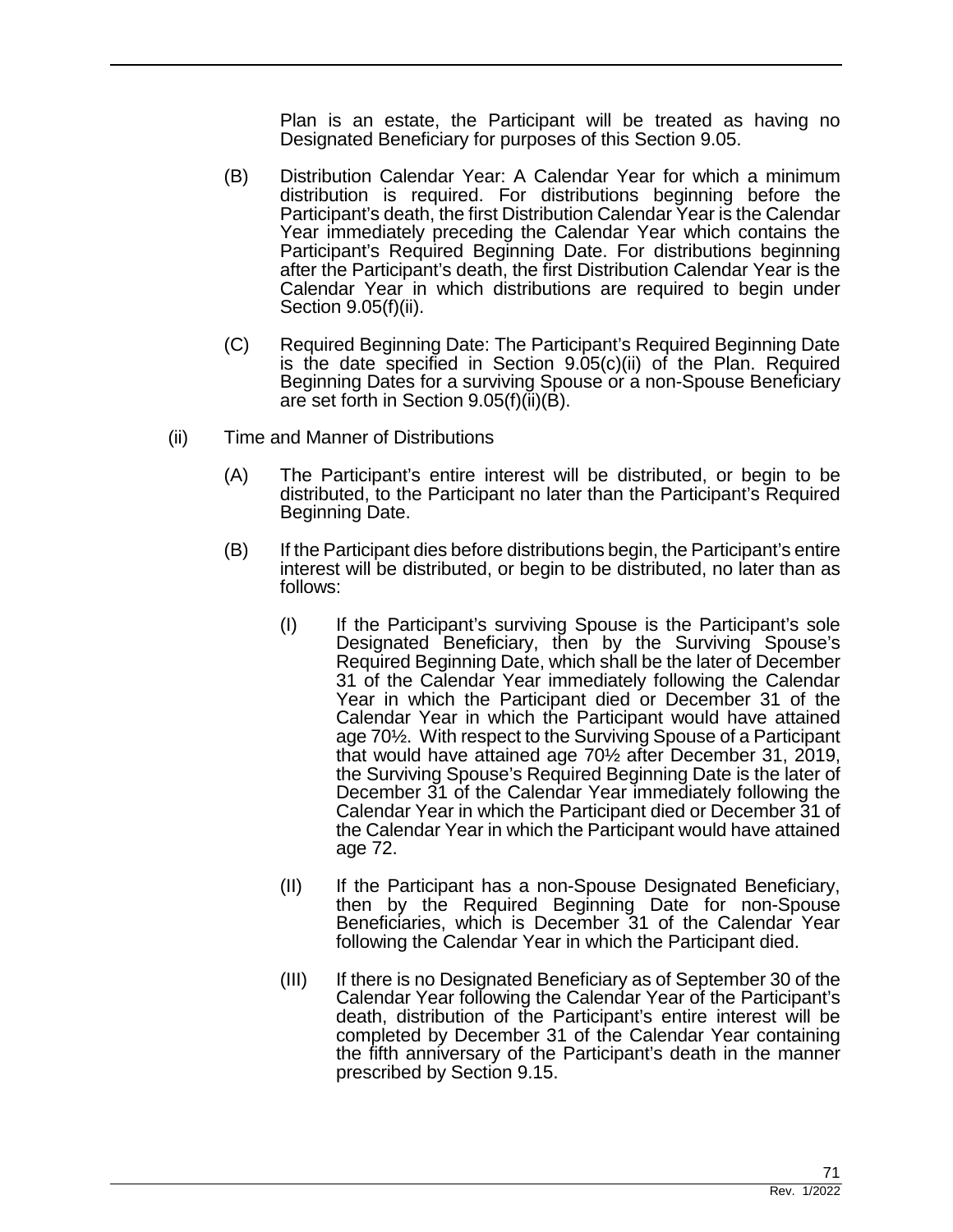- (IV) If the Participant's Spouse is the Participant's sole Designated Beneficiary and the Spouse dies after the Participant dies but before distributions to the Spouse begin, then the provisions of this Section 9.05(f)(ii)(B) shall apply as if the Spouse were the Participant, and the date of the Spouse's death shall be treated as the date of the Participant's death for determining the required distribution time periods. However, this rule shall not apply to any subsequent spouse of the Participant's Spouse.
- (C) Any additional benefits accruing to the Participant in a Calendar Year after the first Distribution Calendar Year will be distributed beginning with the first payment interval ending in the Calendar Year immediately following the Calendar Year in which such amount accrues.
- (D) Benefit payments, which are required to commence in accordance with this Section 9.05(f), shall be made automatically to Participants and Beneficiaries to whom benefits are payable by the Fund but who fail or refuse to apply for benefits. Benefits shall commence on the applicable Required Beginning Date to those who fail or refuse to apply as follows:
	- $(1)$  In a single sum, if the actuarial present value of the benefit (as determined in accordance with Paragraph 9.05(e)(iv)) is no more than \$5,000.
	- (II) Except as set forth in clause (I), if the Participant is alive:
		- 1. In the form of a 50% Joint and Surviving Spouse Pension calculated on the assumptions that the Participant is and has been married for at least one year by the date payments start and that the participant is 8 years older than the Spouse.
		- 2. Once benefit payments commence, the benefit in the form of the 50% Joint and Surviving Spouse Pension is irrevocable except that it will be changed prospectively to the normal form for a single Participant if the Participant proves that he was not married on the Required Beginning Date, and the amount of future benefit payments will be adjusted prospectively for a married Participant upon a showing that the actual ages of the Participant and Spouse are different from the assumption set forth above.
	- (III) Except as set forth in clause (I), if the Participant has died, a Surviving Qualified Spouse will be paid the Preretirement Surviving Spouse Pension (if eligible) as set forth in Plan Section 6.03, but only on a prospective basis. Otherwise, Plan Section 7.01 will apply.
	- (IV) Participants or Beneficiaries who cannot be located through reasonable efforts shall be presumed dead. If the Participant is presumed dead and there is no Beneficiary that can be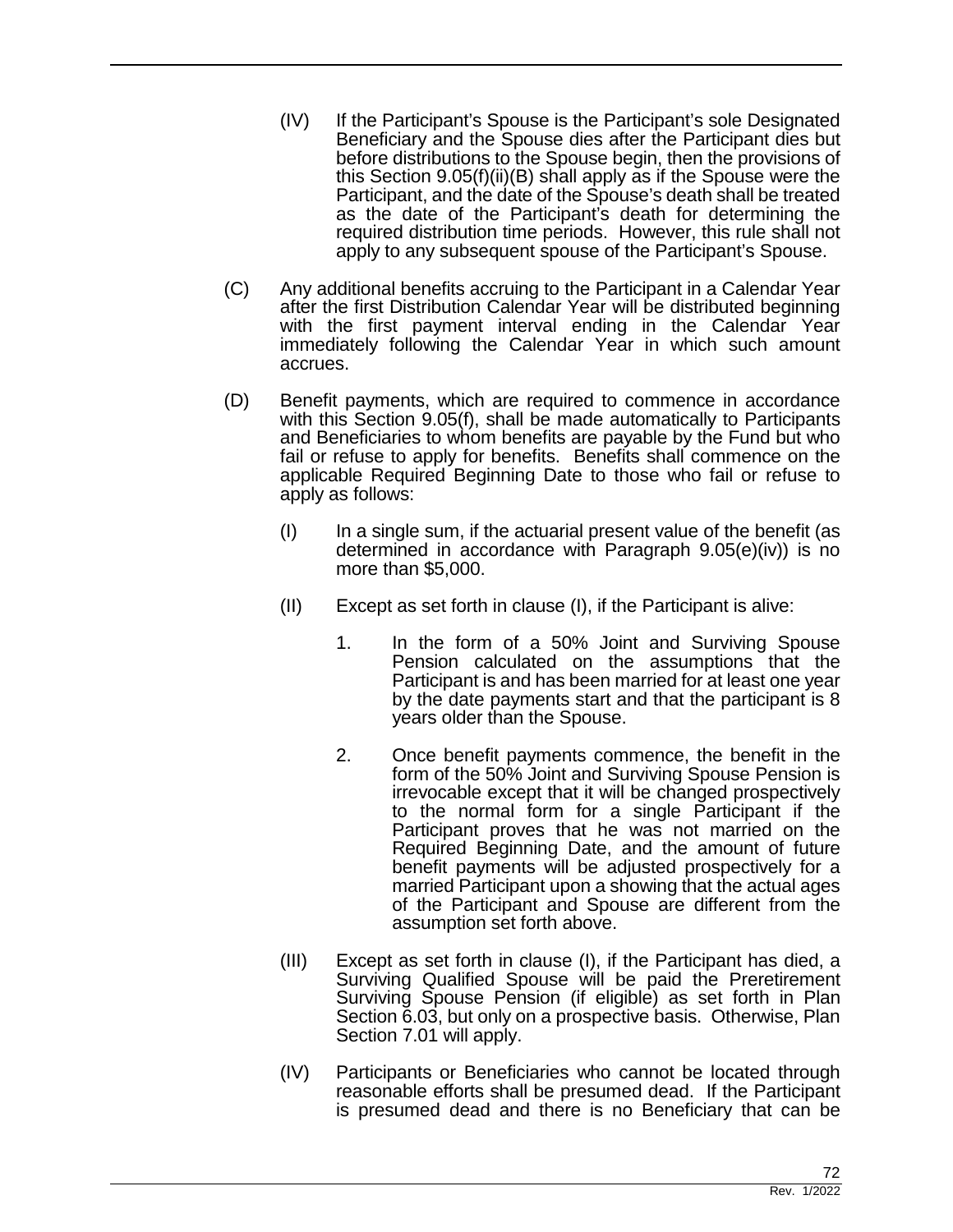located, the benefits shall be forfeited, subject to reinstatement if the Participant or Beneficiary later makes application for benefits.

- (iii) Requirements for Annuity Distributions that Commence During a Participant's Lifetime
	- (A) Once distributions have commenced during the Participant's lifetime, upon the Participant's death, the remainder of the Participant's benefits will be distributed at least as rapidly as such benefits were being distributed to the Participant at the time of his death.
	- (B) If the Participant's interest is being distributed in the form of a joint and survivor annuity for the joint lives of the Participant and a non-Spouse Beneficiary, annuity payments to be made on or after the Participant's Required Beginning Date to the Designated Beneficiary after the Participant's death must not at any time exceed the applicable percentage of the annuity payment for such period that would have been payable to the Participant based on the table set forth in Treas. Reg. § 1.401(a)(9)-6, Q&A-2.
- (g) Notwithstanding any provision of the Plan to the contrary that would otherwise limit a distributee's election under this subsection, a distributee may elect, at the time and in the manner prescribed by the Trustees, to have any portion of an eligible rollover distribution paid directly to an eligible retirement plan specified by the distributee in a direct rollover.

A Participant's non-spouse Beneficiary may elect, at the time and manner prescribed by the Trustees, to have any portion of an otherwise eligible rollover distribution paid directly to an inherited individual retirement plan as prescribed in subparagraph (v) below.

- (i) "Eligible Rollover Distribution":
	- (A) In general, an eligible rollover distribution is any distribution of all or any portion of the benefit of the distributee, except that an eligible rollover distribution does not include any distribution that is one in a series of substantially equal periodic payments (not less frequently than annually) of the distributee or the joint lives of the distributee and the distributee's designated beneficiary, or for a specified period of ten years or more; any distribution to the extent such distribution is required under Internal Revenue Code Section 401(a)(9); and the portion of any distribution that is not includible in gross income.
	- (B) Notwithstanding any other provision of this subsection (h), a distribution described in paragraph (v) shall also be treated as an eligible rollover distribution.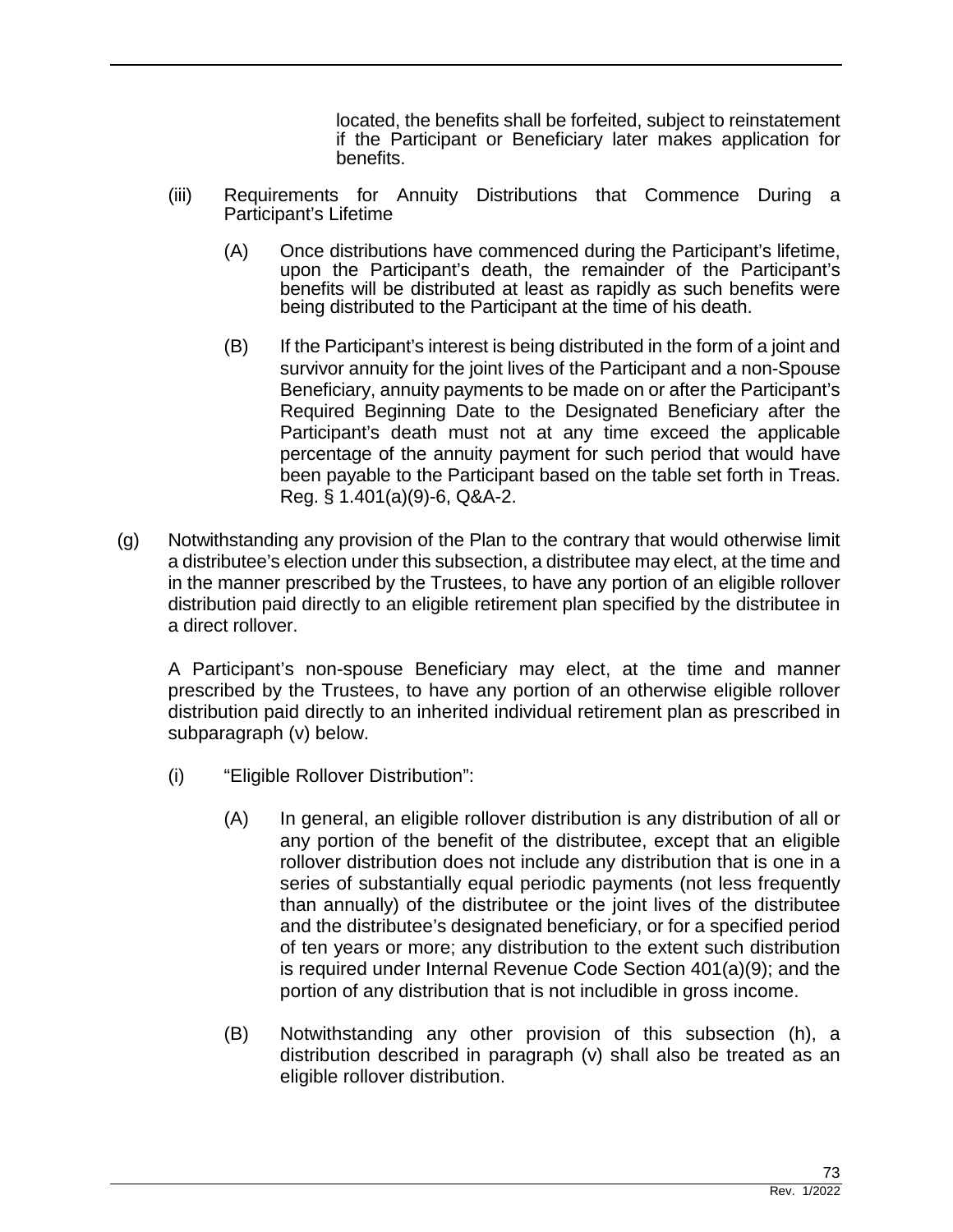- (ii) "Eligible Retirement Plan": An eligible retirement plan is an individual retirement account described in Internal Revenue Code Section 408(a), an individual retirement annuity described in Internal Revenue Code Section 408(b), an annuity plan described in Internal Revenue Code Section 403(a), or a qualified trust described in Internal Revenue Code Section 401(a), that accepts the distributee's eligible rollover distribution. An eligible retirement plan shall also mean an annuity contract described in Internal Revenue Code Section 403(b) and an eligible plan under Internal Revenue Code Section 457(b) which is maintained by a state, political subdivision of a state, or any agency or instrumentality of a state or political subdivision of a state and which agrees to separately account for amounts transferred into such plan from this Plan. This definition of "eligible retirement plan" shall also apply in the case of a distribution to a surviving spouse, or to a spouse or former spouse who is the alternate payee under a Qualified Domestic Relations Order, as defined in Internal Revenue Code Section 414(p).
- (iii) "Distributee": A distributee includes a Participant or former Participant. In addition, the Participant's or former Participant's surviving spouse and the Participant's or former Participant's spouse or former spouse who is the alternate payee under a Qualified Domestic Relations Order, as defined in Internal Revenue Code Section 414(p), are distributees with regard to the interest of the spouse or former spouse.
- (iv) "Direct Rollover": A direct rollover is a payment by the plan to the eligible retirement plan specified by the distributee (or, in the case of a direct rollover to an inherited individual retirement account or annuity, a Participant's non-spouse Beneficiary).
- (v) Distribution to an inherited individual retirement plan of a deceased Participant's non-spouse Beneficiary: If, with respect to any portion of a deceased Participant's distribution from this Plan, a direct trustee-to-trustee transfer is made to an individual retirement plan described in Internal Revenue Code Section 408(a) or 408(b) (other than an endowment contract) established for the purposes of receiving the distribution on behalf of an individual who is a designated Beneficiary (as defined by Internal Revenue Code Section 401(a)(9)(E)) of the Participant and who is not the surviving Spouse of the Participant—
	- (A) the transfer shall be treated as an eligible rollover distribution;
	- (B) the individual retirement plan shall be treated as an inherited individual retirement account or individual retirement annuity (within the meaning of Internal Revenue Code Section 408(d)(3)(C)); and
	- $(C)$  Internal Revenue Code Section 401(a)(9)(B) (other than clause (iv) thereof) shall apply to such inherited individual retirement plan.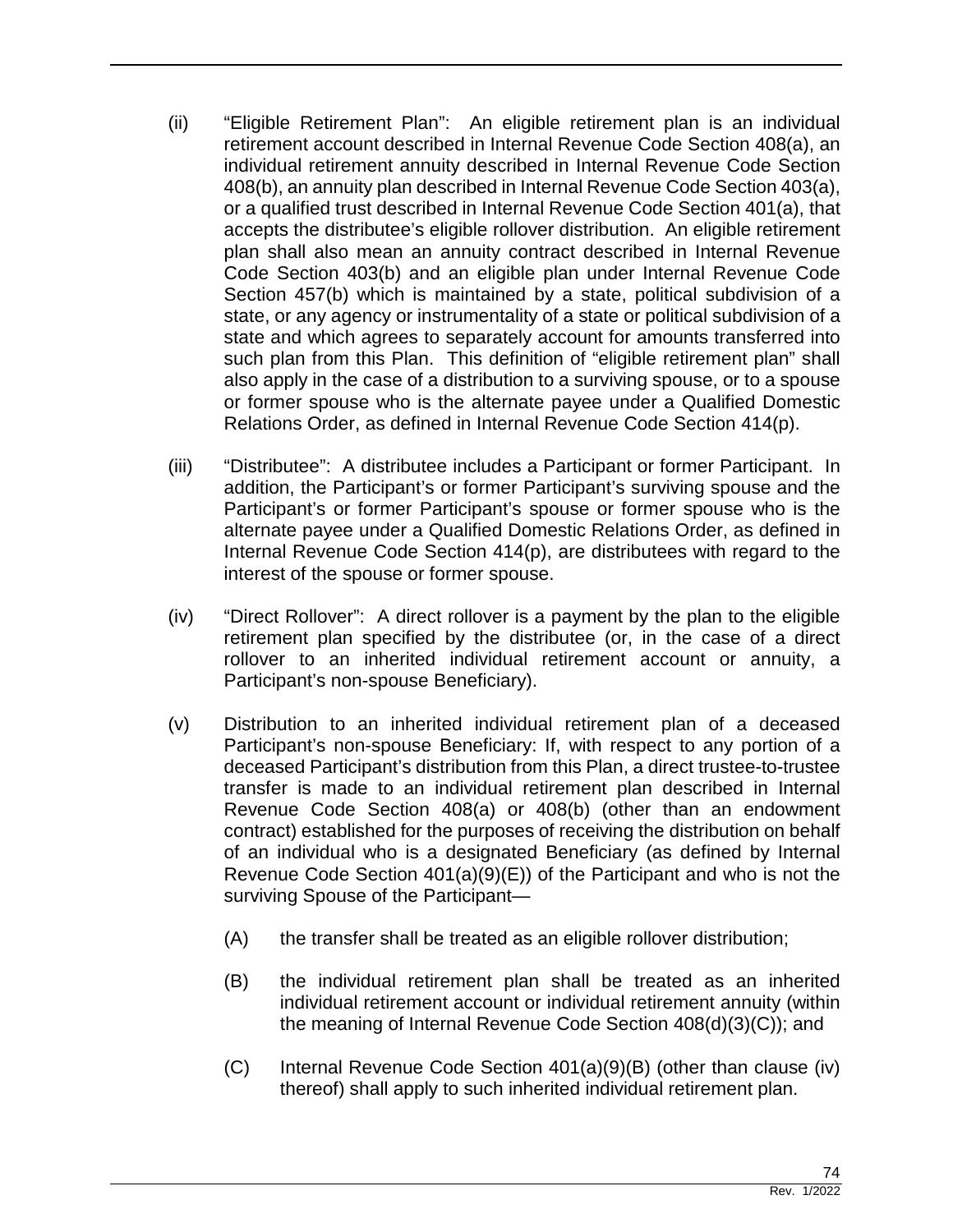For purposes of this subparagraph (v), to the extent provided in rules prescribed by the Secretary of the Treasury, a trust maintained for the benefit of one or more designated Beneficiaries shall be treated in the same manner as a trust of a designated Beneficiary.

### **Section 9.06. Retirement.**

- (a) Retirement under this Plan shall be voluntary.
- (b) Prior to a Participant's Required Beginning Date, pension benefits provided by this Plan shall commence only if the Participant is "Retired." To be considered "Retired," a Participant must have separated from service with any and all Contributing Employers and from any and all employment that would be considered to be Disqualifying Employment as set forth in Section 9.07 below. A Participant who has so separated from service shall be considered Retired notwithstanding subsequent employment or re-employment with a Covered Employer for less than 40 hours in any month after attaining Normal Retirement Age.

## **Section 9.07. Suspension of Benefits.**

### (a) *Before Normal Retirement Age.*

- (i) The monthly benefit shall be suspended for any month in which the Participant is employed in Disqualifying Employment before he has attained Normal Retirement Age. "Disqualifying Employment," for the period before Normal Retirement Age, is:
	- (A) Employment with any Contributing Employer.
	- (B) Employment with any employer in the same or related business as any Contributing Employer.
	- (C) Self-employment in the same or related business as a Contributing Employer.
	- (D) Employment or self-employment in any business which is under the jurisdiction of the Union.
	- (E) Employment with the Union or any Fund or program to which the Union is a party by virtue of a written document.
- (ii) In addition, the monthly benefit shall be suspended for the six consecutive months after any consecutive period of one or more months during which the Participant was engaged in Disqualifying Employment. The monthly benefit shall be suspended for an additional six months if the Participant has failed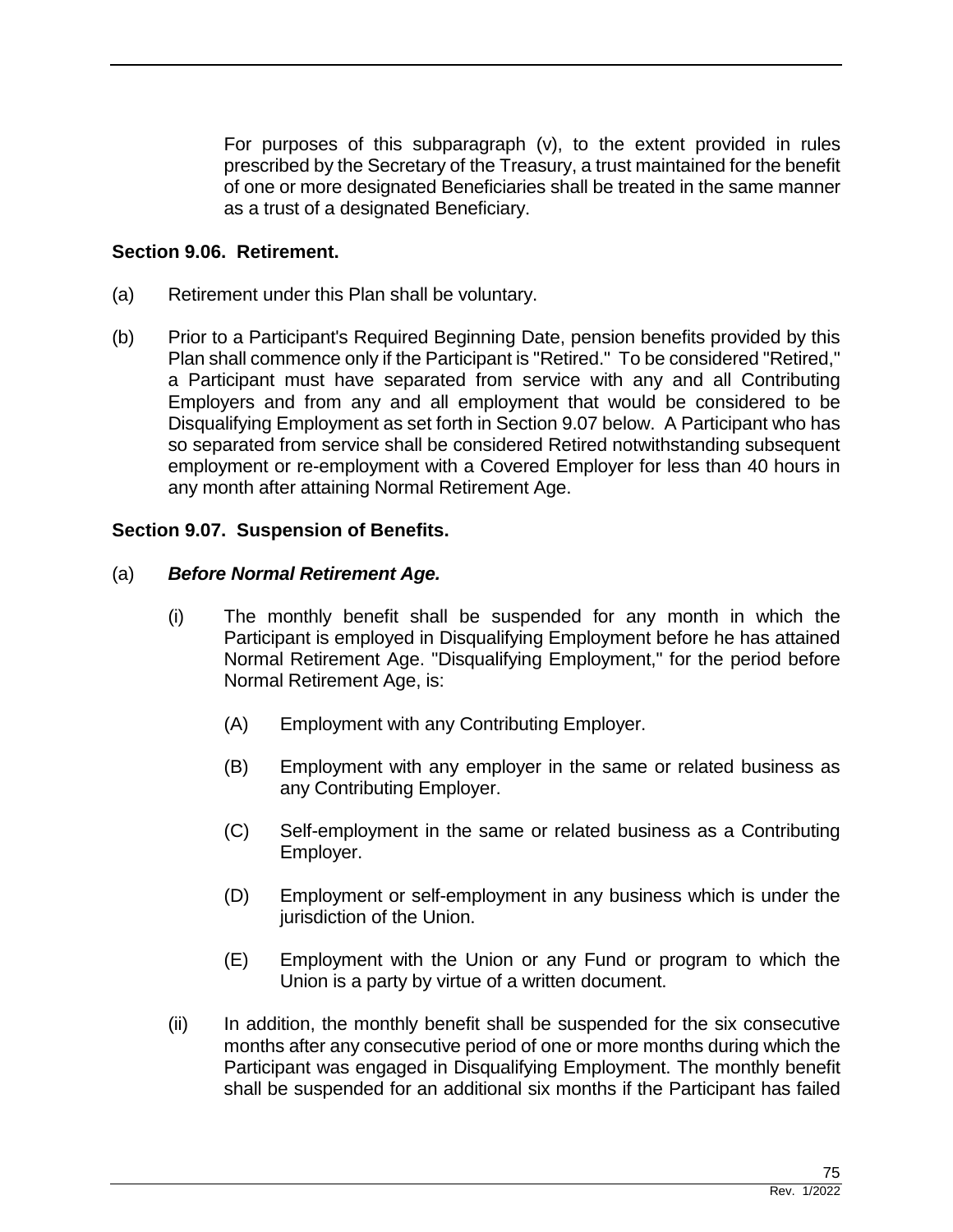to give notice to the Plan, as set forth in Subsection (d) below, of employment that may be the basis for suspension of benefits, or if the Participant has willfully misrepresented to the Plan with respect to Disqualifying Employment. The Trustees may, for good cause, waive either or both of these additional periods of suspension. The provisions of this Paragraph (ii) shall not, however, result in the suspension of the benefit for any month after the Participant has attained Normal Retirement Age.

(iii) Paid non-work time shall be counted as Disqualifying Employment if paid for vacation, holiday, illness or other incapacity, layoff, jury duty, or other leave of absence.

## (b) *After Normal Retirement Age.*

- (i) If the Participant has attained Normal Retirement Age, his monthly benefit shall be suspended for any month in which he worked or was paid for at least 40 hours in Disqualifying Employment. After attainment of Normal Retirement Age, "Disqualifying Employment" means employment or self-employment that is in an industry covered by the Plan when the Participant's pension payments began, in the geographic area covered by the Plan when the Participant's pension began, and in any occupation in which the Participant worked under the Plan at any time or any occupation covered by the Plan at the time the Participant's pension payments began.
- (ii) The term "industry covered by the Plan," means the plumbing and pipefitting industry and any other industry in which Employees covered by the Plan were employed when the Participant's pension began or, but for suspension under this Article, would have begun.
- (iii) The geographic area covered by the Plan consists of any state of the United States in which contributions were required to be made by or on behalf of any Employer and the remainder of any Standard Metropolitan Statistical Area which falls in part of such state, at the time when the Participant's pension began or, but for suspension under this Article, would have begun.
- (iv) If a Retired Participant reenters Covered Employment to an extent sufficient to cause a suspension of benefits, and his pension payments are subsequently resumed, the industry and area covered by the Plan "when the Participant's pension began" shall be the industry and area covered by the Plan when his pension was resumed.
- (v) Paid non-work time shall be counted toward the measure of 40 hours if paid for vacation, holiday, illness or other incapacity, layoff, jury duty, or other leave of absence.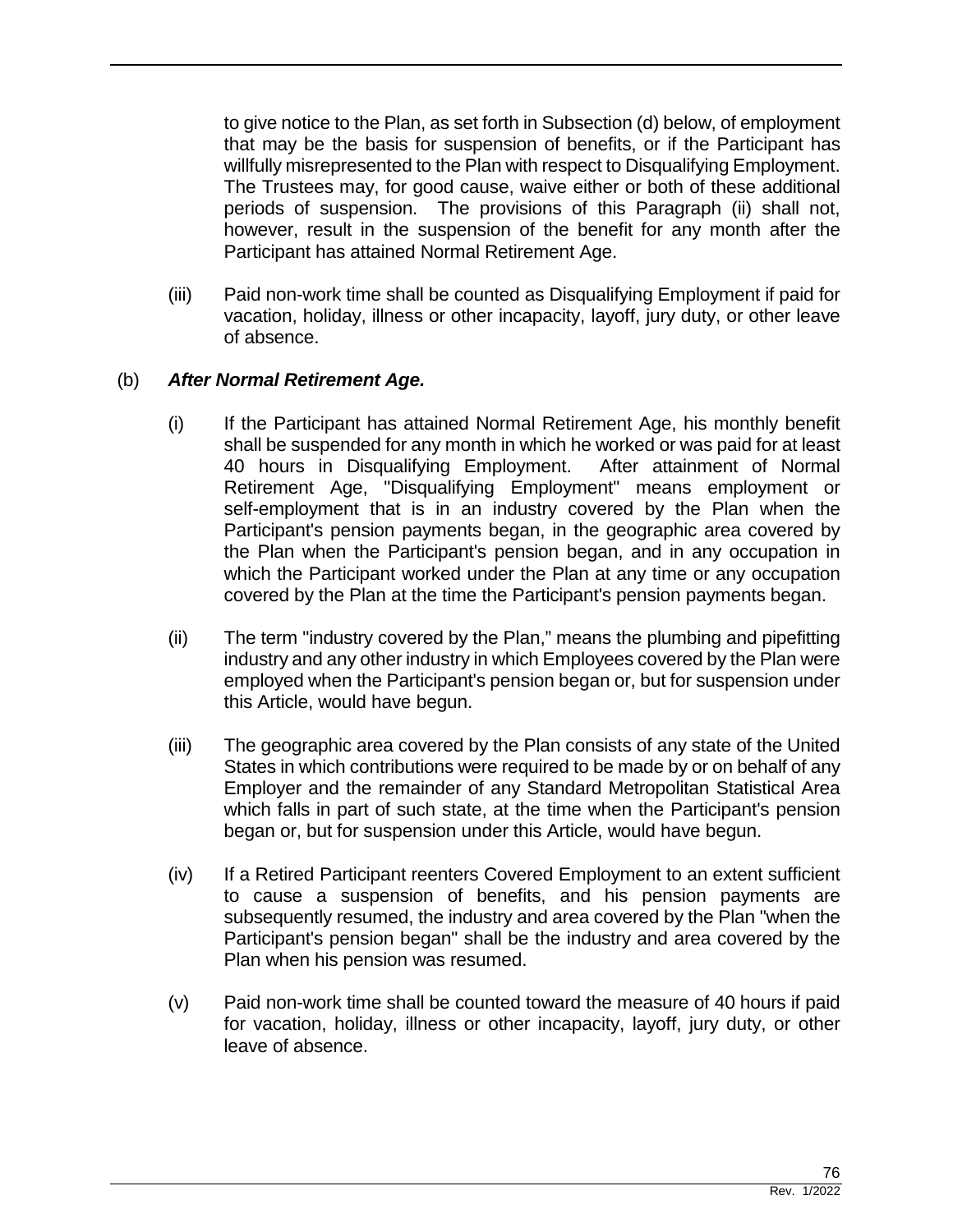(vi) Notwithstanding any provision of this Plan to the contrary, a Participant's benefits will be suspended after Normal Retirement Age if he does not retire and continues to work in Covered Employment or Disqualifying Employment. However, when such a Participant does retire his benefit will be calculated without the limitations set forth in Subsection 9.07(h) below. Under no circumstances will benefits be suspended after a Participant's Required Beginning Date, as defined in paragraph 9.05(c)(ii) above.

### (c) *Definition of Suspension*.

"Suspension of benefits" for a month means non-entitlement to benefits for the month. If benefits were paid for a month for which benefits were later determined to be suspended, the overpayment shall be recoverable through deductions from future pension payments, pursuant to Subsection (g) below, and in accordance with Section 9.03 above.

### (d) *Notices.*

- (i) Upon commencement of pension payments, the Trustees shall notify the Pensioner of the Plan rules governing suspension of benefits, including identity of the industries and area covered by the Plan. If benefits have been suspended and payment resumed, new notification shall, upon resumption, be given to the Participant, if there has been any material change in the suspension rules or the identity of the industries or area covered by the Plan.
- (ii) A Pensioner shall notify the Plan in writing within 30 days after starting any work of a type that is or may be Disqualifying Employment under the provisions of the Plan and without regard to the number of hours of such work (that is, whether or not less than 40 hours in a month). If a Pensioner has worked in Disqualifying Employment in any month and has failed to give timely notice to the Plan of such employment, the Trustees shall presume that he worked for at least 40 hours in such month and any subsequent month before the Participant gives notice that he has ceased Disqualifying Employment. The Participant shall have the right to overcome such presumption by establishing that his work was not in fact an appropriate basis, under the Plan, for suspension of his benefits. If a Pensioner has worked in Disqualifying Employment for any number of hours for a contractor at a building or construction site and he has failed to give timely notice to the Plan of such employment, the Trustees shall presume that he has engaged in such work for as long as the contractor has been and remains actively engaged at that site. The Participant shall have the right to overcome such presumption by establishing that his work was not in fact an appropriate basis, under the Plan, for suspension of his benefits. The Trustees shall inform all retirees at least once every 12 months of the re-employment notification requirements and the presumptions set forth in this subsection.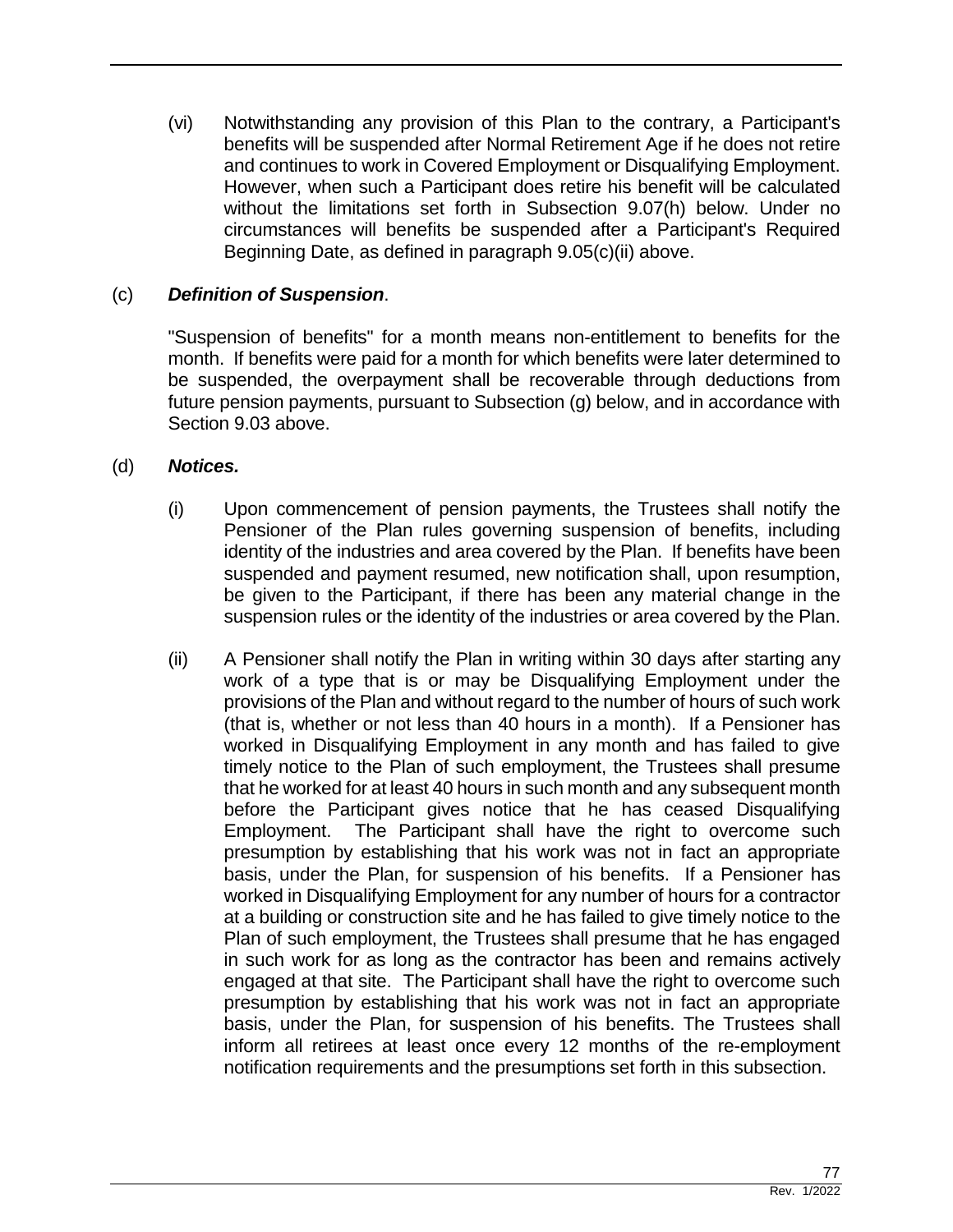- (iii) A Pensioner whose pension has been suspended shall notify the Plan when Disqualifying Employment has ended. The Trustees shall have the right to hold back benefit payments until such notice is filed with the Plan.
- (iv) A Participant may ask the Plan whether a particular employment will be disqualifying. The Plan shall provide the Participant with its determination.
- (v) The Plan shall inform a Participant of any suspension of his benefits by notice given by personal delivery or first class mail during the first calendar month in which his benefits are withheld. Such notice shall include a description of the specific reasons for the suspension, a general description of the plan provisions relating to suspension of benefits and a copy of such provisions, reference to the applicable regulation of the U.S. Department of Labor, and a statement of the procedure for securing a review of the suspension. In addition, the notice shall describe the procedure for the Participant to notify the Plan when his Disqualifying Employment ends. If the Plan intends to recover prior overpayments by offset under Paragraph (g)(ii) below, the suspension notice shall explain the offset procedure and identify the amount expected to be recovered, and the periods of employment to which they relate.

### (e) *Review.*

By written request filed with the Trustees within 180 days of the notice of suspension, a Participant shall be entitled to a review of a determination suspending his benefits. The same right of review shall apply, under the same terms, to a determination by or on behalf of the Trustees that contemplated employment will be disqualifying. Such review under this Section shall be in accordance with and pursuant to Section 9.04 above on appeals.

### (f) *Waiver of Suspension.*

The Trustees may, from time to time, adopt by written resolution objective standards under which benefits shall not be suspended for engaging in specific types or categories of Disqualifying Employment for the period specified in the resolution granting the waiver.

### (g) *Resumption of Benefit Payments.*

(i) Benefits shall be resumed for months after the last month for which benefits were suspended, with payments beginning no later than the third month after the last calendar month for which the Participant's benefit was suspended, provided the Participant has complied with the notification requirements of Paragraph (d)(iii) above.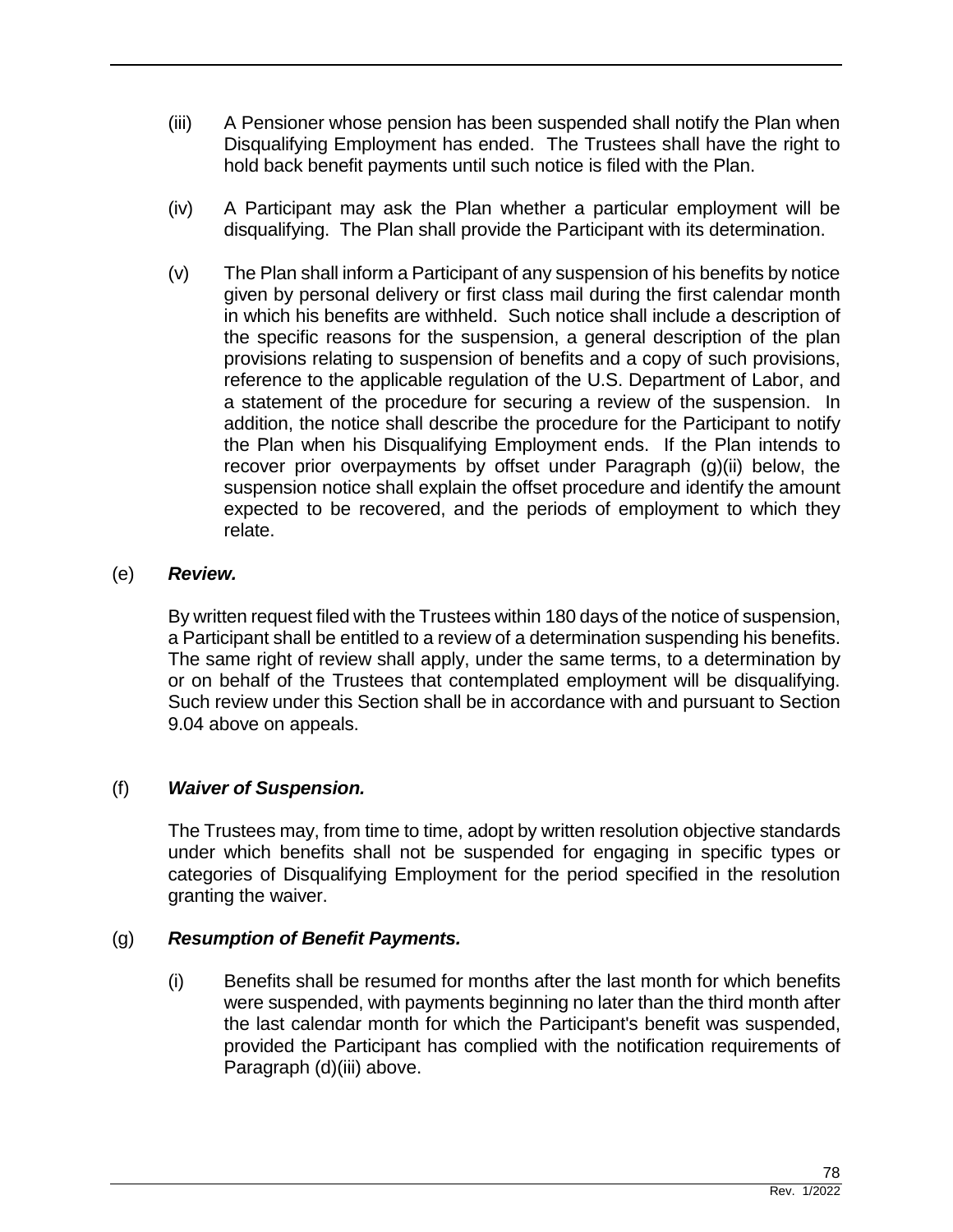(ii) Overpayments attributable to payments made for any month or months for which the Participant had Disqualifying Employment shall be deducted from pension payments otherwise paid or payable subsequent to the period of suspension. Such a deduction after the Participant has attained Normal Retirement Age shall not exceed 100% of the initial payment (for a period not to exceed three months) and 25% of the monthly pension payments thereafter. If a Pensioner dies before recoupment of overpayments has been completed, deductions shall be made from the benefits payable to his Beneficiary or contingent annuitant, subject to the 25% limitation on the rate of deduction. Nothing in this Section shall prohibit the Trustees from taking legal action for overpayments in addition to any offset which is applied.

# (h) *Benefit Payments Following Suspension.*

- (i) The monthly amount of pension when resumed after suspension shall be determined on the basis of an adjusted age, which shall be the age of the Participant at the beginning of the first month for which payment is resumed, reduced by the months for which he previously received benefits to which he was entitled and for the months for which his benefits were suspended for work if that work was disqualifying and would have been disqualifying if he had already attained Normal Retirement Age. Once the Participant's adjusted age is equal to age 65 or age 62, whichever was used to establish his original age reduction factor when he first Retired, the resumed benefits will not be determined on the basis of an adjusted age.
- (ii) If, during the period of work in Disqualifying Employment, the Pensioner earns additional Future Service Credit, he will be entitled to an additional pension amount. The additional pension amount shall be computed solely on the basis of his Future Service Credit earned after his return to Covered Employment and such additional Future Service Credit shall not be used to increase the portion of his pension attributable to his Pension Credit prior to the suspension of his benefits. For Participants with an Effective Date of Benefits before January 1, 2022 only, such additional Future Service Credit shall not, in combination with the Pension Credit previously accumulated, exceed the Plan's maximum number of years of Pension Credit. Upon resumption, there shall be no further adjustments in the amount of the pension except as provided in this Paragraph or in Paragraph (i) above.
- (iii) Any additional pension amount earned by a Pensioner in Covered Employment after his Required Beginning Date, as defined in Subsection 9.05(c)(ii) above, will be determined in accordance with Paragraph (ii) above at the end of each Calendar Year and will be payable as of the beginning of the year following the year in which it was accrued.
- (iv) If a Participant whose original Effective Date of Benefits was on or after Normal Retirement Age returns to Covered Employment, any subsequent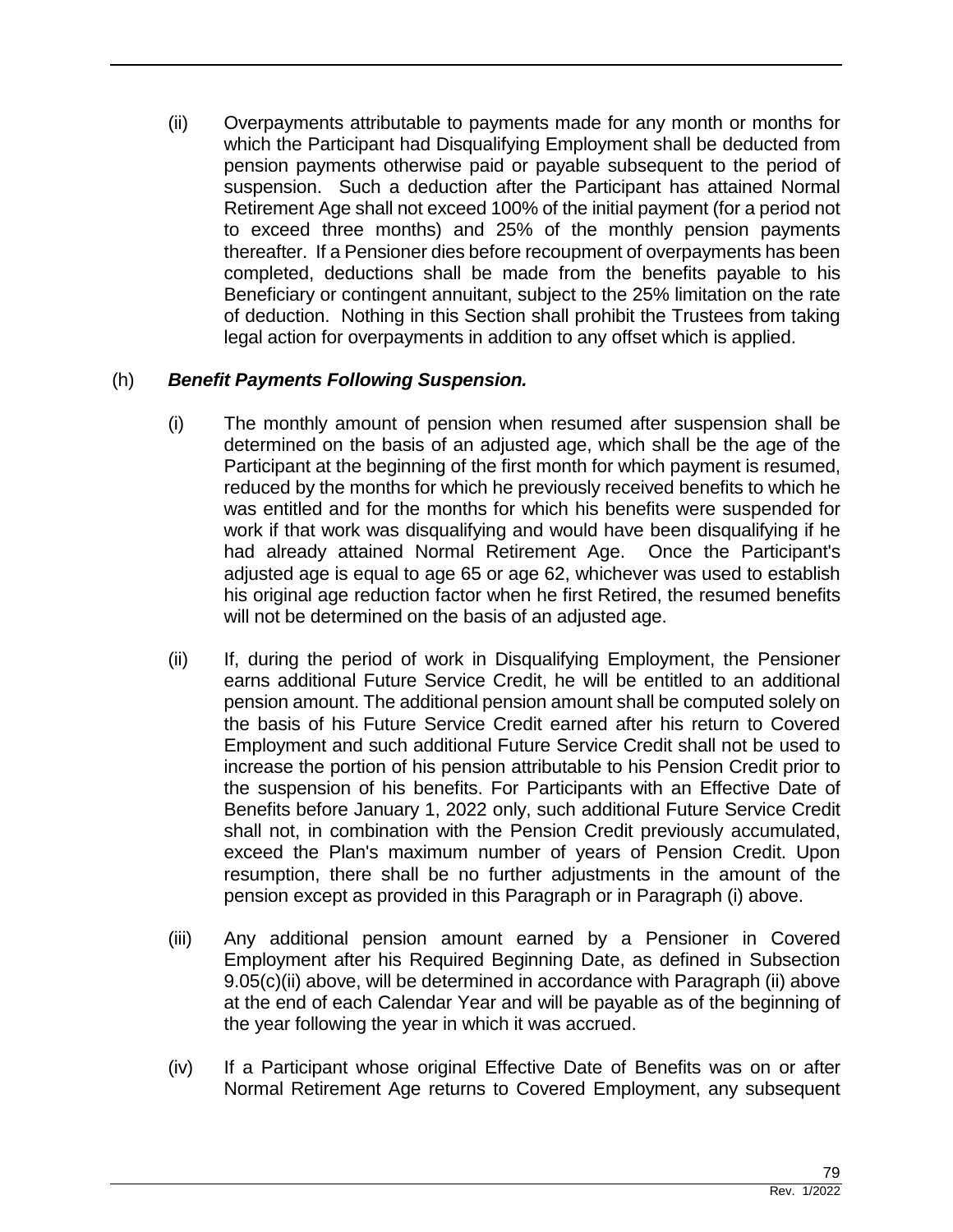benefit accrued under Paragraph (ii) above will be payable in the benefit form originally selected at Retirement.

(v) If a Participant whose original Effective Date of Benefits was before Normal Retirement Age returns to Covered Employment, any subsequent benefits accrued under Paragraph (ii) above will be payable in the benefit form selected following the resumption of the Participant's benefit payments. The requirements of Section 9.05 above and Plan Article 6 shall apply to such additional benefits.

# **Section 9.08. Vested Status or Nonforfeitability.**

The benefits to which a Participant is entitled under this Plan upon his attainment of Normal Retirement Age (as defined in Plan Section 1.19) are Vested (nonforfeitable), subject, however, to the conditions as to suspension of benefits (Section 9.07 above), application (Section 9.01 above), limitation on retroactivity (Section 9.05 above), limitation of liability (Plan Sections 10.02, 10.03, 10.04), and the effects of retroactive amendment made within the limitations of Internal Revenue Code Section 411(a)(3)(C) and ERISA Section 302(c)(8). The benefits to which a surviving Spouse is entitled shall be nonforfeitable subject to the above limitations. Participants and Beneficiaries shall be entitled to any of the other benefits of this Plan subject to all of the applicable terms and conditions.

"Vested" or "Vested Status" is earned as follows:

- (a) Upon attainment by the Participant of at least five Years of Vesting Service, none of which has been canceled by a Permanent Break in Service; or
- (b) Upon attainment by the Participant of Normal Retirement Age with any Future Service Credit which has not been canceled by a Permanent Break in Service; or
- (c) Upon fulfillment by the Participant of the eligibility requirements for receipt of a Deferred Pension at Retirement.

## **Section 9.09. Incompetence or Incapacity of a Pensioner.**

In the event it is determined that any Participant or Beneficiary is unable to care for his affairs because of mental or physical incapacity, the Trustees may pay the benefits due to such Participant or Beneficiary to his legal guardian, conservator, committee, or other legal representative, or in the absence of any of them, to any relative by blood or marriage who is deemed by the Trustees, in their sole discretion, to be acting in the interest of the Participant or Beneficiary. If such a Participant or Beneficiary resides in a residential health care facility, is not mentally competent, and lacks both a legal representative and a relative acting in his interest, the Trustees may pay the benefits due to the Participant or Beneficiary to the residential health care facility in which he resides and which is deemed by the Trustees, in their sole discretion, to be acting in the interest of the Participant or Beneficiary. Payment by the Trustees hereunder to a legal representative, relative, or residential health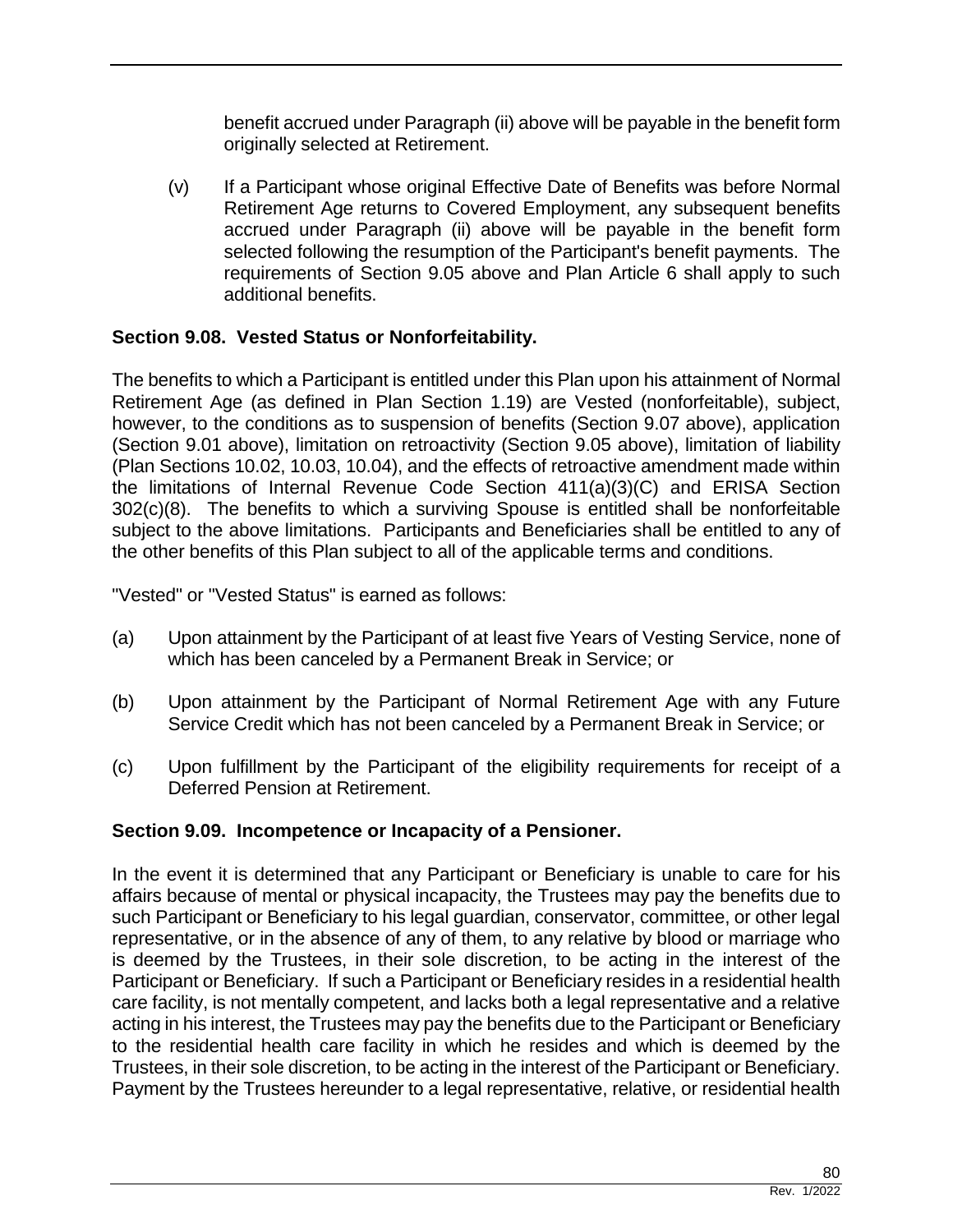care facility shall operate to discharge the Trustees from any liability to such Participant or Beneficiary or to anyone representing him or his interest. Payments to a legal representative, relative or a residential health care facility hereunder will not be deemed an assignment of benefits; and the relative or residential health care facility must acknowledge in writing that they will apply the amounts paid solely in the interest of the Participant or Beneficiary and that they have no right enforceable against the Pension Fund to any part of the Participant or Beneficiary's pension benefit or any other assets of the Pension Fund. No payment will be made hereunder to a governmental or private agency, institution, or facility if the Participant or Beneficiary is not legally required to pay for his care and maintenance.

## **Section 9.10. Non-Assignment of Benefits.**

- (a) Each Participant under the Pension Plan is hereby restrained from selling, transferring, anticipating, assigning, hypothecating or otherwise disposing of his pension, prospective pension or any other rights or interest under the Plan, and the Board of Trustees shall not recognize, or be required to recognize such sale, transfer, anticipation, assignment, hypothecation or other disposition. Any such pension, prospective pension, right or interest shall not be subject in any manner to voluntary transfer or transfer by operation of law or otherwise, and shall be exempt from the claims of creditors or other proceedings to the fullest extent permitted by law.
- (b) Notwithstanding the foregoing, Subsection (a) above, shall not preclude:
	- (i) Benefits from being paid in accordance with the applicable requirements of any "Qualified Domestic Relations Order" as defined by ERISA Section 206(d)(3); and
	- (ii) Any offset of a Participant's benefits as provided under Internal Revenue Code Section 401(a)(13)(C) with respect to:
		- (A) a judgment of conviction for a crime involving the Plan;
		- (B) a civil judgment, consent order or decree in an action for breach or alleged breach of fiduciary duty under ERISA involving the Plan; or
		- (C) a settlement agreement between the Participant and either the Secretary of Labor or the Pension Benefit Guaranty Corporation in connection with a breach of fiduciary duty under ERISA by a fiduciary or any other person, which court order, judgment, decree or agreement is issued or entered into on or after August 5, 1997 and specifically requires the Plan to offset against a Participant's benefits.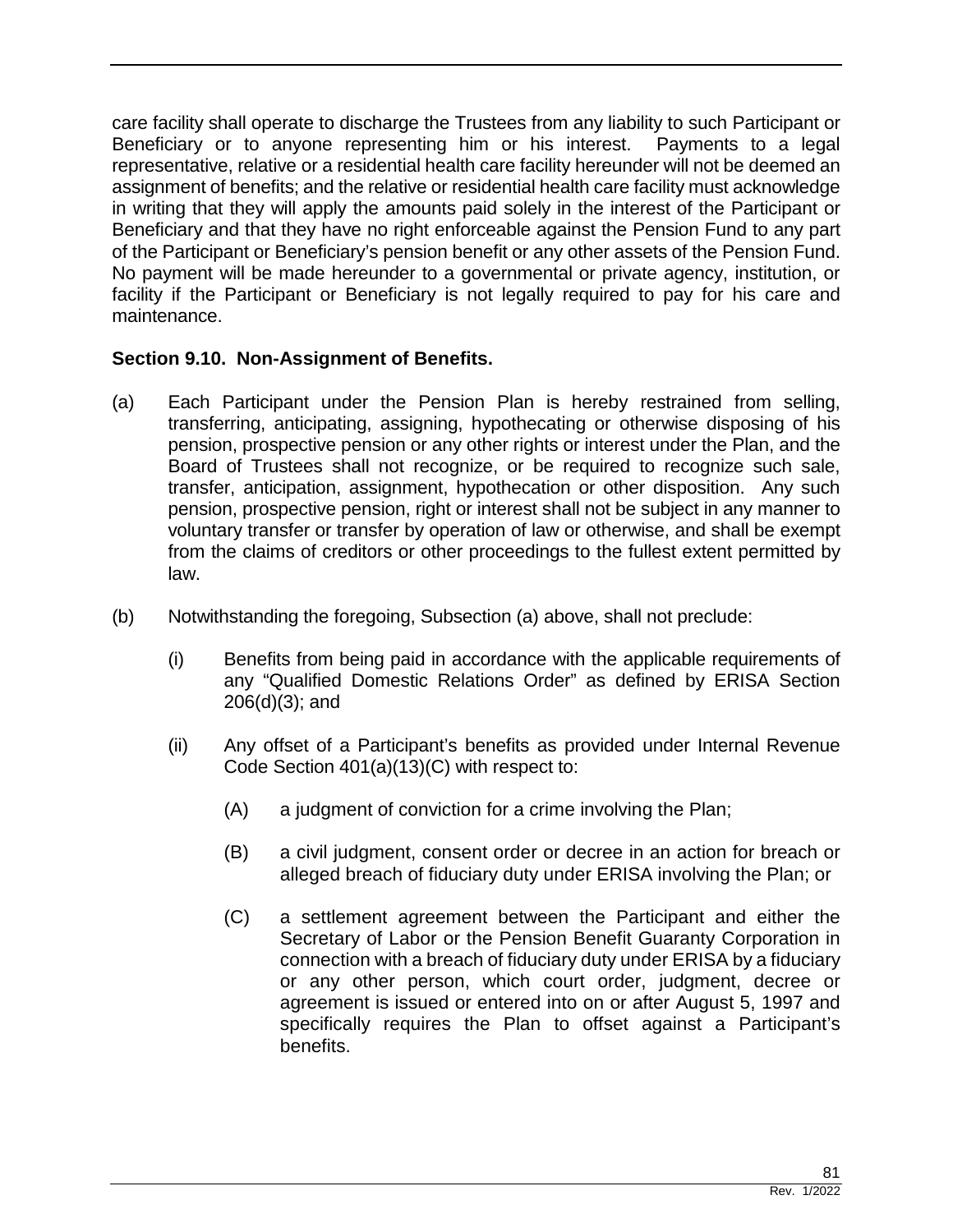- (iii) However, an offset under Internal Revenue Code Section 401(a)(13)(C) against a married Participant's benefits shall be valid only if one of the following conditions is satisfied:
	- (A) written spousal consent is obtained;
	- (B) the Spouse is required by a judgment, order, decree or agreement to pay the Plan an amount; or
	- (C) a judgment, order, decree or agreement provides that the Spouse shall receive a survivor annuity, as required by Internal Revenue Code Section 401(a)(11), determined as if the Participant terminated employment on the offset date (with no offset to his benefits), to begin on or after Normal Retirement Age, and providing a 50% qualified joint and survivor annuity and a qualified pre-retirement survivor annuity.
- (c) A Participant or Beneficiary may authorize in writing the payment of his or her entire monthly pension benefit to a trust fund. Such authorization must be strictly voluntary and may be revoked by the Participant or Beneficiary at any time. Such authorization shall not be an assignment of benefits to the trust fund so designated, and the trust fund designated shall have no right enforceable against the Plan to any part of the Participant or Beneficiary's pension benefit. The trust fund must acknowledge in writing that the payment of benefits creates no enforceable right in or to any benefit payment, or portion thereof, from the Plan. The payment will only be made when or after the benefit would otherwise be payable to the Pensioner or Beneficiary.
- (d) A Participant or Beneficiary may authorize in writing a deduction from his monthly pension benefit for remittance to a health and welfare trust fund to pay for health and welfare coverage. Such authorization must be strictly voluntary and subject to revocation by the Participant or Beneficiary at any time. Such authorization shall not be an assignment of benefits to the health and welfare fund, and the health and welfare fund must acknowledge in writing that it shall have no right enforceable against the Pension Fund to any part of the Participant's or Beneficiary's pension benefit or to any other assets of the Pension Fund. The payment will be made to the health and welfare fund only when the pension benefit would otherwise be payable to the Participant or Beneficiary. In addition, the health and welfare fund must reimburse the Pension Fund all of its costs for the deduction and transfer. Both the Pension Fund and the health and welfare fund must have the authority to revoke such an arrangement upon reasonable notice to the other.
- (e) A Participant or Beneficiary, or their legal representative, may authorize in writing the payment of his entire monthly pension benefit to a residential health care facility in which he resides. Such authorization must be strictly voluntary and may be revoked by the Participant or Beneficiary, or legal representative, at any time. Such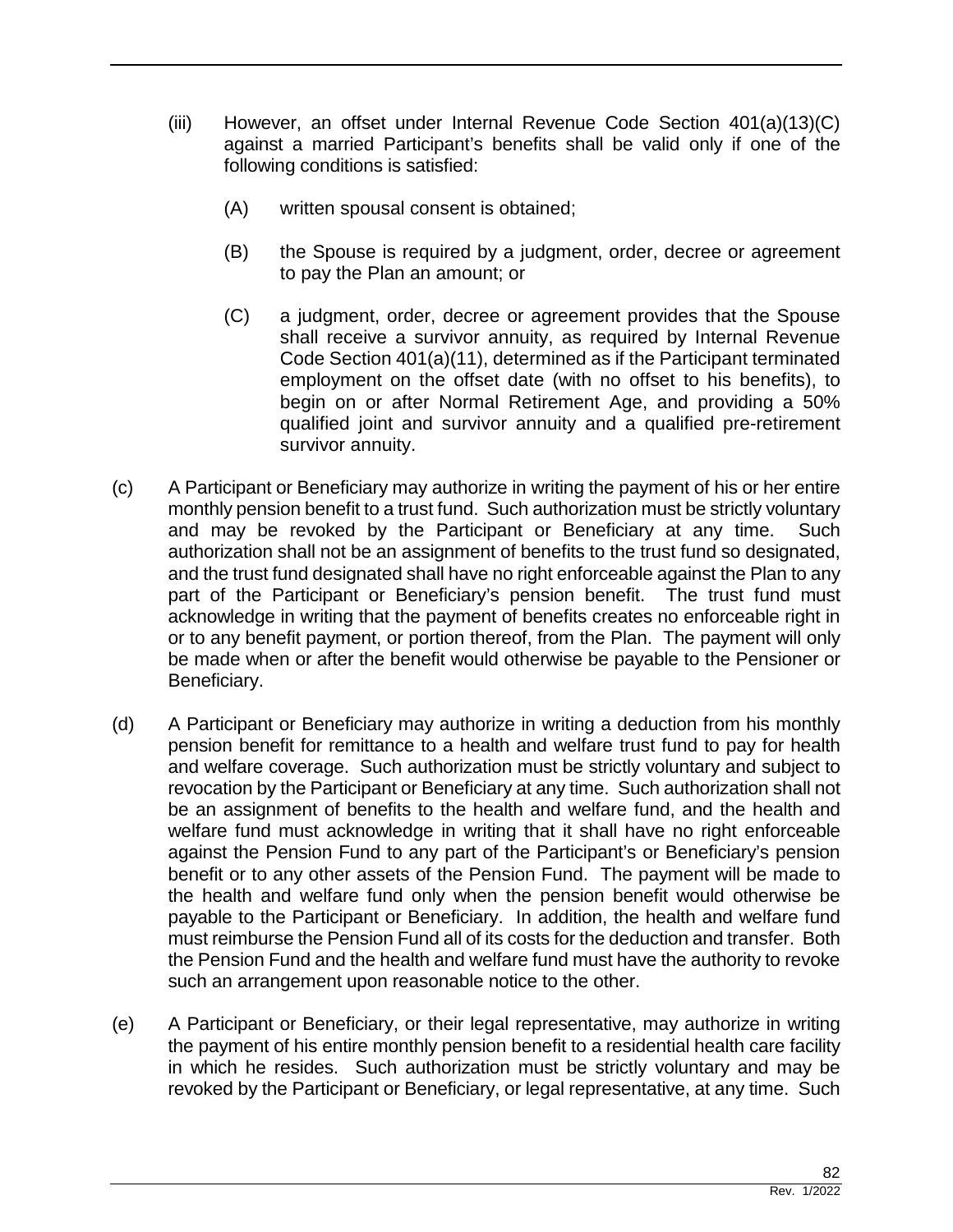authorization shall not be an assignment of benefits to the nursing home or other residential health care facility so designated, and the nursing home or other residential health care facility must acknowledge in writing that it shall have no right enforceable against the Pension Fund to any part of the Participant or Beneficiary's pension benefit or any other assets of the Pension Fund. The payment will be made only when the pension benefit would otherwise be payable to the Participant or Beneficiary.

# **Section 9.11. Trust Assets.**

Neither the Contributing Employers, the Union or any Participant or Pensioner under the Pension Plan, nor any other person shall have any right, title or interest in or to the Fund other than as specifically provided in the Trust Agreement or in the Pension Plan. Neither the Trust nor any contributions to the Trust shall be in any manner liable for or subject to the debts, contracts or liabilities of any of the Contributing Employers, the Union, any Participant or Pensioner.

## **Section 9.12. Rounding up Benefits.**

All benefit payments under this Pension Plan which include a fraction of a dollar shall be rounded up to the next highest whole \$1.00. However, such payments thereafter shared in accordance with a Qualified Domestic Relations Order or divided as a result of an Eligible Rollover Distribution shall not be further rounded up.

## **Section 9.13. Maximum Limitations.**

- (a) (i) The limitations of this Section shall apply in Limitation Years beginning on or after July 1, 2007, except as provided herein.
	- (ii) The application of the provisions of this Section shall not cause the Maximum Permissible Benefit of any Participant to be less than the Participant's accrued benefit under the Plan as of the end of the last Limitation Year beginning before July 1, 2007 under provisions of the Plan that were both adopted and in effect before April 5, 2007. The preceding sentence applies only if the provisions of this Plan that were both adopted and in effect before April 5, 2007 satisfied the applicable requirements of statutory provisions, regulations, and other published guidance relating to Internal Revenue Code Section 415 in effect as of the end of the last Limitation Year beginning before July 1, 2007, as described in Treas. Reg. §1.415(a)-1(g)(4). For purposes of this Section, "Maximum Permissible Benefit" shall be the Defined Benefit Dollar Limitation as defined in subsection (c) below.
- (b) The Annual Benefit otherwise payable to a Participant under the Plan at any time shall not exceed the Maximum Permissible Benefit. If the benefit the Participant would otherwise accrue in a Limitation Year would produce an Annual Benefit in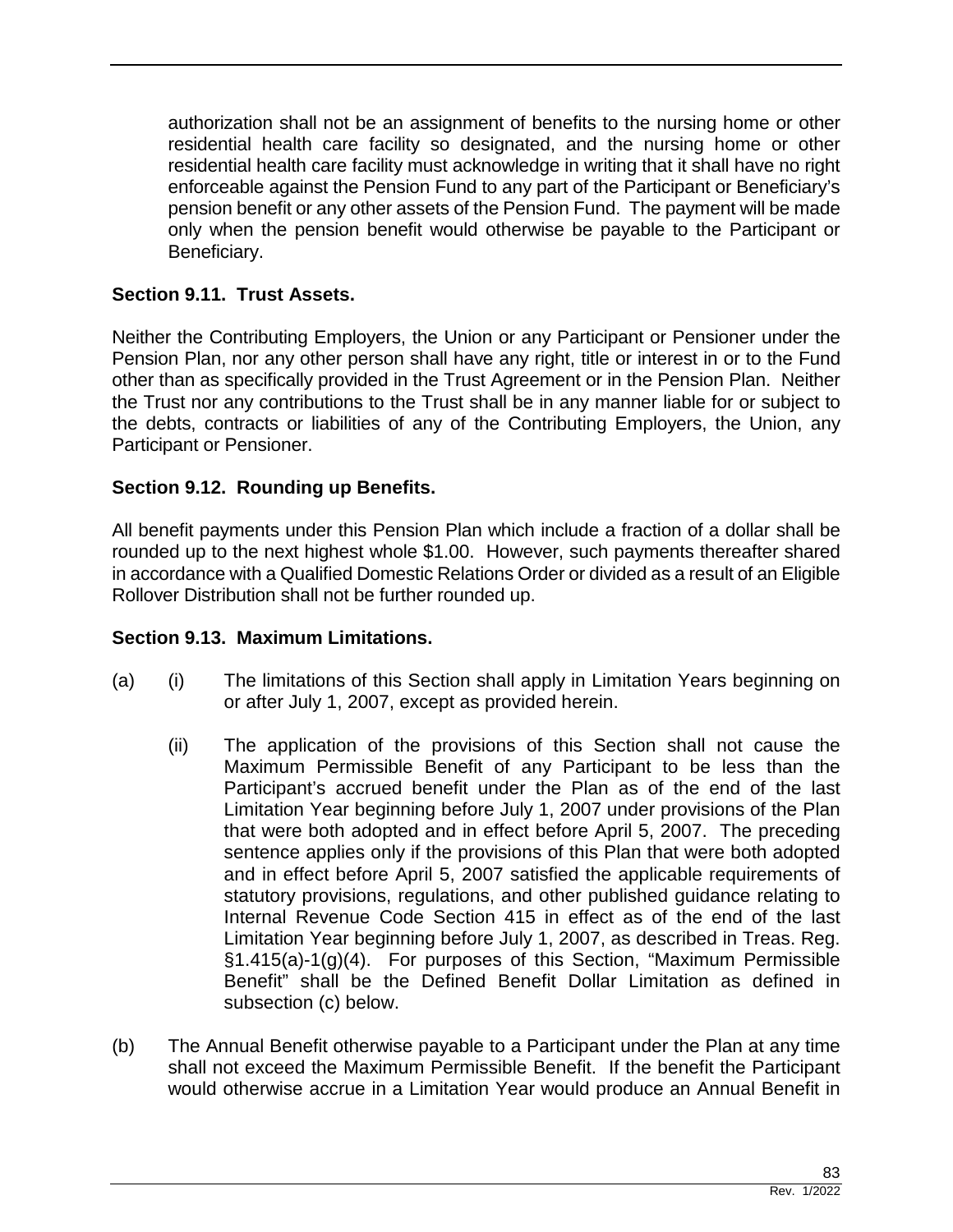excess of the Maximum Permissible Benefit, the benefit shall be limited (or the rate of accrual reduced) to a benefit that does not exceed the Maximum Permissible Benefit.

## (c) *Annual Benefit*.

- (i) The "Annual Benefit" payable to a Participant under this Plan in any Limitation Year may not exceed the Defined Benefit Dollar Limitation. The Defined Benefit Dollar Limitation is \$205,000 (effective January 1, 2013) and , automatically adjusted under Internal Revenue Code Section 415(d), effective January 1 of each year, as published by the Internal Revenue Bulletin, and payable in the form of a straight life annuity. The new limitation shall apply to Limitation Years ending with the calendar year of the date of the adjustment, but a Participant's benefits shall not reflect the adjusted limit prior to January 1 of that calendar year. The automatic annual adjustment of the Defined Benefit Dollar Limitation shall also apply to Participants who have had a separation from employment.
- (ii) Benefit increases resulting from the increase in the limitation of Internal Revenue Code Section 415(b) made by the Economic Growth and Tax Relief Reconciliation Act of 2001 ("EGTRRA") will be provided to all current and former Participants (with benefits limited by Internal Revenue Code Section 415(b)) who have an Accrued Benefit immediately prior to January 1, 2002 (other than an Accrued Benefit resulting solely from a benefit increase as a result of the increase in limitations under Internal Revenue Code Section 415(b)).
- (d) The Annual Benefit (without regard to the age at which benefits commence) payable with respect to a Participant under any defined benefit plan is not considered to exceed the limitations on benefits described in subsection (c) above if the benefits payable with respect to the Participant do not exceed \$10,000 and the Participant was never a Participant in a defined contribution plan of the Employer. In the case of an Employee who has fewer than 10 years of service with the Employer, the \$10,000 amount under the special rule discussed in this subsection (d) shall be reduced by multiplying \$10,000 by a fraction, the numerator of which is the number of years (or part thereof, but not less than one year) of service with the Employer, and the denominator of which is 10. For purposes of this subsection (d), the benefits payable with respect to the Participant for a Limitation Year reflect all amounts payable under the Plan for the Limitation Year, and are not adjusted for form of benefit or commencement date.
- (e) Adjustment for fewer than 10 Years of Participation: If the Participant has fewer than 10 years of participation in the Plan, the Defined Benefit Dollar Limitation as defined in paragraph (c)(i) above shall be multiplied by a fraction—(1) the numerator of which is the number of years (or part thereof, but not less than one year) of participation in the Plan, and (2) the denominator of which is 10.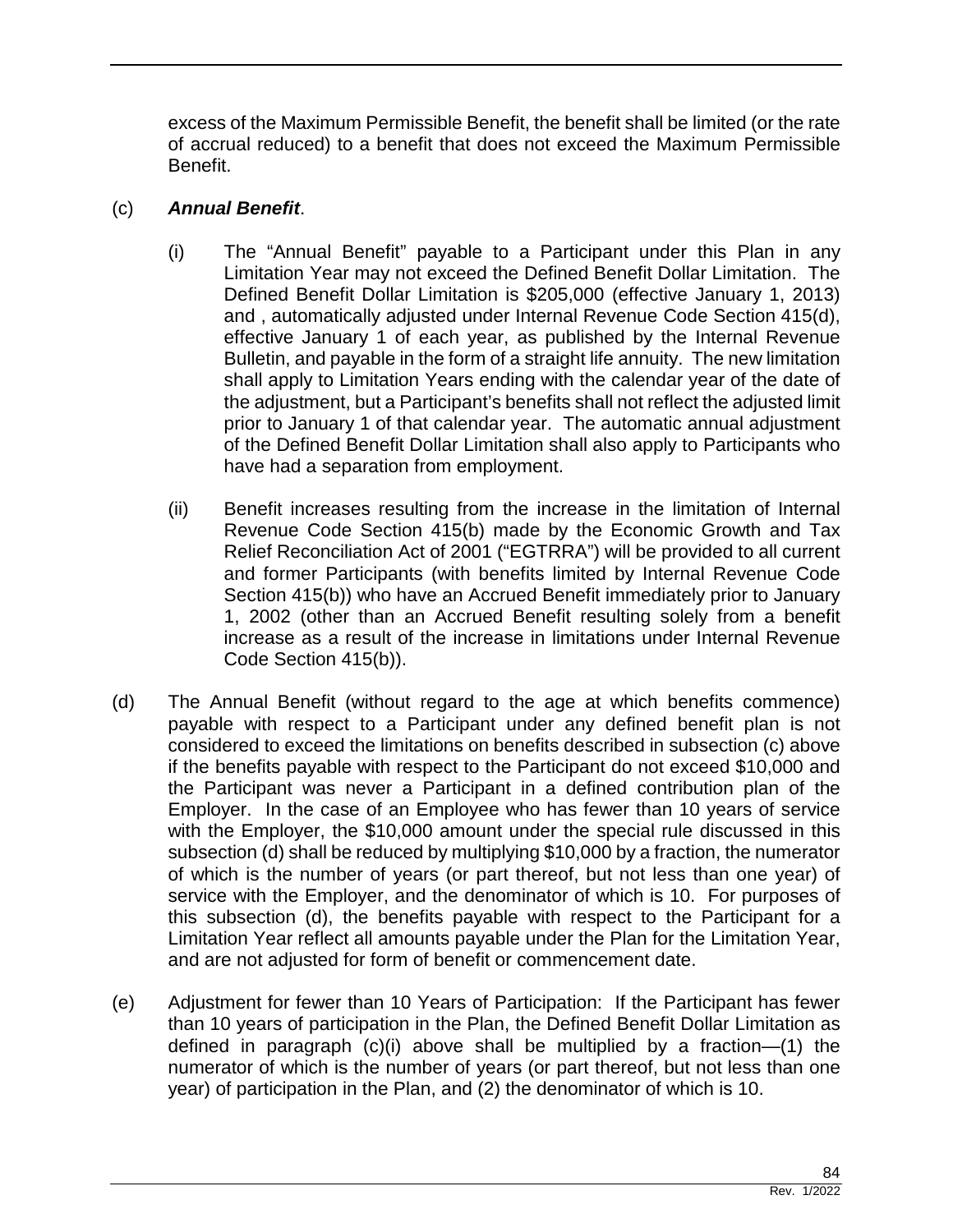# (f) *Adjustment for Defined Benefit Dollar Limitation for Benefit Commencement before Age 62.*

If the benefit of a Participant begins prior to age 62, the Defined Benefit Dollar Limitation applicable to the Participant at such earlier age is an Annual Benefit payable in the form of a straight life annuity beginning at the earlier age that is the actuarial equivalent of the Defined Benefit Dollar Limitation applicable to the Participant at age 62 (adjusted under subsection (e) above, if required). The Defined Benefit Dollar Limitation applicable at an age prior to age 62 is determined as the lesser of:

- (i) the actuarial equivalent (at such age) of the Defined Benefit Dollar Limitation computed using the Applicable Interest Rate and Applicable Mortality Table specified in Plan Sections 1.24 and 1.25, respectively; or
- (ii) the actuarial equivalent (at such age) of the Defined Benefit Dollar Limitation computed using a 5% Applicable Interest Rate and the Applicable Mortality Table as defined in Plan Section 1.25.

Any decrease in the Defined Benefit Dollar Limitation determined in accordance with the paragraph shall not reflect a mortality decrement if benefits are not forfeited upon the death of the Participant. If any benefits are forfeited upon death, the full mortality decrement is taken into account.

## (g) *Defined Benefit Dollar Limitations after Age 65.*

If the benefit of a Participant begins after the Participant attains age 65, the Defined Benefit Dollar Limitation applicable to the Participant at the later age is the Annual Benefit payable in the form of a straight life annuity beginning at the later age that is actuarially equivalent to the Defined Benefit Dollar Limitation applicable to the Participant at age 65 (adjusted under subsection (e) above, if required). The actuarial equivalent of the Defined Benefit Dollar Limitation applicable at an age after age 65 is determined as the lesser of:

- (i) The actuarial equivalent (at such age) of the Defined Benefit Dollar Limitation computed using the Applicable Interest Rate and Applicable Mortality Table specified in Plan Sections 1.24 and 1.25, respectively, or
- (ii) The actuarial equivalent (at such age) of the Defined Benefit Dollar Limitation computed using a 5% Applicable Interest Rate assumption and the Applicable Mortality Table specified in Plan Section 1.25.

## (h) *Benefit Forms not Subject to Internal Revenue Code Section 417(e)(3).*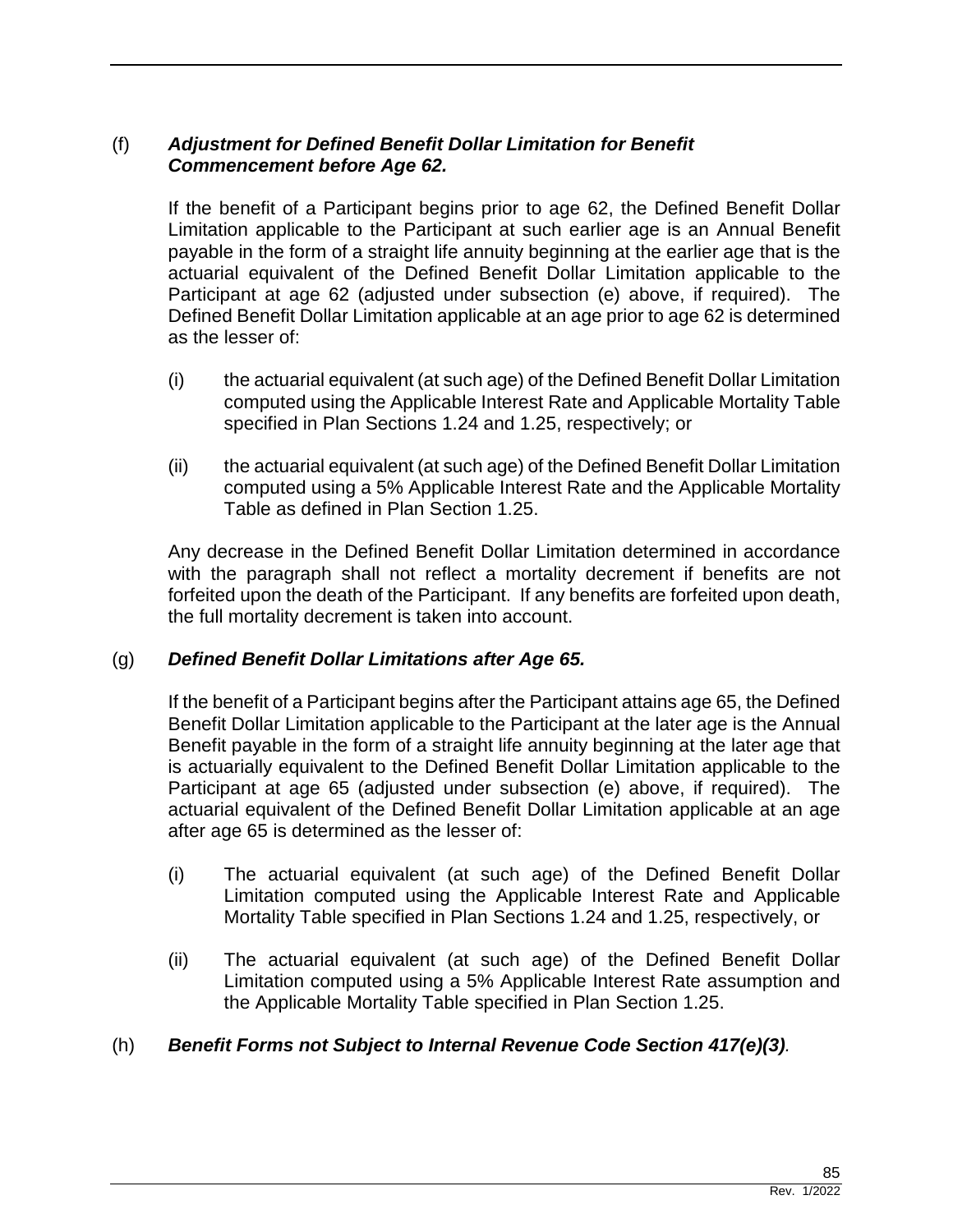The straight life annuity that is actuarially equivalent to the Participant's form of benefit shall be determined under this subsection (h) if the form of the Participant's benefit is a non-decreasing annuity (other than a straight life annuity) payable for a period of not less than the life of the Participant (or, in the case of a qualified preretirement survivor annuity, the life of the surviving spouse).

# (i) **Limitation Years beginning before July 1, 2007.**

For Limitation Years beginning before July 1, 2007, the actuarially equivalent straight life annuity is equal to the annual amount of the straight life annuity commencing at the same Effective Date of Pension that has the same actuarial present value as the Participant's form of benefit computed using whichever the following produces the greater annual amount:

- (A) The Applicable Interest Rate specified in Plan Section 1.24 and the Applicable Mortality Table specified in Plan Section 1.25 for adjusting benefits in the same form; and
- (B) A 5% Applicable Interest Rate assumption and the Applicable Mortality Table specified in Plan Section 1.25 of the Plan for that Effective Date of Pension.

# (ii) **Limitation Years beginning on or after July 1, 2007.**

For Limitation Years beginning on or after July 1, 2007, the actuarially equivalent straight life annuity is equal to the greater of:

- (A) The annual amount of the straight life annuity (if any) payable to the Participant under the Plan commencing at the same Effective Date of Pension as the Participant's form of benefit; and
- (B) The annual amount of the straight life annuity commencing at the same Effective Date of Pension that has the same actuarial present value as the Participant's form of benefit, computed using a 5% Applicable Interest Rate assumption and the Applicable Mortality Table defined in Plan Section 1.25 for that Effective Date of Pension.

# (i) *Benefit Forms Subject to Internal Revenue Code Section 417(e)(3).*

The straight life annuity that is actuarially equivalent to the Participant's form of benefit shall be determined under this subsection if the form of the Participant's benefit is other than a benefit form described in subsection (h) above. In this case, the actuarially equivalent straight life annuity shall be determined as follows:

The actuarially equivalent straight life annuity is equal to the greatest of: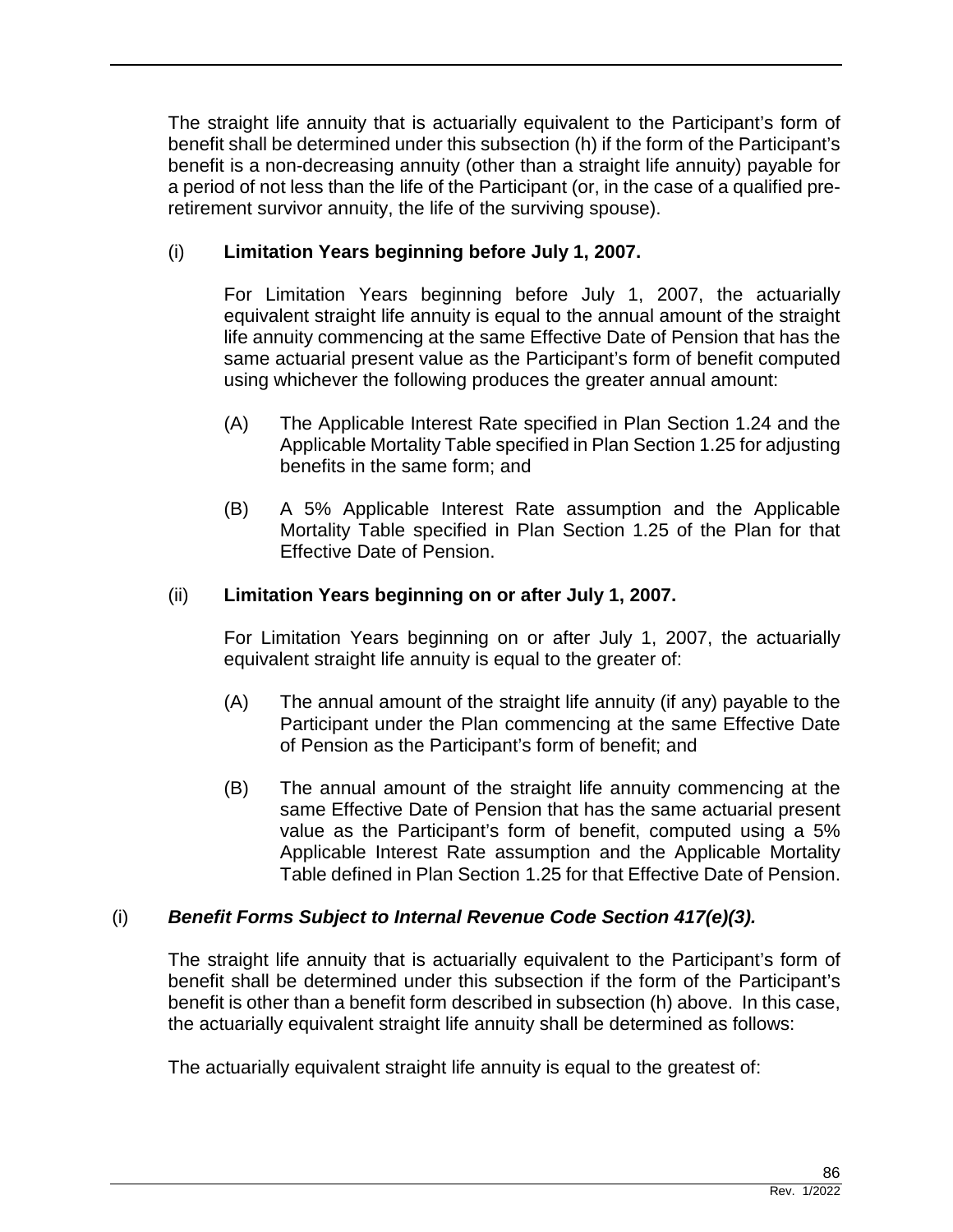- (A) The annual amount of the straight life annuity commencing at the same Effective Date of Pension that has the same actuarial present value as the Participant's form of benefit, computed using the adjustment factors specified in the Plan for adjusting benefits in the same form;
- (B) The annual amount of the straight life annuity commencing at the same Effective Date of Pension that has the same actuarial present value as the Participant's form of benefit, computed using a 5.5% Applicable Interest Rate assumption and the Applicable Mortality Table defined in Plan Section 1.25; or
- (C) The annual amount of the straight life annuity commencing at the same Effective Date of Pension that has the same actuarial value as the Participant's form of benefit, computed using the Applicable Interest Rate defined in Plan Section 1.24 and the Applicable Mortality Table defined in Plan Section 1.25, divided by 1.05.

# (j) *Aggregation with other Plans.*

- (i) Pursuant to Internal Revenue Code Section 415(f)(3)(B), this Plan shall not be aggregated with any other multiemployer plan for purposes of applying the limits in this Section.
- (ii) Where an Employer maintains this Plan and other plans that are not multiemployer plans, only the benefits under this Plan that are provided by the Employer will be aggregated with benefits under the Employer's plans other than multiemployer plans. The Fund may impose a reasonable charge, at the Trustees' discretion, to cover the cost of the actuarial services required to provide the information needed for an Employer to perform the limited aggregation permitted by this paragraph.
- (iii) This Plan shall not be aggregated with any other plan for purposes of applying the Defined Benefit Compensation Limit of Internal Revenue Code Section 415(b)(1)(B) and Treas. Reg. §1.415(b)-1(a)(1)(ii).
- (k) For purposes of this Section, "Limitation Year" means the Calendar Year.
- (l) For purposes of this Section, "Compensation" means:
	- (i) An employee's wages, salaries, fees for professional services, and other amounts received (without regard to whether or not an amount is paid in cash) for personal services actually rendered in the course of employment with an Employer, to the extent that the amounts are includible in gross income (or to the extent amounts would have been received and includible in gross income but for an election under Internal Revenue Code Sections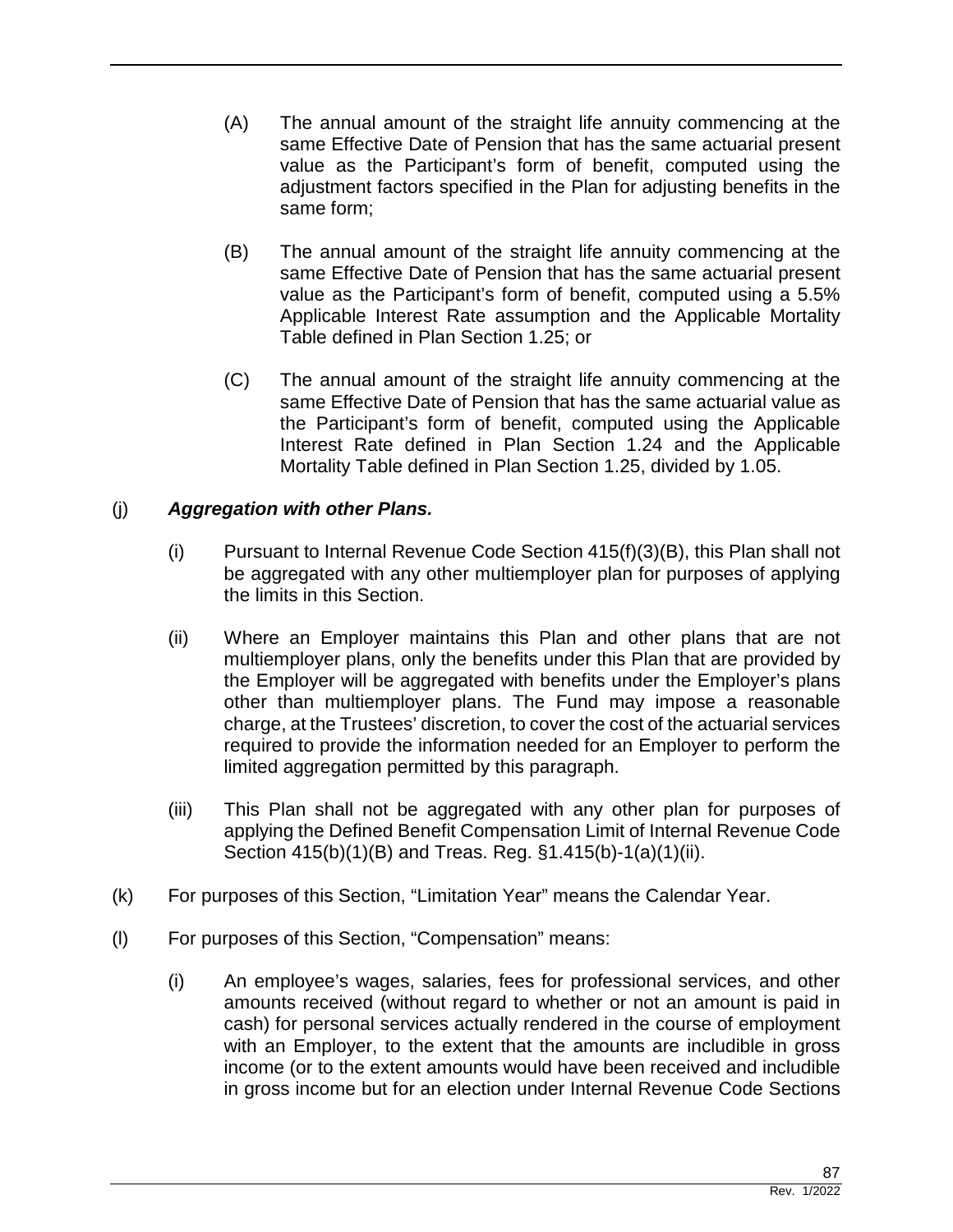125(a), 132(f)(4), 402(e)(3), 402(h)(1)(B), 402(k), or 457(b)). These amounts include, but are not limited to, commissions paid to salespersons, compensation for services on the basis of a percentage of profits, commissions on insurance premiums, tips, bonuses, fringe benefits, and reimbursements or other expense allowances under a non-accountable plan as described in Treas. Reg. §1.62-2(c).

- (ii) For purposes of paragraph (i) above, "wages" includes wages within the meaning of Internal Revenue Code Section 3401(a) (for purposes of income tax withholding at the source), plus amounts that would be included in wages but for an election under Internal Revenue Code Sections 125(a), 132(f)(4), 402(e)(3), 402(h)(1)(B), 402(k), or 457(b). However, any rules that limit the remuneration included in wages based on the nature or location of the employment or the services performed (such as the exception for agricultural labor in Internal Revenue Code Section 3401(a)(2)) are disregarded for this purpose.
- (iii) Items not included in "Compensation." Compensation does not include:
	- (A) Employer contributions (other than elective contributions described in Internal Revenue Code Sections 402(e)(3), 408(k)(6), 408(p)(2)(A)(i) or 457(b)) to a plan of deferred compensation (including a simplified employee pension described in Internal Revenue Code Section 408(k) or a simple retirement account described in Internal Revenue Code Section 408(p), and whether or not qualified) to the extent that the contributions are not includible in the gross income of the employee for the taxable year in which contributed. In addition, any distribution from a plan of deferred compensation (whether or not qualified) is not considered as compensation for purposes of this Section, regardless of whether such amounts are includible in the gross income of the employee when distributed.
	- (B) Amounts realized from the exercise of a nonstatutory option (which is an option other than a statutory option as defined in Treas. Reg. §1.421-1(b)), or when restricted stock or other property held by an employee either become freely transferable or is no longer subject to a substantial risk of forfeiture;
	- (C) Amounts realized from the sale, exchange or other disposition of stock acquired under a statutory stock option;
	- (D) Other amounts that receive special tax benefits, such as premiums for group-term life insurance (but only to the extent that the premiums are not includible in the gross income of the employee and are not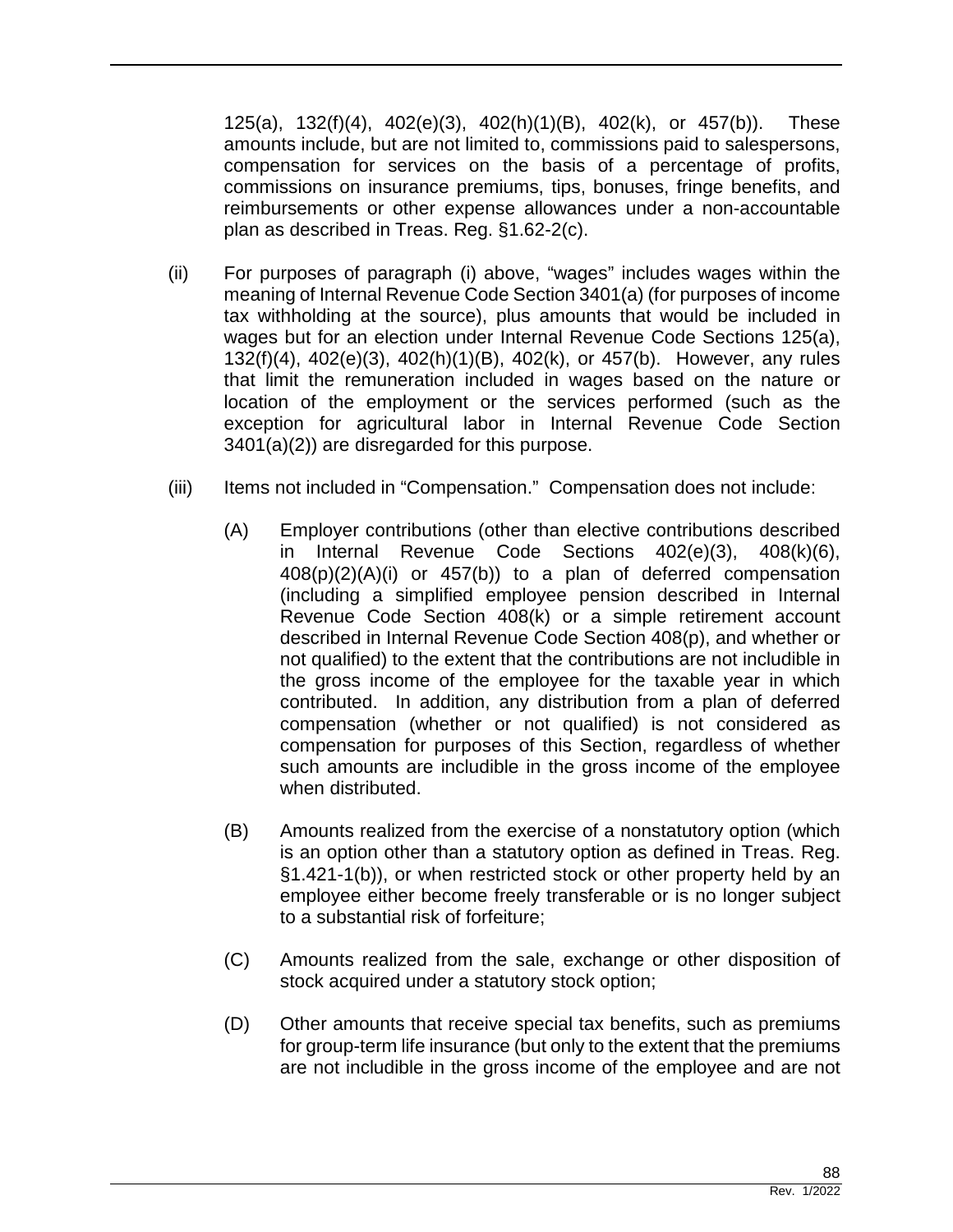salary reduction amounts that are described in Internal Revenue Code Section 125);

- (E) Other items of remuneration that are similar to any of the items listed in subparagraphs (A) through (D) above.
- (iv) For any self-employed individual, Compensation shall mean earned income.
- (v) (A) Except as otherwise provided in this paragraph (v), in order to be taken into account for a Limitation Year, Compensation for purposes of this Section must be actually paid or made available to an employee (or, if paid or made available earlier, includible in the gross income of the employee) within the Limitation Year. For this purpose, Compensation is treated as paid on a date if it is actually paid on that date or it would have been paid on that date but for an election under Internal Revenue Code Sections 125, 132(f)(4), 401(k), 403(b), 408(k), 408(p)(2)(A)(i), or 457(b).
	- (B) Except as otherwise provided in this paragraph (v), in order to be taken into account for a Limitation Year, Compensation within the meaning of this Section must be paid or treated as paid to the employee (in accordance with the rules of subparagraph (v)(A) above) prior to the employee's severance from employment with the Employer.
	- (C) Notwithstanding the provisions of subparagraph (v)(D), Compensation for a Limitation Year includes amounts earned during the Limitation Year but not paid during the Limitation Year solely because of the timing of pay periods and pay dates if: (1) these amounts are paid during the first few weeks of the next Limitation Year; (2) the amounts are included on a uniform and consistent basis with respect to all similarly situated employees; and (3) no Compensation is included in more than one Limitation year.

## (D) **Compensation Paid After Severance.**

(I) Any Compensation described in this subparagraph (v)(D) does not fail to be Compensation within the meaning of this Section pursuant to the rule of subparagraph (v)(B) merely because it is paid after the employee's severance from employment with the Employer, provided the Compensation is paid by the later of 2  $\frac{1}{2}$  months after severance from employment with the Employer or the end of the Limitation Year that includes the date of severance from employment with the Employer.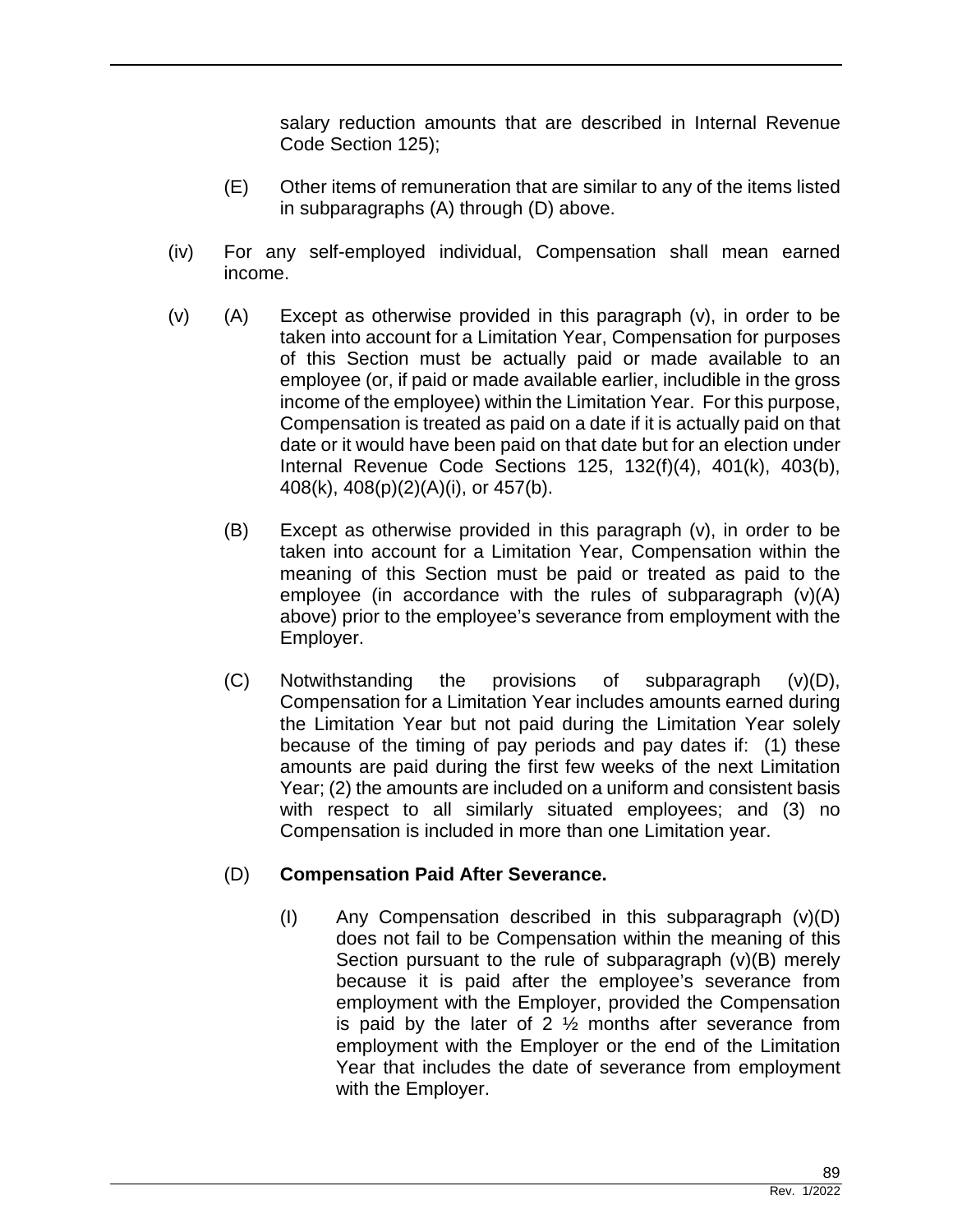- (II) Regular Pay after Severance. An amount is described in this clause (D)(II) if:
	- *1.* The payment is regular Compensation for services during the employee's regular working hours, or Compensation for services outside the employee's regular working hours (such as overtime or shift differential), commissions, bonuses, or other similar payments; and
	- *2.* The payment would have been paid to the employee prior to severance from employment if the employee had continued in employment with the Employer.
- (III) Any payment that is not described in clause (D)(II) is not considered Compensation under clause (D)(I) if paid after severance from employment with the Employer, even if it is paid within the time period described in clause (D)(I).
- (IV) Notwithstanding anything to the contrary in this subparagraph (D), a payment after severance from employment from an Employer for whom services were provided is considered to be Compensation as long as the individual receiving the payment is employed by any Employer maintaining the Plan. Thus, a Participant is treated as having a severance from employment under this subparagraph (D) only when the Participant is no longer providing services to any Employer maintaining the Plan.
- (vi) Back pay, within the meaning of Treas. Reg.  $\S$ 1.415(c)-2(g)(8), shall be treated as Compensation for the Limitation Year to which the back pay relates to the extent the back pay represents wages and compensation that would otherwise be included under this definition.
- (vii) Only compensation considered for purposes of Internal Revenue Code Section 401(a)(17) shall be taken into account for purposes of this Section as follows:

The annual compensation of each Participant taken into account for determining all benefits provided under the Plan shall not exceed \$200,000, as adjusted for cost-of-living increases in accordance with Internal Revenue Code Section 401(a)(17)(B).

(m) The Trustees are entitled to rely on a representation by an Employer that the pension payable to a Participant under this Plan to the extent attributable to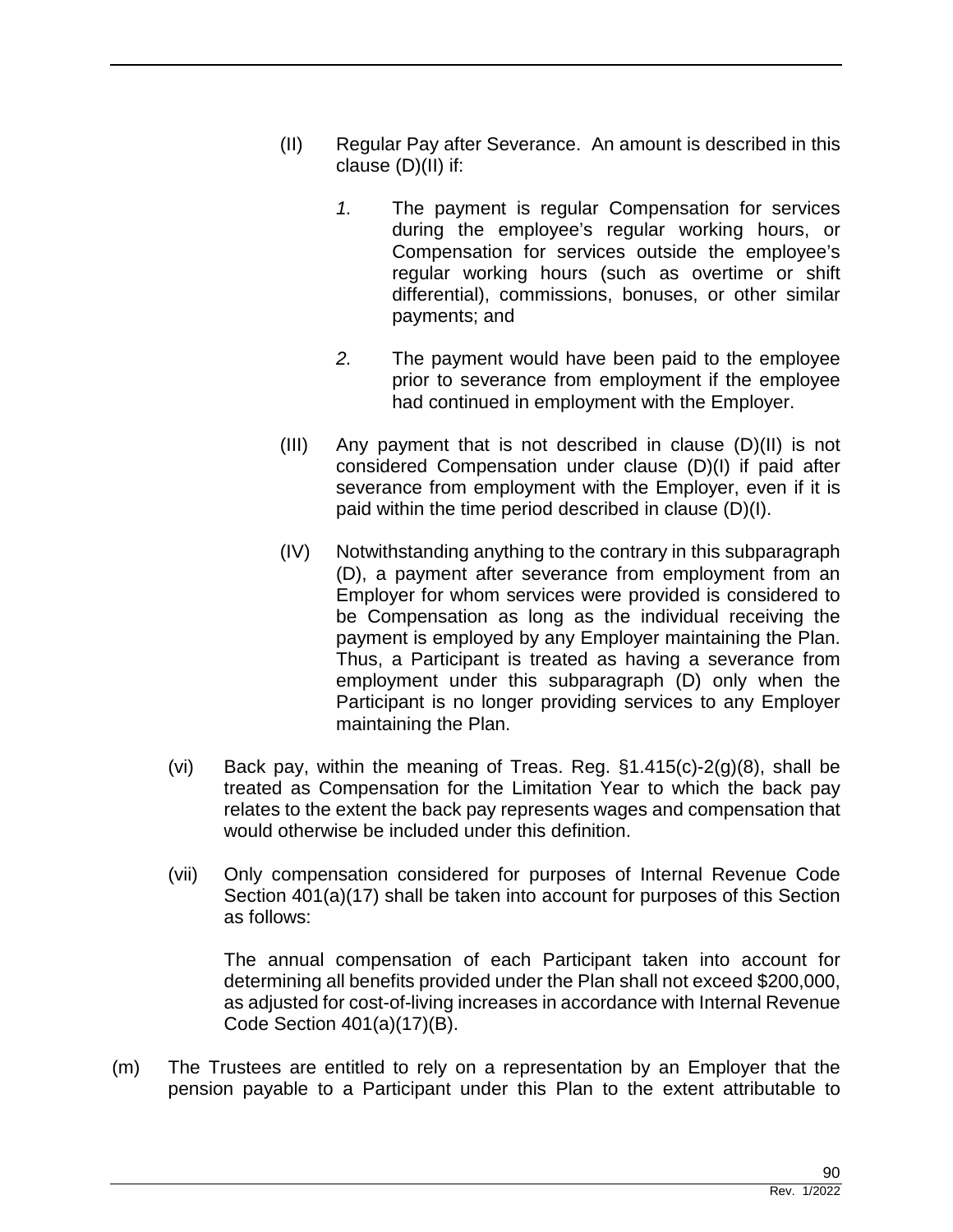employment with the Employer, does not, together with any other pension payable to him/her under any other plan maintained by the Employer, whether or not terminated, and to the extent attributable to employment with the Employer, exceed the limitations of Internal Revenue Code Section 415.

- (n) The benefits paid under this Plan will not exceed the limitations set forth in this Section. If a Participant on his Effective Date of Pension is not eligible for full monthly benefits under this Plan because of the operation of this Section, his/her monthly benefits will be recalculated annually thereafter until he/she is receiving a full monthly benefit under the Plan's terms without operation of this Section. Each recalculation will be based on this Section with any applicable adjustment to reflect cost of living increases as set forth in paragraph (c)(i).
- (o) In calculating the benefit of a Participant's surviving Spouse or Beneficiary, the benefit of such Spouse or Beneficiary first shall be calculated based on the amount to which the Participant would have been entitled without regard to the limits imposed by this Section. The limits of this Section then will be applied to the resulting benefit amount.

# **Section 9.14. Designation of Beneficiary.**

A Participant or Pensioner may designate a person or persons as a Beneficiary or Beneficiaries to receive the Death Benefits, if any, provided in accordance with Plan Sections 7.01, 7.02 or 8.02, or any benefits due but not yet received by the Pensioner at the time of his death, by forwarding such designation to the Fund Office in a form acceptable to the Board of Trustees. Designated Beneficiaries other than individual(s) are not acceptable; however, a trust or an estate may be a designated Beneficiary. See also Plan sections 6.02(e)(i)(A) (spousal consent requirement at retirement) and 6.03 (preretirement surviving spouse pension) for limitations on beneficiary designations. A Participant or Pensioner shall have the right to change his designation of Beneficiary without the consent of the Beneficiary, but no change shall be effective or binding on the Trustees unless it is received by the Fund Office prior to the time any payments are made to the Beneficiary whose designation is on file with the Fund Office. Any benefits provided in accordance with Plan Sections 7.01, 7.02 or 8.02, or any benefits due but not yet received by the Pensioner at the time of his death, shall be paid to the most recently designated Beneficiary filed with the Trustees. If such designated Beneficiary, who has survived the Pensioner or Participant, dies, and further payments are due for periods after the death, and if no successor Beneficiary named by the Participant is still then living, such payments shall be made to the designated Beneficiary's survivor(s), as applicable, according to the order listed in Plan Section 9.15.

## **Section 9.15. No Designated Beneficiary.**

If a Participant has not designated a Beneficiary or if there is no designated Beneficiary alive at the death of a Participant, any benefits provided under Plan Sections 7.01, 7.02 or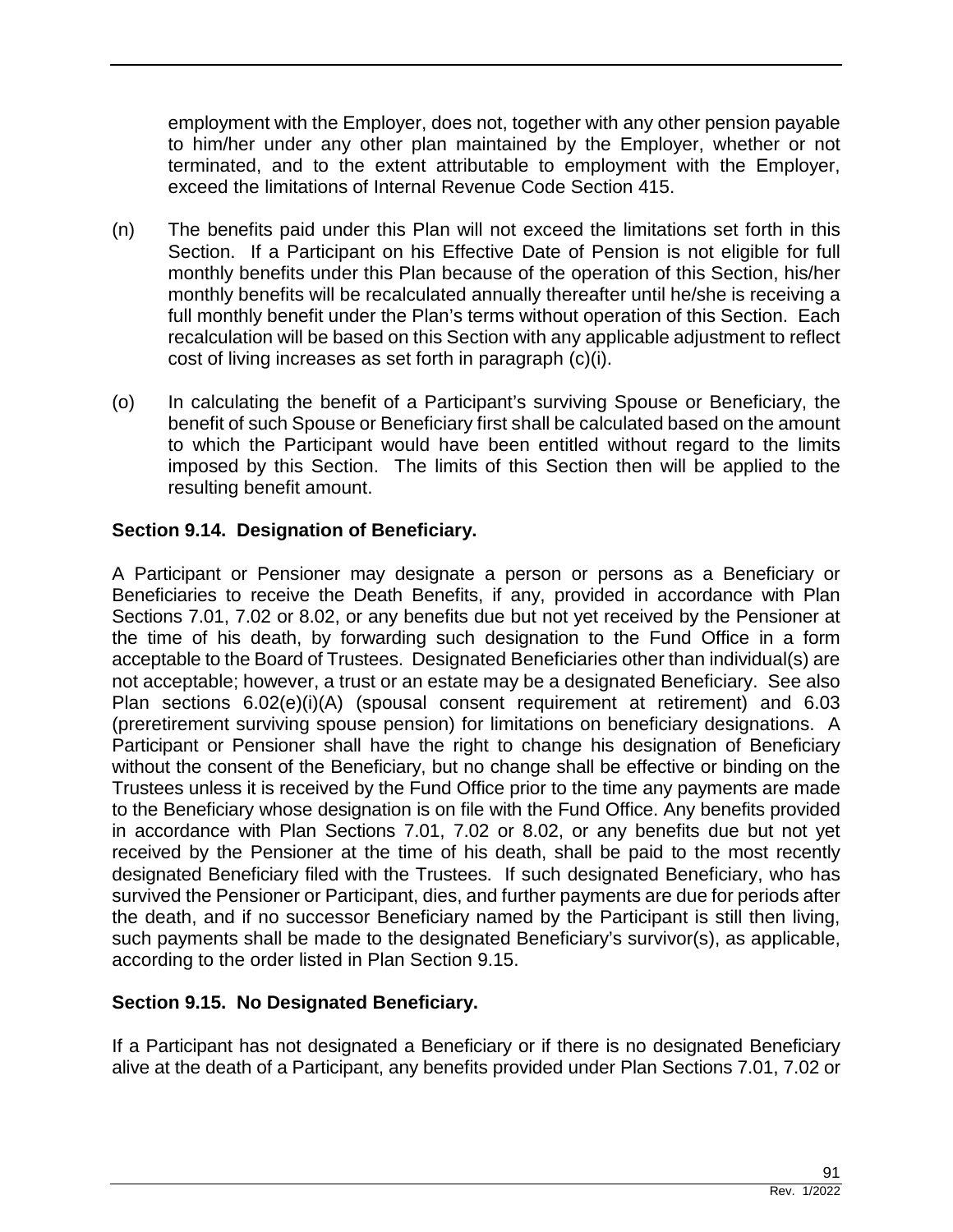8.02, or any benefits due but not yet received by the Pensioner at the time of his death, shall be payable to the person listed below in the order listed:

- (a) to the Participant's Spouse;
- (b) if no surviving Spouse, to his surviving children, divided equally between them;
- (c) if no surviving Spouse or surviving children, to his surviving parents, divided equally between them;
- (d) if no surviving Spouse or surviving children or surviving parents, to his surviving siblings, divided equally between them.

If there are no survivors under (a)-(d) above, such benefits will not be paid to anyone, including an estate, and such amounts will be forfeited to the Trust Fund.

This Plan Section 9.15 shall also apply to the survivors of a Beneficiary, if no successor Beneficiary named by the Participant is still living, or to the survivors of a surviving Spouse, and there were benefits due but not yet received by the Beneficiary or surviving Spouse at the time of his or her death.

### **Section 9.16. Minor Beneficiary.**

If benefits from this Fund are payable to a minor, the Trustees may pay the benefits due to the minor to the person having present custody or care of the minor with whom the minor resides. Such recipient on behalf of the minor must agree in writing to apply the payments solely for the minor's support. The Trustees also have the discretion to make any payments of benefits to a minor by depositing the payments in a federally insured savings account in the sole name of the minor and by giving written notice of such deposit to the minor. Payments made in the manner set forth in this Section shall operate to discharge the Trustees from any liability to the minor or anyone representing his interest. No payment shall be made under this Section to a government agency.

### **Section 9.17. Merger.**

Benefits to persons from other plans which have merged into this Plan shall be subject to the applicable terms of any merger agreements between the plans. In applying an applicable provision of a merged plan under terms of such a merger agreement, the definition of Spouse in Section 6.01(c) shall apply. In the case of any merger or consolidation with or transfer of assets or liabilities to any other plan, each Participant shall be entitled to receive a benefit immediately after the merger, consolidation, or transfer which is equal to or greater than the benefit he would have been entitled to receive immediately before the merger, consolidation, or transfer.

## **Section 9.18. Adjustment for Delayed Initiation of Benefit Payments.**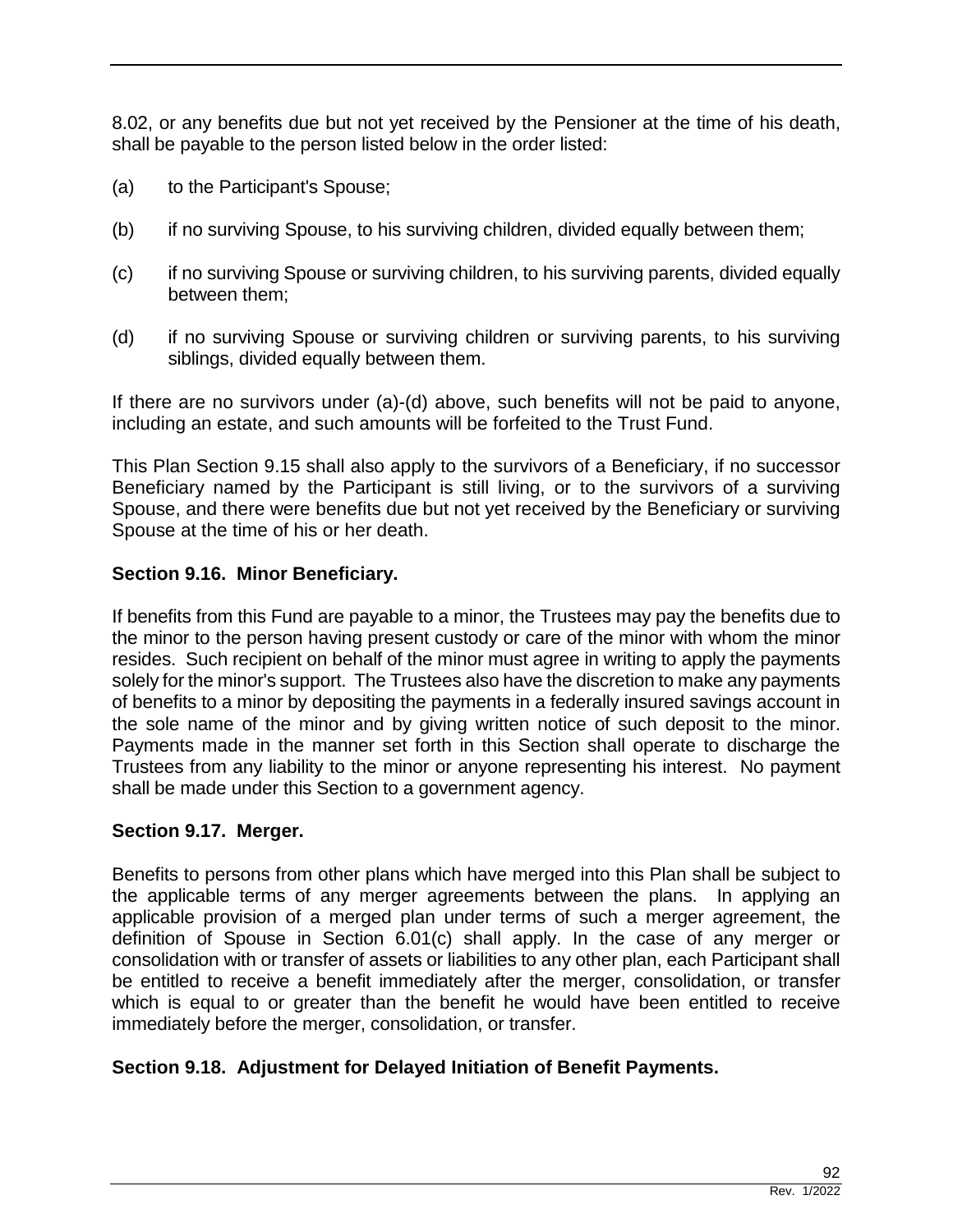- (a) In the case of a Participant for whom benefits were not suspended pursuant to Paragraph 9.07(b)(vi) above, if the Effective Date of Benefits is after the Participant's Normal Retirement Age, the benefit accrued at Normal Retirement Age will be actuarially increased for each complete calendar month between Normal Retirement Age and the Effective Date of Benefits.
- (b) If a Participant first becomes entitled to additional benefits after Normal Retirement Age, whether through additional Pension Credit or because of a benefit increase, the actuarial increase in those benefits will start from the date they would have been paid rather than from Normal Retirement Age.
- (c) The actuarial increase will be calculated using the factors set forth in Subsection 9.05(e) above.

## **Section 9.19. Disclaimer of Benefits.**

If a Beneficiary signs and delivers to the Fund Office a written disclaimer of Plan benefits which satisfies the requirements of Internal Revenue Code Section 2518 and the Regulations thereunder, and the benefits, but for the disclaimer, would otherwise pass to such individual as a result of the death of a Participant or a Beneficiary, the individual executing such disclaimer of benefits shall be deemed to have failed to survive the deceased Participant or Beneficiary. For such a disclaimer to be effective for purposes of the Plan, the following conditions must be satisfied:

- (a) The disclaimer must be an irrevocable and unqualified written refusal by the individual who would otherwise receive Plan benefits as a Beneficiary not to accept such benefits;
- (b) The written disclaimer must be received in the Fund Office no later than the date that is nine (9) months after the date of death of the Participant or Beneficiary by reason of which the disclaiming individual would be entitled to Plan benefits;
- (c) The disclaiming individual has not accepted any portion of the Plan benefits being disclaimed;
- (d) As a result of the disclaimer, the Plan benefits are paid in accordance with the Plan document and without any direction on the part of the individual making the disclaimer to a person other than the individual making the disclaimer, and
- (e) The disclaimer must satisfy the requirements of applicable state law as demonstrated by a legal opinion, acceptable to the Trustees or their designee, from an attorney hired and paid by the Beneficiary.

Disclaimers are only permitted for a Death Benefit to a non-spouse Beneficiary under Sections 7.01 or 7.02.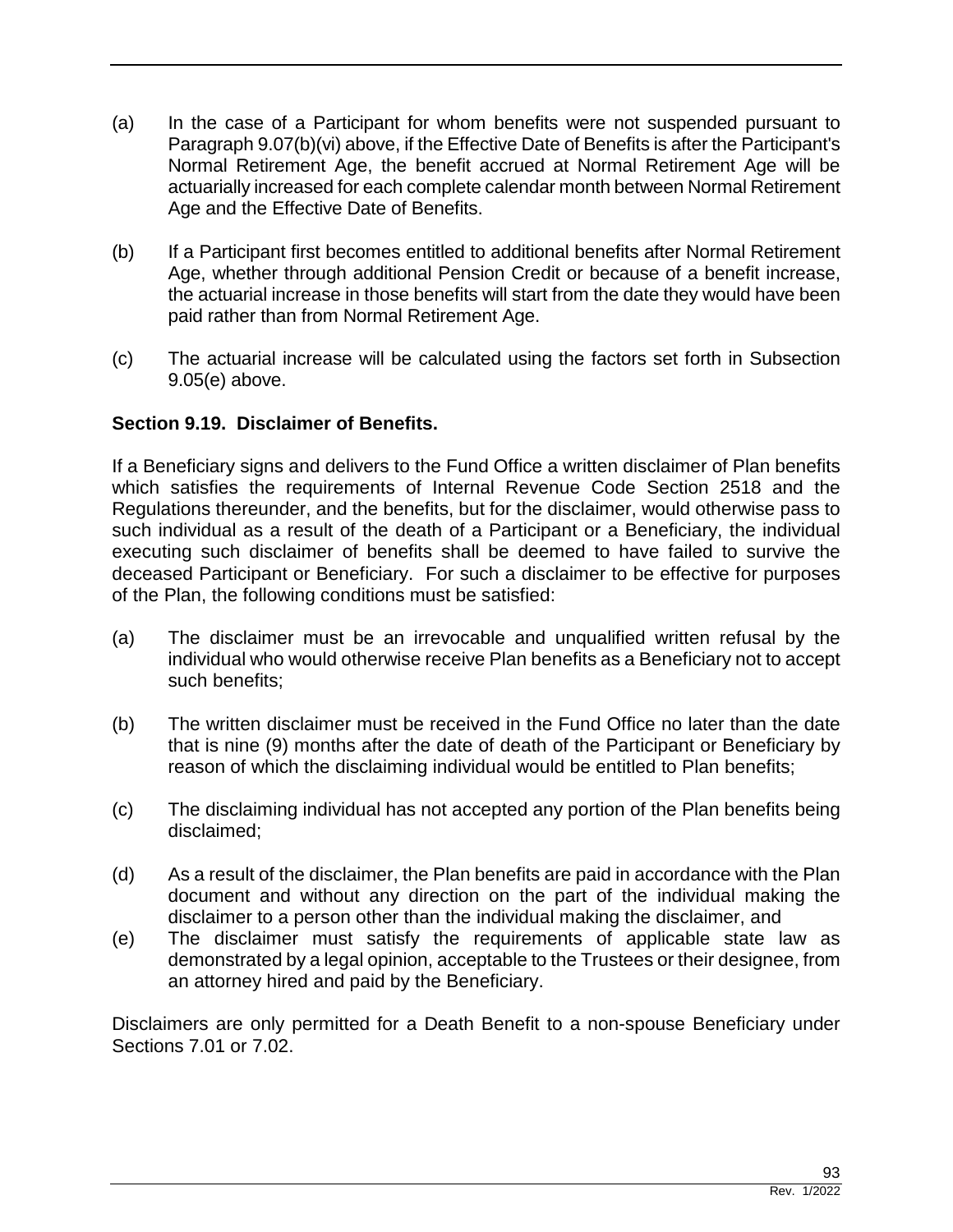## **ARTICLE 10**

### **General Provisions**

#### **Section 10.01. Non-Reversion.**

It is expressly understood that in no event shall any of the corpus or assets of the Pension Fund revert to the Contributing Employers or be subject to any claims of any kind or nature by the Contributing Employers, except for the return of an erroneous contribution within the time limits prescribed by law.

### **Section 10.02. Limitation of Liability.**

This Plan has been adopted by the Trustees on the basis of an actuarial estimate, which has established to the fullest extent possible that the contributions will, if continued, be sufficient to maintain the Plan on a permanent basis, fulfilling the funding requirements of ERISA.

However, it is recognized as possible that, in the future, the income and/or the liabilities of the Fund may be substantially different from those previously anticipated.

It is understood that this Pension Plan can be fulfilled only to the extent that the Fund has assets available from which to make the pension payments. Consequently, the Trustees shall have prepared, annually, an actuarial evaluation of the Fund.

No Employer has any liability, directly or indirectly, to provide the benefits established by this Plan beyond the obligation of the Employer to make contributions as stipulated in his Collective Bargaining Agreement or otherwise as provided by the Trust Agreement, this Plan or by law. In the event that at any time the Pension Fund does not have sufficient assets to permit continued payments on a sound actuarial basis under this Pension Plan, nothing contained in the Pension Plan and the Trust Agreement shall be construed as obligating the Employer to make benefit payments or contributions (other than the contributions for which the Employer may be obligated by his Collective Bargaining Agreement) in order to provide for the benefits established by the Pension Plan.

Likewise, there shall be no liability upon the Board of Trustees, individually or collectively, or upon the Employers, District Council, or Union to provide the benefits established by this Plan if the Pension Fund does not have assets to make such benefit payments.

### **Section 10.03. Delinquent Employers.**

If a Contributing Employer fails to make contributions to the Fund in a timely fashion, the Trustees may assess liquidated damages and interest, and may take whatever actions they deem appropriate to collect all amounts due and enforce the obligation to contribute, in accordance with the terms of the Trust Agreement and ERISA Sections 502(g)(2) and 515.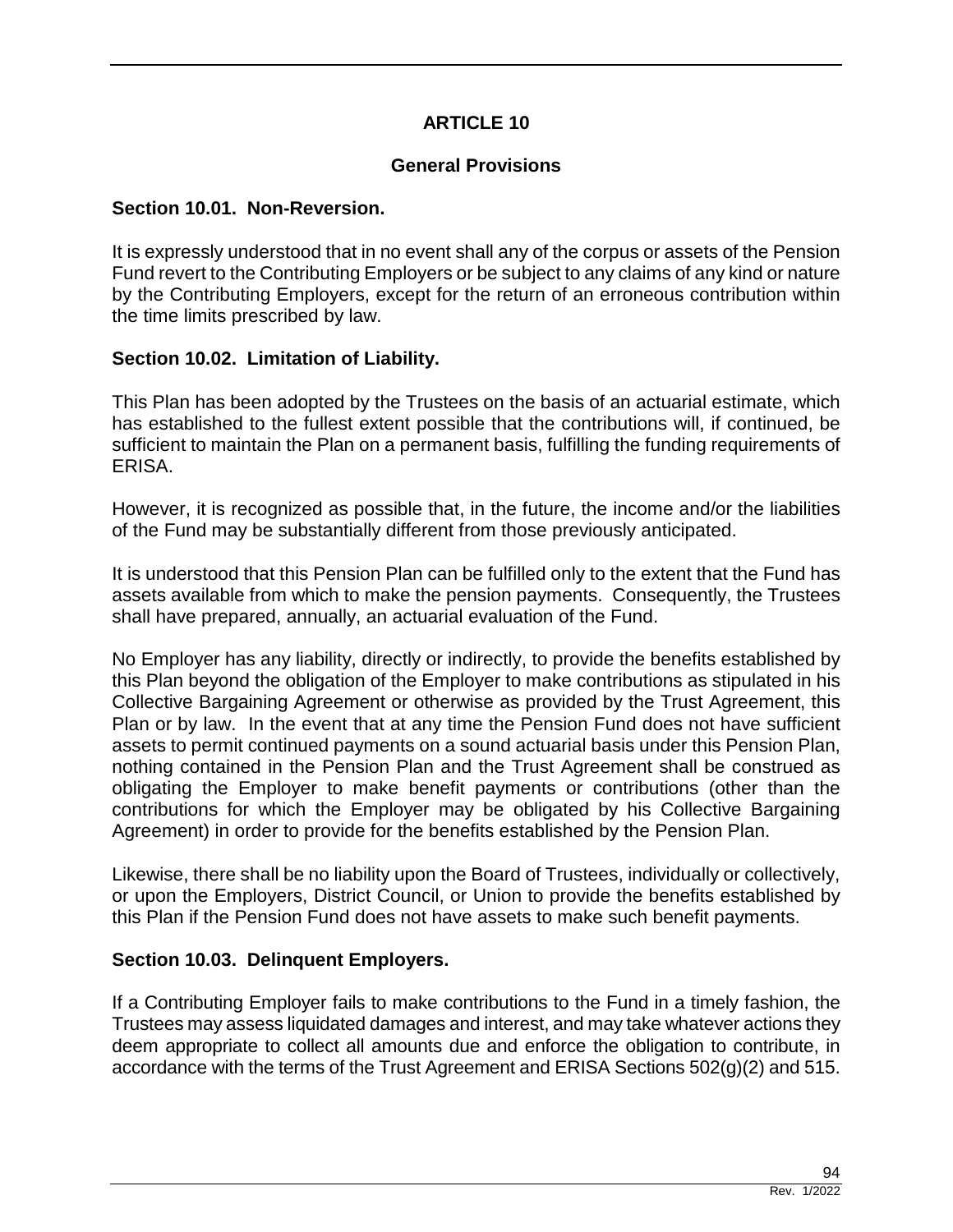Nothing in this Section shall be construed as a waiver or limitation of the Plan's or the Trustees' right to enforce an Employer's obligation to contribute in any type of proceeding.

# **Section 10.04. Termination or Modification of Obligation to Contribute.**

The financing of benefits provided by the Plan is based on the continued contribution of Employers, as required by the Collective Bargaining Agreement with the Union.

If a Union and an Employer should enter into a Collective Bargaining Agreement requiring contributions to the Fund and then fail to renew such agreement, or enter into an agreement which does not require the continuation of contributions to the Fund, or requires a lesser rate of contributions, to the extent permitted under Internal Revenue Code Section 411(d)(6) and 411(a)(3)(E), and as otherwise authorized under Plan Section 11.01 and the Trust Agreement, the Trustees have the authority to take such action as they deem appropriate in their discretion with respect to all of the Employees of all the Employers in that Local Union jurisdiction including but not limited to the following in order to maintain that group of Employees, or the Fund as a whole, on a sound actuarial basis:

- (a) The Trustees shall have the right to terminate the Employers' status as Contributing Employers and to terminate or reduce any pension benefits to former Employees of the Employers if the total amount contributed by said Contributing Employers is less than the actuarially determined value of the pension benefits approved for former Covered Employees of such Contributing Employers.
- (b) The Trustees shall have the right to adjust or cancel the credit of any Employees or former Employees, or modify the conditions for entitlement to any benefits, in order to maintain an actuarially sound relationship between the contributions made on account of such Employees or former Employees and any benefits accrued by them.

However, any cancellation of Pension Credit shall not apply to any periods of employment (or any benefits attributable thereto) for which the Employers were obligated to contribute to the Fund under the terms of a Collective Bargaining Agreement or other written agreement.

## **Section 10.05. Unauthorized Representations.**

The Fund shall not be bound by the representations of any person, other than the Trustees, regarding participation in and eligibility for benefits under this Plan, status of Employees or Employers or any other matter relating to the Pension Plan or Fund.

## **Section 10.06. Authority.**

The Trustees shall have the sole responsibility and the sole control of the operation and administration of the Plan and shall have the full power, discretion, and authority to take all action and to make all decisions and interpretations which may be necessary or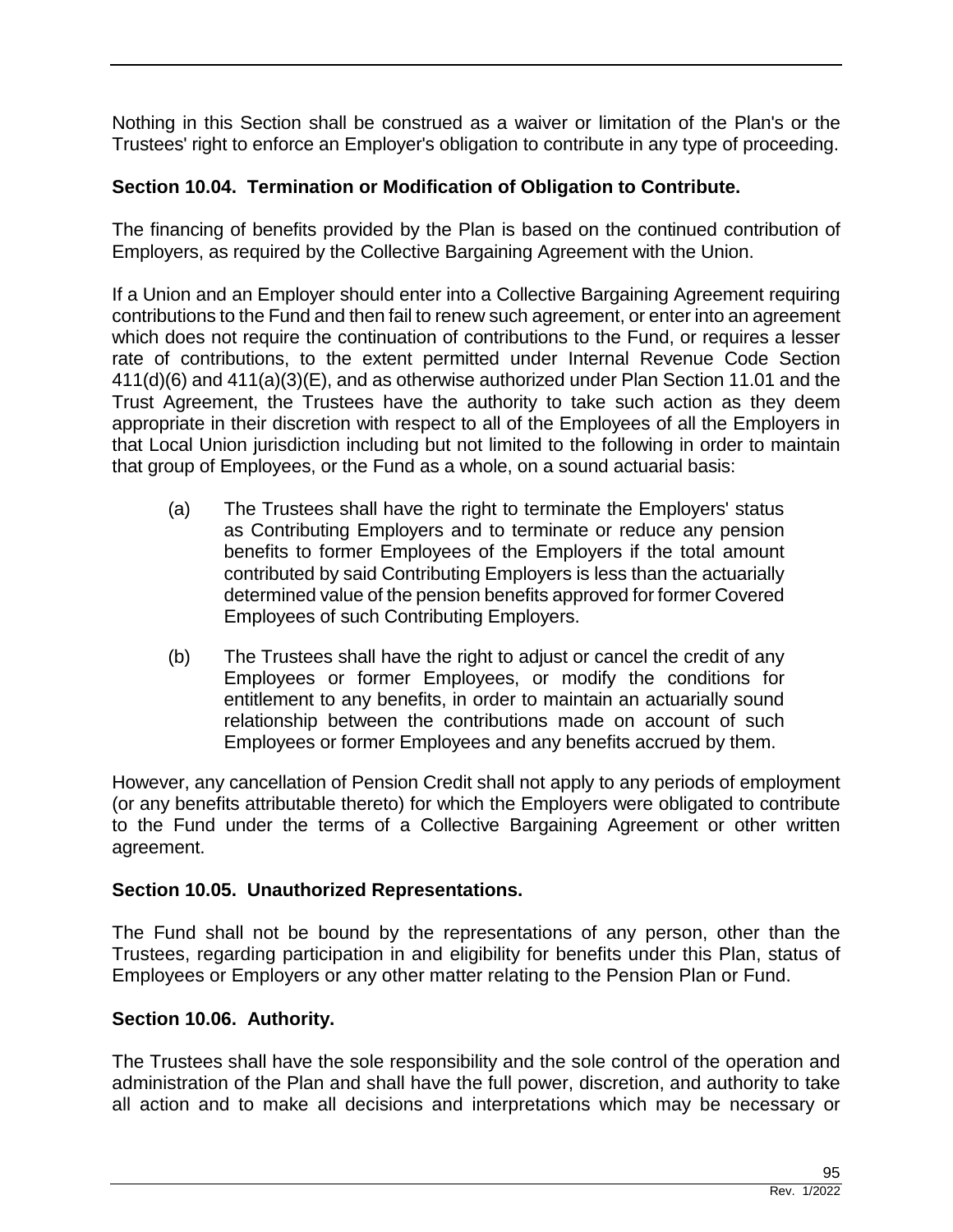appropriate in order to administer and operate the Plan, including, without limiting the generality of the foregoing, the power, duty, discretion and responsibility to:

- (a) Resolve and determine all disputes or questions arising under the Plan, including the power and discretion to determine the rights of Pensioners, Participants and Beneficiaries, and their respective benefits, and to remedy any ambiguities, inconsistencies or omissions;
- (b) Adopt such rules of procedure and regulations as in their opinion may be necessary for the proper and efficient administration of the Plan and as are consistent with the Plan;
- (c) Implement the Plan in accordance with its terms and the rules and regulations adopted as above and with the Trust Agreement;
- (d) Determine the eligibility of any Employee as a Participant and the crediting and distribution of the Trust pursuant to the terms of the Plan and the Trust; and
- (e) Establish and carry out a funding policy and method consistent with the objectives of the Trust, the Plan, and ERISA pursuant to which the Trustees shall determine the Plan's liquidity and financial needs.

## **Section 10.07. Severability.**

In the event that any provision(s) of this Plan shall be held illegal or invalid for any reason, said illegality or invalidity shall not affect the remaining provisions of this Plan; and the provision(s) held illegal or invalid shall be fully severable and the Plan shall be construed as if said illegal or invalid provision had never been inserted herein.

### **Section 10.08. Grammatical Construction.**

Pronouns or other words indicating masculine, feminine or neuter gender shall be deemed to include other genders unless the context clearly indicates otherwise, and singular words shall include the plural in all cases where such meaning would be appropriate.

### **Section 10.09. Top Heavy Plan Requirements.**

For any Top Heavy Plan Year, the Plan shall provide vesting provisions meeting the requirements of Internal Revenue Code Section 416(b) and a minimum benefit meeting the requirements of Internal Revenue Code Section 416(c).

For purposes of this Section, the benefits provided under the Plan for the employees of each Contributing Employer shall be treated as a separate plan maintained by such Contributing Employer, the provisions of this section shall be applicable separately to each such separate plan, and the term "Plan" shall mean such a separate plan.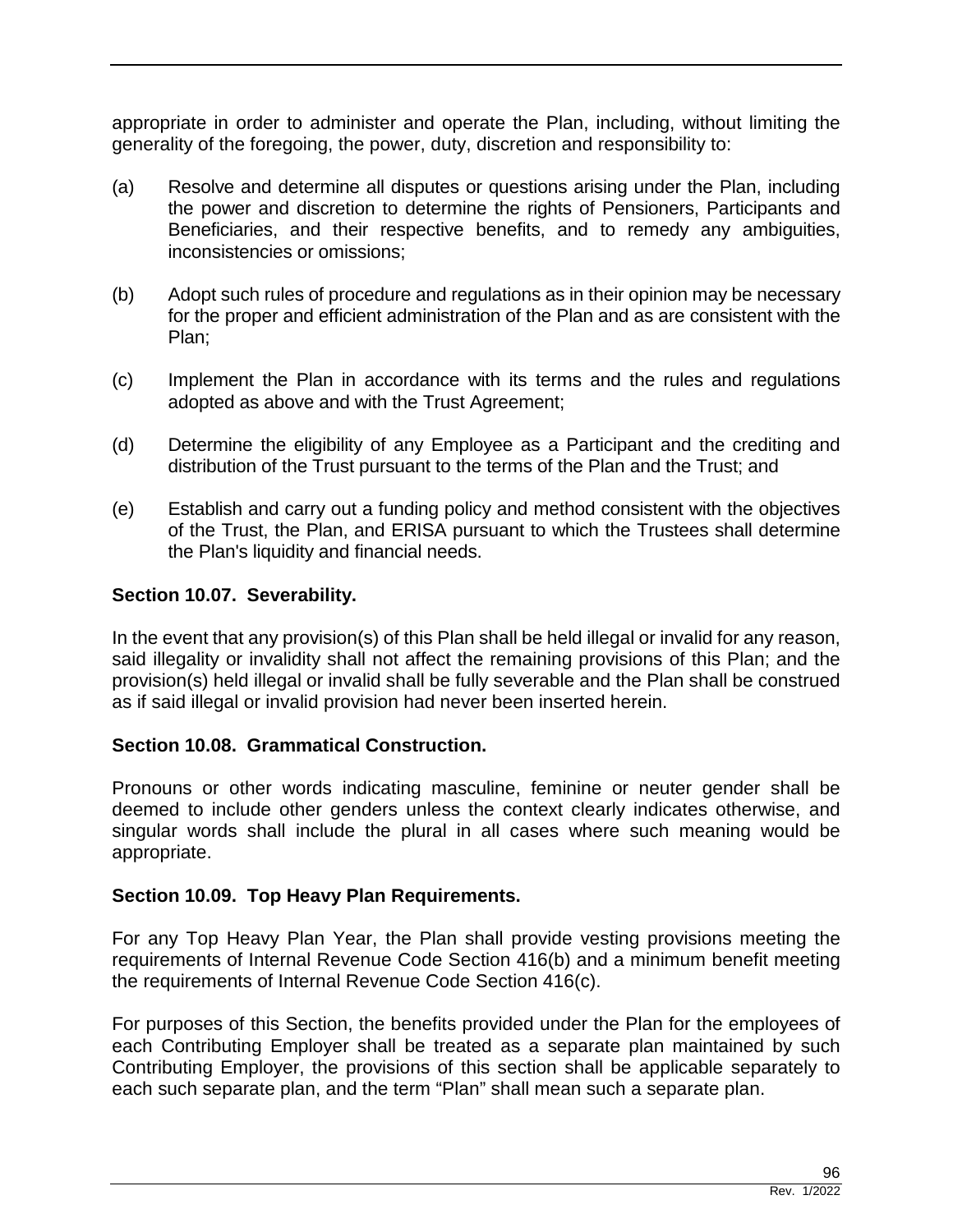# (a) *Determination of Top Heavy Status.*

- (i) The Plan shall be a Top Heavy Plan for any Plan Year in which, as of the Determination Date, the Plan is a Top Heavy Plan as defined in Paragraph 10.09(b)(ix) below.
- (ii) A Participant's Present Value of Accrued Benefit as of the Determination Date must be determined as of the most recent valuation date which is within the 12-month period ending on the Determination Date. The Accrued Benefit for a current employee shall be determined as if the employee terminated service as of such valuation date.

# (b) *Special Top Heavy Definitions.*

- (i) "Aggregation Group" means either a Required Aggregation Group or a Permissive Aggregation Group as hereinafter determined.
	- (A) Required Aggregation Group: In determining a Required Aggregation Group hereunder, each plan of the Employer in which a Key Employee is a participant, and each other plan of the Employer which enables any plan in which a Key Employee participates to meet the requirements of Internal Revenue Code Sections 401(a)(4) and 410, will be required to be aggregated. Such group shall be known as a Required Aggregation Group, and each plan in the group will be considered a Top Heavy Plan if the Required Aggregation Group is a Top Heavy Group. No plan in the Required Aggregation Group will be considered a Top Heavy Plan if the Required Aggregation Group is not a Top Heavy Group.
	- (B) Permissive Aggregation Group: The Employer may also include any other plan not required to be included in the Required Aggregation Group, provided the resulting group, taken as a whole, would continue to satisfy the provisions of Internal Revenue Code Sections 401(a)(4) and 410. Such group shall be known as a Permissive Aggregation Group, and in such case, only a plan that is part of the Required Aggregation Group will be considered a Top Heavy Plan if the Permissive Aggregation Group is a Top Heavy Group. No plan in the Permissive Aggregation Group will be considered a Top Heavy Plan if the Permissive Aggregation Group is not a Top Heavy Group.
	- (C) Only those plans of the Employer in which the Determination Dates fall within the same calendar year shall be aggregated in order to determine whether such plans are Top Heavy Plans.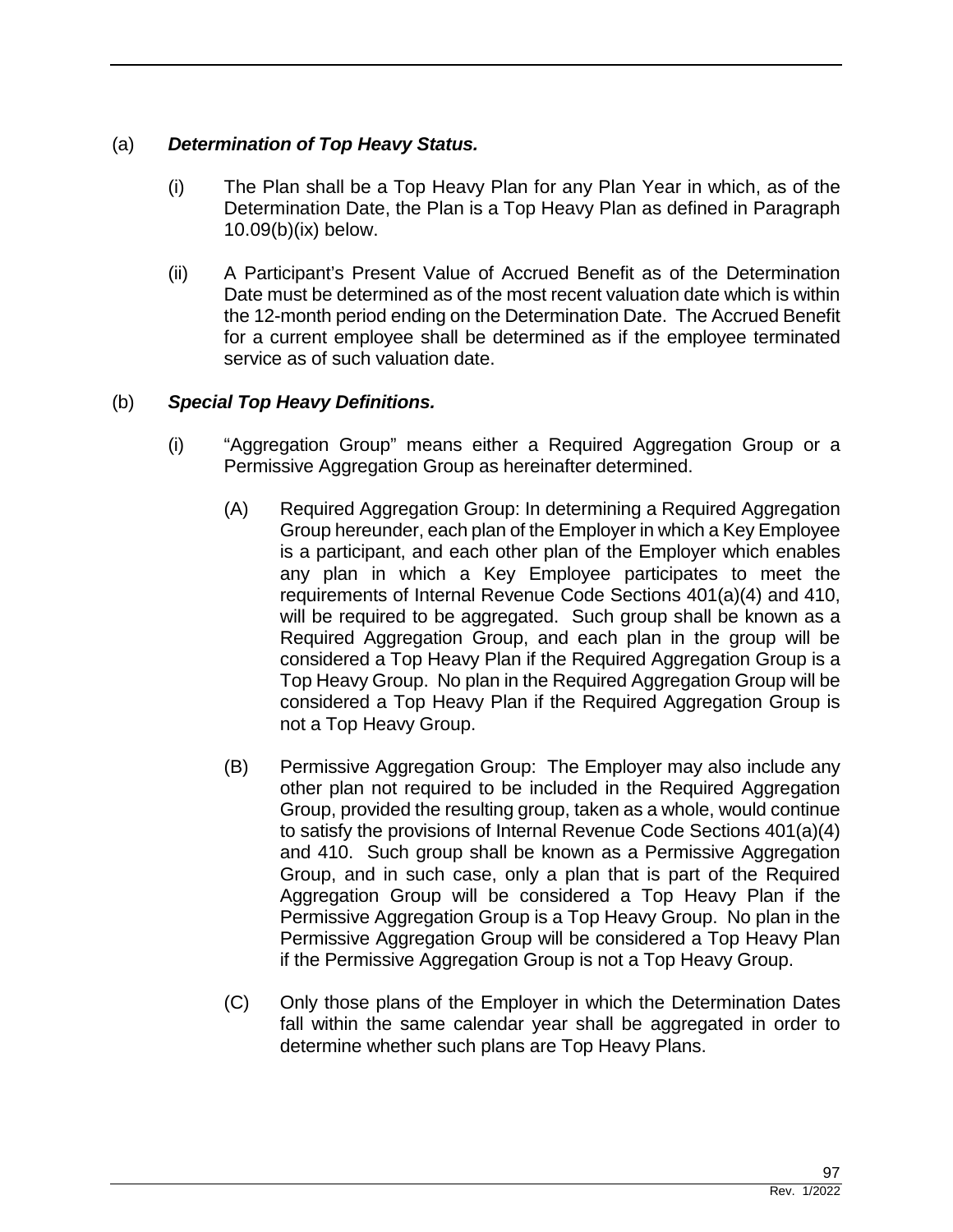- (ii) "Compensation" means "compensation" as defined in Plan Subsection 9.13(l).
- (iii) "Determination Date" means the last day of the preceding Plan Year.
- (iv) "Key Employee" means any employee or former employee who, at any time during the Plan Year or any of the four (4) preceding Plan Years, is (1) an officer of the Employer whose annual compensation is greater than 50% of the amount in effect under Internal Revenue Code Section 415(b)(1)(A) for any Plan Year in the determination period; (2) one of ten employees owning (by attribution or otherwise) the largest interests in the Employer if such individual's compensation exceeded the dollar limit on annual additions to defined contribution plans under Internal Revenue Code Section 415(c)(1)(A); (3) a 5-percent owner of the Employer; or (4) a 1-percent owner of the Employer having annual Compensation is excess of \$150,000. For purposes of determining whether a person is an officer under (1), above, no more than fifty (50) Employees (or, if less, the greater of three (3) or ten percent (10%) of Employees) will be treated as officers. In addition, persons who are merely nominal officers will not be treated as Key Employees solely by reason of their titles as officers. For purposes of (2), above, if two (2) employees have the same interest in the Employer, the employee with the greater annual Compensation from the Employer will be treated as having the larger interest.

Notwithstanding the foregoing, effective July 1, 2002, "Key Employee" means any employee or former employee (including any deceased employee) who at any time during the Plan Year that includes the Determination Date was an officer of the Employer having annual compensation greater than \$130,000 (as adjusted under Internal Revenue Code Section 416(i)(1)); a five-percent (5%) owner of the Employer; or a one-percent (1%) owner of the Employer having annual compensation of more than \$150,000. For purposes of this subsection, annual compensation means compensation within the meaning of Internal Revenue Code Section 415(c)(3). The determination of who is a Key Employee will be made in accordance with Internal Revenue Code Section 416(i)(1) and the applicable regulations and other guidance of general applicability thereunder.

- (v) "Non-Key Employee" means any employee who is not a Key Employee.
- (vi) "Present Value of Accrued Benefit" means in the case of a defined benefit plan, a Participant's present value of accrued benefit as determined under the provisions of the defined benefit plan.
- (vii) For Limitation Years beginning before January 1, 2000, "Super Top Heavy Plan" means a Plan for which, as of the Determination Date, the Present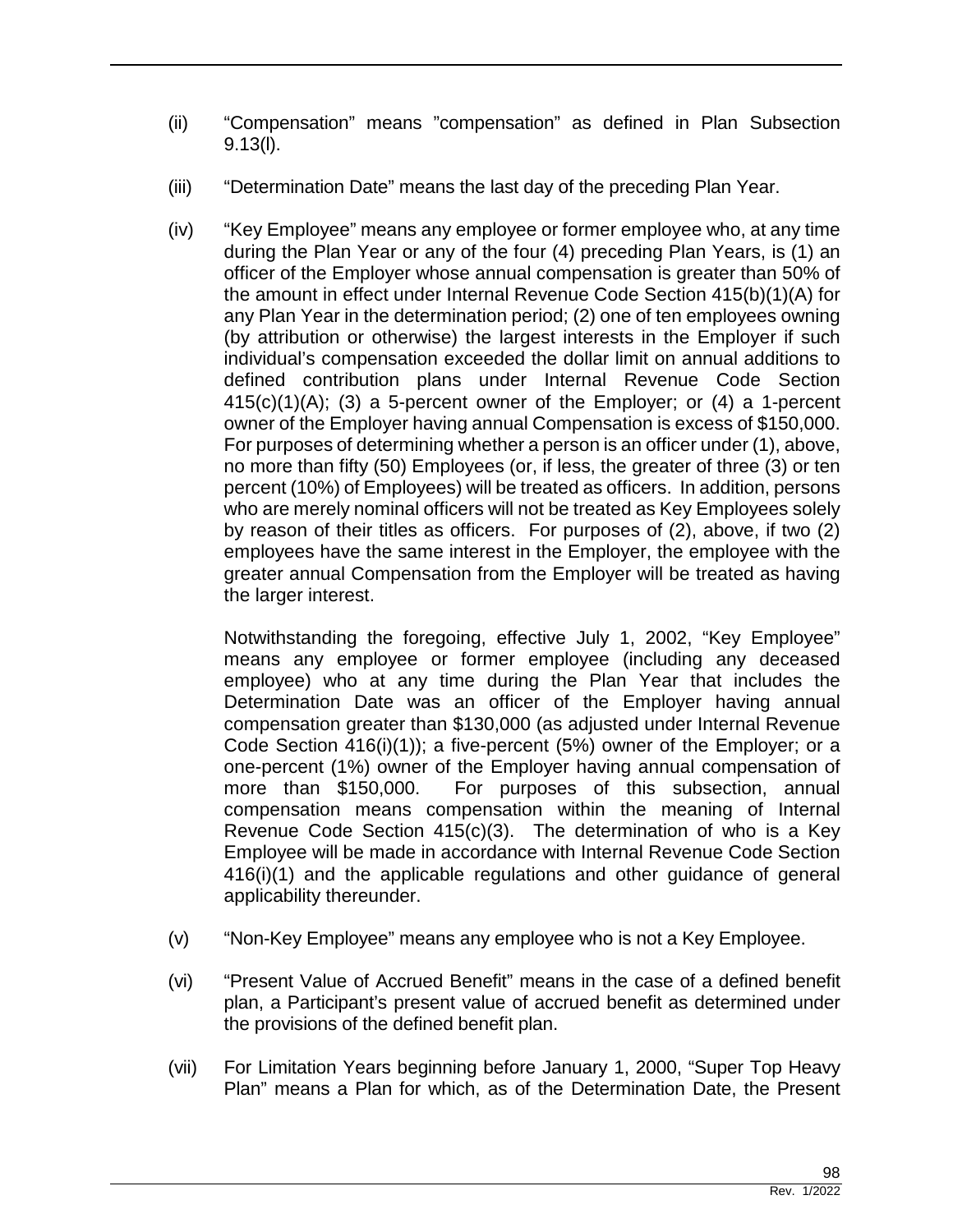Value of Accrued Benefits of Key Employees or the sum of the Accrued Benefits of Key Employees under this Plan and any plan of an Aggregation Group, exceeds ninety percent (90%) of the Present Value of Accrued Benefits or the Accrued Benefits of all Participants under this Plan and any plan of an Aggregation Group. Effective for Limitation Years beginning after December 31, 1999, any provisions for Super Top Heavy Plans will not apply.

(viii) "Top Heavy Group" means an Aggregation Group in which, as of the Determination Date, the sum of the Present Value of Accrued Benefits of Key Employees under all defined benefit plans included in the group, and the Aggregate Accounts of Key Employees under all defined contribution plans included in the group, exceeds sixty percent (60%) of a similar sum determined for all Participants. The value of an employee's Accrued Benefit distributed during the 5-year period ending on the Determination Date will be included in determining whether an Aggregation Group is a Top Heavy Group. The preceding sentence shall also apply to distributions under a terminated plan which if it had not been terminated would have been required to be included in an Aggregation Group. However, if a former employee has not performed any services for the Employer maintaining the Plan at any time during the 5-year period ending on the Determination Date or if an employee is not a Key Employee on the Determination Date but was a Key Employee for any Calendar Year prior to the Determination Date, the value of his or her Accrued Benefit will not be included in determining whether an Aggregation Group is a Top Heavy Group.

Notwithstanding the foregoing, effective July 1, 2002 the present values of accrued benefits and the amounts of account balances of an employee as of the Determination Date shall be increased by the distributions made with respect to the employee under the Plan and any plan aggregated with the Plan under Internal Revenue Code Section 416(g)(2) during the one-year period ending on the Determination Date. The preceding sentence shall also apply to distributions under a terminated plan which, had it not been terminated, would have been aggregated with the Plan under Internal Revenue Code Section 416(g)(2)(A)(i), and in the case of a distribution made for a reason other than severance from employment, death, or disability, this provision shall be applied by substituting "five-year period" for "one-year period." In addition, effective January 1, 2002, the accrued benefits and accounts of any individual who has not performed service for the Employer during the one-year period ending on the Determination Date shall not be taken into account in determining whether the Plan is a Top Heavy Plan.

(ix) "Top Heavy Plan" means a Plan as to which, as of the Determination Date, the Present Value of Accrued Benefits of Key Employees, or the sum of the Accrued Benefits of Key Employees under this Plan and any plan of an Aggregation Group, exceeds sixty percent (60%) of the Present Value of Accrued Benefits or the Accrued Benefits of all Participants under this Plan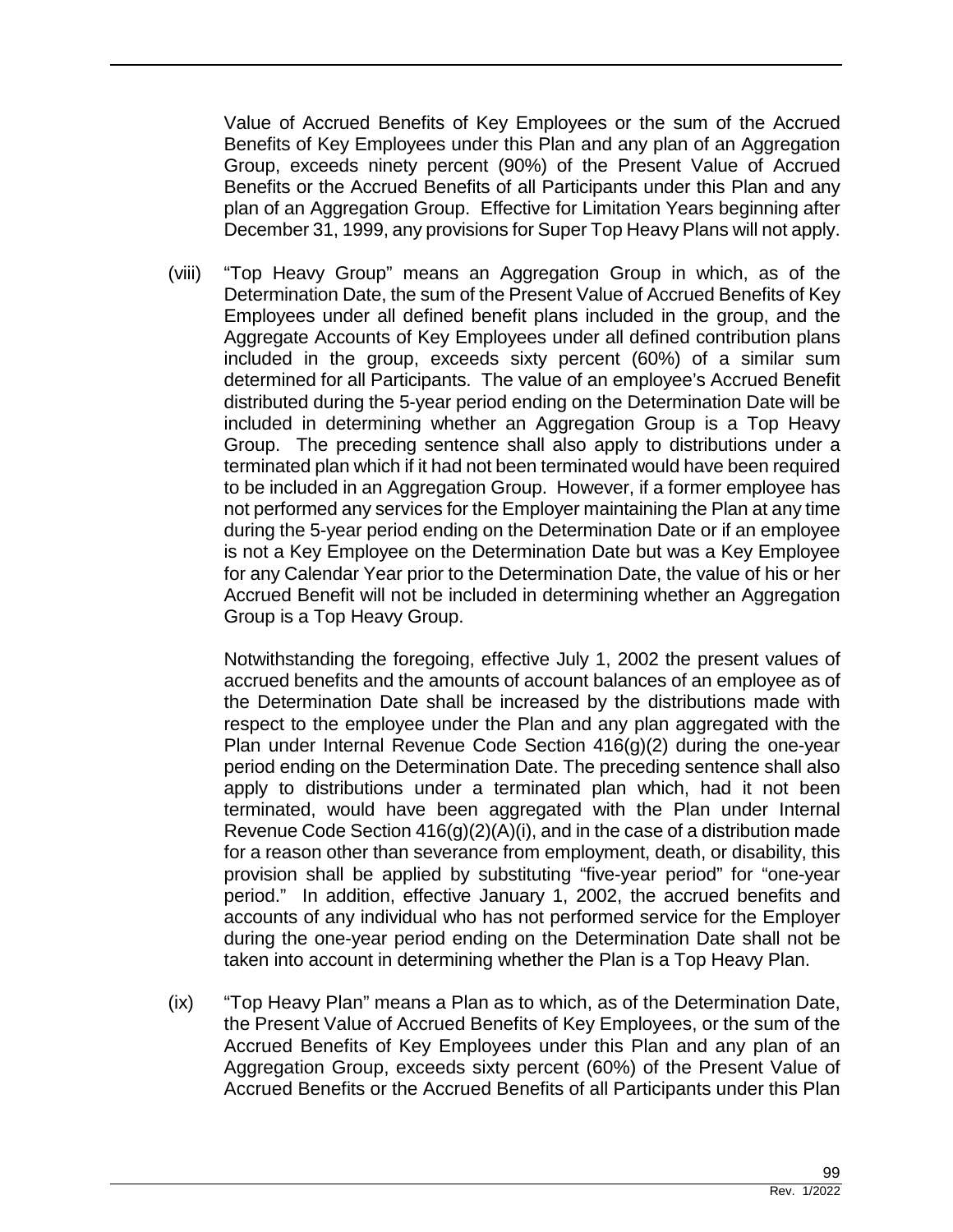and any plan of an Aggregation Group. The value of an employee's Accrued Benefit distributed during the 5-year period ending on the Determination Date will be included in determining whether a plan is a Top Heavy Plan. The preceding sentence shall also apply to distributions under a terminated plan which if it had not been terminated would have been required to be included in an Aggregation Group. However, if a former employee has not performed any services for the Employer maintaining the Plan at any time during the 5-year period ending on the Determination Date or if an employee is not a Key Employee on the Determination Date but was a Key Employee for any Calendar Year prior to the Determination Date, the value of his or her Accrued Benefit will not be included in determining whether a plan is a Top Heavy Plan.

Notwithstanding the foregoing, effective July 1, 2002, "Top Heavy Plan" means a Plan under which the aggregate present value of accrued benefits for Key Employees exceeds sixty percent (60%) of the present value of accrued benefits for all Employees under such plan and which is not part of a Required or Permissive Aggregation Group that is not a Top Heavy Group. Top Heavy Plan also means a Plan which is part of a Required Aggregation Group that is a Top Heavy Group.

Effective July 1, 2002, the present values of accrued benefits and the amounts of account balances of an employee as of the Determination Date shall be increased by the distributions made with respect to the employee under the Plan and any plan aggregated with the Plan under Internal Revenue Code Section 416(g)(2) during the one-year period ending on the Determination Date. The preceding sentence shall also apply to distributions under a terminated plan which, had it not been terminated, would have been aggregated with the Plan under Internal Revenue Code Section 416(g)(2)(A)(i). In the case of a distribution made for a reason other than severance from employment, death, or disability, this provision shall be applied by substituting "five-year period" for "one-year period." In addition, effective January 1, 2002, the accrued benefits and accounts of any individual who has not performed service for the Employer during the oneyear period ending on the Determination Date shall not be taken into account in determining whether the Plan is a Top Heavy Plan.

(x) "Top Heavy Plan Year" means that, for a particular Plan Year, the Plan is a Top Heavy Plan.

## (c) *Minimum Benefit.*

If this Plan is a Top Heavy Plan, each Participant who is not a Key Employee, and who is not included in a unit of employees covered by a collective bargaining agreement, will accrue a benefit for his Years of Top Heavy Benefit Service (to be provided solely by Employer contributions and expressed as a life annuity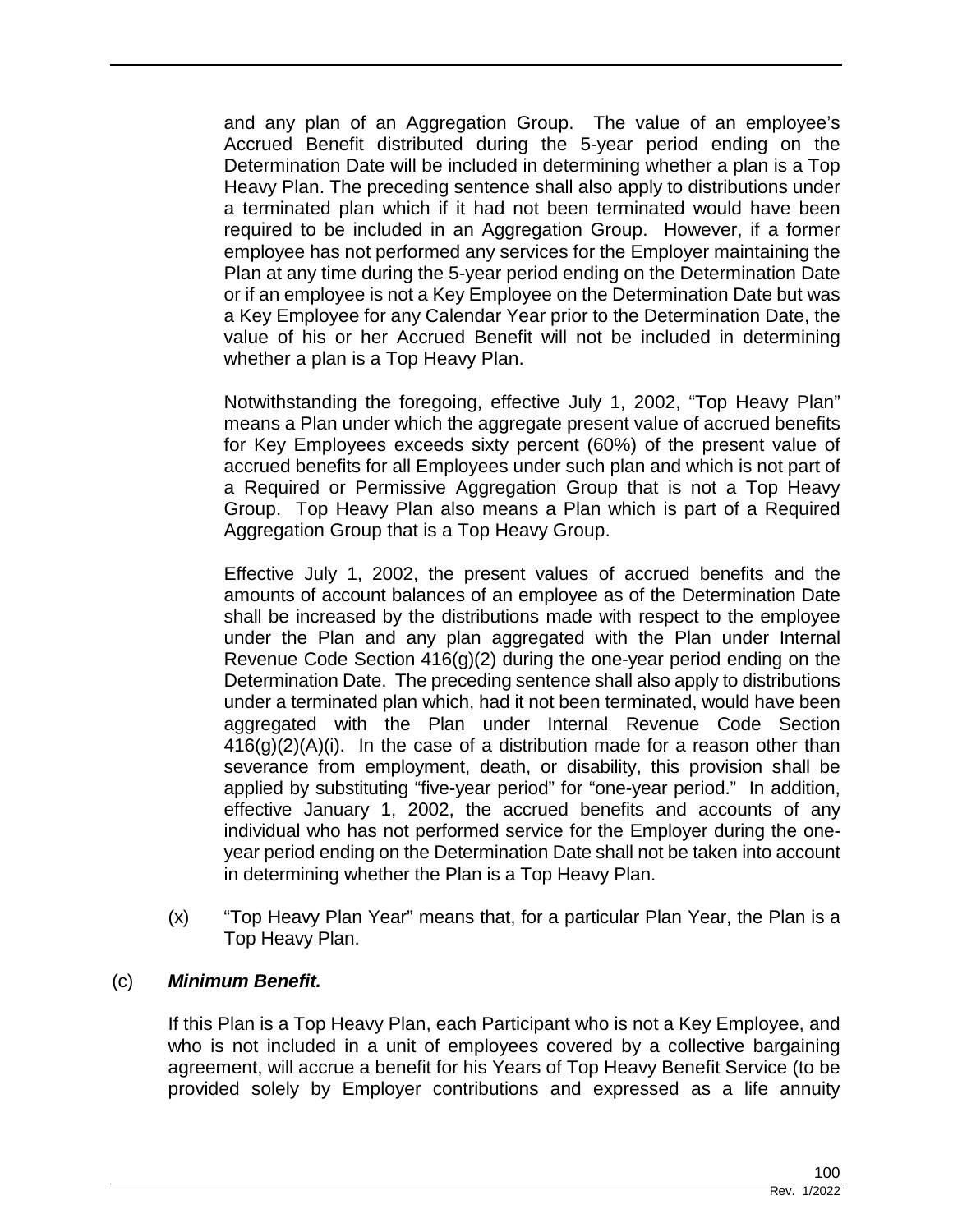commencing at Normal Retirement Age) which shall be the lesser of: (i) 2% of the Participant's Top Heavy Average Compensation multiplied by his Top Heavy Years of Benefit Service; or (ii) 20% of the Participant's Top Heavy Average Compensation. Top Heavy Years of Benefit Service shall mean all years of Pension Credit earned on or after July 1, 1984, but excluding all Pension Credit earned during Plan Years during which the Plan was not a Top Heavy Plan. Top Heavy Compensation shall mean the Participant's average Compensation from the Employer over the period of consecutive calendar years not exceeding five during which the Participant has the greatest aggregate Compensation from the Employer. Plan Years before July 1, 1984, years beginning after the close of the last Plan Year in which this Plan was deemed a Top Heavy Plan, and years in which the Participant failed to be credited with any Pension Credit will not be taken into account. For purposes of this minimum benefit, Compensation in excess of One Hundred Fifty Thousand Dollars (\$150,000) (or such other amount as the Secretary of the Treasury may designate) shall be disregarded. For any Top Heavy Plan Year, this minimum benefit shall be accrued by all Non-Key Employees who are Participants and who are employed by the Employer on the last day of the Plan Year, including Non-Key Employees who have failed to complete a Year of Vesting Service.

# (d) *Minimum Vesting.*

For any Top Heavy Plan Year, the vested portion of the Accrued Benefit of any Participant who is not included in a unit of employees covered by a collective bargaining agreement shall be a percentage of the total Accrued Benefit of such Participant, determined on the basis of the Participant's number of years of Vesting Service according to the following schedule:

| <b>Vesting Schedule</b> |                  |
|-------------------------|------------------|
| <b>Years of Service</b> | Percentage<br>0% |
|                         | 0%               |
| З                       | 100%             |

If in any subsequent Plan Year, the Plan ceases to be a Top Heavy Plan, this vesting schedule shall apply only to the Accrued Benefit as of the last day of the last Plan Year in which the Plan was a Top Heavy Plan.

# (e) *Adjustment of Limitation on Annual Benefit.*

This subsection (e) shall not apply to Limitation Years beginning after December 31, 1999.

(i) If the Plan becomes a Top Heavy Plan, Internal Revenue Code Section 415(e) shall be modified by substituting the number "1.0" for "1.25" in such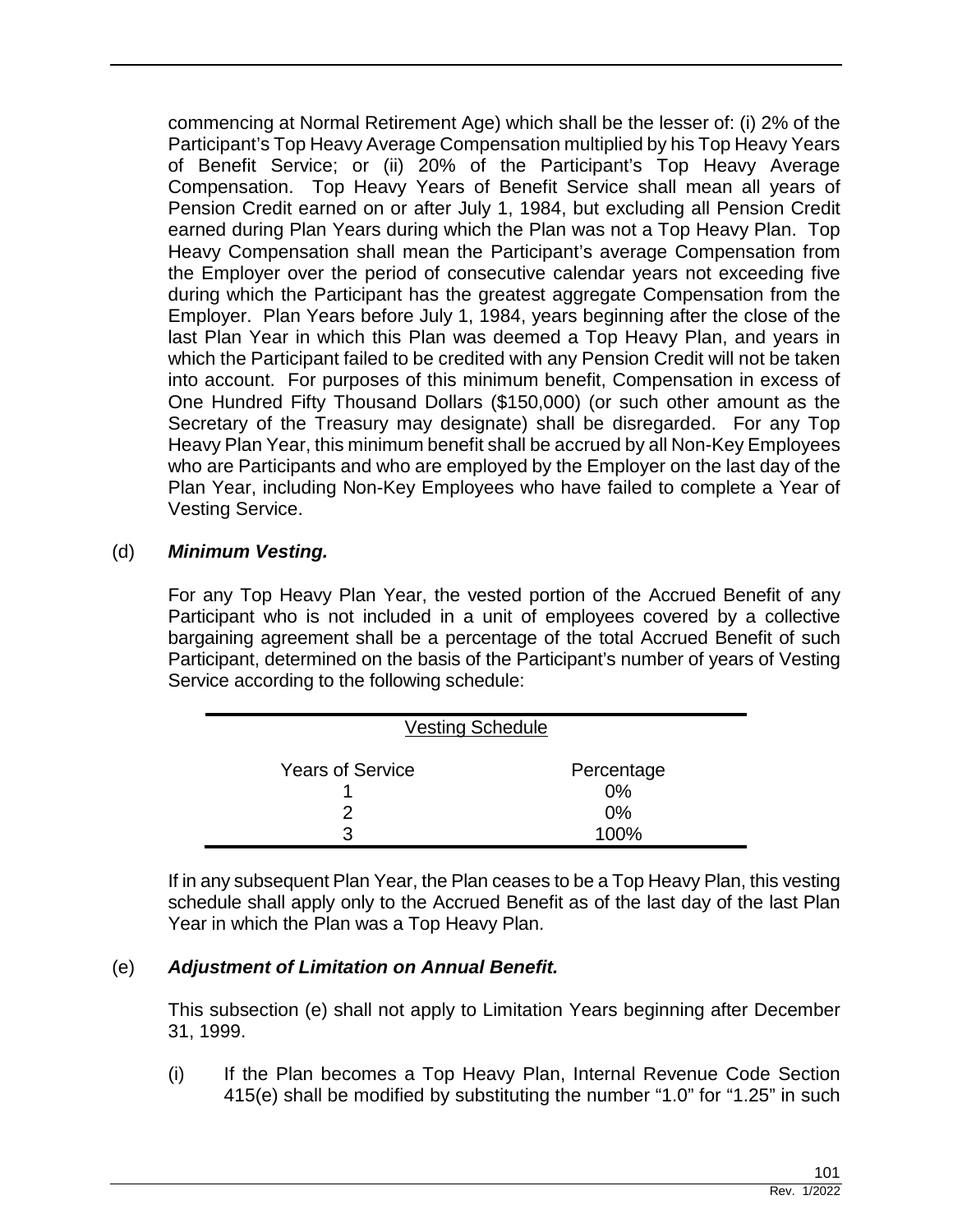Section. However, such modification shall not be made if the Top Heavy Minimum Benefits provided under Paragraph 10.09(c)(i) above is changed to three (3) percent, and the percentage under Paragraph 10.09(c)(ii) above is increased by one (1) percent (not to exceed 30%) for each Plan year taken into account under Internal Revenue Code Section 416(h).

- (ii) If the Plan becomes "Super Top Heavy," the exception provided for in Paragraph 10.09(e)(i) above shall not apply.
- (f) Effective for Plan Years beginning on or after January 1, 2002, for purposes of satisfying the minimum top heavy benefit requirements set forth in Internal Revenue Code Section 416(c)(1) and this Plan, in determining years of service with the Employer, any service with the Employer shall be disregarded to the extent that such service occurs during the Plan Year when the Plan benefits (within the meaning of Internal Revenue Code Section 410(b)) no Key Employee or former Key Employee.

# **ARTICLE 11**

### **Amendment and Termination**

### **Section 11.01. Amendment.**

This Plan may be amended at any time by the Trustees, consistent with the provisions of the Trust Agreement. However, no amendment may decrease the accrued benefit of any Participant, except:

- (a) As necessary to establish or maintain the qualification of the Plan or the Trust Fund under the Internal Revenue Code and to maintain compliance of the Plan with the requirements of ERISA, or
- (b) If the amendment meets the requirements of ERISA Section  $302(c)(8)$  and Internal Revenue Code Section 412(c)(8), and the Secretary of Labor has been notified of such amendment and has either approved it or, within 90 days after the date on which such notice was filed, failed to disapprove it.

### **Section 11.02. Termination.**

The Trustees shall have the right to discontinue or terminate this Plan in whole or in part. In the event of a termination of this Plan, the rights of all affected Participants to benefits then accrued, to the extent then funded, shall thereupon become nonforfeitable. Upon a termination of the Plan, the Trustees shall take such steps as they deem necessary or desirable to comply with ERISA Sections 4041A and 4281.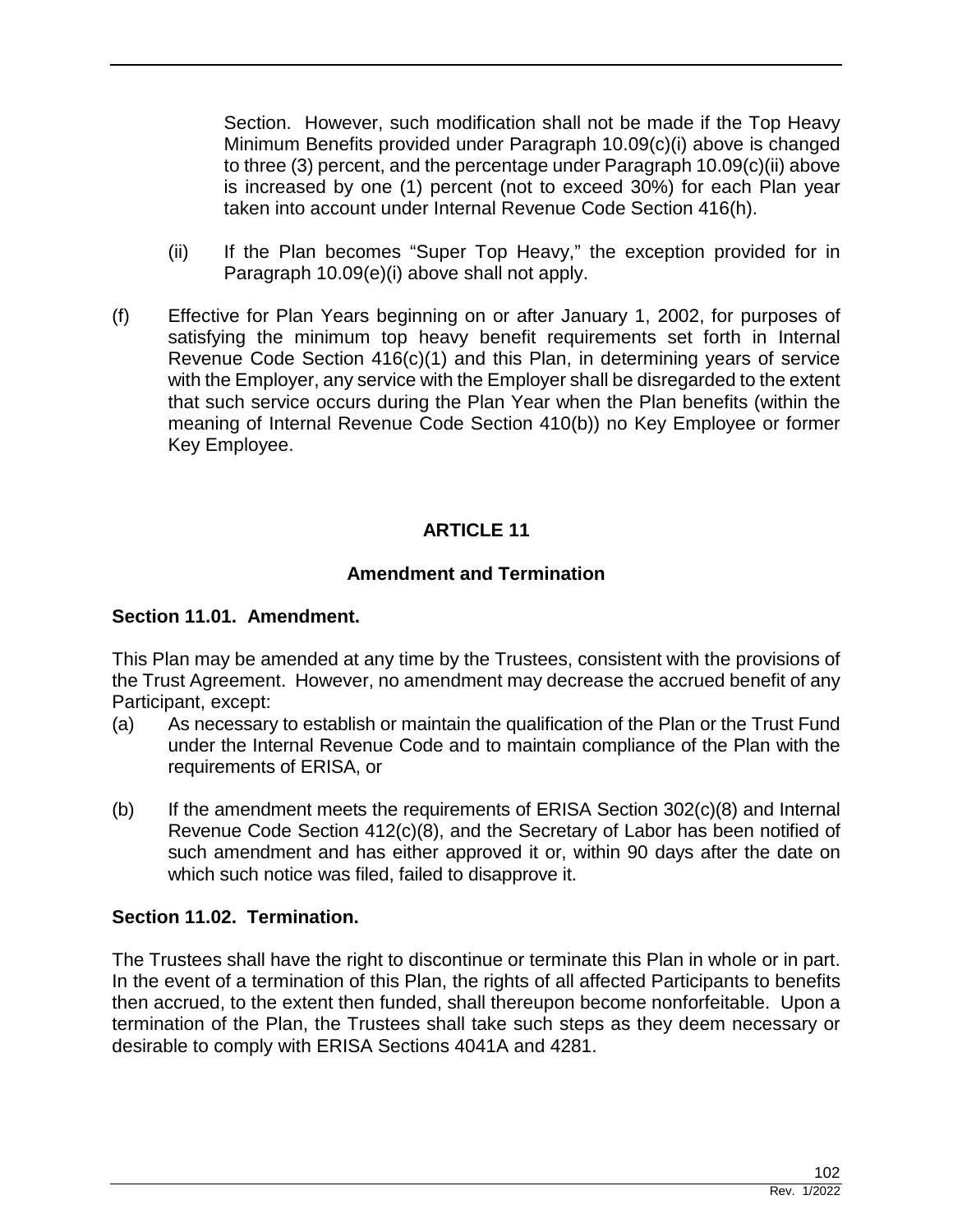# **ARTICLE 12**

# **Employer Withdrawal Liability**

#### **Section 12.01. General.**

- (a) An Employer that withdraws from the Plan in either a complete or partial withdrawal shall owe and pay withdrawal liability to the Plan, as determined under this Article and ERISA, as amended by the Multi-employer Pension Plan Amendments Act of 1980.
- (b) For purposes of this Article, all corporations, trades or businesses that are under common control, as defined in regulations of the Pension Benefit Guaranty Corporation (PBGC) are considered a single Employer, and the entity resulting from a change in business form described in ERISA Section 4218(1) is considered to be the original Employer.

## **Section 12.02. Complete Withdrawal Defined.**

- (a) A complete withdrawal occurs if:
	- (i) the Employer ceases to have an obligation to contribute under the Plan, and
	- (ii) the Employer
		- (A) continues to perform work in the jurisdiction of the collective bargaining agreement(s) of the type for which contributions were previously required, or
		- (B) resumes such work within 5 years after the date on which the obligation to contribute under the Plan ceased, and does not renew the obligation at the time of the resumption.
- (b) For this purpose, an Employer's obligation to contribute is not considered to have ceased solely because:
	- (i) the Employer is not, at the particular time, engaged in activity for which it has a contractual obligation to contribute, or
	- (ii) the Employer temporarily suspends contributions during a labor dispute involving its employees.
- (c) The date of a complete withdrawal is the date the Employer's obligation to contribute ceased.

## **Section 12.03. Amount of Liability for Complete Withdrawal.**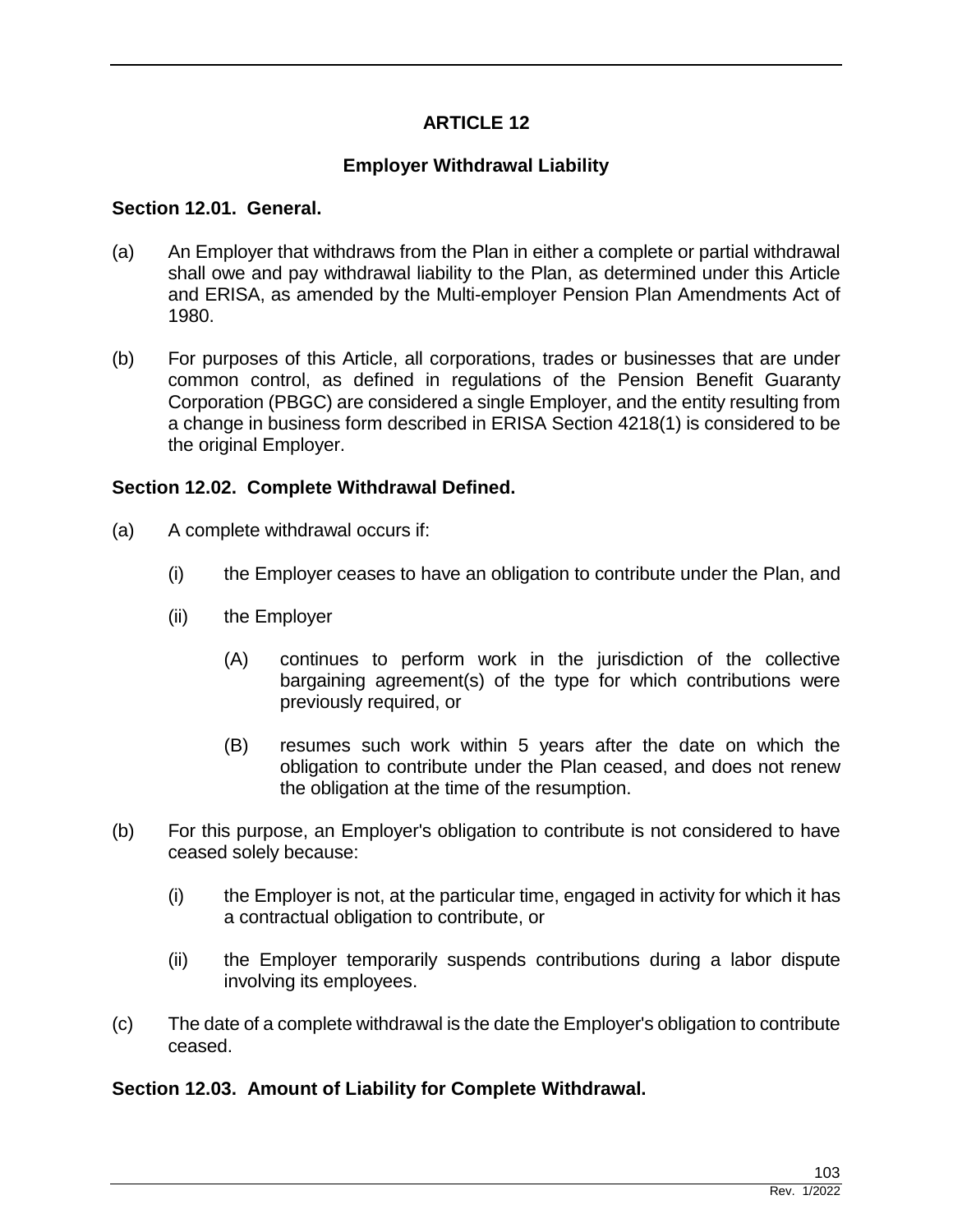## (a) *General.*

The amount of an Employer's liability for a complete withdrawal shall be its initial liability amount, reduced in accordance with Subsection (g) below. The amount shall be determined as of the end of the Plan Year preceding the date of the employer's withdrawal.

## (b) *Initial Liability Amounts.*

The initial liability amount is the sum of its proportional share in the Plan's unfunded vested liability and of the reallocated amounts for each Plan Year that ended after June 30, 1980, and before the date of the Employer's withdrawal.

## (c) *Unfunded Vested Liability Defined.*

- (i) For the purposes of this Article, the term "vested benefit" means a benefit for which a Participant has satisfied the conditions for entitlement under this Plan (other than submission of a formal application, Retirement, or completion of a required waiting period) whether or not the benefit may subsequently be reduced or suspended by a plan amendment, an occurrence of any condition, or operation of law and whether or not the benefit is considered "vested" or "nonforfeitable" for any other purpose under the Plan.
- (ii) The Plan's liability for vested benefits as of a particular date is the actuarial value of the vested benefits under this Plan as of that date. Actuarial value shall be determined on the basis of actuarial methods and assumptions, which in the aggregate, are reasonable (taking into account the experience of the Plan and reasonable expectations) and which, in combination, offer the Plan's enrolled actuary's best estimate of anticipated experience under the Plan.
- (iii) The unfunded vested liability shall be the amount, not less than zero, determined by subtracting the value of the Plan's assets from the Plan's liability for vested benefits. The Plan's assets are to be valued on the basis of actuarial methods and assumptions, which in the aggregate, are reasonable (taking into account the experience of the Plan and reasonable expectations) and which, in combination, offer the Plan's enrolled actuary's best estimate of anticipated experience under the Plan.

# (d) *Annual Change in Unfunded Vested Liability.*

(i) The change in the Plan's unfunded vested liability for a Plan Year is the amount (which may be less than zero) determined by subtracting the unfunded vested liability as of the end of the Plan Year from the sum of the unamortized balances (as of the end of the Plan Year) of the changes in the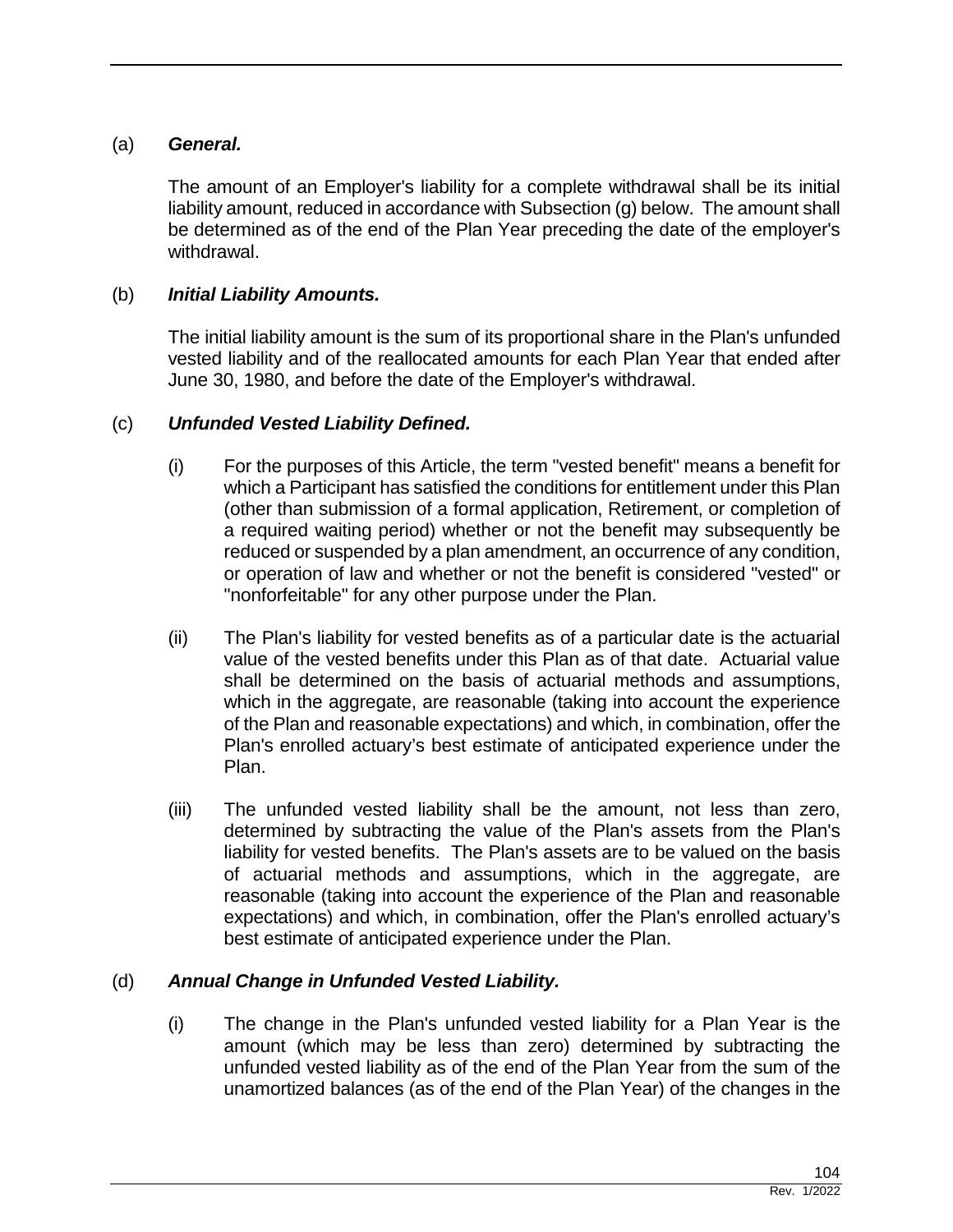unfunded vested liability for each Plan Year that ended after June 30, 1980, and before the Plan Year for which the change is determined.

(ii) The balance of the change in the Plan's unfunded vested liability for a Plan Year is the change in the Plan's unfunded vested liability for that year reduced by 5% of such amount for each succeeding complete Plan Year.

# (e) *Reallocated Liability Amount.*

For each Plan Year that ended after June 30, 1980, the reallocated liability amount is:

- (i) any amount of unfunded vested liability that the Trustees determined in the Plan Year to be uncollectible for reasons arising out of cases of proceedings under Title 11, United States Code, or similar proceedings;
- (ii) any amount of unfunded vested liability that the Trustees determined in the Plan Year will not be assessed as a result of the limitations on liability described in ERISA Sections 4209, 4219(c)(B) or 4225 against an employer to whom a notice of liability under ERISA Section 4219 has been sent; and
- (iii) any amount that the Trustees determine to be uncollectible or unassessable in the Plan Year for other reasons under standards not inconsistent with such regulations as may be prescribed by the Pension Benefit Guaranty Corporation.

The balance of the reallocated liability amount for a Plan Year is the reallocated liability amount for that year reduced by 5% of such amount for each succeeding Plan Year.

# (f) *Apportionment of Unfunded Liability to Employer that has Withdrawn.*

- (i) An Employer's proportional share of the change in the unfunded vested liabilities and of the reallocated liability amount for a Plan Year ending after June 30, 1980, shall be determined by multiplying each of those amounts, if any, as determined for a Plan Year by a fraction:
	- (A) the numerator of which is the total contributions that the Employer was obligated to make to the Plan for the Plan Year in which the change or reallocation arose and the four preceding Plan Years ("Apportionment Base Period"); and
	- (B) the denominator of which is the total adjusted Employer Contributions to the Plan with respect to the Apportionment Base Period, determined as follows: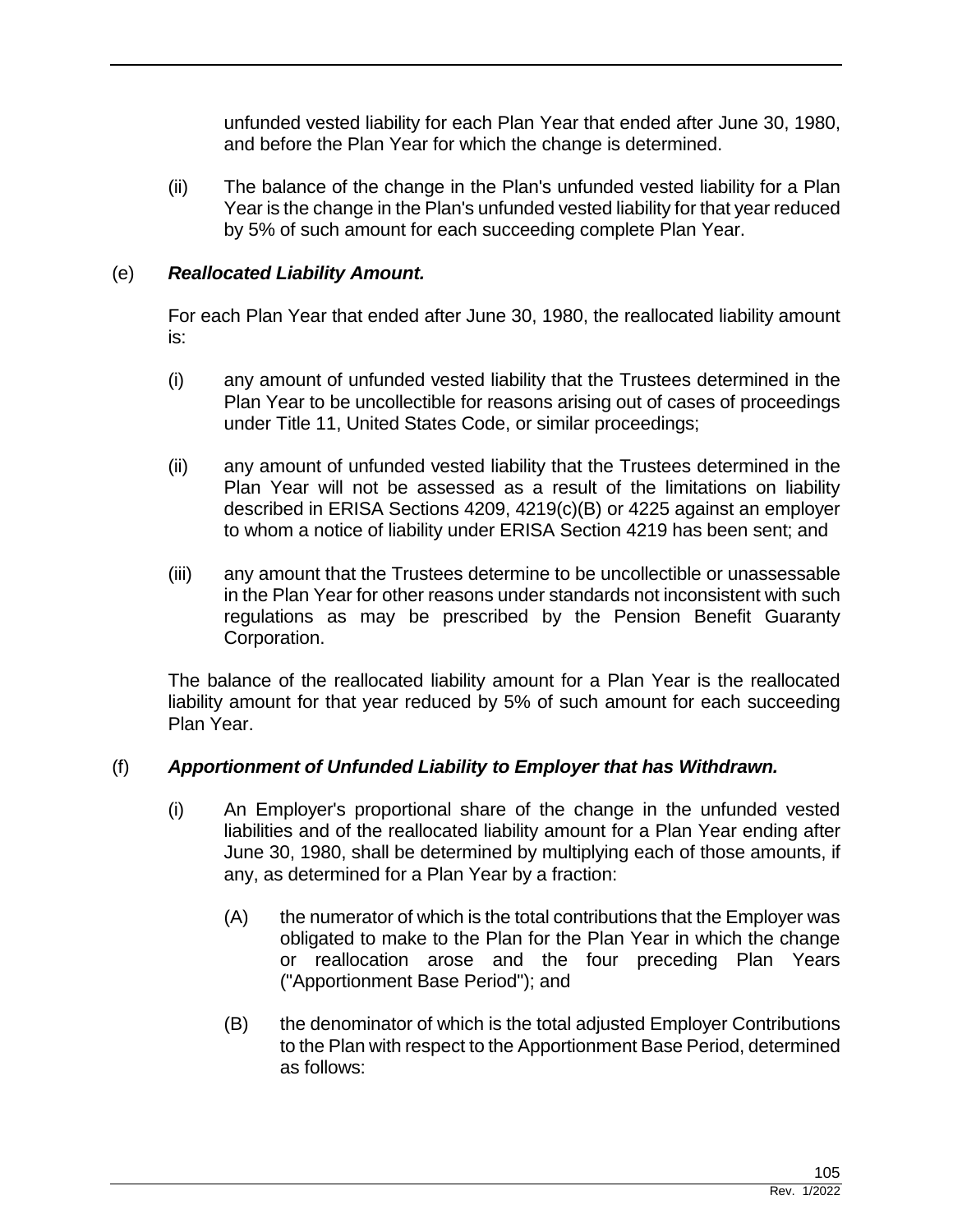- (I) The total contributions shall be the Employer Contributions accrued in each of the Plan Years in the Apportionment Base Period as recorded in the annual audited financial statements of the Plan, plus any contributions accrued earlier but not included, for purposes of this denominator, as contributions with respect to any earlier Plan Year.
- (II) Notwithstanding Clause (I) above, with respect to any Plan Year that ended after June 30, 1980, the total Employer Contributions shall be reduced by the amount of any Employer Contributions included, consistent with these provisions, in any previous annual total.
- (III) The total adjusted Employer Contributions shall be the total Employer Contributions with respect to the Apportionment Base Period, determined under Clauses (I) and (II) above, reduced by any contributions otherwise included in the total that were made by a significant withdrawn Employer, and by any other Employer to which a notice of withdrawal liability was sent by the Plan within the Apportionment Base Period.
- (ii) For purposes of the denominators of the fractions described in Paragraph (i), "significant Employer" means:
	- (A) an Employer that contributed, in any one Plan Year of the relevant period, at least one percent of total Employer Contributions to the Plan in the period, as determined for purposes of the relevant denominator, or, if lower, \$250,000; and
	- (B) any other Employer that was a member of an employer association, a group of Employers covered by a single collective bargaining agreement or a group of Employers covered by agreements with a single labor organization, if the contribution obligations of substantially all members of the group ceased in a single Plan Year and the group's aggregate contributions to the Plan in any one Plan Year of the relevant period totaled at least one percent of the total Employer Contributions to the Plan in the period, as determined for purposes of the relevant denominator or, if lower, \$250,000.

# (g) *Limitations on the Amount of Withdrawal Liability.*

- (i) Deductible. For the initial liability amount, there shall be deducted the lesser of:
	- (A) \$50,000, or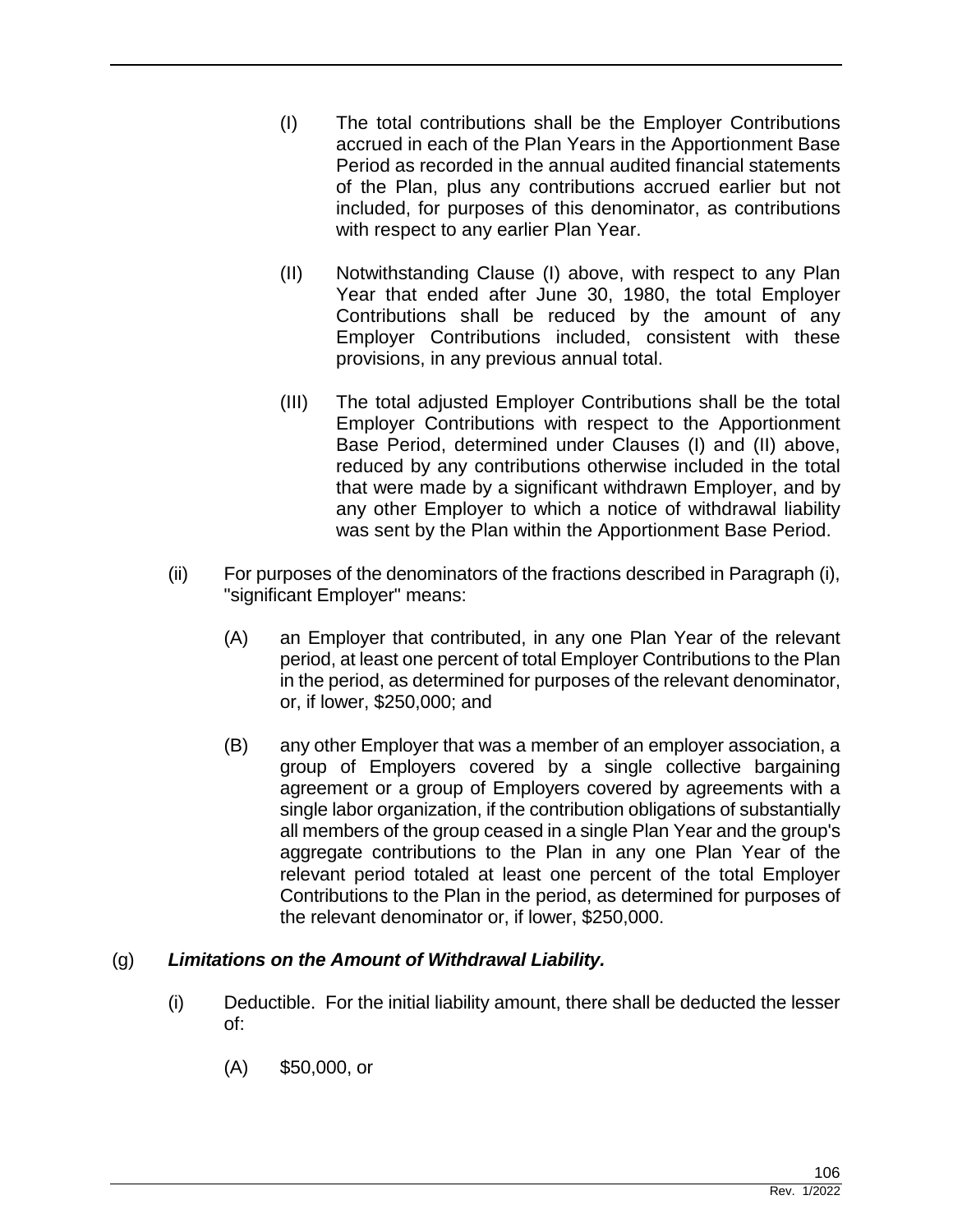(B) three-fourths of one percent (0.75%) of the Plan's unfunded vested liability as of the end of the Plan Year preceding the Employer's withdrawal,

less the excess of the initial amount over \$100,000.

- (ii) The amount of initial liability remaining after application of Paragraph (i) shall be reduced, to the extent applicable, in accordance with ERISA Section 4219(c)(1)(B).
- (iii) The amount of initial liability remaining after application of Paragraph (ii) shall be reduced in accordance with ERISA Section 4225 if and to the extent that the Employer demonstrates that additional limitations under that Section apply.

## (h) *Adjustments Prescribed Under Internal Revenue Code Section 432(e) Disregarded in Withdrawal Liability Determinations***.**

- (i) Any benefit reductions adopted by the Trustees in accordance with Internal Revenue Code Section 432(e) shall be disregarded in determining the Plan's unfunded vested benefits for purposes of determining an employer's withdrawal liability under ERISA Section 4201.
- (ii) Any surcharges under Internal Revenue Code Section 432(e)(7) shall be disregarded in determining the allocation of unfunded vested benefits to an employer under ERISA Section 4211 except for purposes of determining the unfunded vested benefits attributable to an employer under ERISA Section 4211(c)(4) or a comparable method approved under ERISA Section 4211(c)(5).

# **Section 12.04. Satisfaction of Withdrawal Liability.**

- (a) Withdrawal liability shall be payable in installments, in accordance with Subsection 12.05(c). The total amount due in each 12-month period beginning on the date of the first installment shall be the product of:
	- (i) the highest rate at which the Employer was obligated to contribute to the Plan in the Plan Year in which the withdrawal occurred and in the preceding 9 Plan Years, multiplied by
	- (ii) the Employer's average annual contribution base for the three consecutive Plan Years, within the 10 consecutive Plan Years ending before the Year in which the withdrawal occurred, during which the Employer's contribution base was the highest, except that the number of installment payments due in the final year shall be reduced to assure that the total payments will not exceed the Employer's total amortized withdrawal liability.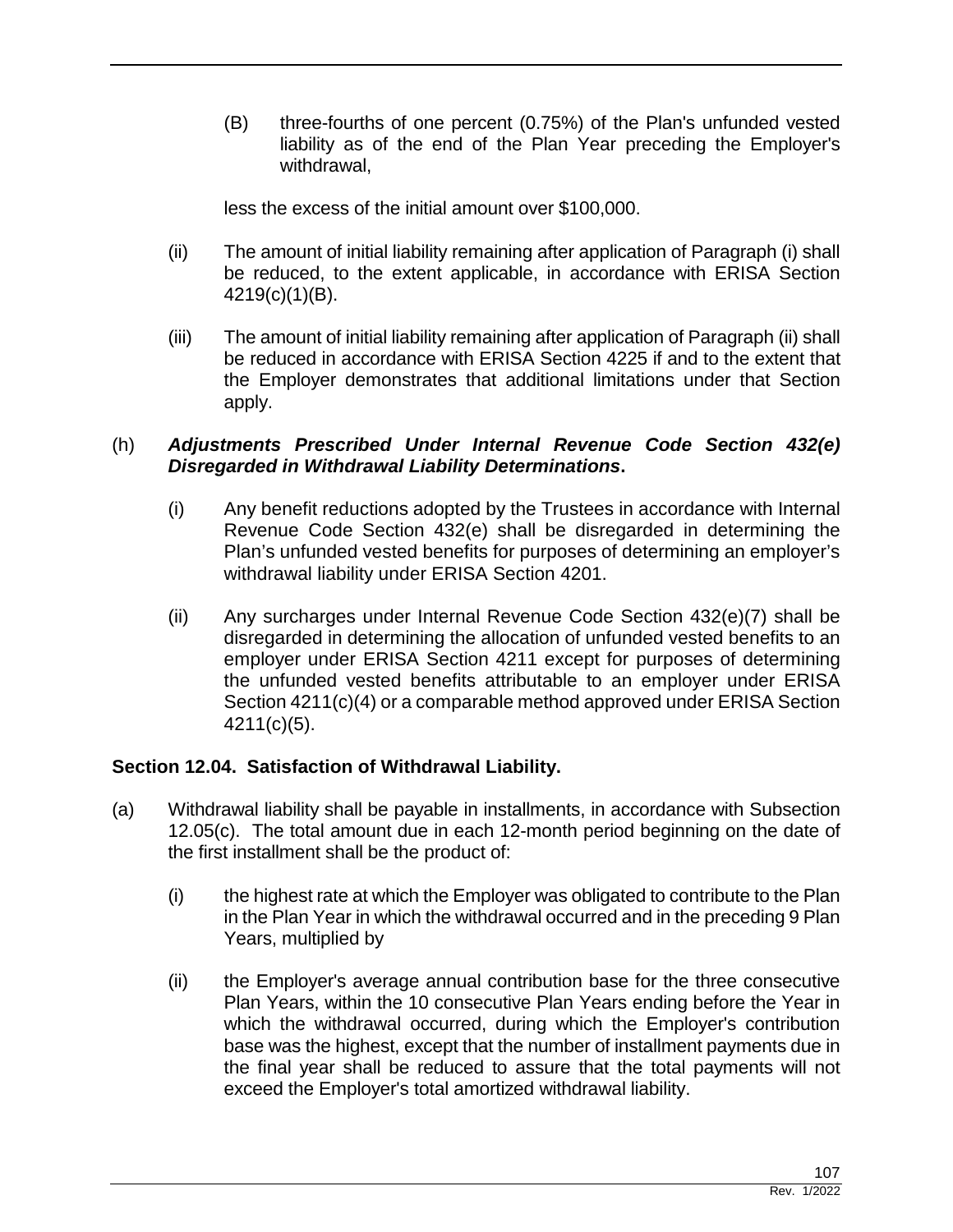(b) If, in connection with the Employer's withdrawal, the Plan transfers benefit liabilities to another plan to which the Employer will contribute, the Employer's withdrawal liability shall be reduced in an amount equal to the value of the unfunded vested benefits that are transferred, determined as of the end of the Plan Year preceding the withdrawal on the same basis as the determination of the Plan's unfunded vested liability under Section 12.03 above.

## **Section 12.05. Notice of Collection of Withdrawal Liability.**

## (a) *General.*

Notice of withdrawal liability, reconsideration, determination of the amortization period, and the maximum years of payment shall be as provided in ERISA Section 4219 and in this Section.

## (b) *Arbitration.*

A dispute between an Employer and the Plan concerning a determination of withdrawal liability shall be submitted to arbitration as provided in ERISA Section 4221 to be conducted in accordance with rules adopted by the Trustees not inconsistent with regulations of the Pension Benefit Guaranty Corporation. No issue concerning the computation of withdrawal liability may be submitted for arbitration unless the matter has been reviewed by the Plan in accordance with ERISA Section 4219(b)(2) and any Plan rules adopted thereunder.

## (c) *Schedule of Payment.*

- (i) Withdrawal liability shall be paid in equal monthly installments. Notwithstanding the pendency of all review, arbitration, or other proceedings, payment shall begin on the first day of the month that begins at least 10 days after the notice of, and demand for, payment is sent to the Employer. Interest shall accrue on any late payment from the date the payment was due until the date paid, at the rate described in Paragraph (d)(ii), below.
- (ii) If, following review, arbitration or other proceedings, the amount of the Employer's withdrawal liability is determined to be different from the amount set forth in the notice and demand, adjustment shall be made by reducing or increasing the total number of installment payments due. If the Employer has paid more than the amount finally determined to be its withdrawal liability, the Plan shall refund the excess with interest at the rate used to determine the amortization period under Subsection (a).
- (d) *Default.*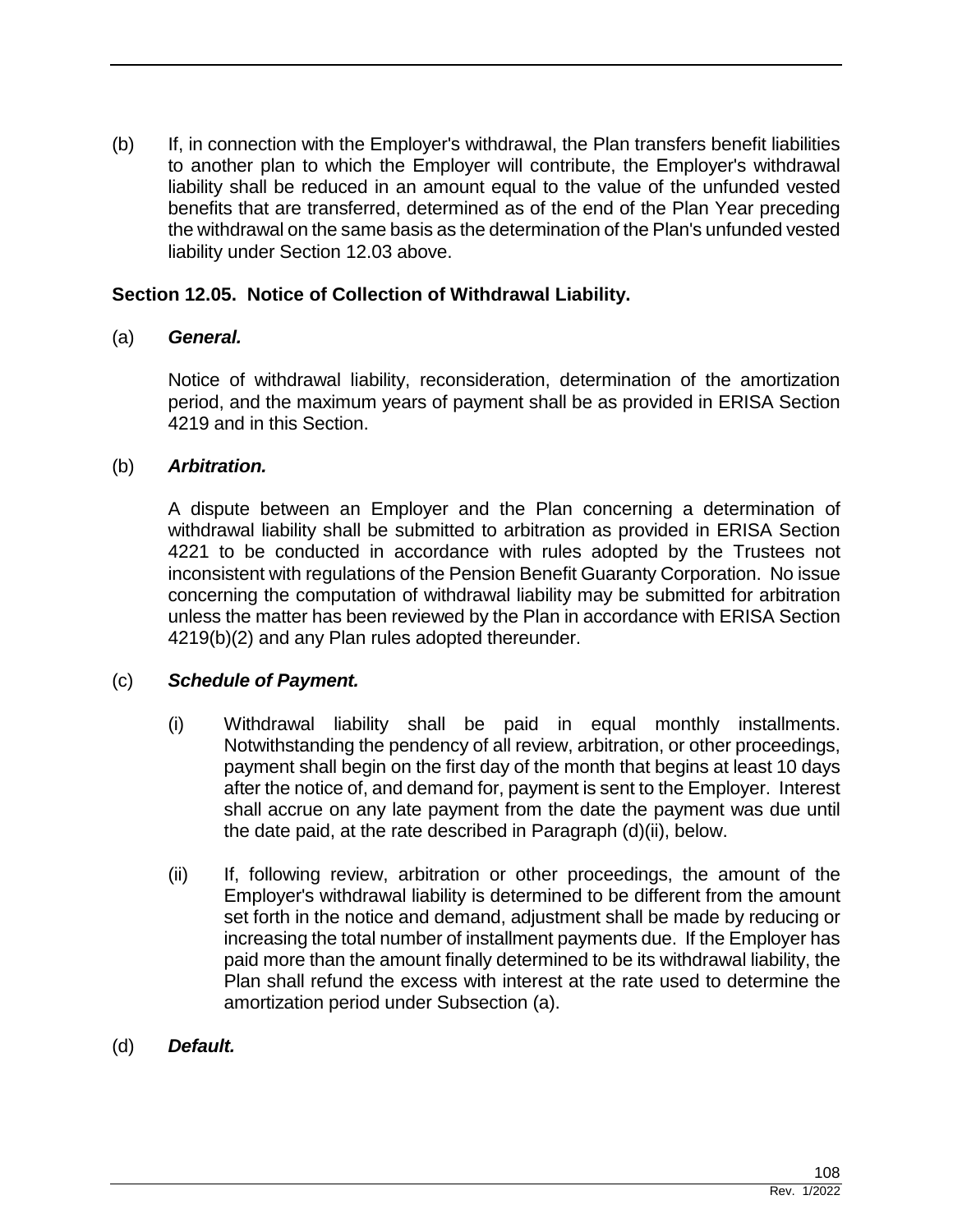- (i) An Employer is in default on its withdrawal liability if any installment is not paid when due, the Plan has notified the Employer of its failure to pay the liability on the date it was due, and the Employer has failed to pay the past-due installment within 60 days after receipt of the late payment notice.
- (ii) Interest shall be charged on any amount in default from the date the payment was due to the date it is paid at an annual rate equal to the prime rate charged by the JPMorgan Chase & Co (or its successor) on the first day of the calendar quarter preceding the due date of the payment. For each succeeding 12-month period that any amount in default remains unpaid, interest shall be charged on the unpaid balance (including accrued interest) at the prime rate in effect on the anniversary date of the date as of which the initial interest rate was determined.
- (iii) In the case of a default on withdrawal liability, the Plan may require immediate payment of some or all installments that would otherwise be due in the future.
- (iv) In addition to the event described in Paragraph (i), the Trustees or their designee may declare an Employer in default when notice is received of any circumstances indicating a substantial likelihood that further payments will not be made in a timely fashion.

# (e) *Collection Actions.*

In any suit by the Trustees to collect withdrawal liability, including a suit to enforce an arbitrator's award and a claim asserted by the Trustees in an action brought by an Employer or other party, if judgment is awarded in favor of the Plan, the Employer shall pay to the Plan, in addition to the unpaid liability and interest thereon as determined under Paragraph (d)(ii) above, liquidated damages equal to the greater of:

- (i) the amount of interest charged on the unpaid balance, or
- (ii) 20 percent of the unpaid amount awarded.

The Employer shall also pay attorneys' fees and all costs incurred in the action, as awarded by the court. Nothing in this Subsection shall be construed as a waiver or limitation of the Plan's right to any other legal or equitable relief.

## (f) *Prepayment.*

An Employer may prepay all or part of its withdrawal liability, without penalty.

## (g) *Other Terms and Conditions.*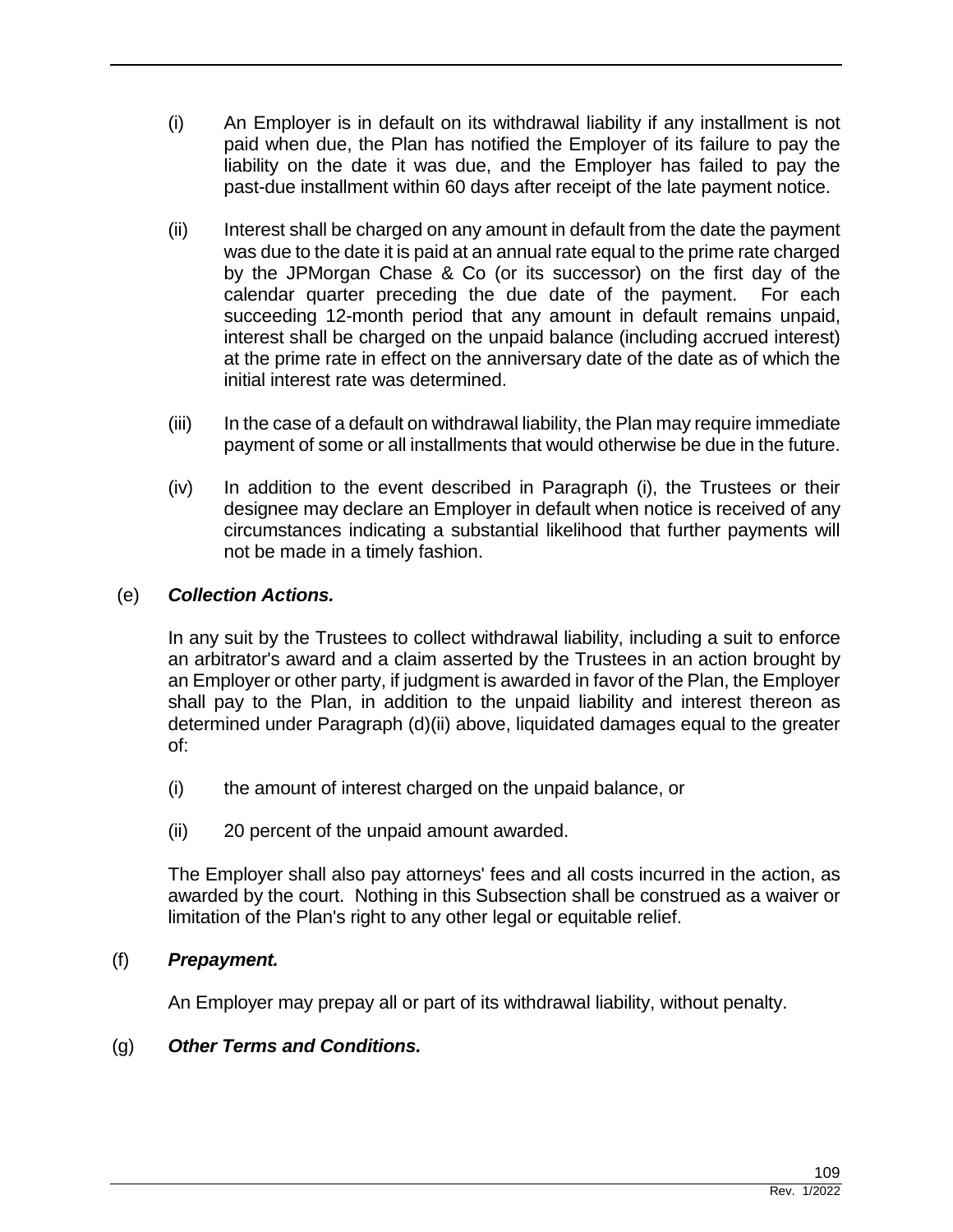The Trustees may require that an Employer post a bond, or provide the Plan other security for payment of its withdrawal liability, if:

- (i) the Employer's payment schedule would extend for longer than 18 months;
- (ii) the Employer is the subject of a petition under the Bankruptcy Code, or similar proceedings under state or other federal laws; or
- (iii) a substantial portion of the Employer's assets are sold, distributed or transferred or the Plan receives notice of a pending sale, distribution or transfer.

# **Section 12.06. Partial Withdrawal Defined.**

A partial withdrawal occurs on the last day of the Plan Year in which the Employer's work mix within the craft and area jurisdiction of a Collective Bargaining Agreement under which it is obligated to contribute to the Plan shifts, with the result that no more than an insubstantial portion of such work remains covered under the Plan.

## **Section 12.07. Partial Withdrawal – Amount and Payment.**

The amount of liability for a partial withdrawal and the total amount due in a 12-month period with respect to a partial withdrawal shall be pro-rata shares of the amounts determined as if the Employer had withdrawn completely on the date of the partial withdrawal, in a manner consistent with the applicable provisions of ERISA Sections 4206 and 4219.

## **Section 12.08. Inapplicability of Withdrawal Liability, Liability Adjustments and Abatements.**

- (a) *Free Look*
	- (i) Notwithstanding the other provisions of this Article, an Employer whose obligation to contribute to the Plan first commences on or after January 1, 2007 and who withdraws from the Plan in a complete or partial withdrawal on or after that date will not be liable to the Plan for withdrawal liability if the following conditions are met:
		- (A) The Employer ceases to have an obligation to contribute prior to the fifth anniversary of the first day of the first month for which the Employer was obligated to contribute to the Plan
		- (B) The Employer was required to make contributions to the Plan for each such plan year in an amount equal to less than two percent (2%) of the sum of all Employer Contributions made to the Plan for each such year,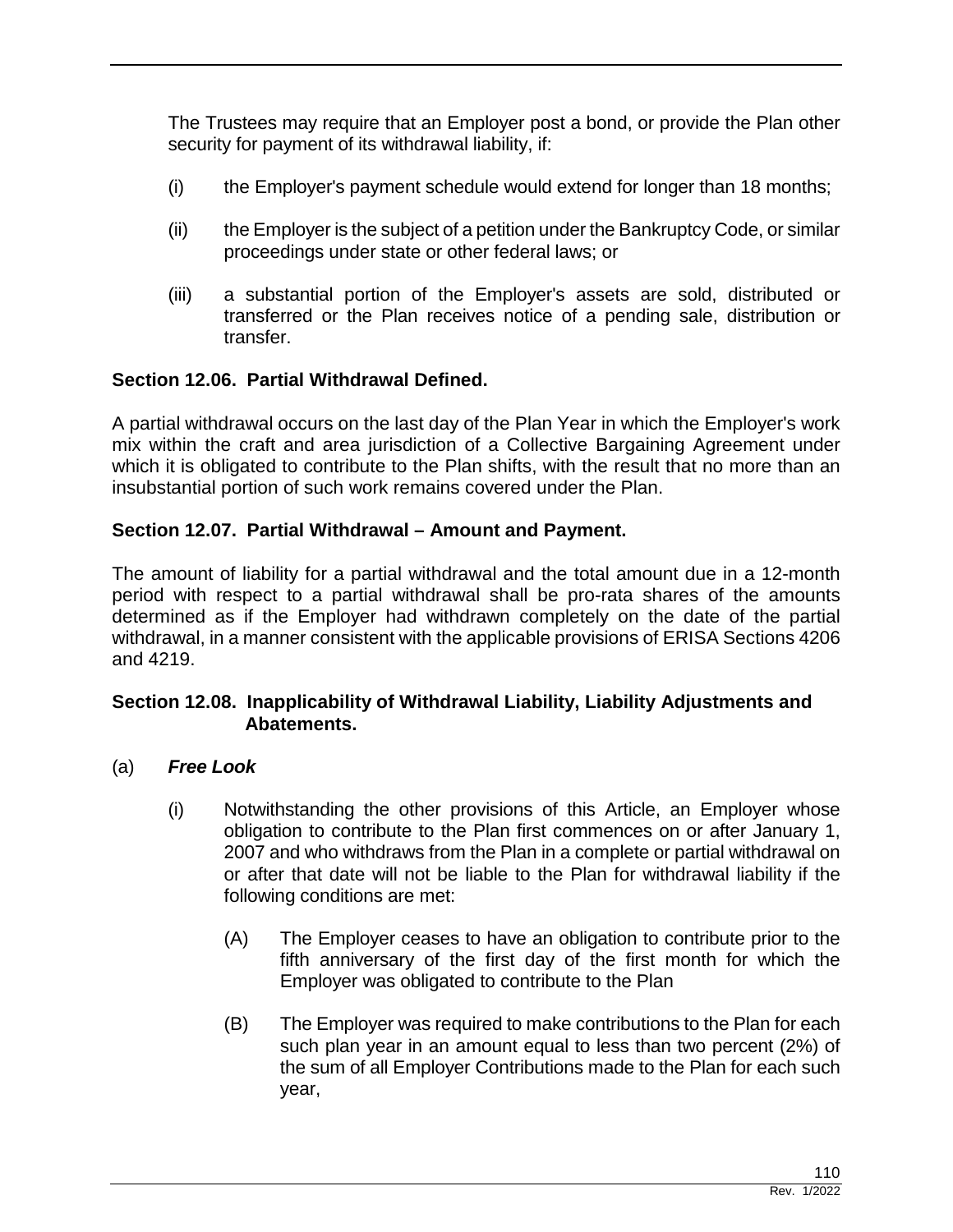- (C) The Employer never previously avoided withdrawal liability with respect to the Plan because of the application of this subsection, and
- (D) For the Plan year preceding the first plan year for which the Employer was required to contribute to the Plan, the ratio of the assets of the Plan to the benefit payments made by the Plan during that plan year was at least 8 to 1.
- (ii) Notwithstanding anything in the Plan to the contrary, in the event that the Employer ceases to have an obligation to contribute to the Plan but avoids withdrawal liability because of the application of this subsection, Past Service Credit that would otherwise be available under this Plan to Employees of the Employer for benefits accrued as a result of service with the Employer before the Employer had an obligation to contribute to the Plan shall be cancelled retroactively for all Pensioners and other Participants, whether vested or not, and their beneficiaries, pursuant to ERISA Section 4210(b)(2) and Internal Revenue Code Section 411(a)(3)(E).

## (b) *Successive Withdrawals.*

If, after a partial withdrawal, an employer again incurs liability for a complete or partial withdrawal, the liability incurred as a result of the later withdrawal(s) shall be adjusted to the extent necessary to avoid duplication of liability.

# (c) *Abatement After Renewed or Increased Participation.*

If an Employer that has withdrawn from the Plan later renews the obligation to contribute, or if an Employer that has partially withdrawn later increases the share of its work in the craft and area jurisdiction of the Collective Bargaining Agreement under which the employer is obligated to contribute to the Plan so that the portion of such work that is covered under the Plan is determined by the Trustees to be more than insubstantial, the unpaid balance of the Employer's liability incurred on account of the earlier withdrawal or partial withdrawal shall be reduced in accordance with rules adopted by the Trustees pursuant to regulations of the Pension Benefit Guaranty Corporation.

# **Section 12.09. Mass Withdrawal.**

Notwithstanding any other provisions of this Article, if all or substantially all Contributing Employers withdraw from the Plan pursuant to an agreement or arrangements, as determined under ERISA Sections 4209 and 4219(c)(1)(D), the withdrawal liability of each such employer shall be adjusted in accordance with those ERISA sections.

# **Section 12.10. Notice to Employers.**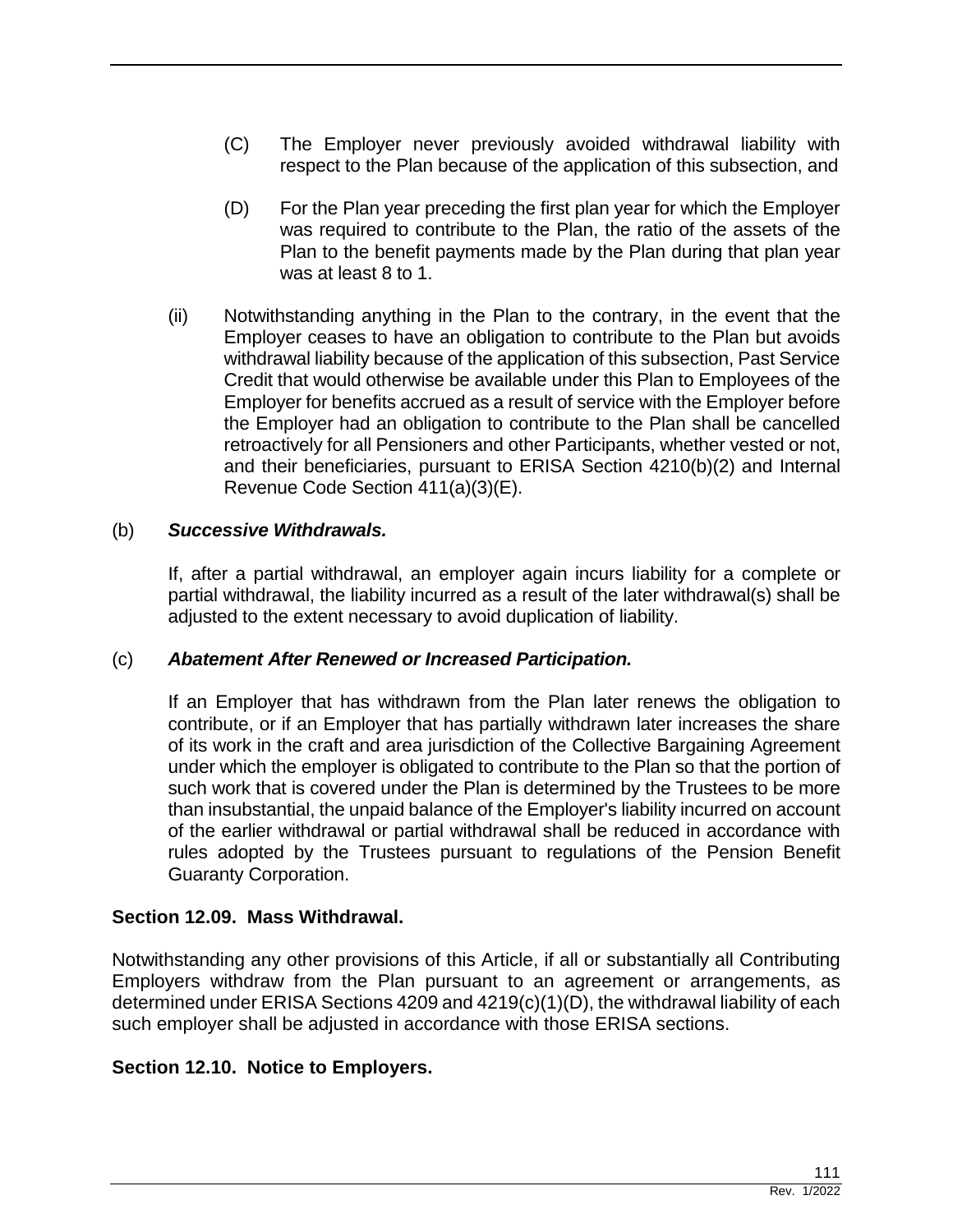Any notice that must be given to an Employer under this Article or under Subtitle E of Title IV of ERISA shall be effective if given to the specific member of a commonly controlled group that has or has had the obligation to contribute under the Plan.

# **Section 12.11. Non-Construction Contributors.**

- (a) Sections 12.02, 12.06, and 12.07 of this Article do not apply to an Employer that is not a construction contributor. For this purpose, an Employer is a construction contributor if substantially all the employees with respect to whom the Employer has an obligation to contribute under the Plan perform work in the building and construction industry.
- (b) In the case of an Employer that is not a construction contributor, whether a withdrawal or partial withdrawal has occurred, and the liability and payments for a partial withdrawal, will be determined in accordance with the applicable provisions of ERISA Sections 4203, 4205, 4208 and 4219.

# **Section 12.12. Reciprocal Transfers.**

Notwithstanding any other provisions, Employer Contributions transferred to another pension plan, pursuant to a reciprocal agreement between this Plan and such other plan, shall not be considered contributions to this Plan for the purpose of determining whether an Employer has withdrawn or for the purpose of determining the total or annual amount of withdrawal liability. Amounts retained by the Plan as the administrative expense for handling such transferred contributions shall likewise be disregarded. However, if the Plan's records do not reveal which contributions by a withdrawn Employer are to be so disregarded, they shall be disregarded only if the Employer provides the necessary data for the Trustees to make that determination. Contributions transferred to the Plan pursuant to such a reciprocal agreement shall also be disregarded in any determination of withdrawal liability.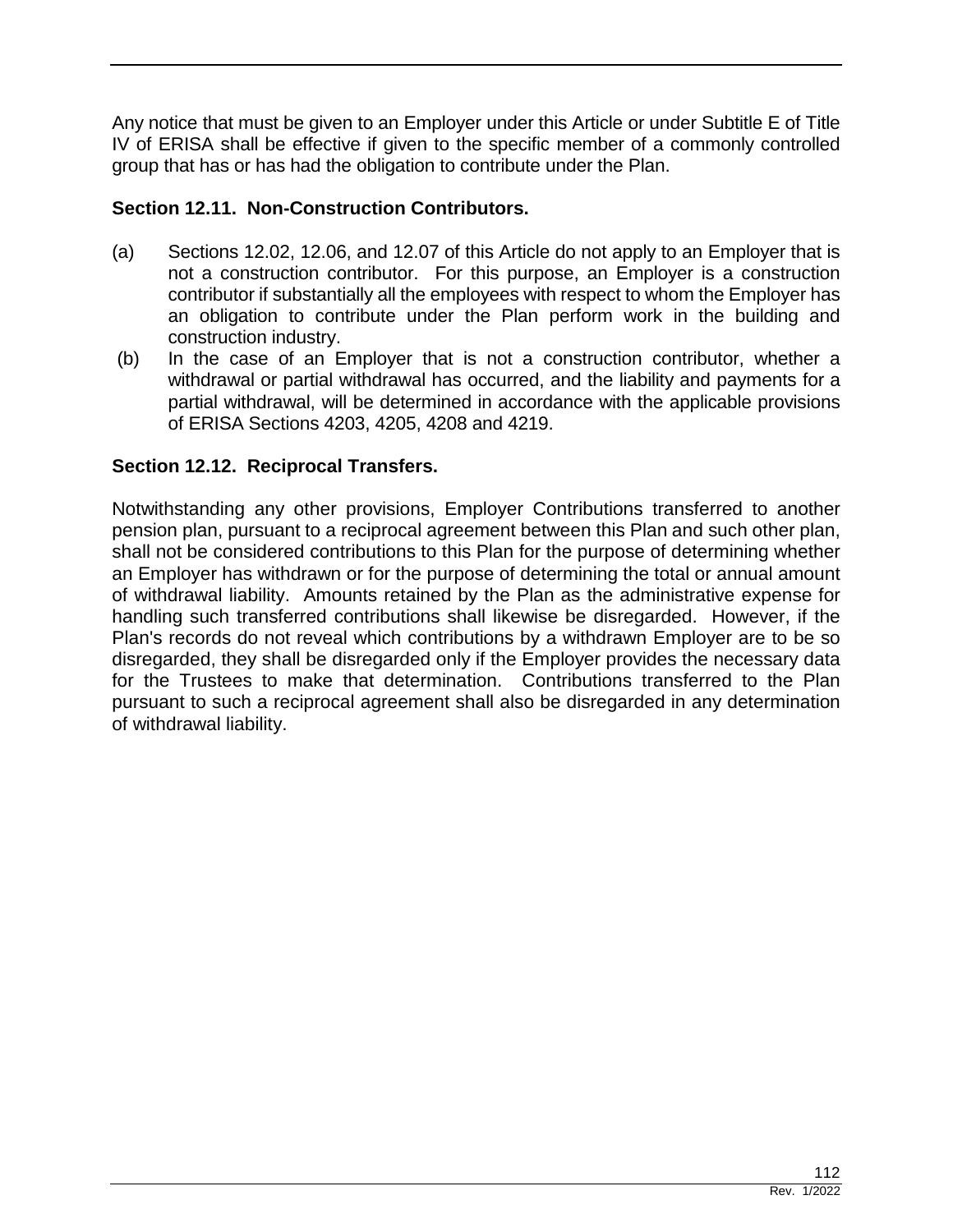# **APPENDIX A**

# **PROGRAM FOR ENHANCED EARLY RETIREMENT BENEFITS**

## **Section A.01. General.**

The parties to a Collective Bargaining Agreement may negotiate to participate in the following program for enhanced early retirement benefits by increasing and setting aside permanently a portion of the contributions to this Pension Fund to fund an unreduced early retirement benefit. Notwithstanding Plan Section 4.08, the amount of a Participant's Early Retirement Pension will be increased in accordance with the following program if he works under the particular Collective Bargaining Agreement that provides for these benefits and he otherwise meets the requirements of this Appendix A.

# **Section A.02. Application by Parties to the Collective Bargaining Agreement.**

This program for enhanced early retirement benefits will apply only if the parties to the Collective Bargaining Agreement make a formal application to the Board of Trustees. As part of the application, the parties to the Collective Bargaining Agreement must agree to all of the conditions of this program for enhanced early retirement benefits. The Trustees may, in their sole discretion, accept or reject any application for participation in the program for enhanced early retirement benefits or set special conditions for the group. An application for this program for enhanced early retirement benefits will not be accepted unless the Collective Bargaining Agreement has had a base contribution rate to this Pension Fund of at least \$1.10 per hour for the twelve months prior to the effective date of the program for the group (or such higher minimum base contribution rate amount as the Trustees may set) and unless any other defined benefit pension plan provided for in the Collective Bargaining Agreement has a program for early unreduced pensions.

# **Section A.03. Permanent Contribution Rate Set-Aside Requirements.**

The parties to the Collective Bargaining Agreement must also agree to increase the base contribution rate to this Pension Fund by the applicable percentage set by the Trustees for the type of early unreduced pension selected by the bargaining parties for the group. The required percentages are: 25% for the 35 and Out Unreduced Pension; 37% for the Rule of 85 Unreduced Pension. These percentages will be fixed for each group upon its acceptance by the Trustees, and the Trustees may fix a higher percentage for any group making an application.

This extra contribution rate amount will be used only to fund the availability of the early unreduced pension, will be permanently set aside, and will never be used for any other purpose in determining the amount of pensions under Article 4. In addition, the same percentage will always be permanently set aside in the same way from any future increases in the contribution rate. If the Collective Bargaining Agreement has separate contribution rates for more than one employment category, the same percentage increases must be made to all of the contribution rates, and the same permanent set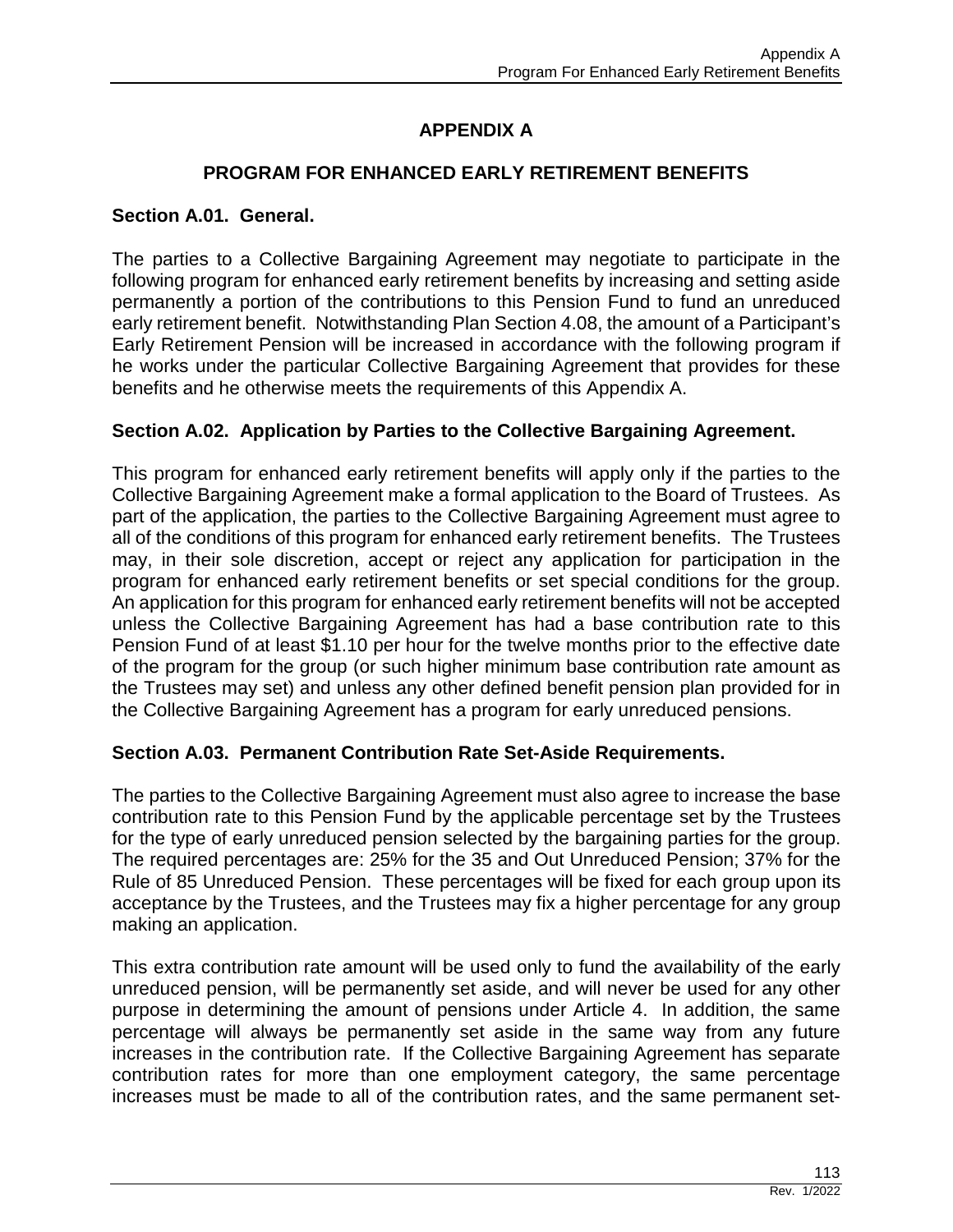asides will be applied to each contribution rate and to any future increases in each contribution rate. If the parties to the Collective Bargaining Agreement at any time reduce the contribution rate to this Pension Fund, the permanent set-aside will continue to apply at the same actual cents per hour amount (and not as a percentage) as was in effect at the highest contribution rate; however, the percentage will once again apply if the contribution rate is ever increased above the highest contribution rate in effect before the reduction. Notwithstanding the foregoing, the particular set-aside of contributions will not apply to anyone working under the Collective Bargaining Agreement who has a different home Local Union at the time the work is performed.

# **Section A.04. Enhanced Early Retirement Options.**

An application for this program for enhanced early retirement benefits must select only one of the following options for Participants covered by the program because of work under the particular Collective Bargaining Agreement.

## (a) *35 and Out Unreduced Pension.*

Under this option, the Participant covered by this program shall be entitled to retire on an unreduced Early Retirement Pension at any age if he has at least 35 years of Pension Credit. The amount of the 35 and Out Pension shall be the amount of the Normal Pension to which the Participant covered by this program would be entitled if he were age 65 when he retires.

## (b) *Rule of 85 Unreduced Pension.*

Under this option, the Participant covered by this program shall be entitled to retire on an unreduced Early Retirement Pension beginning at age 55, if the sum of his age and his years of Pension Credit totals at least 85. The amount of the Rule of 85 Unreduced Pension shall be the amount of the Normal Pension to which the Participant covered by this program would be entitled if he were age 65 when he retires.

## **Section A.05. Additional Requirements.**

In order to be eligible for an unreduced pension under this program for enhanced early retirement benefits, the Participant's home Local Union must participate in the program, and he must have at least 3,000 Hours of Work in Covered Employment for which setaside contributions are due. If the Participant works under other Collective Bargaining Agreements, or if the Participant travels and contributions are received from other plans under reciprocal agreements, the same set-aside will be applied to all of the contributions, and the hours attributable to those contributions will count in determining whether the Participant has the requisite 3,000 Hours of Work in Covered Employment. The set aside of contributions will not be made for any periods prior to the effective date for the home Local Union of this program for enhanced early retirement benefits, but all of the Participant's Pension Credit earned prior to the effective date, including Pension Credit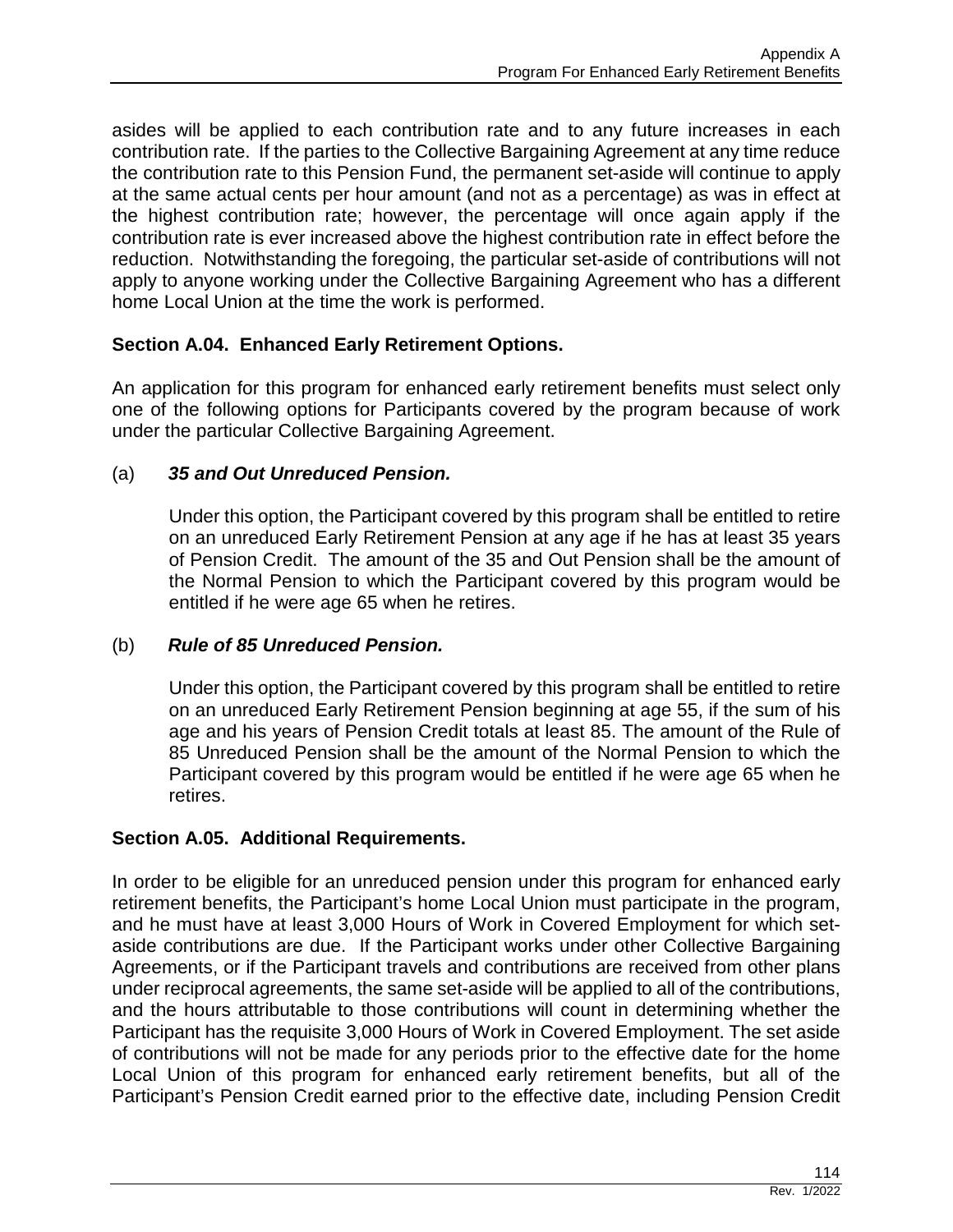earned under other Collective Bargaining Agreements, will count for the program provided the Participant's home Local Union on the effective date is the Local Union that is signatory to the applicable Collective Bargaining Agreement. The Participants from a home Local Union with the program for enhanced early retirement benefits will only be eligible for the type of unreduced pension that was selected by the bargaining parties in their application for the program.

## **Section A.06. Participants with More than One Home Local Union.**

Except as provided in Section A.05 above, if a Participant changes his home Local Union from a Local Union that participates in this program for enhanced early retirement benefits to a Local Union that does not participate in the program, or from a Local Union that does not participate in the program to a Local Union that does participate in the program, the enhanced early retirement benefits will only be applied to the portion of his pension earned while his home Local Union was the Local Union participating in the program (with all Pension Credit counting toward eligibility for enhanced early retirement benefits, but with the enhancement only applying to the portion of the Pension Credit earned while the home Local Union was the Local Union participating in the program). If a Participant changes his Local Union from a Local Union that participates in the program with one of the enhanced early retirement options to a Local Union with the other enhanced early retirement option, each particular option will be applied only to the portion of the pension earned with the particular home Local Union (with all Pension Credit counting toward eligibility for enhanced early retirement benefits, but with the particular enhancement only applying to the portion of the Pension Credit earned with that particular home Local Union).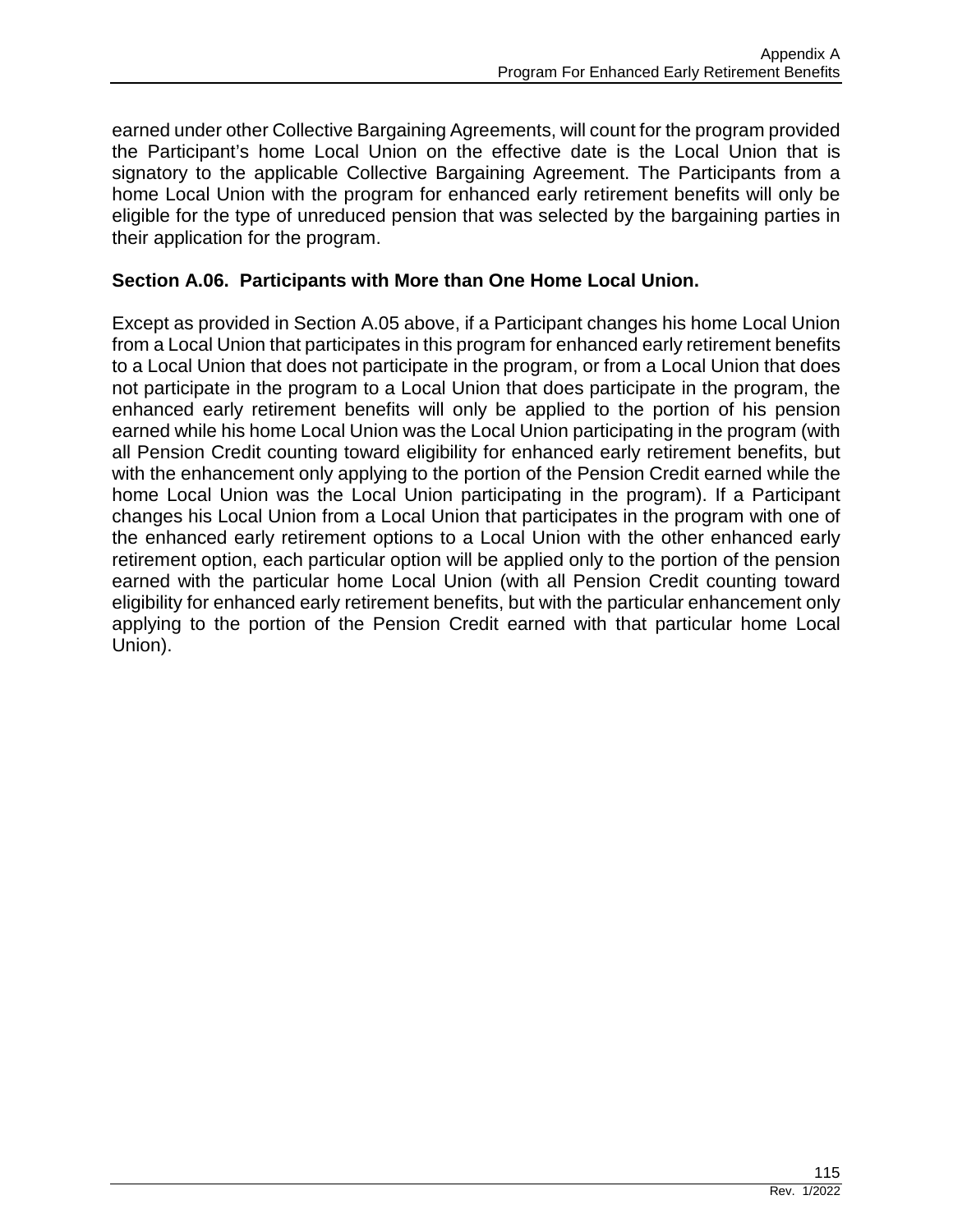# **APPENDIX B**

## **Listing of Local Unions, Special Agreements and Union Affiliated Organizations Participating in the National Pension Fund on a Non-Standard Basis**

Participants from some local unions accrue and receive benefits from the Plan at lower levels than the standard level of benefits set forth in the Plan or have a non-standard limit on Past Service Credit. The following lists local union areas with non-standard benefit levels or nonstandard Past Service Credit limits. In each case, the Effective Date for non-standard participation is also listed. **Effective for pension credit accrued on or after January 1, 2022, all groups listed below with a percentage benefit level of less than 100% are increased to the standard level of benefits.**

| <b>Local Union</b>                     | <b>Effective</b><br>Date | Percentage<br><b>Benefit</b><br>Level | <b>Past Service</b><br><b>Credit Limit</b> | <b>Description</b>                                                                                       |
|----------------------------------------|--------------------------|---------------------------------------|--------------------------------------------|----------------------------------------------------------------------------------------------------------|
| 1                                      | 07/01/89                 |                                       |                                            | Currently a \$.65/hr.<br>permanent set-aside.                                                            |
| 7                                      | 07/01/04                 |                                       | 1 year                                     | <b>Building Trades Work. Does</b><br>not include former Local 105<br>members who already<br>participate. |
| 8                                      | 06/01/90                 | 94%                                   |                                            | <b>Building Trades Work.</b>                                                                             |
| 12                                     | 09/01/08                 |                                       | No Past Service<br>Credit                  | Currently a \$.20/hr.<br>temporary set- aside until<br>unfunded liability is paid in<br>full.            |
| 14                                     | 05/01/01                 |                                       | 1 year                                     | <b>Building Trades Work.</b>                                                                             |
| 21<br>(Former Local<br>201)            | 02/01/99                 |                                       | 9 years                                    | Covers only the former Local<br>201 Building Trades<br>agreement.                                        |
| 21<br>(Former Local 543<br>-Bldg. Tr.) | 05/01/99                 |                                       | 9 years                                    | Covers former Local 543<br>Building Trades agreement.                                                    |
| 21<br>(Former Local 543<br>-Service)   | 01/01/00                 |                                       | 9 years                                    | Covers former Local 543<br>Service agreement.                                                            |
| <b>25 FBO</b>                          | 05/01/88                 |                                       | 7 years                                    | Benefit Fund Office only.                                                                                |
| 25/161                                 | 06/01/84                 |                                       | 8 years                                    | Past Service Credit limitation<br>is only for ex-Local 161<br>members merged into Local<br>25.           |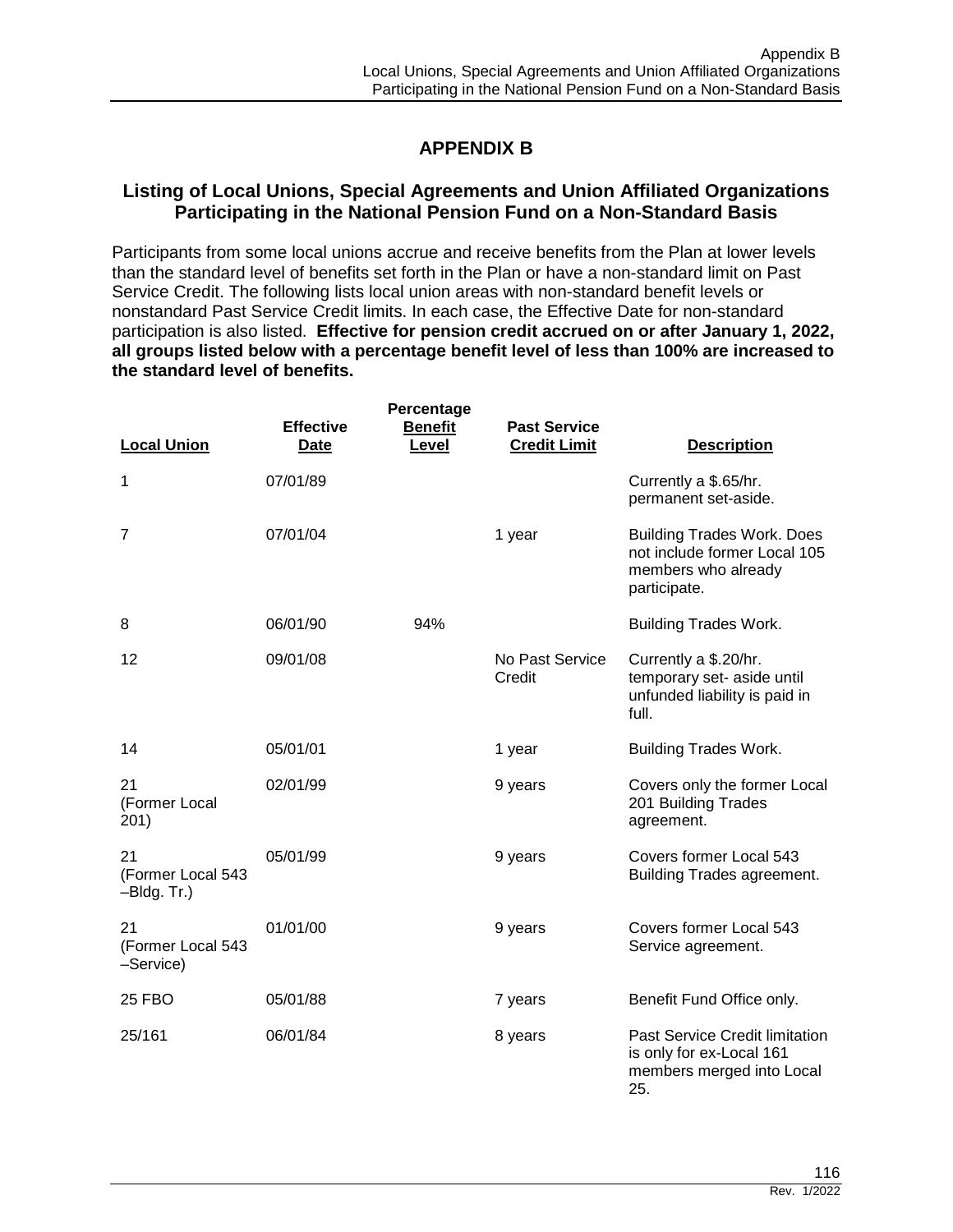| <b>Local Union</b>          | <b>Effective</b><br><b>Date</b> | Percentage<br><b>Benefit</b><br>Level | <b>Past Service</b><br><b>Credit Limit</b> | <b>Description</b>                                                                                                                                                                                                                                                                                                                                                                                                                       |
|-----------------------------|---------------------------------|---------------------------------------|--------------------------------------------|------------------------------------------------------------------------------------------------------------------------------------------------------------------------------------------------------------------------------------------------------------------------------------------------------------------------------------------------------------------------------------------------------------------------------------------|
| 26<br>(Former Local<br>631) | 07/01/98                        | 78%                                   |                                            | Former Local 631 Pacific<br>Ship Repair and Fabrication<br>Agreement. Former Local<br>631 merged into Local 26<br>effective 08/01/02.                                                                                                                                                                                                                                                                                                    |
| M041                        | 10/01/95                        | 76%                                   |                                            | Montana State Hospital<br>Agreement.                                                                                                                                                                                                                                                                                                                                                                                                     |
| 50                          | 07/01/93                        |                                       | 9 years                                    | <b>Building Trades Work.</b>                                                                                                                                                                                                                                                                                                                                                                                                             |
| 50 FBO                      | 07/01/93                        | 59%                                   |                                            | Benefit Fund Office only.                                                                                                                                                                                                                                                                                                                                                                                                                |
| 52                          | 01/01/03                        |                                       | 3 years                                    | <b>Building Trades Work.</b>                                                                                                                                                                                                                                                                                                                                                                                                             |
| 55                          | 05/01/92                        | 81%                                   |                                            | Non-standard benefit level<br>was increased from 65%<br>(non-standard level as of<br>05/01/92) to 81% at the June<br>9, 1998 Trustees meeting.<br>This increase covers the<br><b>Building Trades Plumbers</b><br>working under HB55<br>classification doing<br>residential work and<br><b>Apprentice Building</b><br>Plumbers (A055) working<br>under Local 55 Building<br>Trades Agreement. Also<br>includes SH55 - shop<br>servicemen. |
| 3R55                        | 05/01/92                        | 81%                                   |                                            | Repair, Remodeling and<br>Residential Agreement.<br>From 05/01/92 - 12/31/97<br>non-standard benefit level<br>was 67%.                                                                                                                                                                                                                                                                                                                   |
| C055                        | 01/01/96                        | 87%                                   |                                            | <b>Cuyahoga County Engineers</b><br>Agreement.                                                                                                                                                                                                                                                                                                                                                                                           |
| 68                          | 10/01/92                        |                                       | 9 years                                    | <b>Building Trades Work.</b>                                                                                                                                                                                                                                                                                                                                                                                                             |
| J110                        | 07/01/87                        |                                       | 2 years                                    | Joint Apprenticeship<br>Committee only.                                                                                                                                                                                                                                                                                                                                                                                                  |
| E123                        | 05/01/98                        |                                       | 7 years                                    | Covers former Local 111<br>members.                                                                                                                                                                                                                                                                                                                                                                                                      |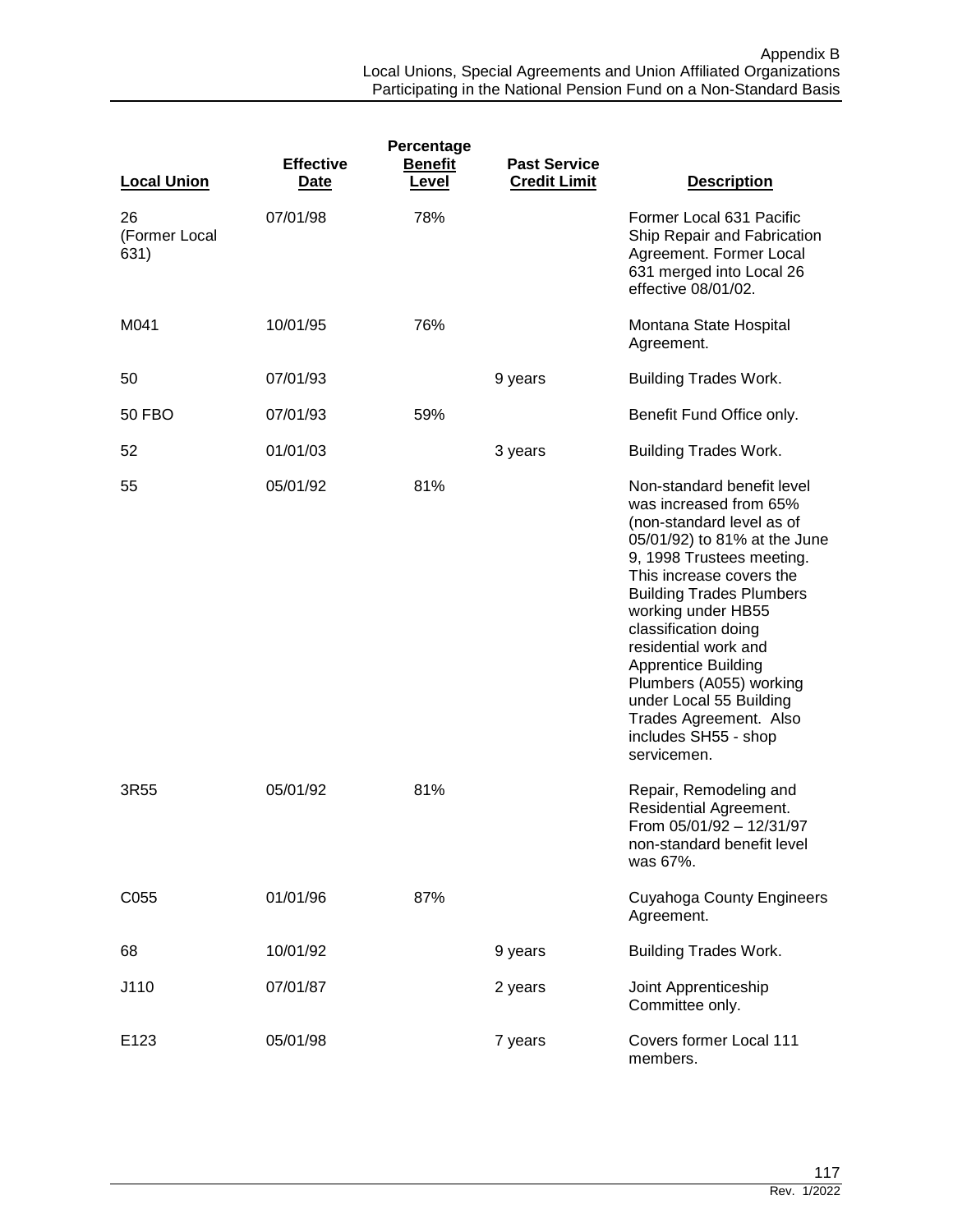| Percentage                                   |                                 |                         |                                            |                                                                                                                                                             |
|----------------------------------------------|---------------------------------|-------------------------|--------------------------------------------|-------------------------------------------------------------------------------------------------------------------------------------------------------------|
| <b>Local Union</b>                           | <b>Effective</b><br><b>Date</b> | <b>Benefit</b><br>Level | <b>Past Service</b><br><b>Credit Limit</b> | <b>Description</b>                                                                                                                                          |
| Former Local 138<br>(Now Local 12 or<br>537) | 09/01/08                        |                         |                                            | Currently \$5.50/hr. set-aside<br>(as of 01/11) until unfunded<br>liability is paid in full.                                                                |
| C250 (DC #16)                                | 09/01/97                        | 95%                     |                                            | Refrigeration and Air<br><b>Conditioning Agreement.</b>                                                                                                     |
| 286                                          | 06/01/08                        |                         | No Past Service<br>Credit                  | <b>Building Trades Work.</b><br>A temporary set-aside was in<br>effect from June 2008<br>through March 2012.                                                |
| 295                                          | 11/01/97                        | 91%                     |                                            | Labor Agreement - Halifax<br><b>Area Master Plumbers</b><br>Association.                                                                                    |
| 333<br>(Former Locals<br>335 and 388)        | 06/01/02                        |                         | 4 years                                    | Only covers former Local<br>335 and former Local 388<br>members.                                                                                            |
| R350                                         | 05/01/84                        |                         | 10 years                                   | <b>Refrigeration Agreement</b><br>only.                                                                                                                     |
| 421 York<br>Employees                        | 05/01/86                        |                         | No Past Service<br>Credit                  | York employees covered by<br>North and South Carolina<br>Supplement to the National<br><b>Mechanical Equipment</b><br>Service and Maintenance<br>Agreement. |
| 421<br>(Former Locals 96                     | 07/01/92                        | 88%                     |                                            | Building Trades work only.                                                                                                                                  |
| and 785)                                     |                                 |                         |                                            | <b>Note: Fabrication Shop</b><br><b>Agreement for Connex</b><br>employees participates on a<br>standard basis as does<br>Carrier and York work.             |
| 460                                          | 12/01/99                        | 77%                     |                                            | <b>Building Trades work.</b>                                                                                                                                |
| 486                                          | 12/14/04                        |                         | No Past Service<br>Credit                  | Facility Maintenance.<br>Work - Naval Academy.                                                                                                              |
| 486                                          | 07/01/05                        |                         | 2 years                                    | <b>Maintenance Service</b><br>Agreement.                                                                                                                    |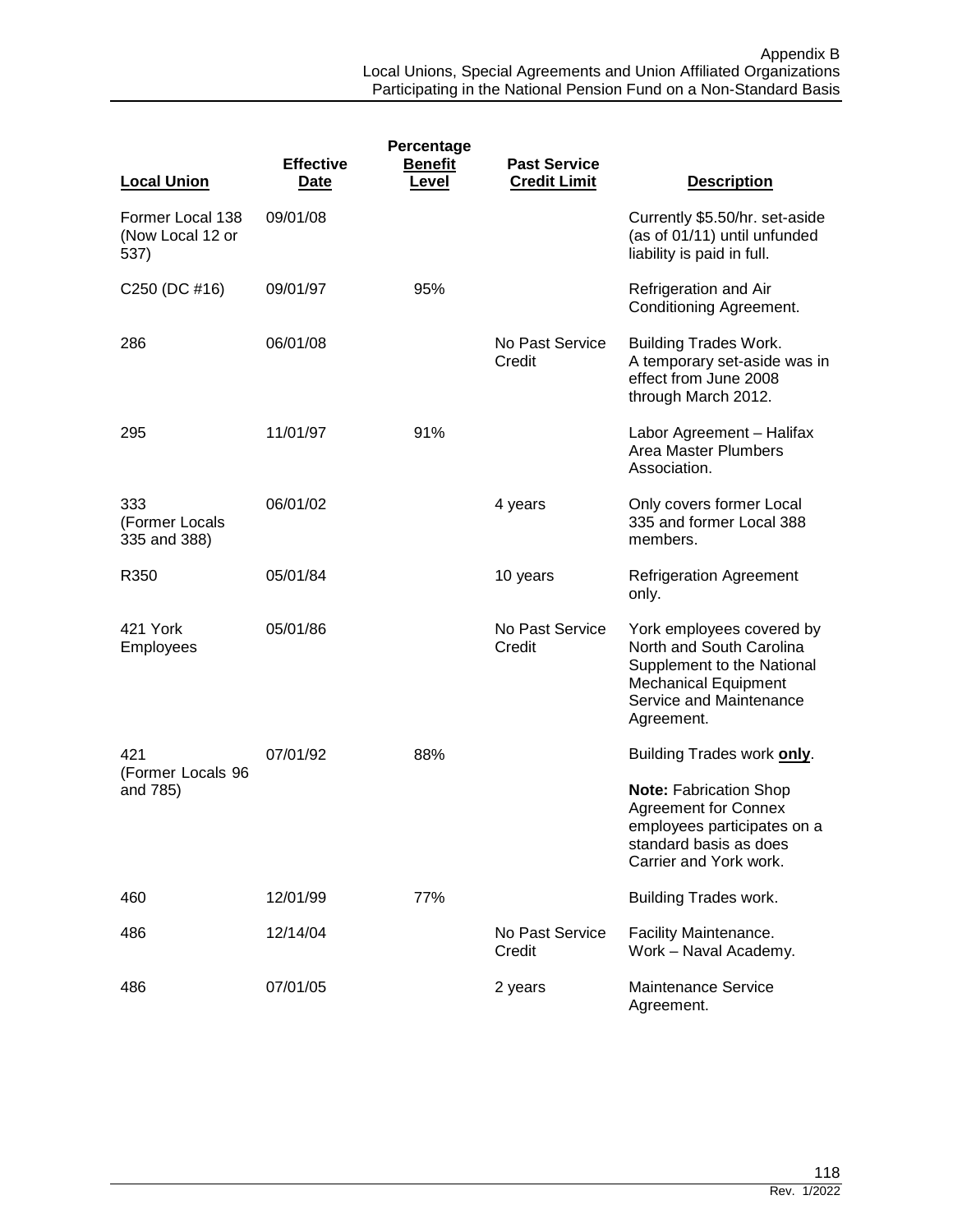| <b>Local Union</b> | <b>Effective</b><br>Date | Percentage<br><b>Benefit</b><br>Level | <b>Past Service</b><br><b>Credit Limit</b> | <b>Description</b>                                                                            |
|--------------------|--------------------------|---------------------------------------|--------------------------------------------|-----------------------------------------------------------------------------------------------|
| 537                | 09/01/08                 |                                       | No Past Service<br>Credit                  | Currently a \$.20/hr.<br>temporary set- aside until<br>unfunded liability is paid in<br>full. |
| G577               | 08/01/88                 |                                       | 2 years                                    | <b>Ohio State Gas Distribution</b><br>Agreement only.                                         |
| 693                | 05/01/04                 | 83%                                   |                                            | <b>Building Trades Work.</b>                                                                  |
| 760                | 09/01/98                 | 39%                                   |                                            | <b>Health and Welfare Fund</b><br>Office.                                                     |
| 766                | 10/01/95                 | 62%                                   |                                            | <b>Building Trades Work.</b>                                                                  |
| 773                | 05/01/04                 |                                       | 3 years                                    | <b>Building Trades Work.</b>                                                                  |
| DC #16             | 07/01/97                 | 77%                                   |                                            | <b>Building Trades Work.</b>                                                                  |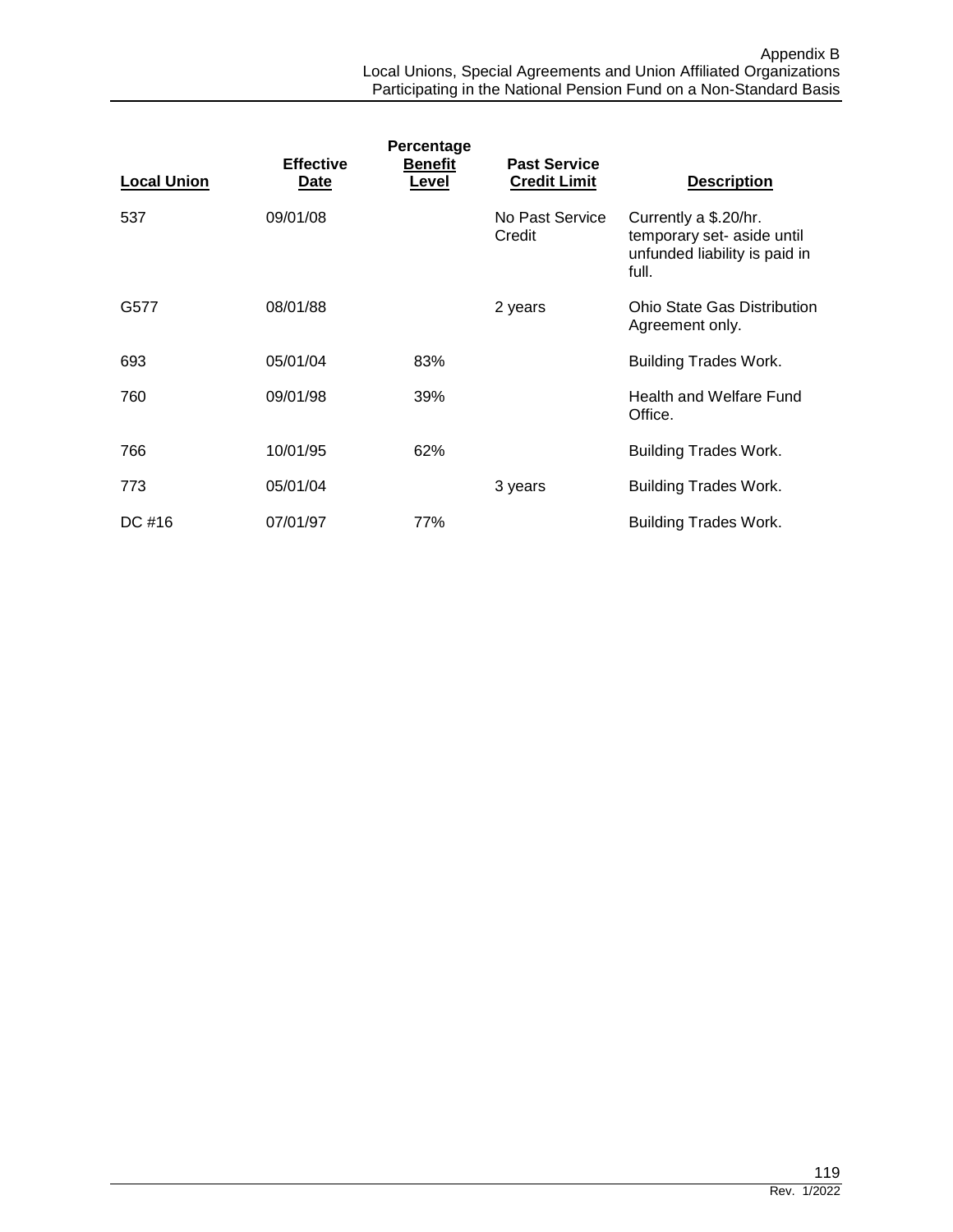# **APPENDIX C**

## **United Association National Pension Plan MERGED LOCAL PLANS**

When another pension plan is merged into this plan, there is a negotiated merger agreement detailing how service and accruals earned under each plan are treated. The terms of those merger agreements are incorporated into this Plan by reference. As of January 1, 2014, the following plans have been merged into this Plan:

| <b>Pension Plan</b> | Location           | <b>Effective Date</b> |
|---------------------|--------------------|-----------------------|
| 1A                  | Brooklyn, NY       | 7/1/1989              |
| 1B                  | Brooklyn, NY       | 5/1/1999              |
| $\overline{2}$      | New York, NY       | 5/1/1999              |
| 5                   | Washington, D.C.   | 10/1/1980             |
| 10                  | Richmond, VA       | 4/1/1970              |
| 18                  | Sioux City, IA     | 3/1/1974              |
| 73                  | Indianapolis, IN   | 5/1/1973              |
| 88                  | Lincoln, NE        | 5/1/1969              |
| 94                  | Canton, OH         | 6/1/1974              |
| 97                  | Springfield, OH    | 9/1/1988              |
| 100                 | Dallas, TX         | 7/1/1998              |
| 105                 | Schenectady, NY    | 7/1/1980              |
| 109                 | Ithaca, NY         | 2/1/1983              |
| 136                 | Evansville, IN     | 8/1/1969              |
| 138                 | Salem, MA          | 1/1/2009              |
| 141                 | Shreveport, LA     | 1/1/1977              |
| 157                 | Terre Haute, IN    | 8/1/1969              |
| 164                 | Fairbault, MN      | 4/1/1978              |
| 165                 | Topeka, KS         | 1/1/1971              |
| 184                 | Paducah, KY        | 9/1/1974              |
| 185                 | Corpus Christi, TX | 7/1/1994              |
| 195                 | Beaumont, TX       | 8/1/1990              |
| 211                 | Houston, TX        | 5/12/1990             |
| 217                 | Portland, ME       | 1/1/1972              |
| 229                 | Panama City, FL    | 1/1/1998              |
| 240                 | Lafayette, IN      | 11/1/1976             |
| 260                 | Altoona, PA        | 6/15/1978             |